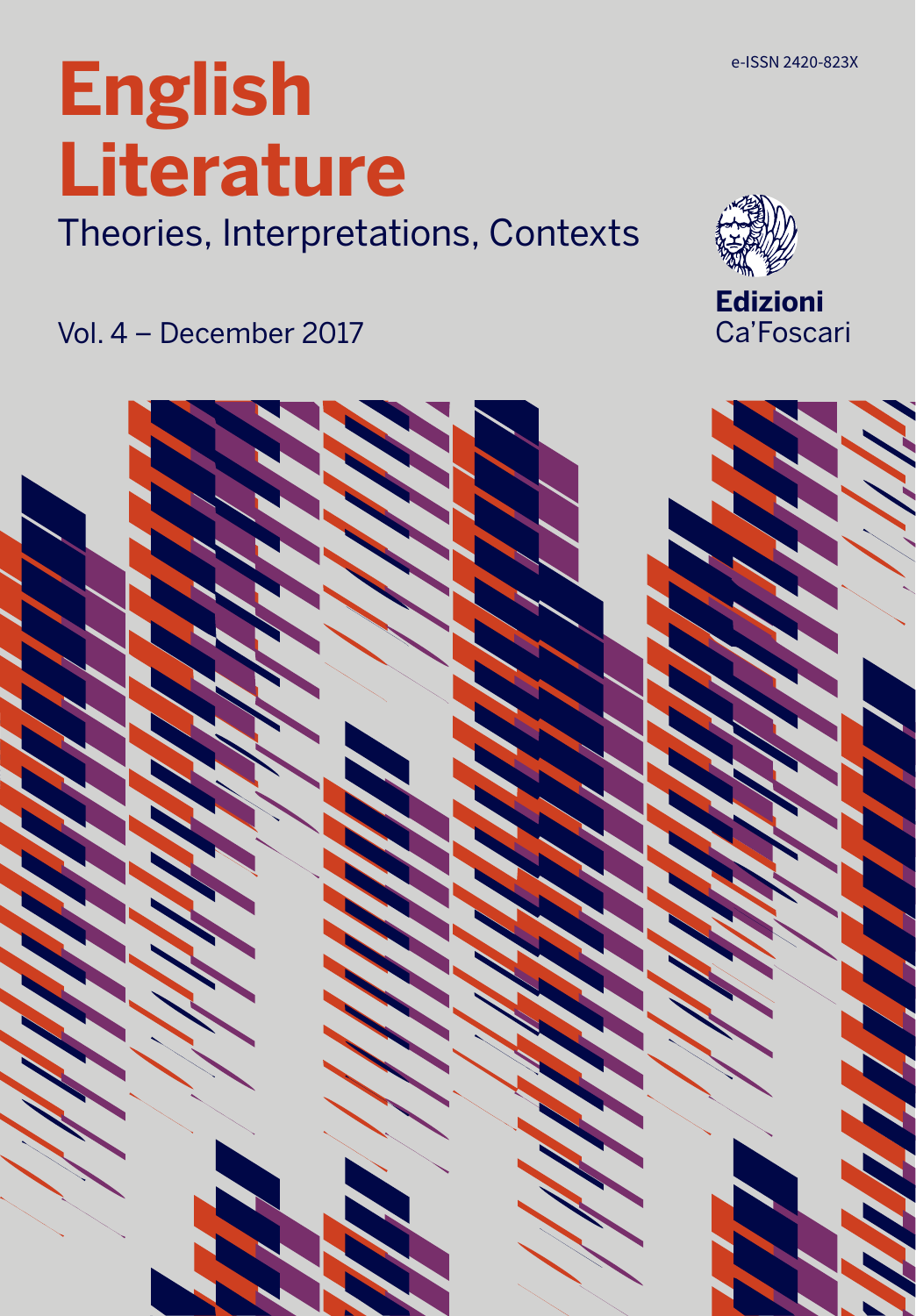e-ISSN 2420-823X ISSN 1594-1930

# **English Literature** Theories, Interpretations, **Contexts**

General Editor Flavio Gregori

Edizioni Ca' Foscari - Digital Publishing Università Ca' Foscari Venezia Dorsoduro 3246 30123 Venezia <http://edizionicafoscari.unive.it/it/edizioni/riviste/english-literature/>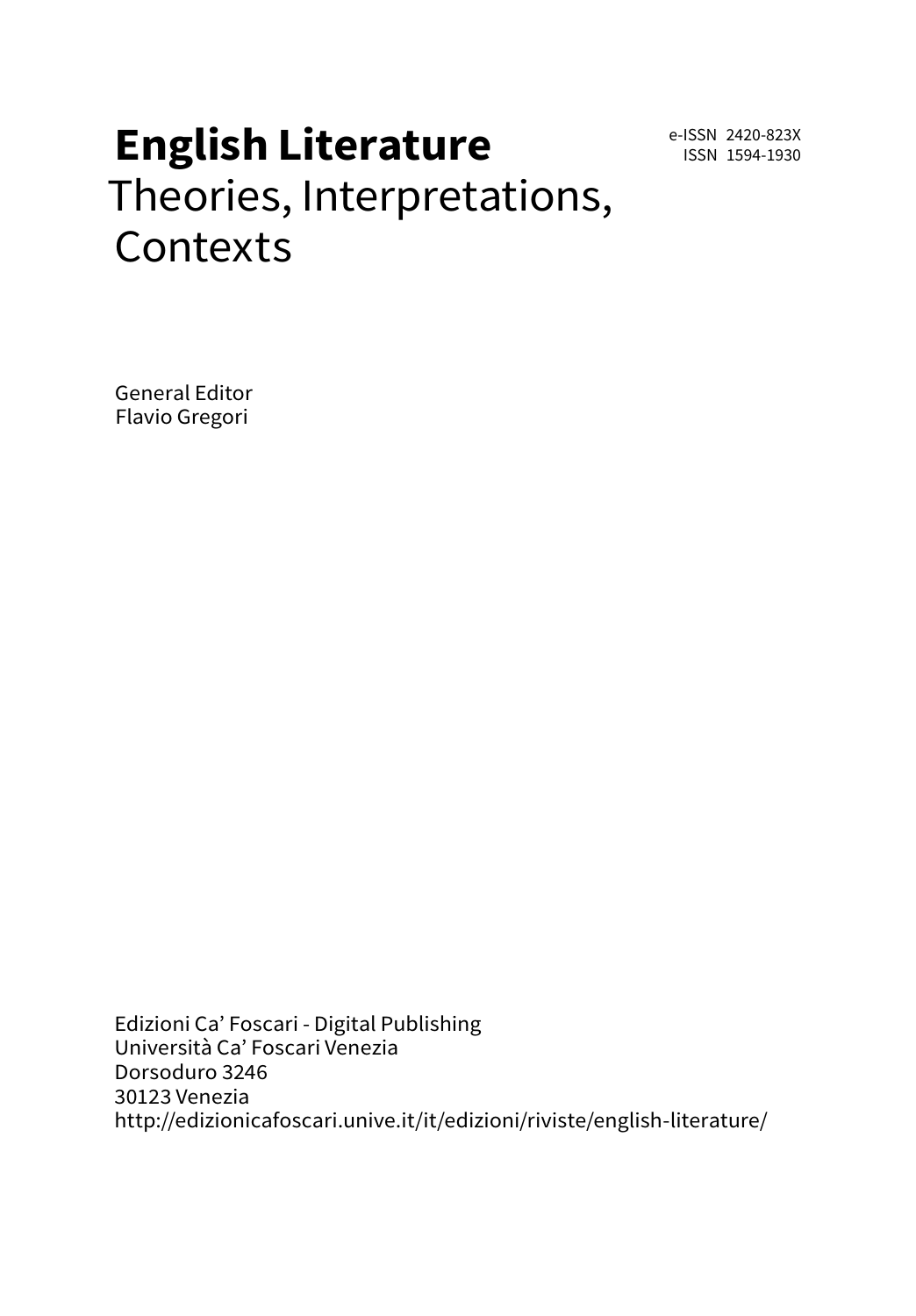# **English Literature** Theories, Interpretations, Contexts

### Rivista annuale | Annual Journal

### **Direzione scientifica | General editor**

Flavio Gregori (Università Ca' Foscari Venezia, Italia)

#### **Comitato scientifico | Editorial board**

Silvia Bigliazzi (Università degli Studi di Verona, Italia) Elisa Bizotto (Università IUAV di Venezia, Italia) Kent Cartwright (University of Maryland, US) Rocco Coronato (Università degli Studi di Padova, Italia) Mariaconcetta Costantini (Università degli Studi "Gabriele d'Annunzio", Chieti-Pescara, Italia) Gregory Dowling (Università Ca' Foscari Venezia, Italia) Biancamaria Rizzardi (Università di Pisa, Italia)

#### **Comitato di lettura | Advisory board**

Paolo Bertinetti (Università degli Studi di Torino, Italia) Isabelle Bour (Université Paris 3, Sorbonne Nouvelle, France) Paul Crosthwaite (The University of Edinburgh, UK) Peter De Voogd (Universiteit Utrecht, Netherlands) Christoph Ehland (Universität Paderborn, Germany) Paul Goring (Norges Teknisk-Naturvitenskapelige Universitet Trondheim, Kongeriket Norge) Peter Hunt (Cardiff University-Prifysgol Caerdydd, UK) Linda Hutcheon (University of Toronto, Canada) Allan Ingram (University of Northumbria at Newcastle, UK) Mihaela Irimia (University of Bucharest, Romania) Jason Lawrence (University of Hull, UK) Jakub Lipski (Kazimierz Wielki University Bydgoszcz, Poland) John Mullan (University College London, UK) Jude V. Nixon (Salem State University, USA) Antonella Riem (Università degli Studi di Udine, Italy) Laurence Talairach-Vielmas (Université Toulouse 2 Le Mirail, France) Alex Woloch (Standford University, USA) Nathalie Zimpfer (École Normale Superieur Lyon, France)

#### **Direttore responsabile**

Lorenzo Tomasin

### **Direzione e redazione | Head office**

Università Ca' Foscari Venezia | Dorsoduro 3246 | 30123 Venezia, Italy | english.lit@unive.it

### **Editore**

Edizioni Ca' Foscari – Digital Publishing | Dorsoduro 3246, 30123 Venezia, Italia | ecf@unive.it

#### **Stampa**

Logo srl, via Marco Polo 8, 35010 Bogoricco (PD)

English Literature is a journal founded by the Associazione Nazionale dei Docenti di Anglistica (ANDA).

Qualunque parte di questa pubblicazione può essere riprodotta, memorizzata in un sistema di recupero dati o trasmessa in qualsiasi forma o con qualsiasi mezzo, elettronico o meccanico, senza autorizzazione, a condizione che se ne citi la fonte.

Any part of this publication may be reproduced, stored in a retrieval system, or transmitted in any form or by any means without permission provided that the source is fully credited.



Certificazione scientifica delle Opere pubblicate da Edizioni Ca' Foscari – Digital Publishing: tutti i saggi pubblicati hanno ottenuto il parere favorevole da parte di valutatori esperti della materia, attraverso un processo di revisione anonima sotto la responsabilità del Comitato scientifico della collana. La valutazione è stata condotta in aderenza ai criteri scientifici ed editoriali di Edizioni Ca' Foscari.

Scientific certification of the works published by Edizioni Ca' Foscari – Digital Publishing: all essays published in this volume have received a favourable opinion by subject-matter experts, through an anonymous peer review process under the responsibility of the Scientific Committee of the series. The evaluations were conducted in adherence to the scientific and editorial criteria established by Edizioni Ca' Foscari.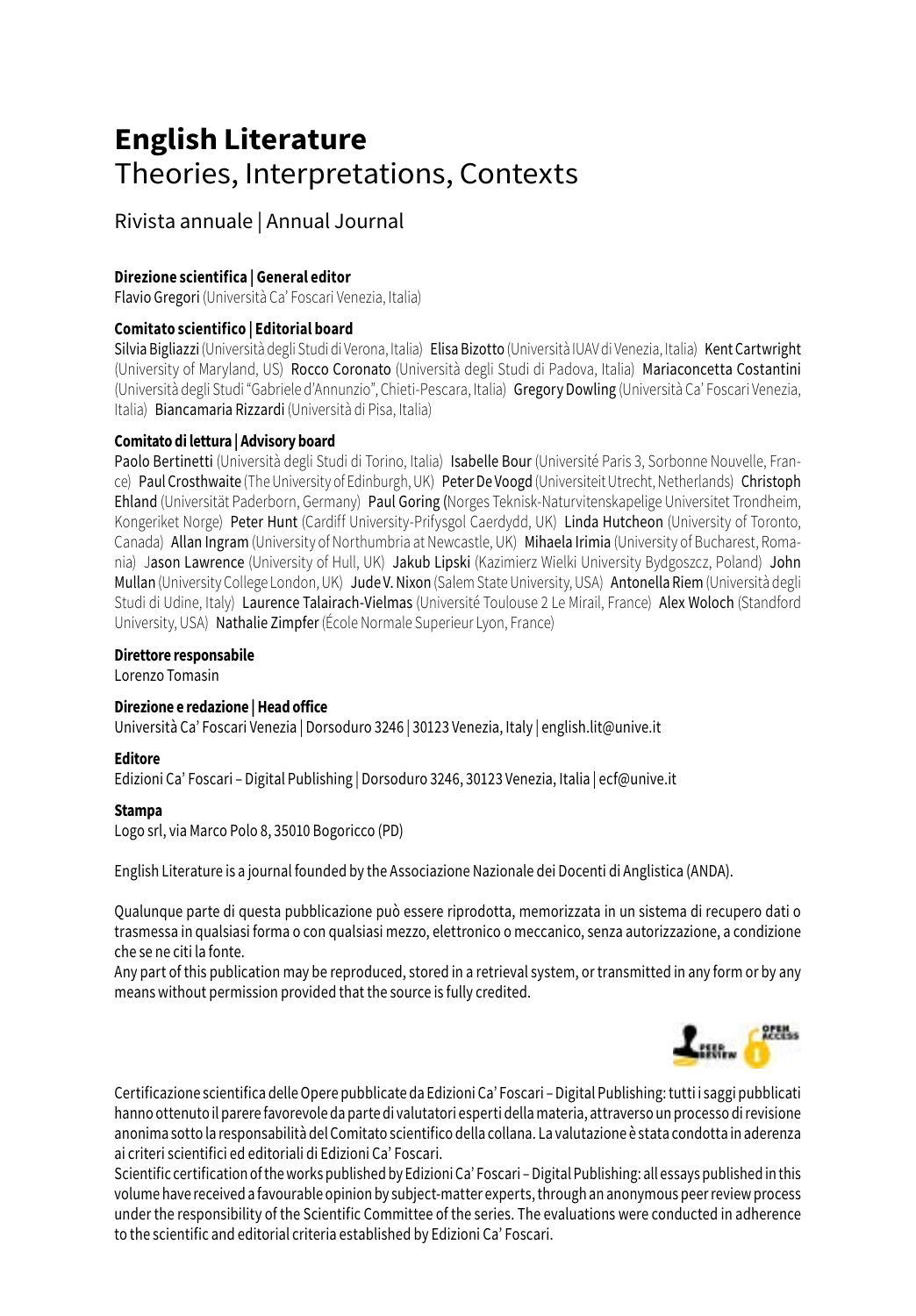**English Literature English Literature e-ISSN 2420-823X** Vol. 4 – December 2017 ISSN 2385-1635

# **Table of Contents**

# PASSIONS, EMOTIONS AND COGNITION IN THE LONG EIGHTEENTH-CENTURY LITERATURE IN ENGLAND

| <b>Aesthetic Cognition</b><br><b>Feeling the Emotions of Others</b><br>Michael Mckeon                                                                                 | $\overline{7}$ |
|-----------------------------------------------------------------------------------------------------------------------------------------------------------------------|----------------|
| The Actor, the Mirror, the Soul and the Sylph<br><b>Finding the Passions</b><br>Margaret A. Doody                                                                     | 23             |
| The Rhetoric of Passions in John Tillotson's Sermons<br>Regina Maria Dal Santo                                                                                        | 43             |
| <b>Scriblerian Cognition</b><br>Pope, Swift, Arbuthnot and Self-Knowledge<br>Judith Hawley                                                                            | 55             |
| The Hurry and Uproar of Their Passions<br>Images of the Early 18th-Century Whig<br>Katarzyna Kozak                                                                    | 73             |
| <b>Fears, Apprehensions and Conjecture</b><br><b>Suspense in Robinson Crusoe</b><br>Riccardo Capoferro                                                                | 91             |
| "So Shall She Now the Softest Coulours Chuse  <br>To Paint thy Fate & Shadow out thy Woes"<br>Poetry and Emotion in the Abergavenny Scandal of 1729<br>Lucia Quinault | 107            |

URL [http://edizionicafoscari.unive.it/it/edizioni/riviste/english-literature/2017/1numero-monografico/](http://edizionicafoscari.unive.it/it/edizioni/riviste/english-literature/2016/0numero-monografico/) DOI [10.14277/2420-823X/EL-4-17](http://doi.org/10.14277/2420-823X/EL-3-16)

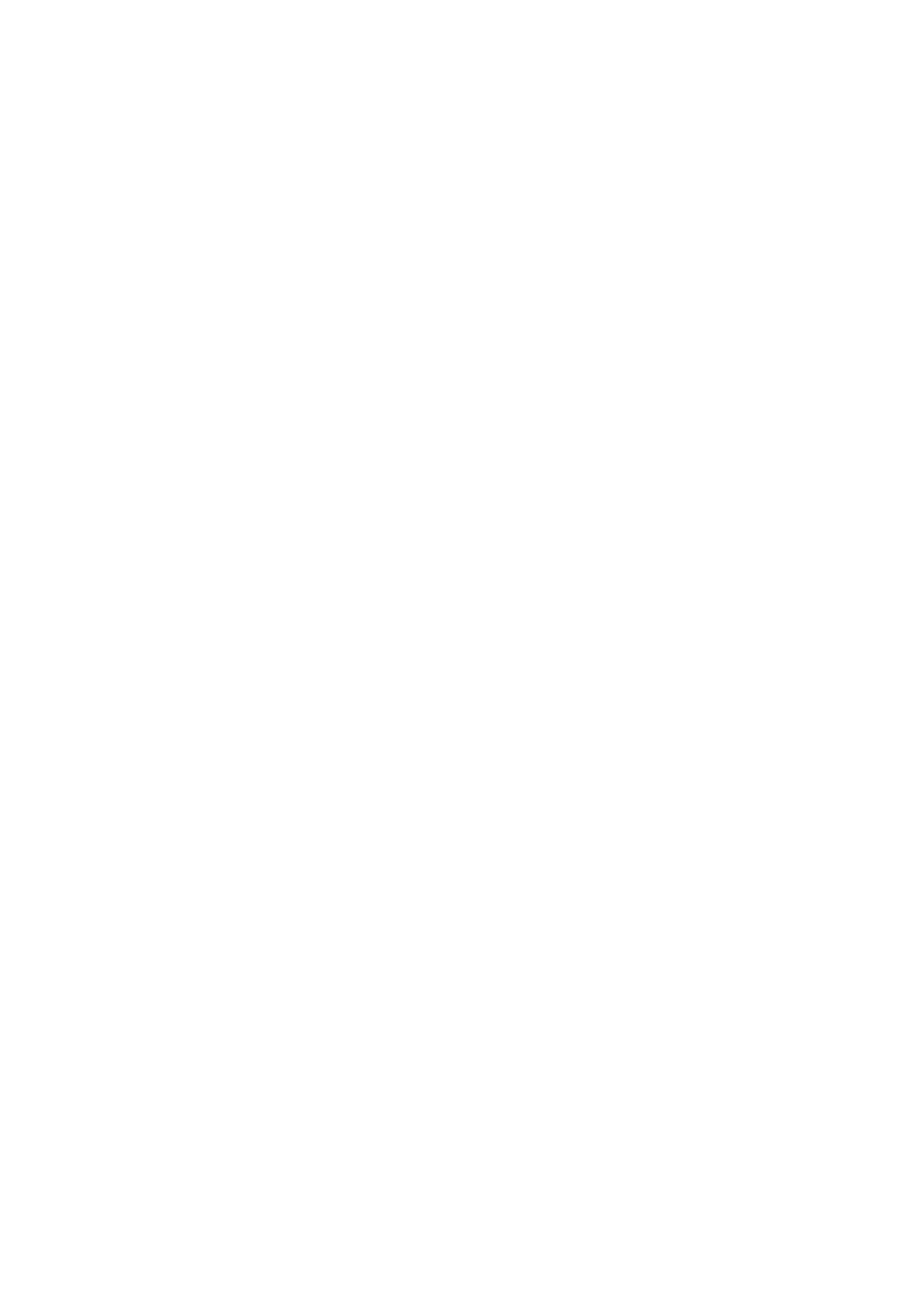# **Passions, Emotions and Cognition in the Long Eighteenth-Century Literature in England**

Edited by Flavio Gregori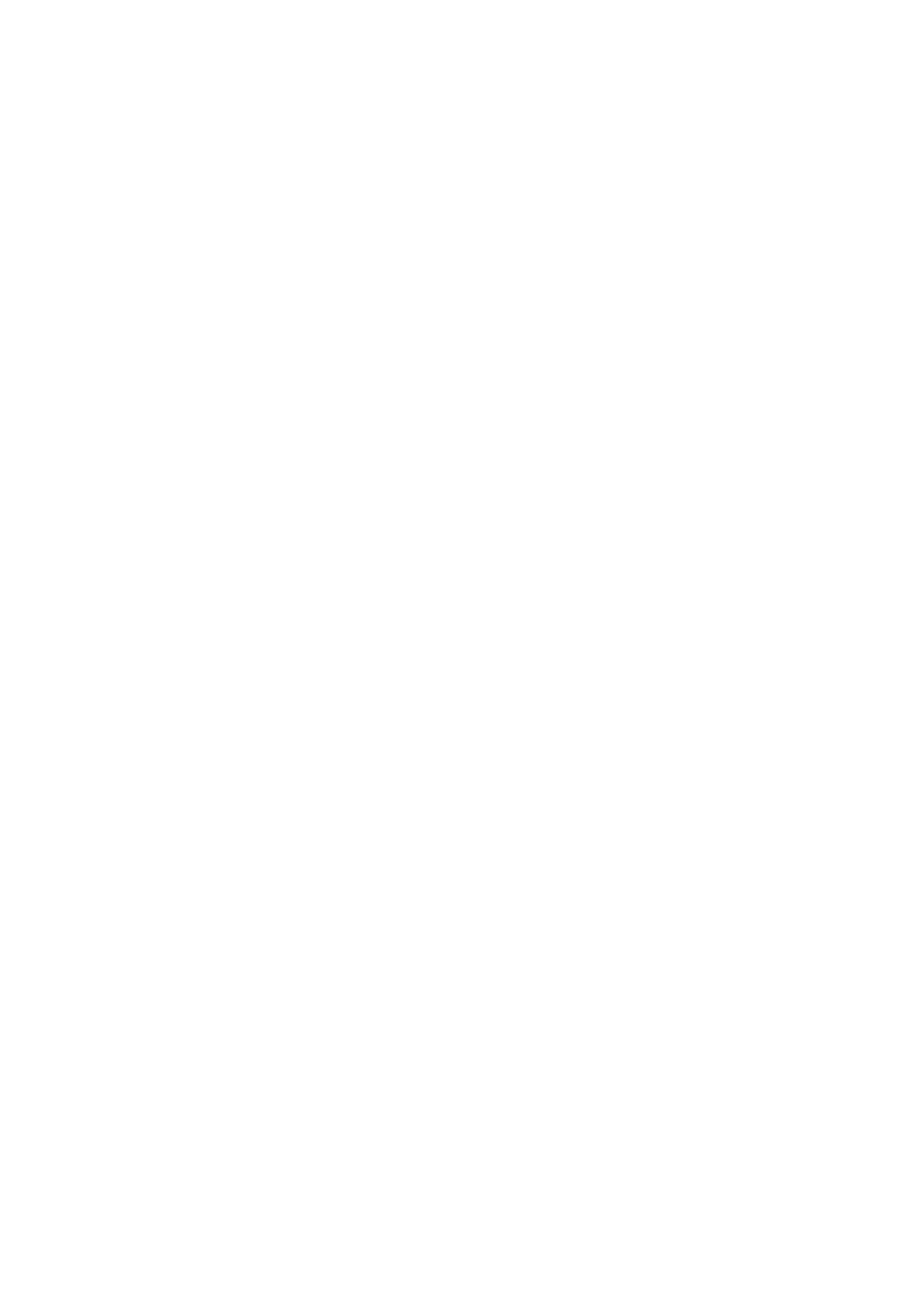# <span id="page-7-0"></span>**Aesthetic Cognition** Feeling the Emotions of Others

Michael McKeon (Rutgers University, New Brunswick, USA)

**Abstract** How did eighteenth-century British authors encounter, and respond to, this question: are we able to feel the emotions of other people? How did the dominance of empirical epistemology shape their responses? During this period, the ideas of the aesthetic, and then realism, were developed on the explicit model of scientific or experimental knowledge by Dryden, Addison, Fielding, and Johnson. The key to this analogy was the notion that both kinds of knowledge are virtual products of mental operations that abstract from the actual sense impressions that are, for empiricism, the foundation of all knowledge. The major difference between the scientific understanding and the aesthetic and realist imagination lies in the degree of distance each takes from the senses. The distance taken by the imagination is comparatively moderate, as can be seen in the fact that the virtual images that are its product still reflect the appearance of the actual nature from which they are abstracted. The distance taken by scientific understanding is far greater, producing not recognisable images of nature but fully abstracted concepts or numbers. Our knowledge of what other people feel comes not from any sensible connection we have to them, but from our imagination of what we might feel were we in the same circumstances as they are. This is especially evident in the response we have to artistic representations of others. But our imaginations mediate between us and others in all knowledge we have of the mental states of others; and although concepts are not produced by this knowledge, it is nonetheless a cognitive operation.

**Summary** 1 Scientific Method. – 2 Dramatic Method: The Two Unities. – 3 Dramatic Method: The Aesthetic. – 4.1 Narrative Method: The Claim to Historicity. – 4.2 Narrative Method: Realism. – 5 Coda.

**Keywords** Cognition. Understanding. Imagination. Actual. Virtual.

The aim of this essay is to describe how eighteenth-century British authors encountered, and responded to, the following question: are we able to feel the emotions of other people? This question, like many others, became explicit in the seventeenth and eighteenth centuries under the influence of the emergence and authority of the new philosophy's empirical epistemology. In the past (to generalise), our access to the feelings of others was tacitly assumed to be entailed in being human. Adam Smith's celebrated answer to this question on the first page of *The Theory of Moral Sentiments* (1759) makes clear the nature of the problem that had been created by the influence of empirical epistemology: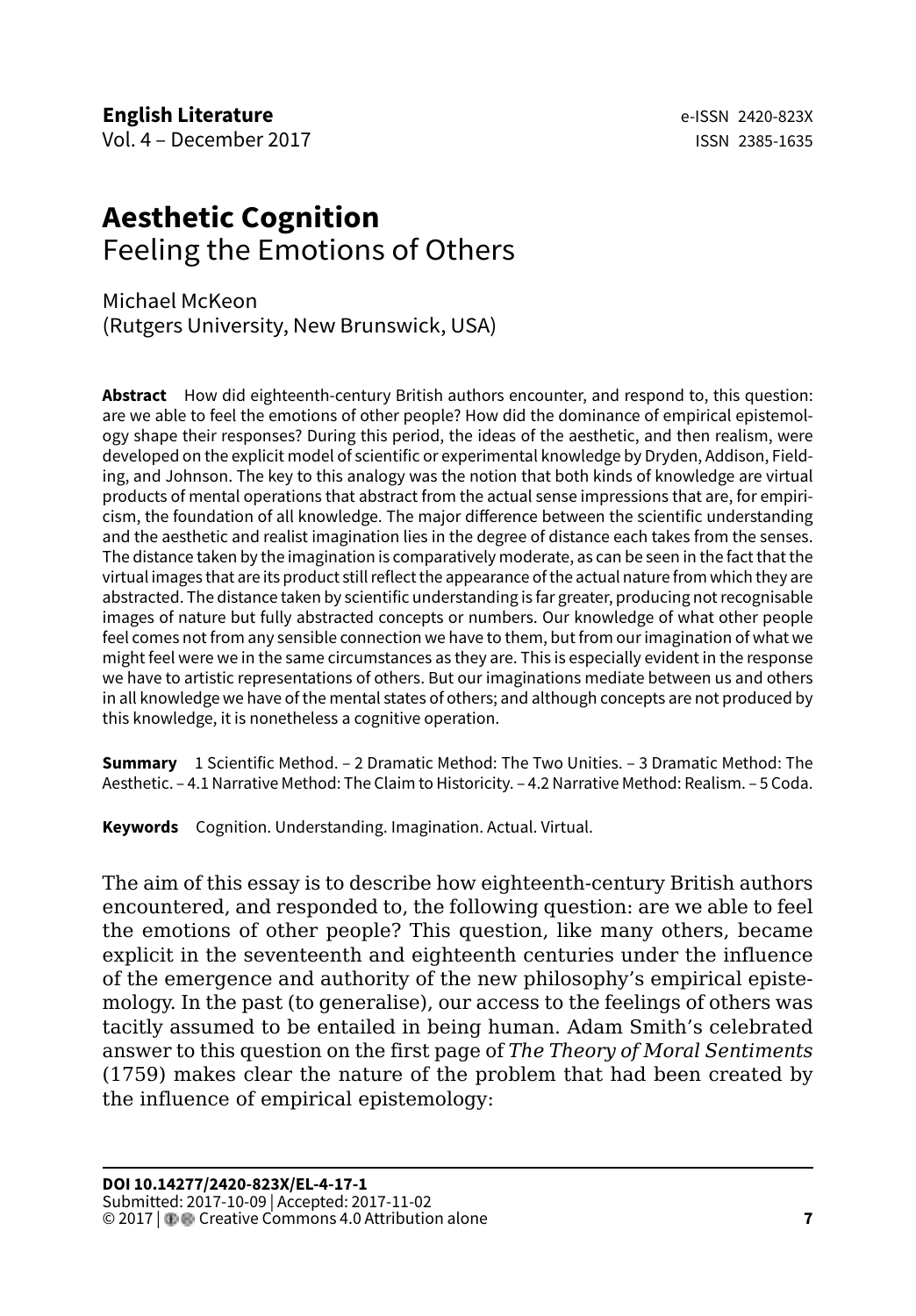As we have no immediate experience of what other men feel, we can form no idea of the manner in which they are affected, but by conceiving what we ourselves should feel in the like situation. Though our brother is upon the rack, as long as we ourselves are at our ease, our senses will never inform us of what he suffers. They never did, and never can, carry us beyond our own person, and it is by the imagination only that we can form any conception of what are his sensations. (Raphael, Macfie 1982, 9)

According to empirical epistemology, all knowledge is a function of experience, which is to say of our sense impressions. We have no immediate knowledge of others because we do not share their bodies. Our empirical knowledge of others – in this case our sympathy with them – is based on our powers of imagination, by which, at one remove from their experience, we compare what they must feel and what we would feel were we under the same sensible conditions.

By mid-century, Smith's recourse to the imagination as a faculty of knowledge had become the established means of describing the operation of what contemporaries called 'moral knowledge', our cognition of human subjects, as distinct from 'natural knowledge', the cognition of nonhuman objects. This distinction and its terminology became explicit when attempts were made to transfer the procedures of scientific method, which had proved so tantalising in its promise, from the acquisition of natural knowledge to that moral knowledge. I will return to this moment. But I will begin with a prior moment, when the cognition of human subjects was first confronted by the new standards of empirical epistemology. The context in which this problem emerged was that of drama and its reception, and it was the ground from which grew the answer to the question with which I began: how are we able to feel the emotions of other people? This is also how the ideas of the aesthetic, and then realism, came to be formulated, long before those terms themselves were invented.**<sup>1</sup>**

# **1 Scientific Method**

In John Dryden's dialogic essay *Of Dramatic Poesy* (1667), the debate begins with a powerful panegyric to the new philosophy as superior to both ancient science and modern poetry. In the words of one of the speakers, Crites,

Is it not evident in these last hundred years (when the study of philosophy has been the business of all the virtuosi in Christendom) that

**<sup>1</sup>** The aesthetic is the general category. 'Realism', a sub-category of the aesthetic, was formulated in order to specify the ideas entailed in the aesthetic to what had by then emerged as the dominant modern form of narrative, the novel.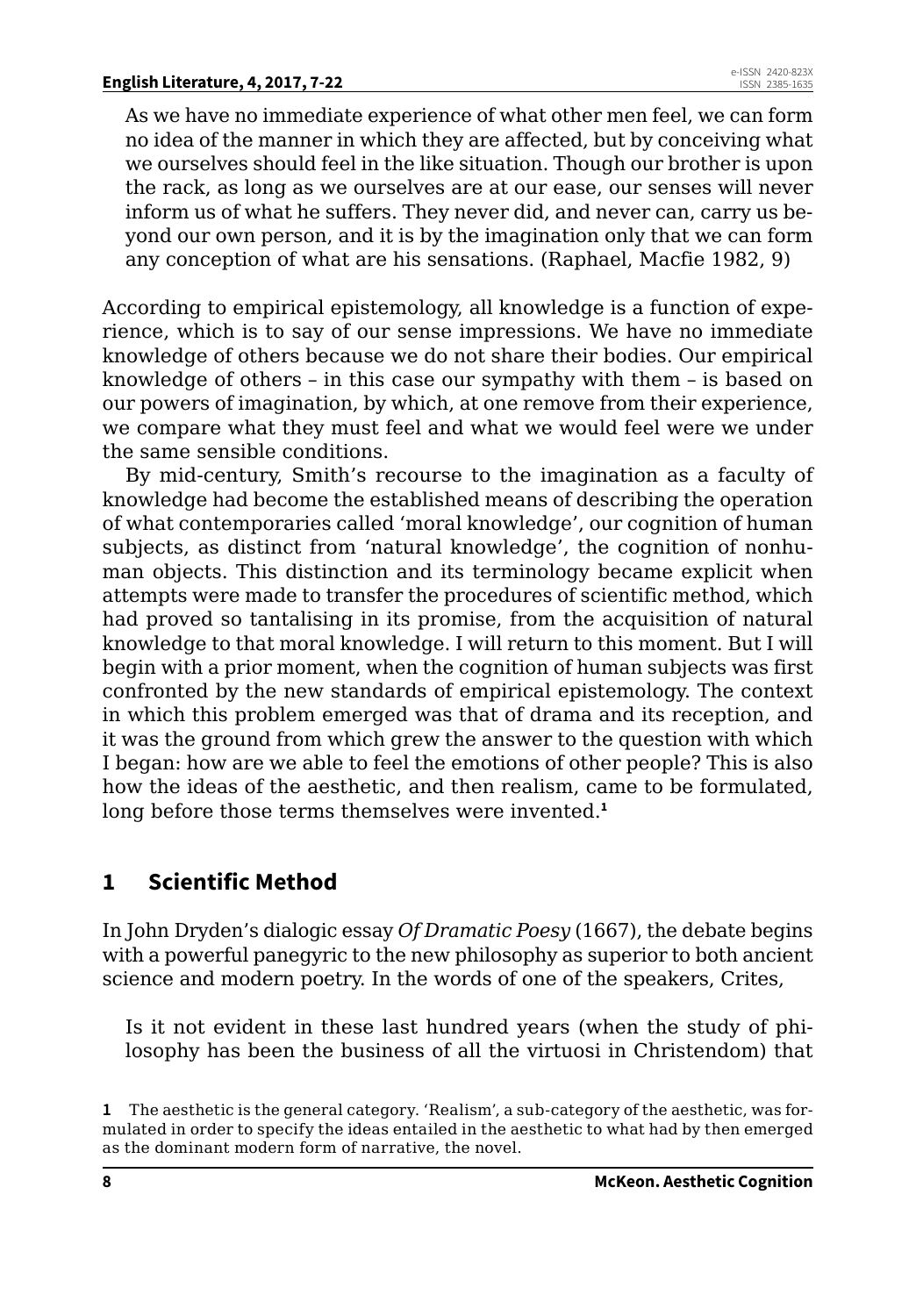almost a new nature has been revealed to us? that more errors of the school have been detected, more useful experiments in philosophy have been made, more noble secrets in optics, medicine, anatomy, astronomy discovered, than in all those credulous and doting ages from Aristotle to us? so true it is, that nothing spreads more fast than science, when rightly and generally cultivated. (Watson 1962, 26)

In 1765, Samuel Johnson explicitly endorsed a quantitative measure by which to judge the value of a literary author, testifying to the extraordinary prestige that the model of scientific cognition had attained over the past century: "To works […] of which the excellence is not absolute and definite, but gradual and comparative; to works not raised upon principles demonstrative and scientific, but appealing wholly to observation and experience, no other test can be applied than length of duration and continuance of esteem" (Sherbo 1968, 59). Midway between these two literary-critical milestones, Joseph Addison added his own critical milestone in 1712 by setting out to understand if the arts, and particularly literature, can be said to afford us knowledge, and if so how that knowledge might be described. His procedure was to incorporate the model of scientific cognition within his analysis by explicitly comparing what he called the pleasures of the imagination with the pleasures of the understanding.

The comparison was challenging. The new philosophy required a standard of empirical demonstrability that dictated an inductive method of inquiry that, in the words of Francis Bacon (*The new Organon*, 1620), "derives axioms from the senses and particulars, rising by a gradual and unbroken ascent, [...] opening and laying out [...] a road for the human understanding direct from the sense, by a course of experiment orderly conducted and well built up". Bacon describes the "gradual and unbroken ascent" of inductive progress: "[W]hat is founded on nature grows and increases; while what is founded on opinion varies but increases not". Therefore scientific knowledge is "continually thriving and growing" (Ellis, Spedding 1905, 261, 280 and 274: Aphorisms nn. 19, 82 and 77). The *Quarrel of the Ancients and Moderns* that preoccupied the latter half of the seventeenth century also entailed a quarrel of scientific and poetic cognition. Proponents of the new philosophy focused their attention on formulating the rudiments of experimental method, which could not function in the case of poetry because of its basic difference from scientific knowledge. In the words of Bernard le Bovier Fontenelle in 1688: "if the moderns are able to improve continually on the ancients, the fields in which they are working must be of a kind that allows progress". Eloquence and poetry, he continues, "depend for their effect primarily on the liveliness of the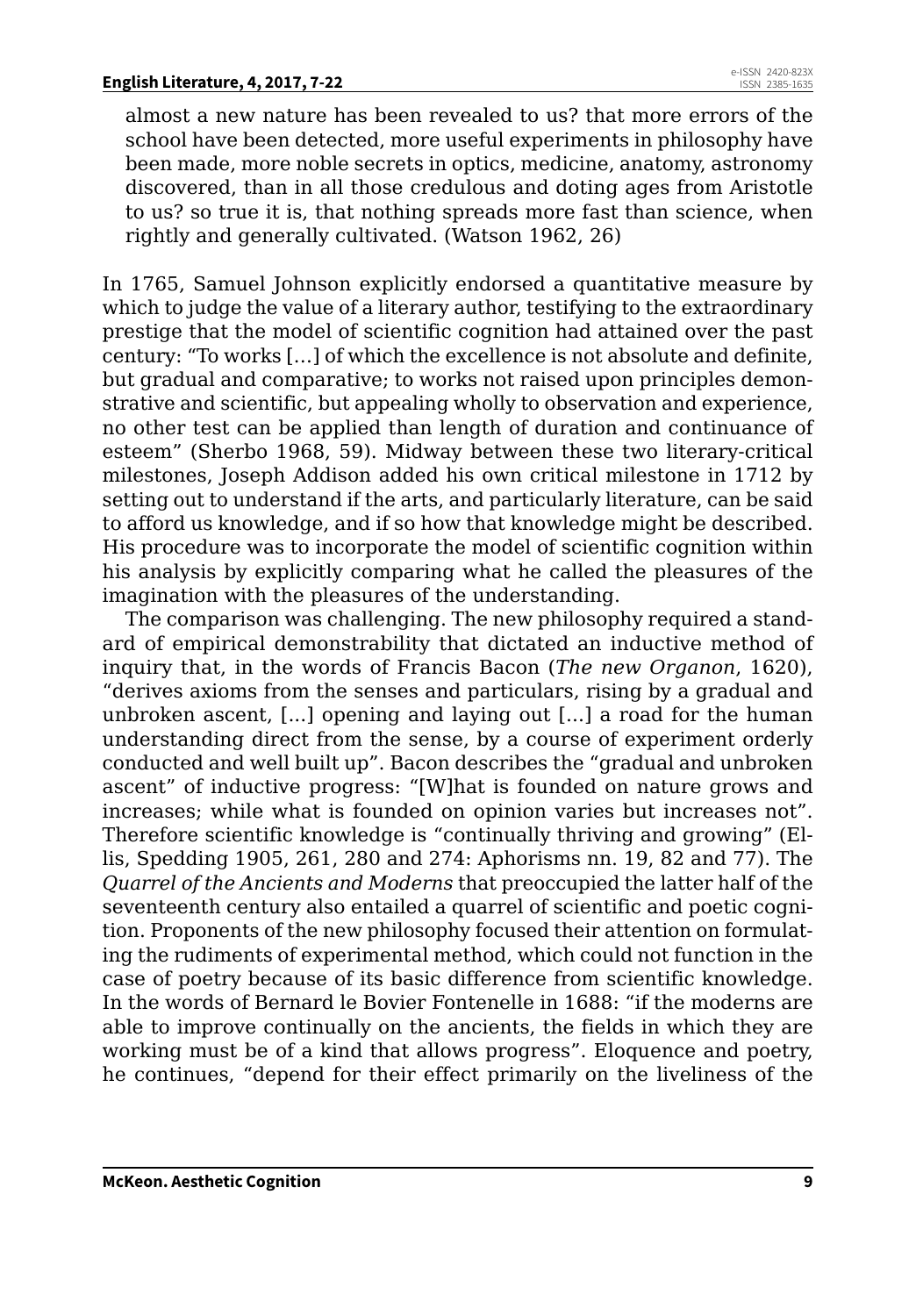imagination", which "has no need of a long sequence of experiments".**<sup>2</sup>** But science "depend[s] upon precision of thought which improves with extreme slowness, and is always improving"**<sup>3</sup>** (Elledge-Schier 1970, 362).

In 1667, Thomas Sprat wrote of the members of the Royal Society: "Those, to whom the Conduct of the *Experiment* is committed, [...] after they have perform'd the *Trial*, [...] bring all the *History* of its *Process* back again to the Test. Then comes in the second great Work of the *Assembly*; which is to *judge* and *resolve* upon the Matter of *Fact*" (Sprat 1667, 99). Echoing Bacon's personification of nature in *New Organon*, Sprat continues: "In this part of their Imployment, they us'd to take an exact View of the Repetition of the whole Course of the *Experiment*; here they observ'd all the *Chances*, and the *Regularities* of the Proceeding; what *Nature* does willingly, what constrain'd; what with its own Power, what by the succours of Art" (99). The personification of nature aims to express the central function of experiment, the separation of artificial variables from the natural constant. This requires the repetition of experiments under varying conditions of time, place and personnel. According to Robert Hooke, master experimentalist of the Royal Society, "it were very desirable that both Observations and Experiments should be divers times repeated, and that at several Seasons and with several Circumstances, both of the Mind and Persons, Times, Place, Instruments and Materials" (Waller 1705, 61-2). These are the "ways by which Nature may be trac'd, by which we may be able to find out the material Efficient and Instrumental Causes of divers Effects, not too far removed beyond the reach of our Senses" (61-2). And, as William Wotton emphasised, controlling for variables also required the precision of quantitative measure rather than qualitative distinctions: "*Mathematical* and *Physical Sciences* [...] are Things which have no Dependence upon the Opinions of Men for their Truth; they will admit of fixed and undisputed *Mediums* of Comparison and Judgment: […] [I]t may be always debated, who have been the best Orators, or who the best Poets; yet it cannot always be a Matter of Controversie, who have been the best *Geometers*, *Arithmeticians*, *Astronomers*, *Musicians*, *Anatomists*, *Chymists*, *Botanists*, or the like […] The Thing contended for […] is, the *Knowledge of Nature* [...] In order to this, it will be necessary, (1.) To find out all the several Affections and Properties of Quantity, abstractedly considered; [...] (2.) To collect great Numbers of Observations, and

**3** "[A]fin que les modernes puissent toujours enchérir sur les anciens, il faut que les choses soient d'une espèce à le permettre. L'éloquence et la poésie […] dépendent principalement de la vivacité de l'imagination; […] et la vivacité de l'imagination n'a pas besoin d'une longue suite d'expériences […] Mais [les sciences] dépendent de la justesse du raisonnement, qui se perfectionne avec une extrême lenteur, et se perfectionne toujours".

**<sup>2</sup>** Translated by Hughes as "experiences." In French *expérience* means both experience and experiment; Fontenelle appears to refer to the latter.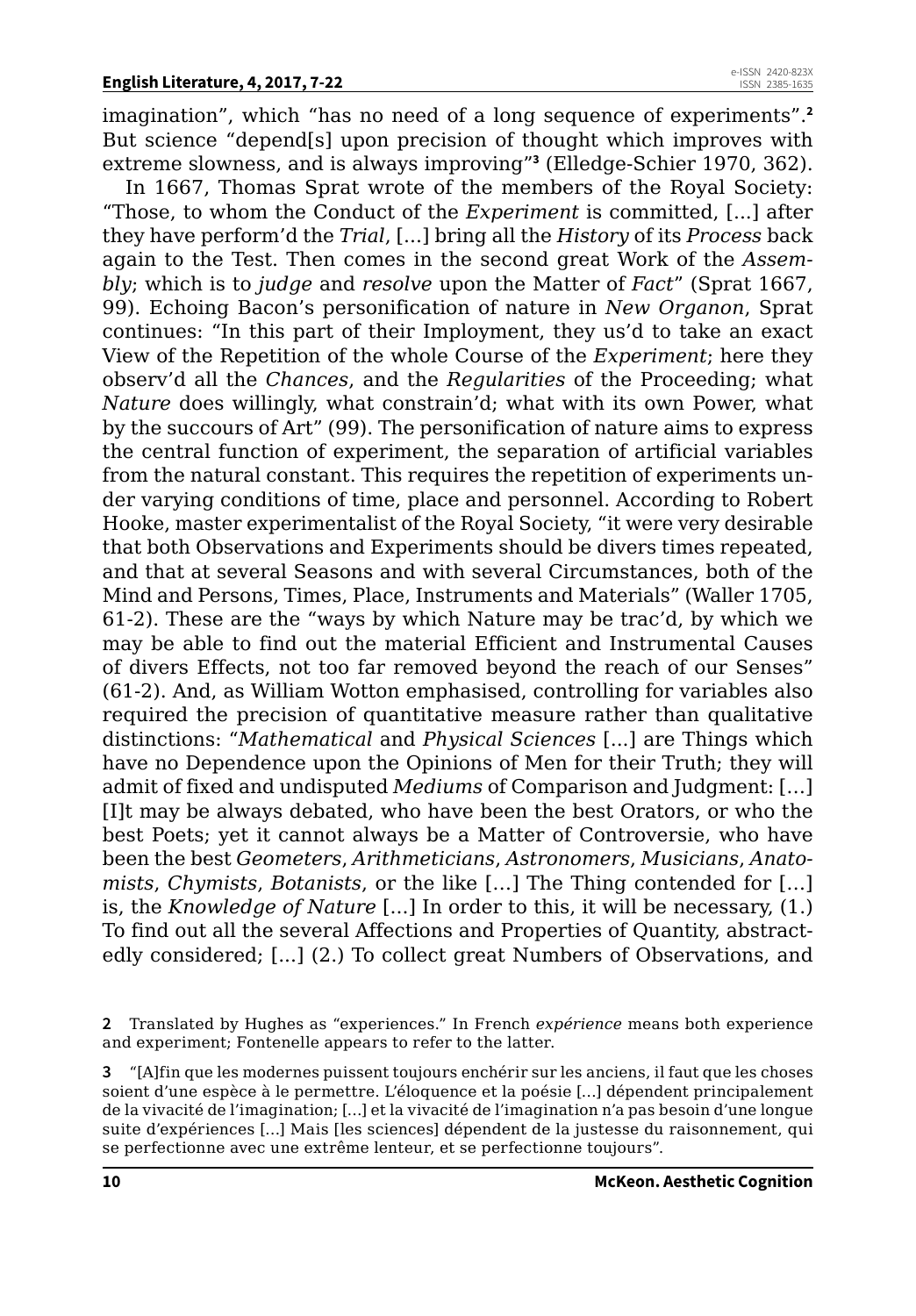to make a vast Variety of Experiments upon all sorts of Natural Bodies". Mathematicians make "every Conclusion depend upon such a Chain of Premises already proved, that if one link were broke, the whole Chain fell in Pieces" (Wotton 1694, 78-9 and 340).

# **2 Dramatic Method: The Two Unities**

Continuous progress; quantification; experiment; repetition; controlling for variables. These essential features of scientific cognition had no apparent methodological equivalents in artistic cognition. Could the imaginative arts even be said to be a mode of knowledge? More optimistically, was there a general principle underlying and justifying experimental method that might be put into practice by other means? Addison does not ask this question in so many words. But in aligning and comparing the poetic imagination and scientific understanding, he recurs to the basic premise, and paradox, of Baconian theory: first, the knowledge of nature must proceed through sense experience; second, the knowledge of nature must be abstracted, distanced, and generalised from the multiple and variable circumstances of time, place and person under which it is impressed upon the senses. In dramatic theory, one means of emulating the success of science was ready to hand in the neoclassical dogma of the three unities – not in the doctrine itself but in its refutation, which in turn generated a positive insight into the power of abstraction from sense experience peculiar to the arts.

English drama was thought by some to be inferior both to ancient and to modern French drama because it failed to observe the two unities of time and place.**<sup>4</sup>** Dryden accepts the challenge in *Of Dramatic Poesy*. In the view of Crites, English drama is formally flawed because it tends not to maintain the rule that the amount of time and the extent of space undertaken to perform a given play are quantitatively speaking "as near as can be" to the duration and the dimensions that are represented within that play (Watson 1962, 28). It is not clear whether the literalism of this rule owes to the influence of French critical dogmatism, to the new philosophy's perceived threat to the epistemological vulnerability of theatrical illusionism, or to some mixture of causes. In Dryden's essay, it is clear that the danger of forgoing the two unities is the loss of credibility. If the dramatic representation is to be credible to its spectators, their theatrical experience must be as close as possible to that of the characters: representation aspires to spatio-temporal presence.

Dryden's response to this rule is that it misconceives the nature of artistic representation and the kind of belief it requires: "For what is more

**<sup>4</sup>** Aristotle's third unity, that of action, was uncontroversial; most commentators recognised that it was important and that Aristotle had affirmed it.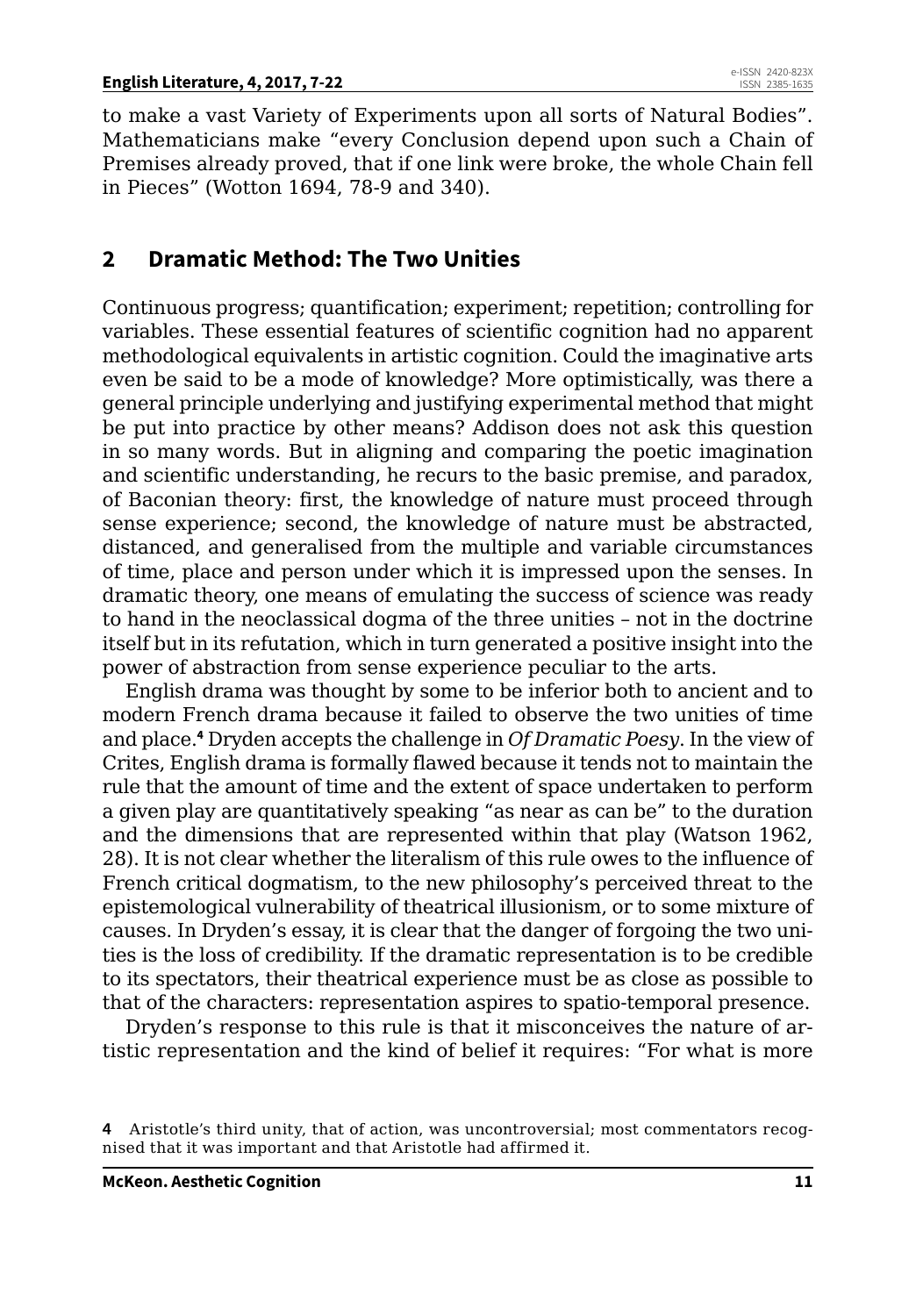ridiculous," says another speaker, Lisideius, "than to represent an army with a drum and five men behind it, all which the hero of the other side is to drive in before him; or to see a duel fought, and one slain with two or three thrusts of the foils, which we know are so blunted that we might give a man an hour to kill another in good earnest with them[?]" (Watson 1962, 51) In replying to Lisideius, Neander acutely addresses this more general level of the argument: "For why may not our imagination as well suffer itself to be deluded with the probability of it as with any other thing in the play? For my part, I can with as great ease persuade myself that the blows which are struck are given in good earnest, as I can that they who strike them are kings or princes, or those persons which they represent" (62). In other words, artistic representation calls for a species of belief in what imitates empirical actuality but is manifestly not, in those immediate terms, actual. In fact its credibility depends not on the illusion of spatiotemporal presence but on something like its opposite.

In the eighteenth century, Dryden's justification of dramatic belief is followed most famously by Addison, Burke and Johnson, and the equivalent justification of narrative belief by Fielding and Sterne. Most of these arguments are made in reference to the standard of scientific cognition – and even, in the case of the latter two, in more or less explicit refutation of the dramatic doctrine of the two unities. But only Addison is inspired to explicitly compare the artistic or 'aesthetic' imagination with scientific understanding, and he thereby enables us to recognise the aesthetic mode of dependence on, and abstraction from, the senses that is analogous to, but distinct from, the experimental mode developed by the new philosophy. This suggests two aspects of their proximity. First, the imagination and the understanding are not fundamentally different operations, but occupy different positions on the same continuum. Second, the imagination and the understanding are comparable in their capacity to produce pleasure. The reciprocal implication is that if the operations of the understanding are pleasurable, the operations of the imagination are cognitive. By this means the aesthetic imagination becomes intelligible as a kind of knowledge.

### **3 Dramatic Method: The Aesthetic**

In *Spectator* no. 411 (21 June 1712), Addison writes: "[t]he Pleasures of the Imagination, taken in their full Extent, are not so gross as those of Sense, nor so refined as those of the Understanding". That is, the imagination mediates between the senses and the understanding, and its pleasures are less "refined" or detached than those of the understanding because its distance from the senses is not as extreme. The fully abstracted pleasures of the understanding, Addison writes, are finally "more preferable" than those of the imagination "because they are founded on some new Knowl-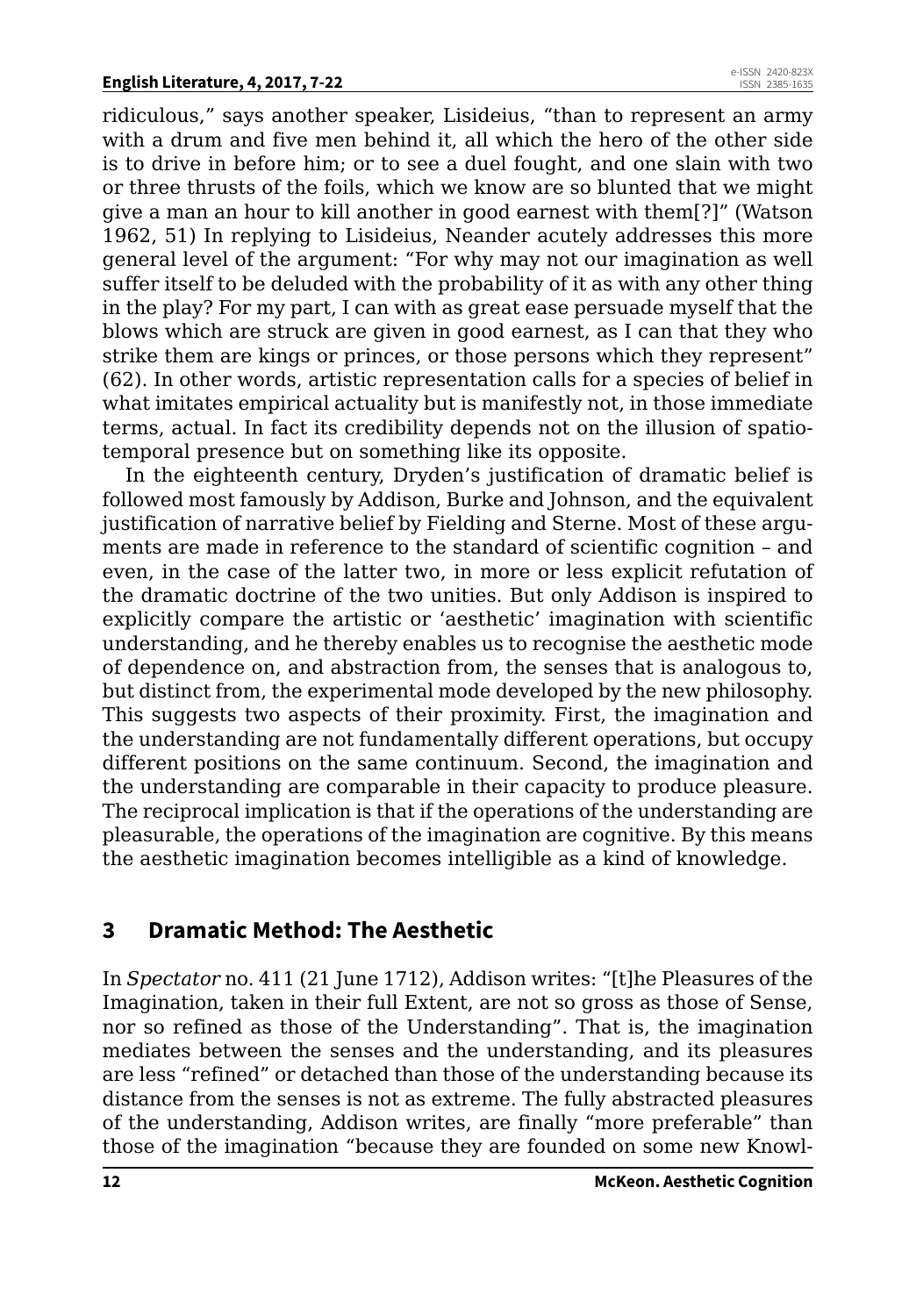edge or Improvement in the Mind of Man", reasons that recall the norms of demonstrable truth and incremental progress emphasised by Bacon and his followers. But although less refined because more embedded in the realm of the senses, the pleasures of the imagination have their own proper virtues: they are "as great and as transporting as the other. A beautiful Prospect delights the Soul, as much as a Demonstration". Such views "are more obvious, and more easie to be acquired" and "do not require such a Bent of Thought as is necessary to our more serious Employments", which demand "too violent a Labour of the Brain" (Bond 1965, 537-9).**<sup>5</sup>** From this account we might extrapolate the contrasting forms in which the respective products of the two faculties are expressed. Whereas the imagination produces images that provide a virtual resemblance of the actual object, the greater intensity of the refining process through which the understanding puts its object is evident in the greater abstraction of its end-product, concepts or numbers.

According to Addison, however, the imaginative refining process has its own intensity. Over the course of his *Spectator* papers on the pleasures of the imagination, Addison describes the most extended conditions of refinement or detachment from the spatio-temporal presence of the senses of which the imagination is capable. This entails four degrees of detachment: vision detached from the other senses; the virtual imagination detached from actual sight; the representational from the visual imagination; and literate description from the other media of representation.**<sup>6</sup>** The key to the superiority of the reading experience over other modes of representation lies not only in its greater refinement of sense impressions, but also in the self-conscious activity of comparison that the distance afforded by reading enables. As Addison writes in nos. 416 and 418 (June 27, 30, 1712), this is "a new Principle of Pleasure, which is nothing else but the Action of the Mind, which *compares* the Ideas that arise from Words, with the Ideas that arise from the Objects themselves" (Bond 1965, 566-7; Addison's italics). This new principle of pleasure, entailed in the comparison of ideas created by different media, is cognitive. It offers an opportunity to advance from a singular view of the world – one produced either by the ideas of it that derive from our sense perceptions or by the ideas of it that derive from the virtuality of descriptive language – to a comparative view of their simultaneity. Indeed, it is the detachment enabled by literate description that opens up a distance, and thereby posits a difference, between description and perception. One effect of this is a

**5** Addison appears to have borrowed from Glanvill (Glanvill 1665, b2*v*-3*r*) and Sprat (Sprat 1667, 344) the contrast between the pleasures of the senses and those "innocent Pleasures" such "as a wise Man would not blush to take", but to have transferred them from the understanding (that is, experiment) to the imagination (Bond 1965, 539).

**6** I give a fuller account of this analysis in McKeon 2005, 366-8.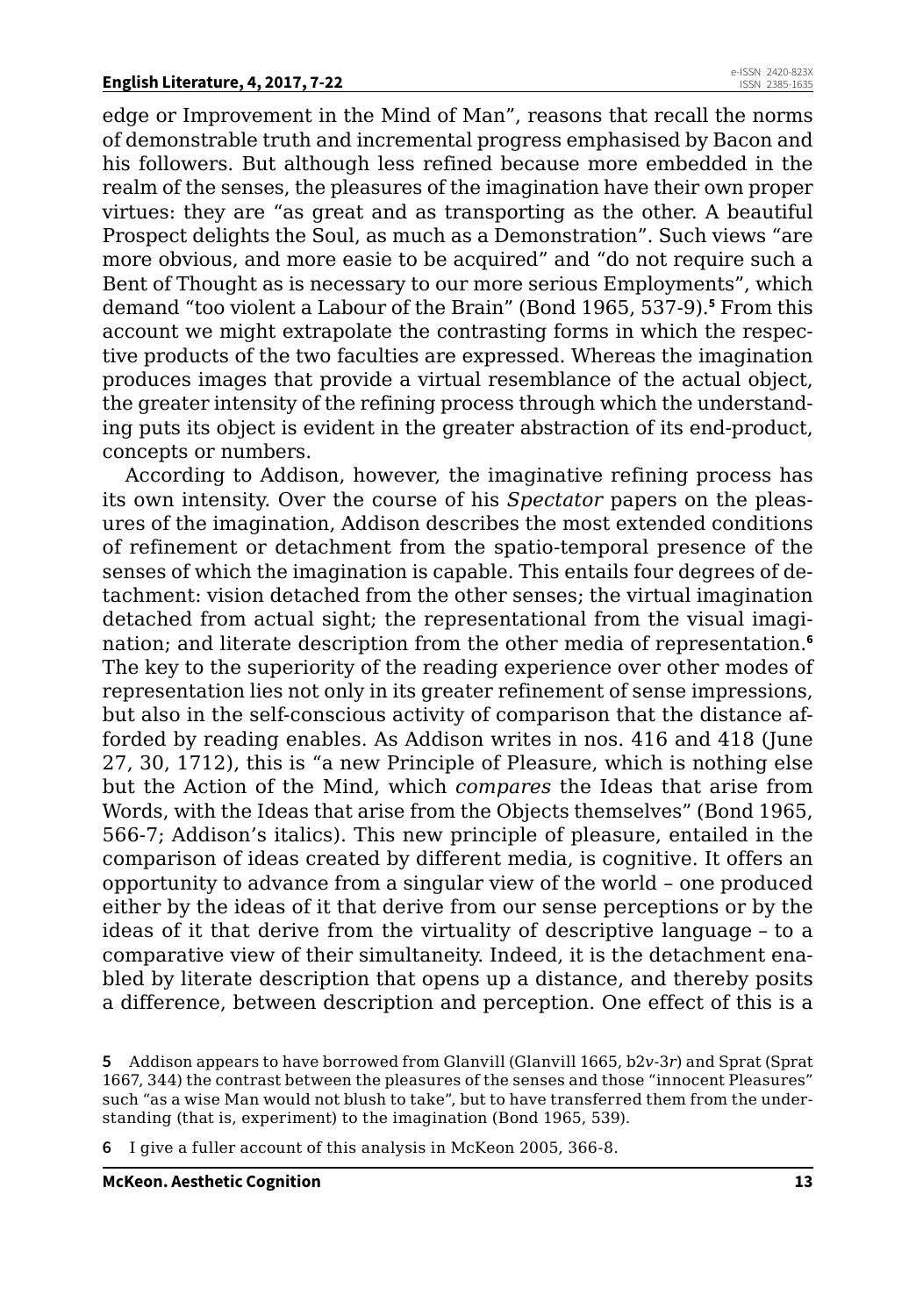reflexive dialectic between the immediacy of the words on the page and a sense of their mediating function.

By juxtaposing the imagination and the understanding in this way Addison goes some distance toward meeting the challenge to the arts posed by the Quarrel of the Ancients and Moderns and its incipient separation out of the arts and the sciences. The challenge is met by theorising the imagination as an aesthetic and therefore an empirical faculty, based in sense experience but abstracted from it in a fashion both like and unlike the abstraction peculiar to the understanding. Like the understanding, the imagination is produced by sense impressions. Unlike the understanding, its detachment from the senses stops, as it were, halfway, producing an epistemological effect of reflexivity that has less cognitive power, but, because of its relative proximity to the senses, a greater representational force.

Addison's analysis allows him to restate Neander's defense of drama in a more positive register. Not only is a close approximation to actual time and place unneeded to maintain the belief of the dramatic spectator; it is detrimental to the kind of knowledge that is appropriate to drama. The emotions that are raised by the imagination are very different from the passions that are embedded in immediately sensible experience. The imaginative mediation of sense experience possesses its own system of refinement that filters out the brute materiality of the senses and purifies their emotional heft. Like Dryden, Addison demonstrates this in the case of drama, which seeks not to reflect time and place, but to control for them. The dramatic imagination abstracts far enough from the naturalness of sense impressions to exceed the illusion of nature's concrete presence that is sought by the naïve empiricism of the two unities, but not so far as to sacrifice, as scientific experiment does, nature's figural image.

This analysis explains why the debate over the kind of belief we invest in drama is so important, why Addison prefers the secondary or representational pleasures of the imagination to its primary or empirical pleasures, and why he prefers the experience of reading a play to that of watching its performance. In both cases, the superior pleasure that is enabled by taking a comparatively greater distance on nature is afforded by the doubled state of mind entailed in aesthetic cognition and its comparison of the sensible object and the imaginative image. In other words, the greatest pleasure of the imagination depends not just on the fact of artistic representation but on our consciousness of that fact, which grounds our reflexive awareness of both the artistic representation and the sensible object it evokes.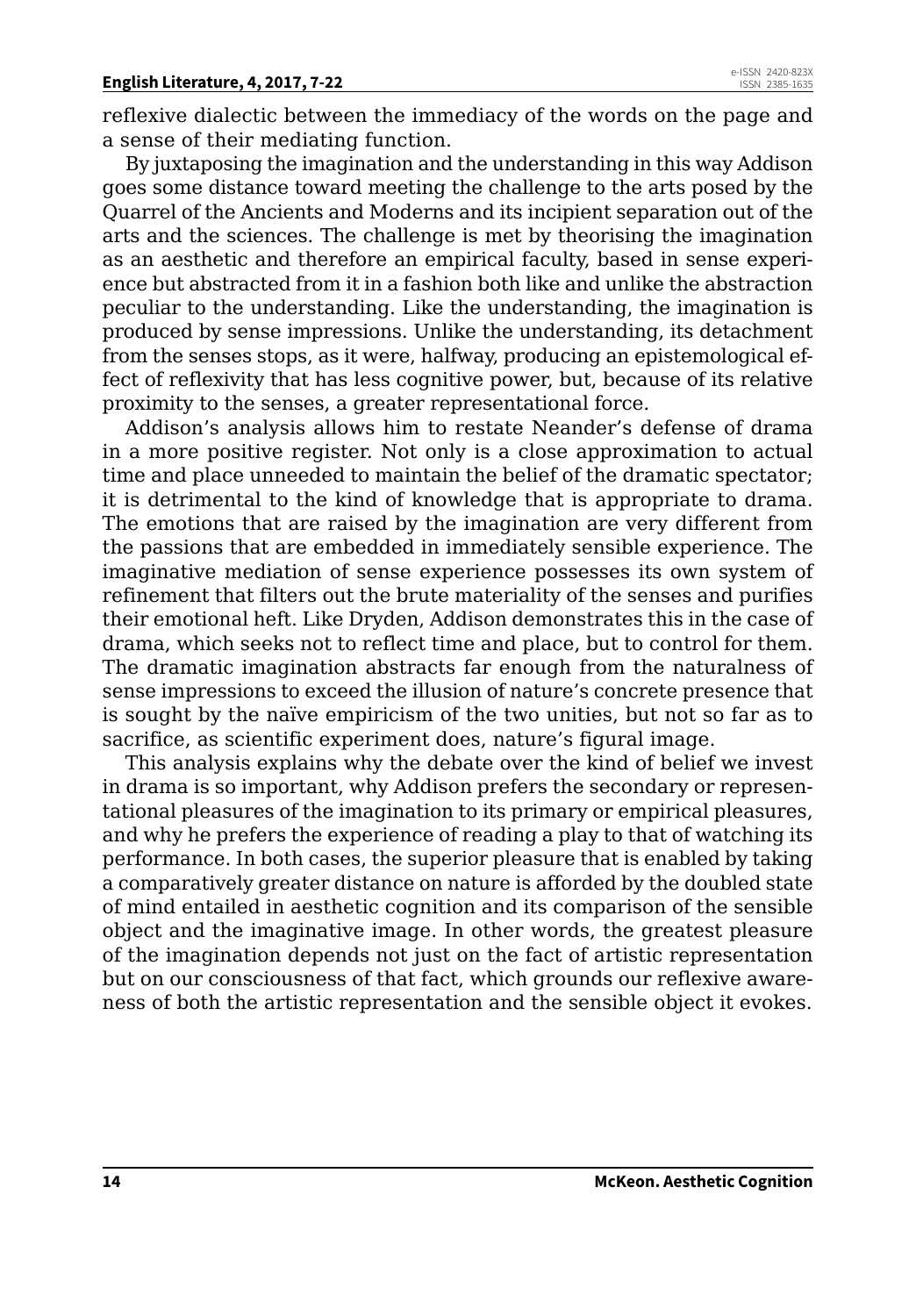### 3.1 Narrative Method: The Claim to Historicity

So the germ of aesthetic cognition and its answer to the question of how, under the aegis of empirical epistemology, we can feel the emotions of others, can be found in debates about dramatic credibility. Aesthetic reflexivity, what Addison calls a "new principle of pleasure", is crucial to the second stage of narrative as well as to dramatic development, and defines the epistemology of the new novel genre. As the aesthetic evolution of drama begins in rejecting the naïve empiricism of the two unities, so the aesthetic evolution of narrative begins with the rejection of the naïve empirical claim to historicity. The claim to historicity amounts to the pretence that the fictional characters and events one reads about have an actual existence – in its own way asserting, like the dramatic doctrine of the two unities, the transparency and immediacy of the experience that narrative narrates. By the same token, what replaces the narrative claim to historicity is, as in the dramatic aesthetic, the recognition that the greatest pleasure results from an experience not of immediacy but of mediacy, a detachment from the presence and pleasures of the senses sufficient to foreground and compare the difference between them and the pleasures of representation. This experience of difference is the precondition for the reader's experience of engagement with what is represented, in particular for the psychological identification with characters, which depends on the recognition of their difference from ourselves. And the experience of difference is created by the self-conscious reference, on the level of narrative content, to the formal method and framework that are responsible for the version of reality we read.

### 3.2 Narrative Method: Realism

What Dryden and Addison achieve for the dramatic aesthetic is paralleled by Henry Fielding's achievement for narrative realism. The parallel is deepened by our sense that Fielding has modelled his liberation of narrative from the demands of the claim to historicity on the precedent of drama and its liberation from the demands of the two unities. In the "Matter Prefatory in Praise of *Biography*" at the beginning of Boook III of his *Joseph Andrews* (1742), Fielding distinguishes between a trivial and a profound understanding of history. Most historians, he writes, are so preoccupied with getting right – by quantitative measure, if possible – the empirical facts of time and place that they may as well be called 'Chorographers' and 'Topographers'. Fielding sees himself as a 'Biographer' because he is concerned instead with the faithful representation of what Aristotle calls the unity of action and Fielding calls "the Actions and Characters of Men". He gives the term 'fact' a twist by applying it to this purely qualitative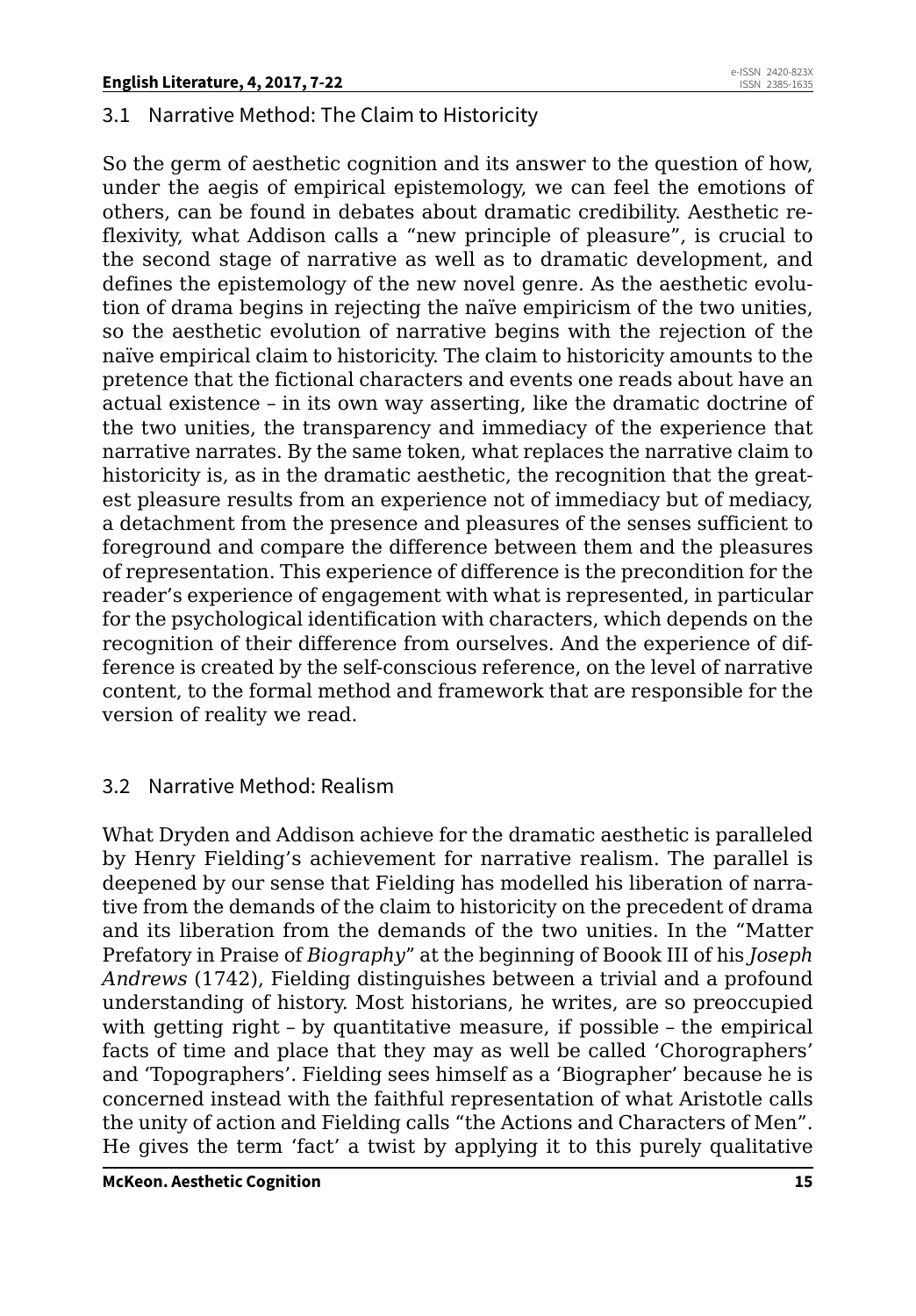component of historical narration: "the Facts we deliver may be relied on, tho' we often mistake the Age and Country wherein they happened" (Brooks-Davies, Keymer 1999, 162).

But as in scientific experiment, empirical quantification – of little importance in assessing an individual datum of experience – becomes crucial in the process of abstraction that for Fielding is the means by which character is best represented: "I question not but several of my Readers will know the Lawyer in the Stage-Coach, the Moment they hear his Voice. […] I describe not Men, but Manners; not an Individual, but a Species. Perhaps it will be answered, Are not the Characters then taken from Life? To which I answer in the Affirmative; nay, I believe I might aver, that I have writ little more than I have seen. The Lawyer is not only alive, but hath been so these 4000 Years" (Brooks-Davies, Keymer 1999, 164-6). By proclaiming that he has represented not an individual but a species – a generalised composite of many individuals – Fielding not only rejects the naïve claim to historicity (which is no better than basing his representation on a single sense impression), but also replaces that claim by the implication that his abstracted lawyer, divested of extraneous variables, represents a characterological constant: the general type of the lawyer species.

So Book III, chapter I of *Joseph Andrews* exemplifies the self-conscious engagement in reflexive reference that enables the reader's detachment from the representation, and thereby the pleasure available to her in comparing the actual lawyers she has known with Fielding's virtual lawyer. But it is only the most explicit and extended of the novel's frequent narratorial intrusions into the text, which, by drawing attention to its process of representation in the very act of doing it, ensure that the conditions for this pleasure are continuously available to the reader of *Joseph Andrews*. Not long after this chapter, Fielding's narrator tacitly invites the reader to anticipate the climax of the plot by deploying some of the most familiar conventions of family romance – baby-stealing gypsies, the tell-tale birthmark – then begins his narration of the following day by personifying morning as a "beautiful young Lady" who "rose from her Bed […] with a Countenance blooming with fresh Youth and Sprightliness, like Miss

\_\_\_\_\_" – at which point a note directs us to the bottom of the page, where we read: "*Whoever the Reader pleases*" (Brooks-Davies, Keymer 1999, 196). Elsewhere I have described the novelistic replacement of the claim to historicity by realism as preserving but reconceiving the crucial quality of particularity, its concreteness, by abstracting it from the variable of actuality*.* This reconception is fundamental not only to the emergence of the novel but also to a number of other cultural developments: the affirmation of satire over libel; the ingenious construction of the law of obscene libel; debates on the two unities; and the theorisation of discursive pedagogy (McKeon 2005, 108-9, and 292; see also 95-9; 313-16; 368-76; 451-4, 479-80, 493-4).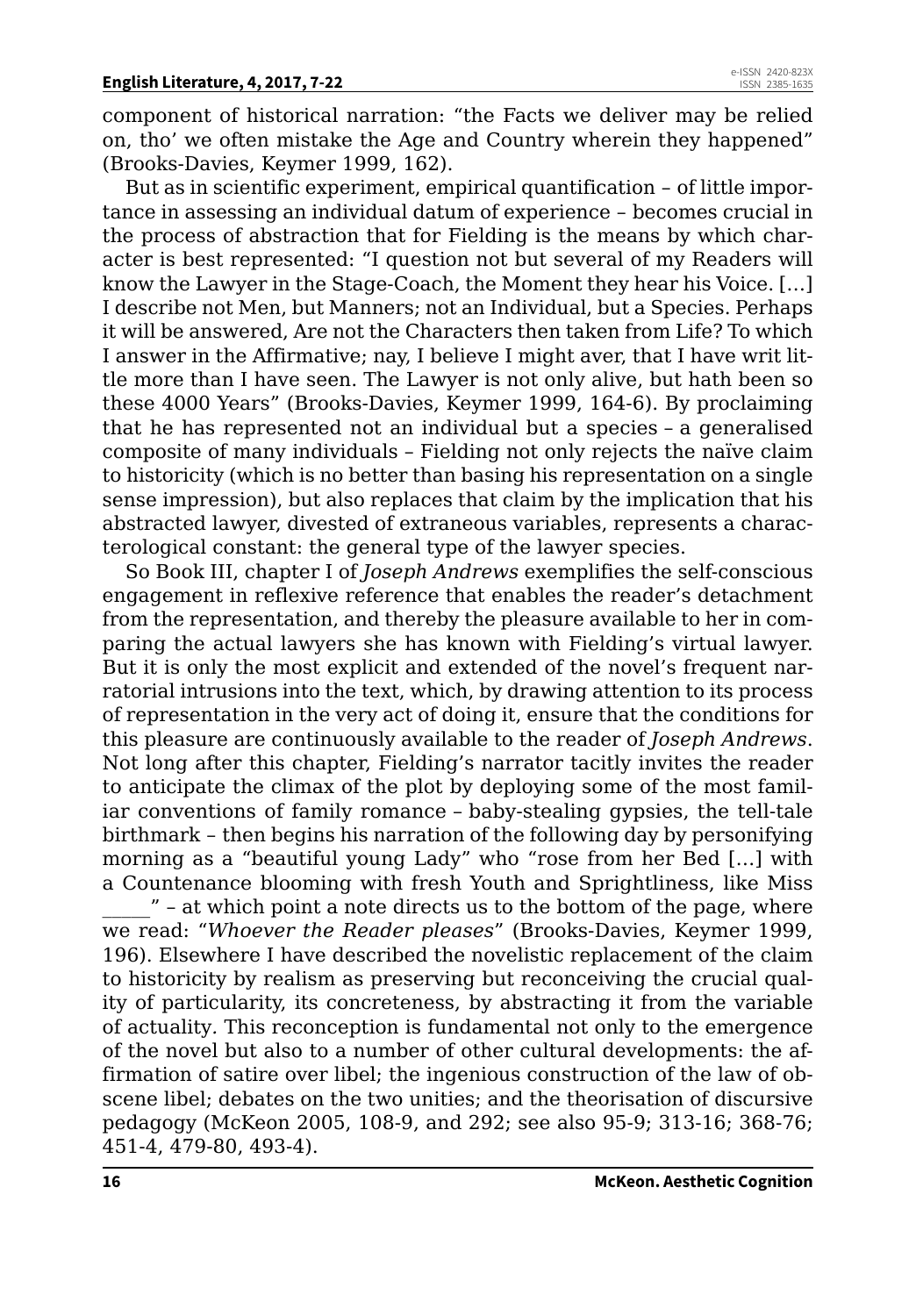I have awarded to Fielding the honour of first having formulated the theory of aesthetic or realist cognition. But what about *Pamela*? In the second edition (published only three months after the first), Richardson's revised paratexts show his ambivalence about the utility of having claimed historicity in the first edition (Keymer, Wakely 2001, 3-4, and 506-7). Yet we can already sense his scepticism about the naïve empiricism of the claim to historicity even before he compromises his role as Pamela's editor in this fashion. Up to and beyond her abduction to his Lincolnshire estate, Mr. B continues to see Pamela as a romancer – that is, as at best deluded and at worst a liar – because he has been judging her letters against not only his own self-interest but also his conviction of what has actually transpired (Keymer, Wakely 2001, 32, 69, and 93). But after spying on Pamela's artless sorting of her clothing into three bundles, Mr. B reports to her that "tho' I am not pleased with all you said […] yet you have mov'd me more to admire you than before" – so much so that his feelings now make him, "as I tell you, love you to Extravagance". This broaches the peculiar pleasure of the doubled state of aesthetic cognition, which compares the actuality of what he has perceived to the virtuality of his emotion-infused perspective, which Mr. B is aware has something to do with the fact that he is "quite overcome with your charming manner of Writing" (Keymer, Wakely 2001, 84). Experiencing the authenticity of Pamela's self-representation in his detached role as her reader, Mr. B discovers the grounds for his sympathetic identification with her.

The consummation of Mr. B's powers of aesthetic cognition comes later, after his desire for sexual intercourse with Pamela has been displaced by his desire for discursive intercourse with her – a displacement marked by Mrs. Jewkes' memorable demand that he stop "dilly-dallying" (Keymer, Wakely 2001, 203). Once he is able to read the third parcel of Pamela's writing – closely linked to her clothing by parallel parcelization and by the fact that she must "all undress me in a manner to untack them" – Mr. B experiences a profound conjunction of empirically actual and emotionally virtual perspectives. Pamela already has protested against his need to read her account of matters that he himself has just witnessed, assuming that it is her empirical accuracy that is at issue: "[A]ll that they contain you know, as well as I", she says, "But I don't know, said he, the light you put Things in". In what feels like a parody of maintaining the two unities, Mr. B. proceeds to read Pamela's account of her close encounter with suicide at the same time that he slowly walks along the path of her description, pausing at each stage to experience the overlay of physical actuality by virtual narration: "Why this, said he, my Girl, is a very moving Tale. […] And when he came to my Reasonings, about throwing myself into the Water, he said, Walk gently before; and seem'd so moved, that he turn'd away his Face from me. […] O my dear Girl! You have touch'd me sensibly with your mournful Relation, and your sweet Reflections upon it" (235, and 239-41).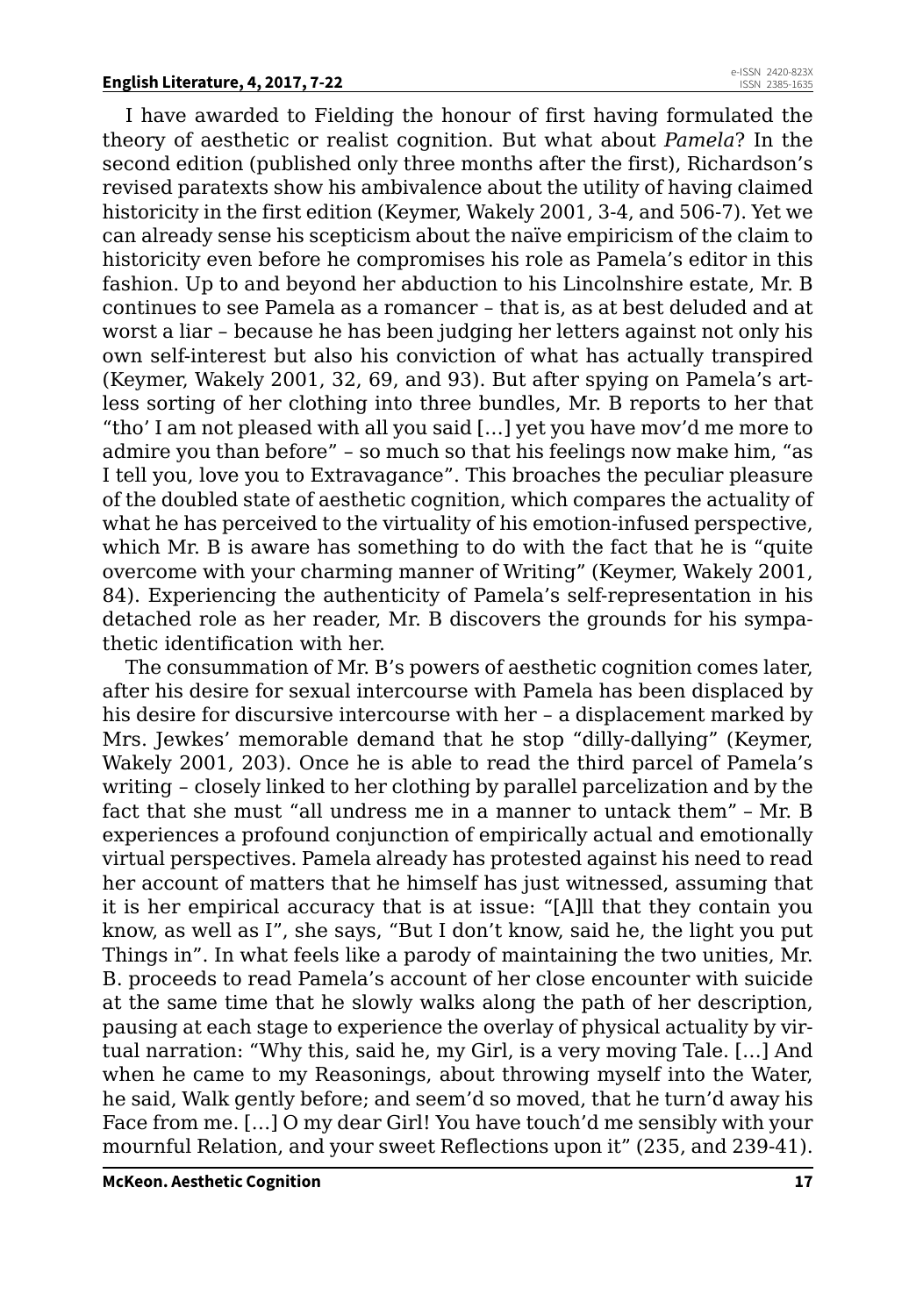In the paratexts to the second edition of *Pamela*, Richardson includes an account of a seven-year-old boy's response to hearing read aloud these same passages that Mr. B reads as he traverses the physical setting to which they refer. They have a remarkable affective 'Power' over the boy, from whom is heard "a Succession of heart-heaving Sobs; […] his little Sides swell'd, as if they wou'd burst, [… and] his Eyes were quite lost, in his Tears". He "is perhaps the youngest of *Pamela's Converts*" (Keymer, Wakely 2001, 515). Here the physical actuality with which emotional response to Pamela's story is correlated is not the narrated setting but the responsive body, a somatic medium that may elevate psychological identification to its highest pitch.

For the reformed Mr. B, the content of Pamela's writings is no longer limited to the representation of what happened that may be factually false; it also contains the emotional truth of its formal representation, how it happened from Pamela's perspective. And Mr. B's sympathetic mode of reading provides us actual readers with a model for the aesthetic approach we too might bring to the putatively factual narrative we are reading. A century later, 'realism' came to designate the specifically narrative mode of the aesthetic, and what it designates is not 'the real' but something we are pleased to read as though it were real, a story that is not history but comparable to history, faithful not to this or that actuality but to the abstracted virtuality of the kinds of experience we tend to have. At this level, it is of no consequence if Mr. B or Pamela ever had a real existence. And in this sense, novels are experiments that capture the concrete experience of the senses not by reproducing it in all its actual particularity but by controlling for the variables of time, place, and persons so as to reveal, as Hooke phrased it about laboratory experiments, "the ways by which Nature may be trac'd, [...] not too far removed beyond the reach of our Senses" (quoted above).

In *Tristram Shandy* (1759-1767), Laurence Sterne picks up Fielding's realist reflexivity and runs with it so far as totally to subsume the pleasures of the senses within those of the imagination and content within form – or so it might seem. It is probably more accurate to say that Sterne adapts representational reflexivity to the genre of the novel even more intricately and rigorously than Fielding does. And like Fielding, Sterne evinces an inclusive idea of the aesthetic by explicitly alluding to the dramatic controversies over the two unities. So when Tristram supposes the reader will accuse him of violating "the unity [...] of time" we are made to understand that Sterne's choice to perform in narrative not drama transforms the disparity between the actual, empirical time of representation and the virtual time that is represented (Anderson 1980, 74). For, on the one hand, the time taken to represent *Tristram Shandy* is an indeterminate interplay of two temporalities, the period of writing and the period of reading. On the other, Tristram works so hard to represent this interplay with accuracy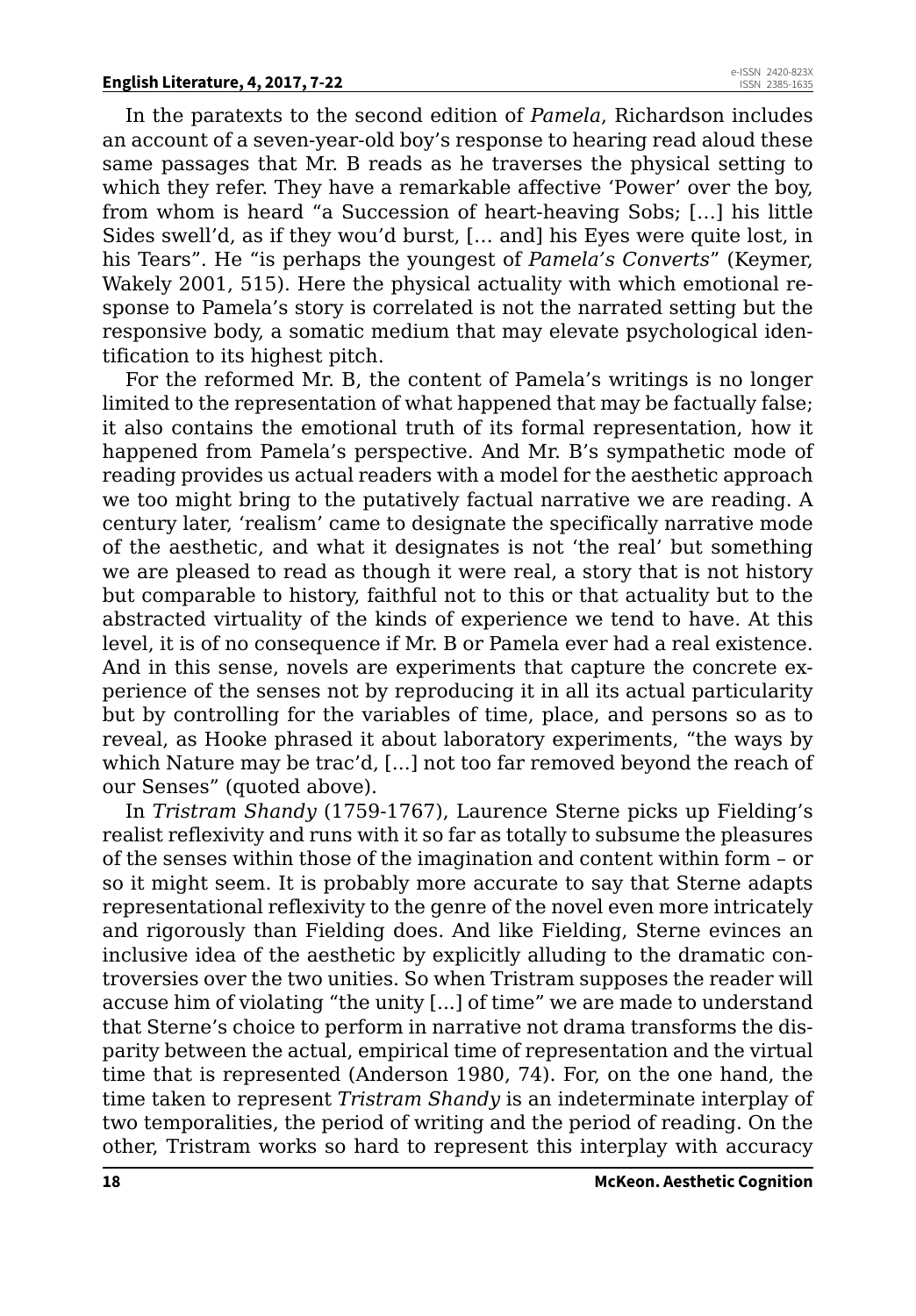and precision that it becomes the major portion of the representation itself, reflexively and exhaustively thematizing form as content and leaving no room for half of what Sterne's title-page announces will be the substance of this novel, *The Life and Opinions of Tristram Shandy, Gentleman*.

As a matter of fact, we do get Sterne's 'Life' as well as his 'Opinions'. But the content or plot of *Tristram Shandy* is so implicated within its formal mode of narration that it takes some work on our part to see that Sterne's form, which might be described as enacting the failure of the narrative line, is coextensive with his story, the failure of the Shandy family line to reproduce itself owing to Tristram's overdetermined infertility, a story whose implacable narration also is responsible for the non-linear infertility of Sterne's form. But on another level, *Tristram Shandy* is formally more fertile than any novel had been, because in attending to the mental activity of its narrator and its putative readers it represents in unprecedentedly comprehensive terms its own process of representation. The mental activity we experience in coming to terms with this mode of narration is nothing if not cognitive, and the emotions it produces in us are as startlingly powerful as are those exchanged by Walter and Uncle Toby in their wordless reciprocity of good feeling.

We may be tempted to take Sterne's strategy as strictly negative, a parody of empiricism that reduces it to absurdity. But Sterne no less than Fielding is clearing the ground for a positive view of novelistic realism. As a matter of fact, he is a Lockean empiricist not only in jest but also in earnest, as he claims at one point to his reader: "Pray, Sir, in all the reading which you have ever read, did you ever read such a book as *Locke*'s Essay upon the Human Understanding? [...] It is a history.––A history! of who? what? where? when? Don't hurry yourself.––It is a history-book, Sir, [...] of what passes in a man's own mind" (Anderson 1980, 61). Scepticism, the motor of empiricism, validates the trajectory of Tristram's inquiry downward and inward, into the mental interiority that is the next frontier of reflexive narration.

# **4 Coda**

Earlier in this essay I anticipated the moment when philosophers formally undertook the challenge of applying the procedures of knowing objects to the project of knowing human subjects. In the second sentence of his *Essay* (1689), Locke announces his ambition in the terms of Tristram's inquiry: "The Understanding, like the Eye, whilst it makes us see, and perceive all other Things, takes no notice of it self: And it requires Art and Pains to set it at a distance, and make it its own Object" (Nidditch, 1979, I, 1, §1, 43). Locke is in no doubt regarding the difficulty of his enterprise, in which the cardinal principle of understanding, the division of the subject from the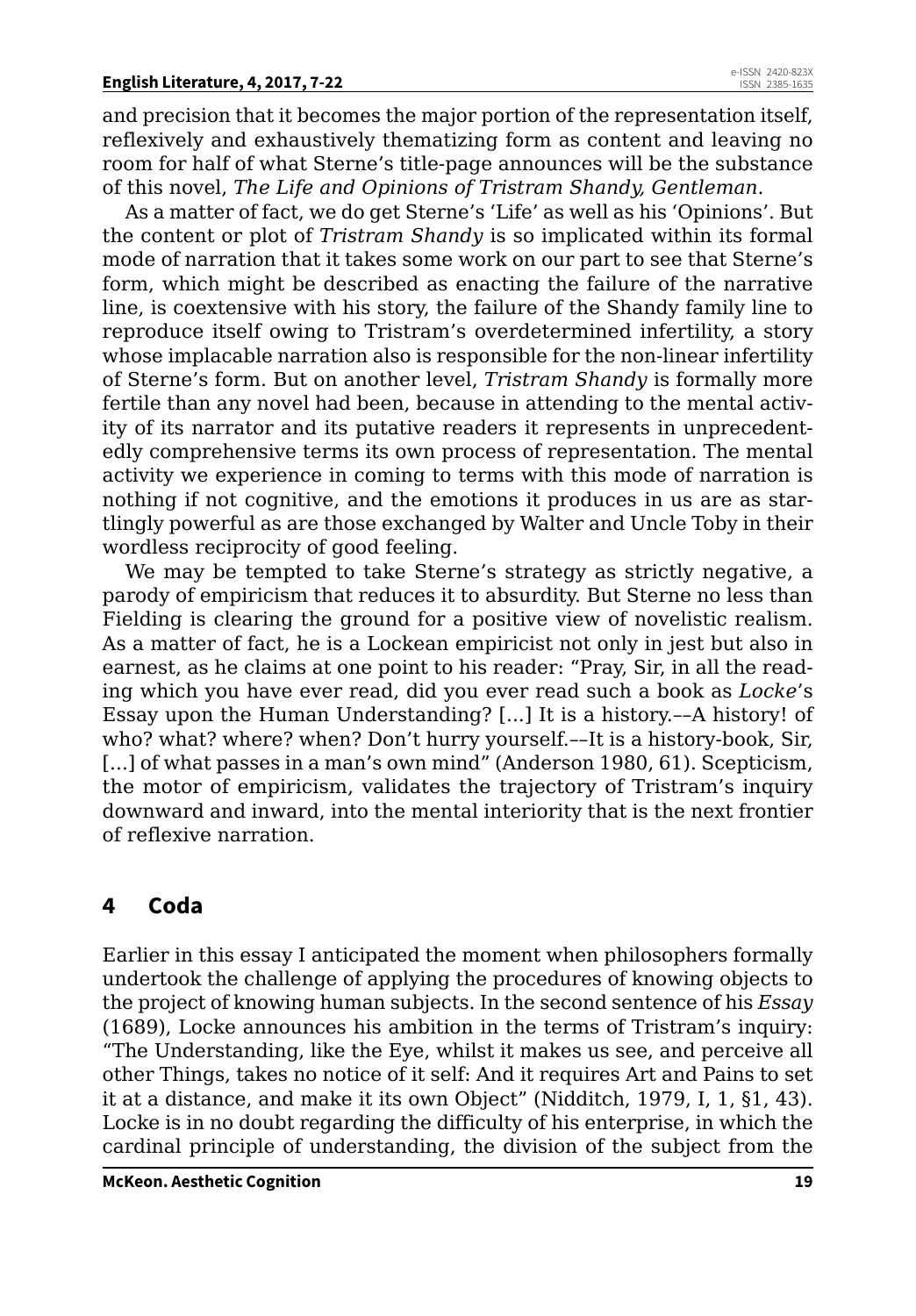object of knowledge, would seem to come up against the reflexive interplay entailed in making the understanding 'its own Object'. Two decades before *Tristram Shand*y begins to be published, Hume takes up Locke's problem with a good deal more skepticism about the ultimate viability of the project.

On its title-page, Hume announces that his *Treatise of Human Nature* (1739) is "[a]n attempt to introduce the experimental Method of Reasoning into Moral Subjects". But in its Introduction he warns that "[m]oral philosophy has, indeed, this peculiar disadvantage, which is not found in natural, that in collecting its experiments, it cannot make them purposely, with premeditation" because "'tis evident this reflection and premeditation would so disturb the operation of my natural principles, as must render it impossible to form any just conclusion from the phaenomenon" (Selby-Bigge, Nidditch 1978, XI and XVIII-XIX). In the empiricism of philosophical inquiry, reflexivity is a problem because it threatens to compromise the full degree of distance required by the understanding to disembed the nature of the thing itself, in this case the human mind and its operations, as an abstract concept. In the empiricism of the aesthetic, however, reflexivity marks the crucially lesser distance that the imagination takes on its object, signifying that what is being represented is not only the constancy and invariability of the mental operations by which we seek to know that object, but also, as abstract figuration rather than full abstraction, the formal process of its representation. In the aesthetic, the arts discover a mode of experiment, peculiarly their own, whose aim is an empirical removal from sensible actuality to imaginative virtuality that bears with it the evidence of that removal.

However, Hume pursues so relentlessly the problem he has uncovered in the experimentalism of moral philosophy that it infects the experimentalism of natural philosophy as well. There is no empirical basis, he finds, for our knowledge of the world that lies beyond us. What we take to be the constancy of the natural object once experiment has abstracted away all variables is really the constancy and invariability of the mental operations by which we seek to know that object. Hume famously compares our empirical experience of external objects to the experience of a dramatic spectator: "The mind is a kind of theatre, where several perceptions successively make their appearance; pass, re-pass, glide away, and mingle in an infinite variety of postures and situations" (Selby-Bigge, Nidditch 1978, I, pt. 4, sec. VI, 255). The difference is that in empirical experience we never leave the theatre because there is no outside that is accessible to this inside. Addison's distinction between the work of the understanding and that of the imagination disappears. The proper term for all empirical knowledge, Hume asserts, is not understanding but imagination: "Let us fix our attention out of ourselves as much as possible: Let us chace our imagination to the heavens, or to the utmost limits of the universe; we never really advance a step beyond ourselves, nor can conceive any kind of existence, but those percep-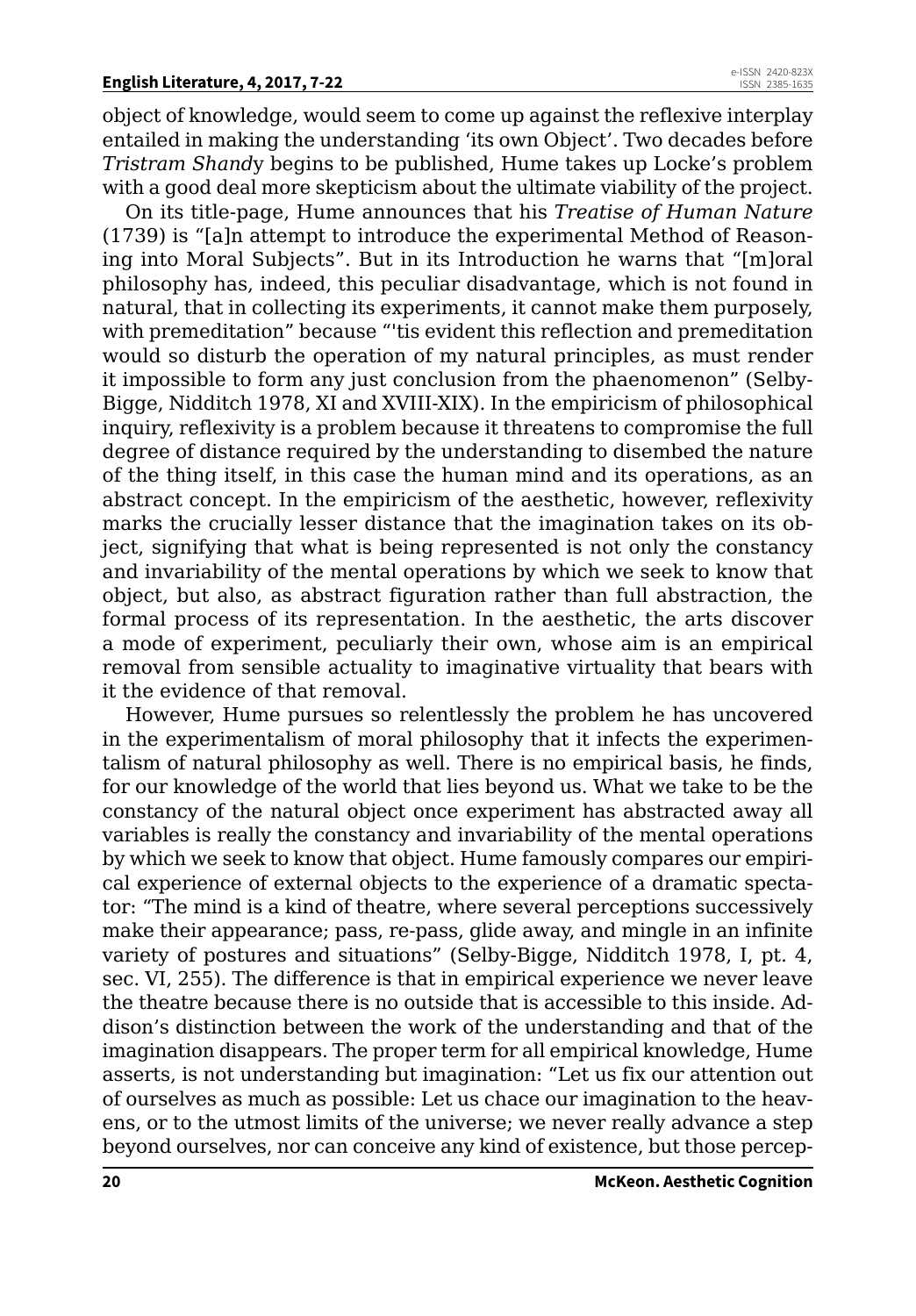tions, which have appear'd in that narrow compass. This is the universe of the imagination, nor have we any idea but what is there produc'd" (Selby-Bigge, Nidditch 1978, I, pt. 2, sec. VI, 67-8). Elsewhere Hume paraphrases 'the understanding' as "the general and more establish'd properties of the imagination" (Selby-Bigge, Nidditch 1978, I, pt. 4, sec. VII, 267). Knowledge is a reflexive act of self-knowledge. Where previous authors have tried to vindicate the arts as an aesthetic, hence empirical way of knowing, Hume radically reverses the process of accommodation by finding that all empirical knowledge is an act of the imagination.

This is not, of course, where Hume leaves his own practice as a moral philosopher, nor does natural philosophy – science – find itself painted into Hume's radically sceptical corner. If anything, Hume's stringent logic in the first book of his *Treatise* may have drawn attention to the need to understand more precisely the difference, in degree of distance from the realm of sense experience, that distinguishes scientific from aesthetic experimentalism. And although posterity will become fascinated by the notion of realism, the proximity of scientific and aesthetic cognition, so fruitful over the course of the eighteenth century, will begin to dissolve thereafter and be replaced by the modern conviction in the conceptual division of knowledge that was a mere byproduct of the temporal Quarrel of the Ancients and Moderns.

# **Bibliography**

- Anderson, Howard (ed.) [1759-1767] (1980). *Sterne, Laurence: The Life and Opinions of Tristram Shandy, Gentleman.* New York: W.W. Norton.
- Bond, Donald F. (ed.) (1965). *Joseph Addison and Richard Steele: The Spectator*, 3 vols. Oxford: Clarendon Press.
- Brooks-Davies, Douglas; Keymer, Thomas (eds.) [1742] (1999). *Henry Fielding, Joseph Andrews and Shamela*. Oxford: Oxford University Press.
- Elledge, Scott; Schier, Donald (eds.) [1688; 1719] (1970). "Bernard le Bovier Fontenelle, A Digression on the Ancients and Moderns". *The Continental Model. Selected French Critical Essays of the Seventeenth Century in English Translation*. Transl. by John Hughes. Ithaca (NY): Cornell University Press, 358-70.
- Ellis, Robert L.; Spedding, James (eds.) [1620] (1905). *Bacon, Francis: Novum Organum*. Vol. 10 of *The Philosophical Works of Francis Bacon*. Edited by John M. Robertson. London: Routledge and Sons.
- Glanvill, Joseph (1665). "To the Royal Society." *Scepsis Scientifica: or, […] The Vanity of Dogmatizing.* London: Henry Eversden.
- Keymer, Thomas; Wakely, Alice (eds.) [1740] (2001). *Richardson, Samuel: Pamela; or, Virtue Rewarded*. Oxford: Oxford University Press.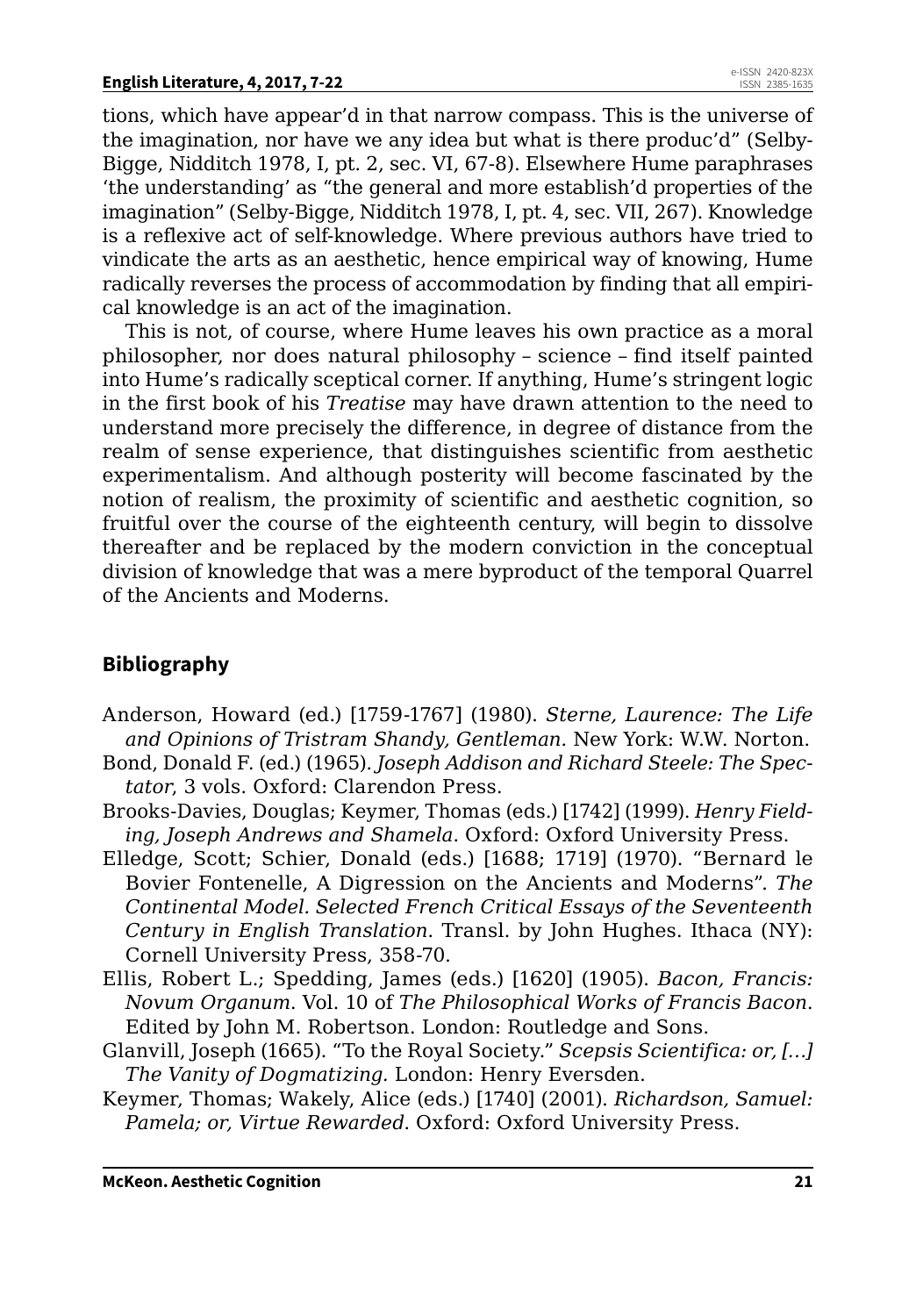- McKeon, Michael (2005). *The Secret History of Domesticity. Public, Private, and the Division of Knowledge*. Baltimore: Johns Hopkins University Press.
- Nidditch, Peter H. (ed.) (1689) (1979). *Locke, John: An Essay concerning Human Understanding*. Oxford: Clarendon Press.
- Raphael, D.D.; Macfie, A.L. (eds.) [1759] (1982). *Smith, Adam: The Theory of Moral Sentiments*. Indianapolis: Liberty Classics.
- Selby-Bigge, L.A.; Nidditch, Peter H. (eds.) [1739-1740] (1978). *Hume, David: A Treatise of Human Nature*. Oxford: Clarendon Press.
- Sherbo, Arthur (ed.) [1765] (1968). *Johnson, Samuel: Preface to The Plays of William Shakespeare, Johnson on Shakespeare*. Vol. 7 of *The Yale Edition of the Works of Samuel Johnson*. New Haven (CT): Yale University Press.
- Sprat, Thomas (1667). *The History of the Royal Society of London, For the Improving of Natural Knowledge*. London: J. Martyn and J. Allestry.
- Waller, Richard (ed.) [c. 1668] (1705). *The Posthumous Works of Robert Hooke.* London: Sam. Smith and Benj. Walford.
- Watson, George (ed.) [1668] (1962). *Dryden, John: Of Dramatic Poesy. An Essay*. Vol. 1 of *Dryden: Of Dramatic Poesy and Other Critical Essays*. London: Dent.
- Wotton, William (1694). *Reflections Upon Ancient and Modern Learning.*  London: J. Leake.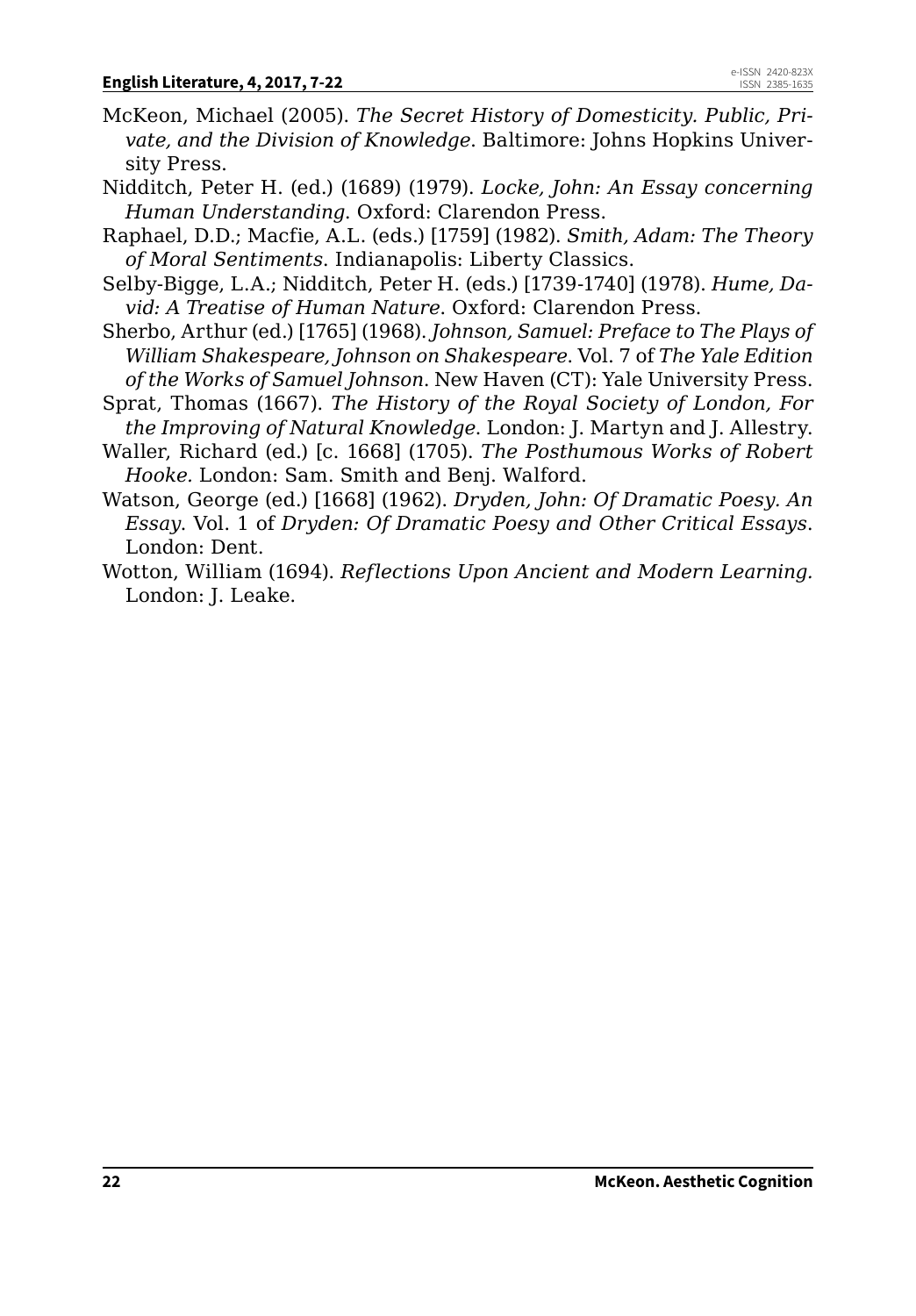# <span id="page-23-0"></span>**The Actor, the Mirror, the Soul and the Sylph** Finding the Passions

Margaret A. Doody (Notre Dame University, France)

**Abstract** The 'unnatural' mixed emotions of Chimène, heroine of Pierre Corneille's *Le Cid* (1636), almost destroyed the dramatist. The 17th century brought strong new attempts to create a taxonomy of clearly defined and acceptably knowable 'passions'. Stimulated by Descartes, Charles Le Brun produced his famous graphic representations of individual emotions as physically expressed in the face. Such catalogues of emotions attracted English theorists of acting, such as Aaron Hill whose *Art of Acting* interested Samuel Richardson. A standard feat of English poets from Dryden to Gray and Collins is to run through the passions, briefly exhibiting the activities and nature of the distinctive emotions. That the passions could be so well noted and imitated produced new problems, rendering representation of the passions doubtful, chicanery lacking in soul, as the acting of Garrick seemed to Diderot. New interest in mixed emotions and more fluid affections turned against the single passion and the encyclopedic list. Literary works moved towards a more dynamic and changeable account of emotional states and possibilities. Innovative large mirrors brought the self more literally to the eye, stimulating reflection on variability; we glimpse the possibility of future emotions and affective states not yet known. Mixed emotions and half shades become more engrossing than grand passions. Pope's Sylphs, rooted in Paracelsian fiction, proffer new versions of both self and emotions, or emotional states. The mirror becomes not a diagnostic instrument detecting moral defect, but, as in Richardson's novels, an opening to a possible future self.

**Summary** 1 Theatre and Painting: The Actor's Face. – 2 Mimesis and Its Threat to Soul. – 3 Passionate Catalogues of the Poets. – 4 Self-Reflection, Mixed Emotions: The Mirror. – 5 Magical Transience and the Fairy-Tale. – 6 Sylphs.

**Keywords** Passions. Seventeenth-century theatre. Acting. Eighteenth-century poetry. Representation of the soul.

One of the noticeable things about the very noticeable seventeenth century is an ambitious endeavour to comprehend and categorise human emotion. Drama and religion have long stimulated our interest in feeling and the representation of feelings. Theatre is a site of innovation and inquiry. Athenian theatre gives rise to the first great work of literary theory – Aristotle's *Poetics.* Aristotle makes a move so enormous that it becomes invisible; he uncouples Greek theatre – and theatrical works – from religion. You would not know by reading his text alone that the plays function in a religious celebration dedicated to a god. 'What has this to do with Dionysus?' Aristotle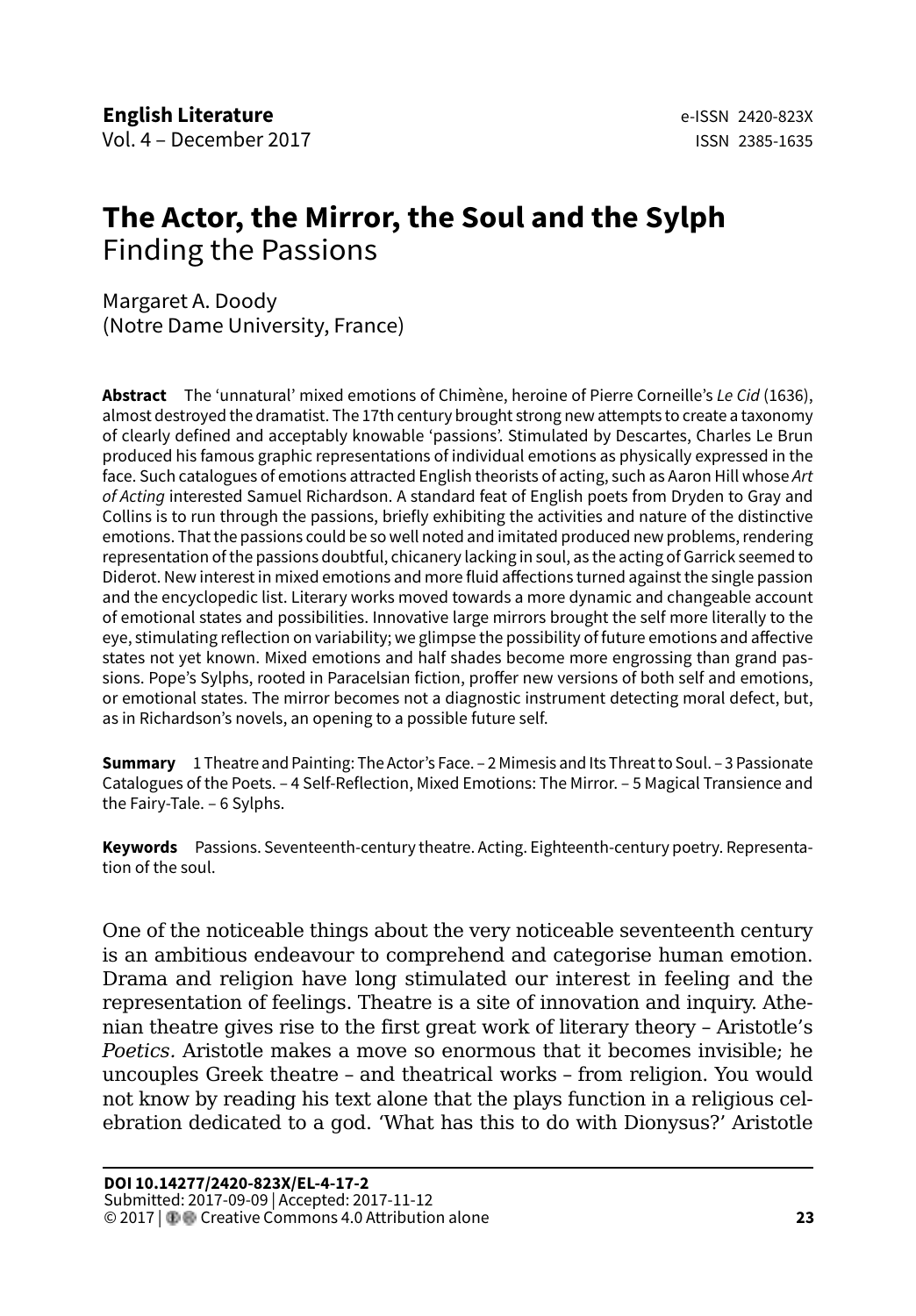studies human relationships and reactions as recorded in satisfying structures and strong poetic language. We are free to consider human emotions in themselves – if we can figure out those 'selves.' In Aristotle's eyes, the most important emotions are not those of the character, but emotions genuinely experienced by the audience. The audience is ultimately to feel – preferably in unison – Pity and Fear.

Narrative fiction lacks the social simultaneity that theatrical fiction supplies. In the presence of our own allied emotional potential, we attend to 'characters' pressed by peculiar urgencies. Oedipus said things he did not intend to say. This man of mystery is the reverse of mysterious. Inglorious areas of uncomfortable normality are noticeable in his quick resentment, his flashes into hot temper. Proceeding through a repertoire at speed makes him appear complex, even before he is fully entitled to be called so. It is always freshly surprising to realise that Athenian theatre was a matter of *masks*, because the dramatists are so good at tracing nuances. But the characters wear masks to themselves.**<sup>1</sup>**

# **1 Theatre and Painting: The Actor's Face**

In the theatre of the Early Modern/Modern world, the 'unmasked' face must present itself and do a good deal of the work. The French were pioneers in theory of emotion, so I will begin with French discoveries. The advance of theatre in France in the seventeenth century called for a fresh understanding of what exactly was being represented. The great plastic art of oil painting assumed a fresh theoretical role in describing and categorising the emotions. The work of Charles Le Brun, court painter to Louis XIV, is of singular importance. Le Brun's ideas are influenced by René Descartes' *Les Passions de l'Âme* (1649). Descartes attempted to supply

**1** During the last 35 years or so major work on the passions and emotions has turned towards discussions of 'sensibility'. Barker-Benfield (1992) offered a basis of definition and historical considerations. Interesting works relating feelings and literary expression followed hard upon, such as Barbara M. Benedict (1994) and Adela Pinch (1996). The collection edited by Stephen Gaukroger [1998] (2014) presents a wide field with a philosophic emphasis. Gaukroger's own *The Collapse of Mechanism and the Rise of Sensibility. Science and the Shaping of Modernity* (2010) offers a new view of the cultural drama in which the fixed and stolid physical (the sense-informing world) is replaced or surpassed by that which is more flexible and less simply grounded: "affective states come to underpin cognitive ones" (409). The brain, however, retorts with fresh claims for the physical. Daniel M. Gross (2006) gives us a larger *panopticon* in which to play with feeling. Tobias Menely (2015) returns us to the claim of the human and other animals. In the conflict between the sensible real and the interpretive sensibility in supplying our understanding of emotion, I am most interested in the pull of the flickering representation of what is momentary if intense, and – whether cognitive or affective – subject to transience. Mixture, transience and uncertainty must apply to what we call the Brain (instead of the Mind) as well as to what we once called 'the Heart.'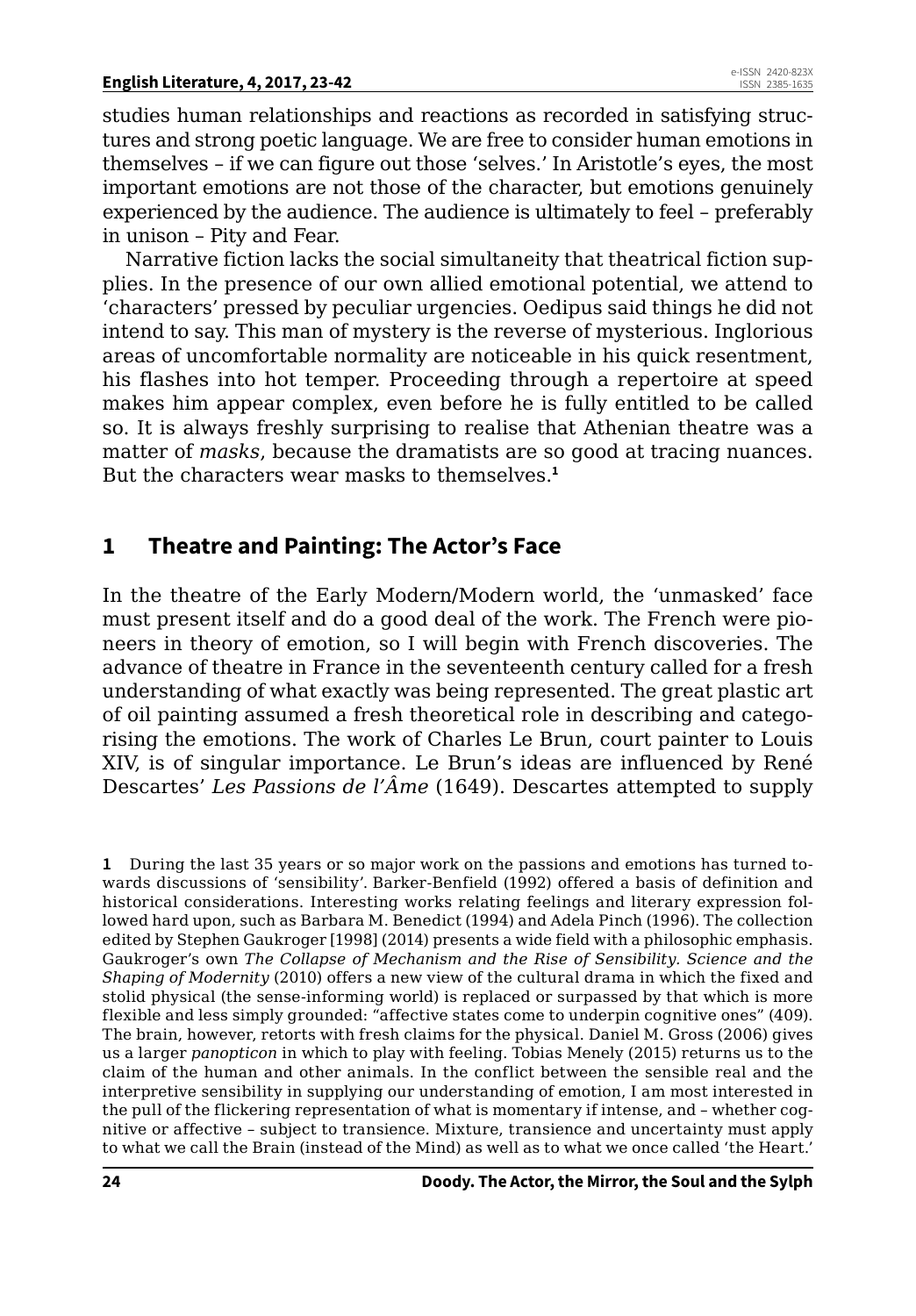taxonomy, to make the passions 'known knowns.' He lists six emotions: Wonder, Love, Hatred, Desire, Joy, and Sadness (the 2015 film *Inside Out* brings the number down to five). Le Brun treated the King and a select audience to a discourse upon expression. He then produced a printed work with ingenious engravings depicting the individual passions. These figures offer keys to both the person and the moment:

Passion is a Motion of the soul, residing in the Sensitive Part thereof, which makes it pursue that which the Soul thinks for its good, or avoid that which it thinks hurtful to it: And for the most part, whatsoever causes Passion in the Soul, makes some Action in the Body. Being true then, that the greatest part of the Passions of the Soul produce Bodily Actions; it is necessary that we should know what those Actions of the Body are, which express the Passions, and what Action is. (Le Brun 1701, 3)

The body is forced into the employment of the soul, providing constant physical expression. More immediately, everything (as Descartes said) comes from the Brain:

But if it be true, that we have one part where the Soul more immediately exercises its Functions: and that this part is the Brain; we may also say, that the Face is the part where it more particularly makes appear what it feels. And as we have said, that the Gland in the middle of the Brain, is the place where the Soul receives the Images of the Passions; so the Eye-brow is the part of the Face where the Passions are best distinguished. (13)

Le Brun visually emphasises the role of the eye-brows and the muscles that work them; see his illustrations of "Scorn" and "Hatred" (fig. 8 in Le Brun's text) and "Terrour" (fig. 20). From the invisible Soul and the more physical but yet invisible Gland in the Brain, we come to the satisfactory physical play of the Face. Here is the incarnate emotion. The term 'passion' emphasises the person being played upon, but the emotions playing over a face become active entities in themselves. Emotion develops a map, the body is a landscape as literal and metaphorical as the geography of Madeline de Scudéry's *Carte du Tendre*.

Actors and those who theorise about acting can both show and tell how a person *should* look and move in the grip of a strong emotion. *Love* and A*nger –* in their variants *–* are particularly useful, and also entertaining to broadcast and behold. The endeavour of Reason to restrain feeling can be dramatically and graphically described with the aid of the faithful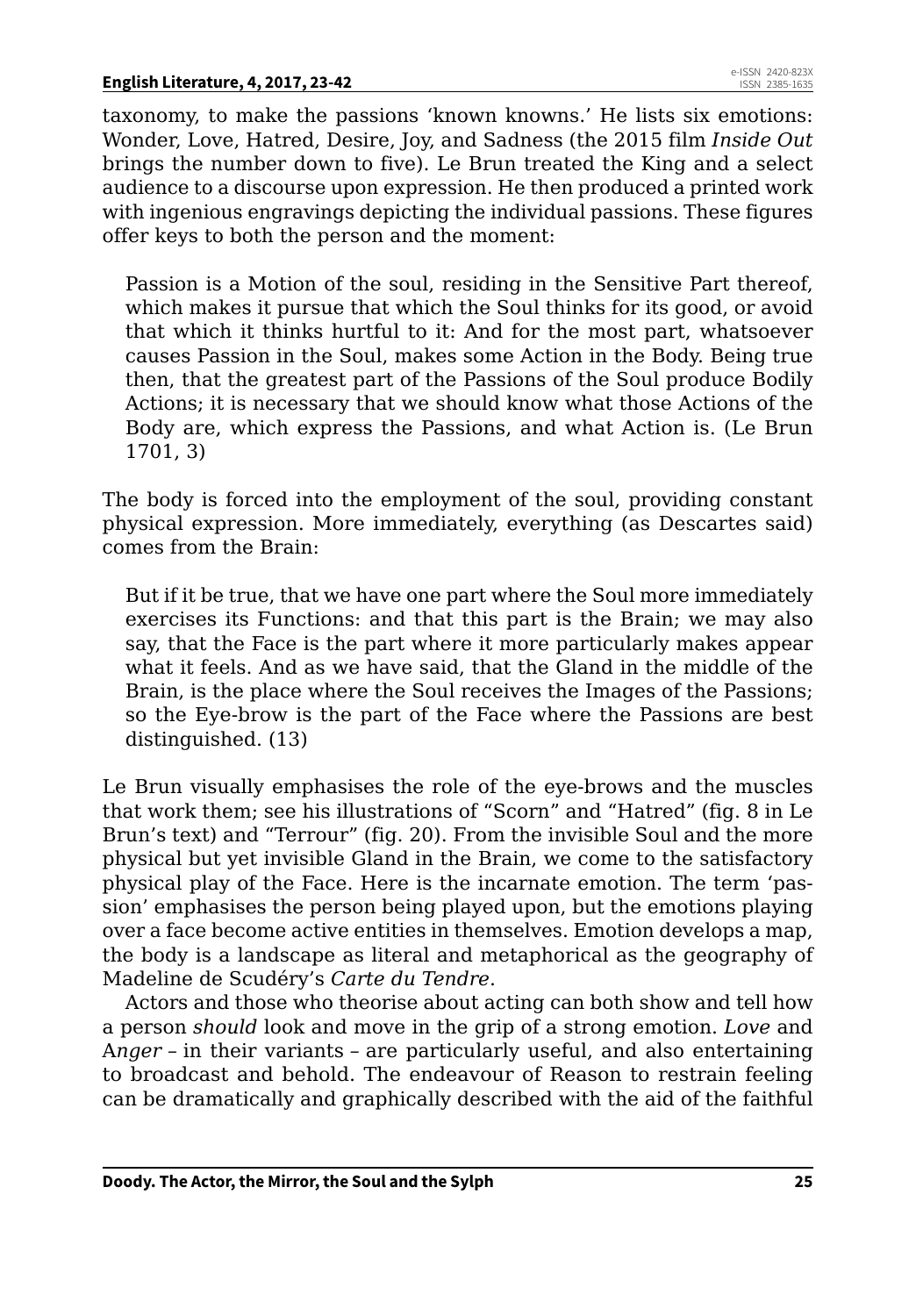body.**<sup>2</sup>** Sensibility can be read, even if perusal is dangerous to peruse. Alert awareness of another's sensibility assures us that we are never dealing with the entirely unknown; rage and grief and disdain have their identifying marks – like dangerous and delightful animals.

Richardson's friend Aaron Hill, the dramatist, pays tribute to Le Brun in *The Art of Acting. Deriving RULES from a NEW PRINCIPLE, for Touching the PASSIONS in a Natural Manner* (1746). Hill describes this work on the title page as "An ESSAY of General Use... *But Adapted, in Particular, to the* STAGE: with View To quicken the Delight of Audiences, And form a Judgment of the ACTORS, in their Good, or Bad, Performances" (Hill 1746). Hill seems to be educating theatre critics rather than actors, but this may be the result of tact in finding an audience. Hill's approach, taking off from Le Brun, is fundamentally physical. See what the body can do with its mechanism and parts under the influence of an emotion! Although Cicero told us that every passion marks the face, Hill's new system discovers "*that the* FACE *forms the* PASSIONS" ("Dedication to the Earl of Chesterfield", Hill 1746, IV). Catch "the peculiar LOOK, adapted to each Passion" (IV). Ascertain the basic unconscious movements of the face in a certain feeling-state. Become an acute observer; make these unconscious motions conscious in yourself. You can read others and, if necessary, deceive them. Get your own face right and the other muscles will follow:

From the Optic Nerves, by a direct, and necessary *Continuity*, the Muscles of the *Face* and *Neck* (as holding actual *Contact* with those visual ones) must take their Bias *from* them; and, so doing, must extend the Disposition to those stronger Muscles, which sustain the Breast; and *Heart.* (V)

Descartes' emphasis on the machinery of the animal comes into its own with the *machinery* of the human face and body. In his "Dedication" to Lord Chesterfield Hill emphasises the body as mechanism:

what we commonly call AIR, in bodily Deportment, (whether in the refin'd, and elegant, or coarse, uncultivated, Habits) is no other than a mere Effect of fibrous *Mechanism:* – a taught, or natural, Configuration, of impulsive, or remissive, *Sinews.* (V)

**<sup>2</sup>** I have heard a lecture describing how the tragic actor in seventeenth-century France should indicate his emotions of attraction and repulsion. The central exhibited contest is between *Feelings* and *Reason*. If you passion inclines towards the other speaker, you incline your *poitrine*, or *Cœur*, but tilt your head away. If your head agrees with the other's discourse but your heart protests, then you incline your *tête* towards the speaker, but turn your *poitrine* away.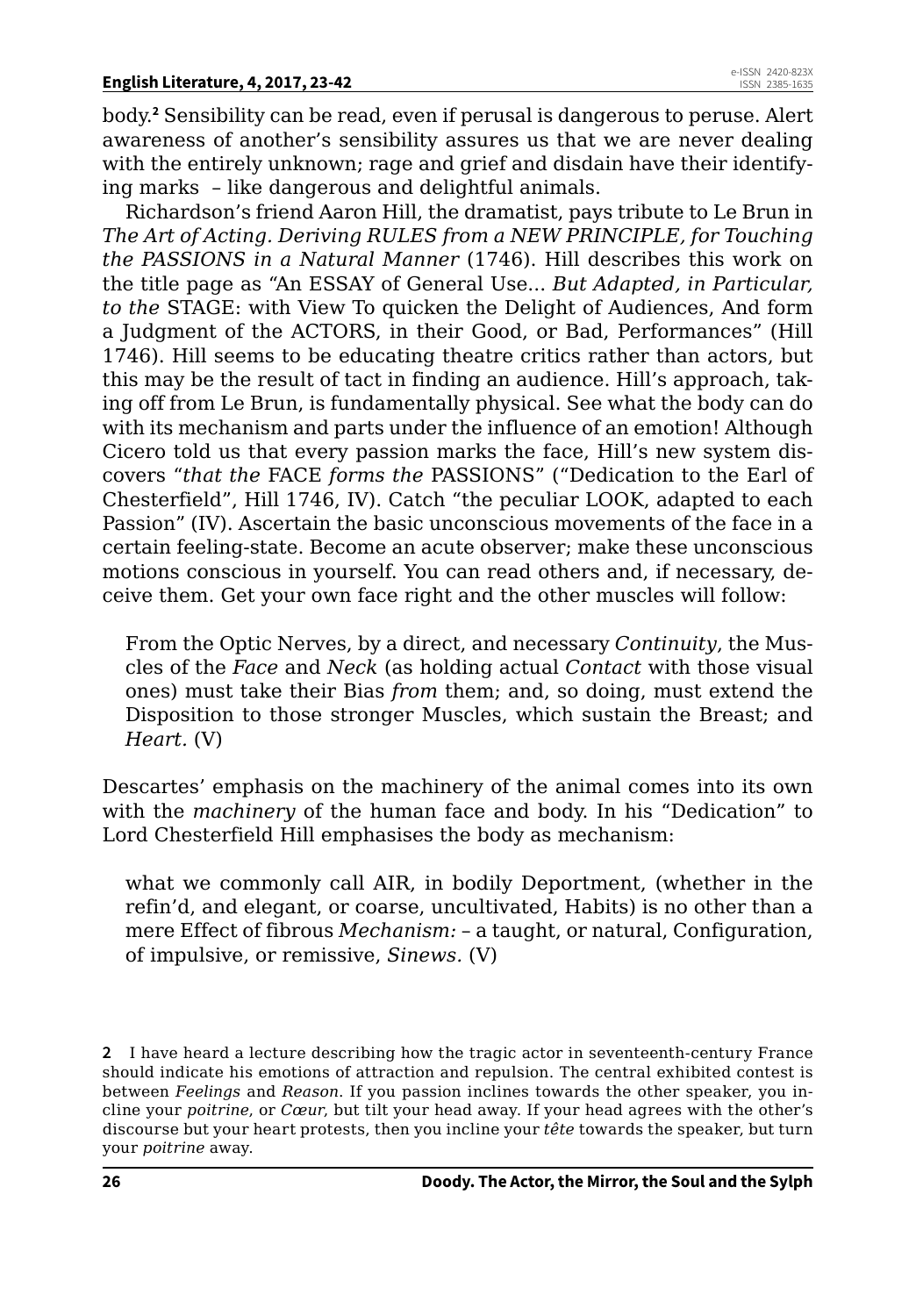If your "fibrous Mechanism" can be taught refinement, then surely nowadays a Bourgeois Gentilhomme could learn to pass muster. Any actor can learn to – convincingly – assume grief, rage and love as well as noble deportment. Here is a return of the *bête-machine* with a vengeance**!** The body is a machine for living that can be trained and attuned to emotional expression. Emotions are not 'in' the person but in the body. Emotion is real only when incarnate in the body – at which point it may cease to become 'real' passion and become something else. The intelligible map is coded deliberately and readily subjected to decoding.

A few special problems confront portrait painters and actors of the eighteenth century: subjects of portraits were not to lose status. Important rules governed upper-class expression of emotion. Smiling is the duty of the lower orders; when not the loutish grin, the smile signals the extracted politeness of servants, who are obsequious and attentive. It is also difficult to represent, since (unlike a photograph) the formal portrait requires multiple sittings over different days. The artist who painted Mr. Darcy could evidently achieve it, although the hovering smile may be painted in by Elizabeth the viewer. Grief, like smiling, should not be public. In England for a couple of centuries ladies were not permitted to attend funerals, presumably lest they cry and 'make a scene'. Funerals of the upper classes were all-male affairs. Feudal inheritance and the legacy of Stoicism valued the immovability of high persons. Betrayal of emotion shows a looseness of soul suitable only to the lower orders. A good portrait ought to hint at a noble self-discipline that would always subdue urges to yield to passion. A capacity for *gravitas* especially in a crisis rendered an aristocrat the more charming and the more reliable (perhaps Richardson in portraying *Grandison* – just before the accession of George III – is endeavouring to restore rather than merely reflect this reality). This set of behaviours and ideals obviously conflicts with our current TV-addicted desire for emotional display – a conflict captured in the film *The Queen* (2006). TV is hungry for sensibility – or for mockery.

Eighteenth-century portraiture also had to find how to present rational and successful ruling-class persons in an interesting way. However selfcontrolled, the person portrayed should exhibit awareness of a current context, invoking the bigger world of dynamic expression rather than selfinvolvement. It can be argued, however, that sedate self-satisfaction is one of the primary emotions expressed in eighteenth-century portraiture; see, for example, Gainsborough's *Mr. and Mrs. Andrews*. One method of making members of the upper classes look less stern or insipid is to turn sitters into actors of a kind – a popular device well before Sir Joshua Reynolds made this a standard vocabulary of entertaining portraiture. Alexander Pope early notes this pictorial development of fashionable role-playing: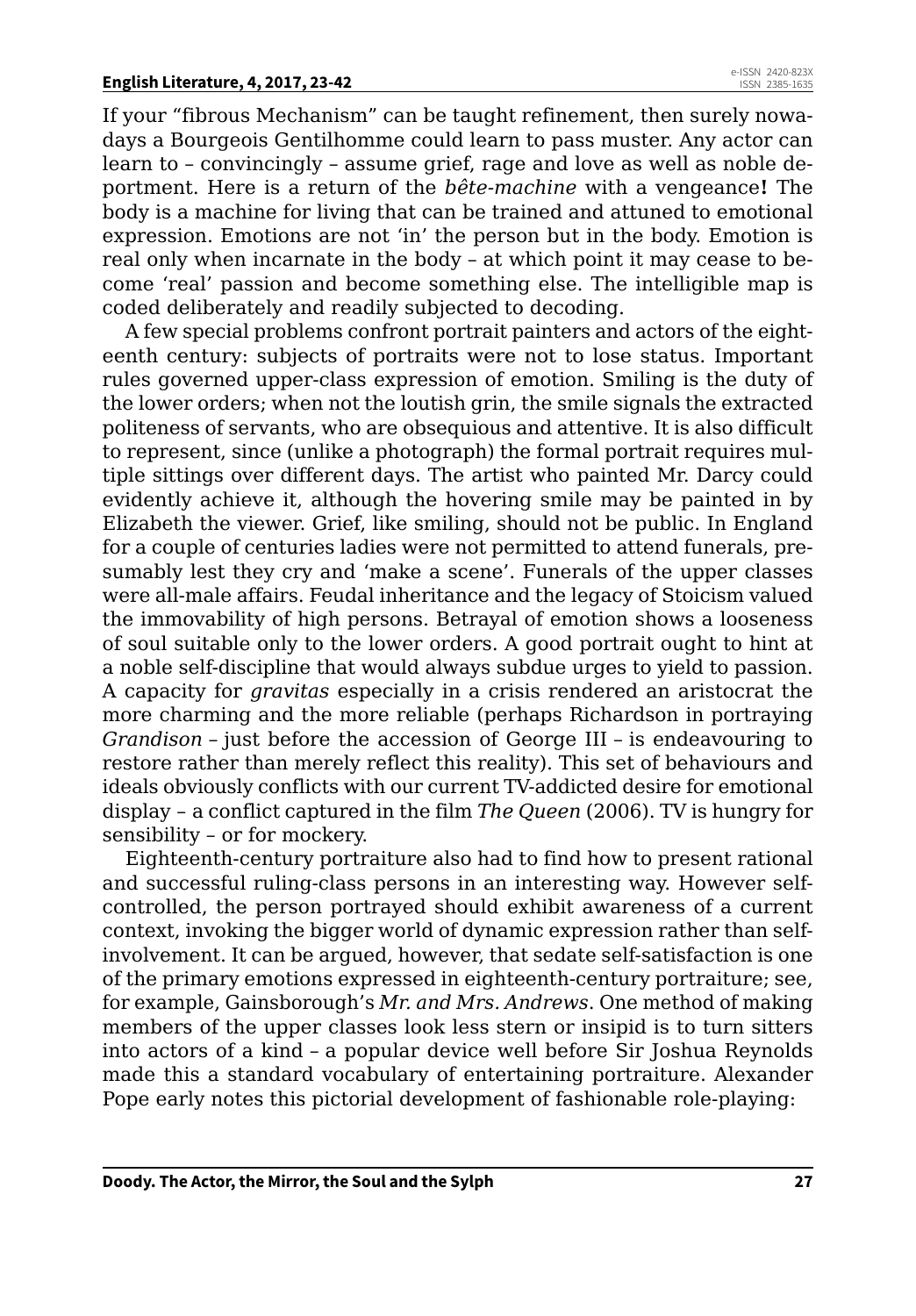Whether the Charmer sinner it, or saint it, When Folly grows romantic, we must paint it. (Pope 1735, 6)

Perpetual cos-play might open an avenue admitting feeling. There are even quicker ways to access the emotional self, as Pope also notes of the induced variability of a modern lady:

Or her who in sweet Vicissitude appears Of Mirth and Opium, Ratafie and Tears. (10)

A decade later, far from regarding his own era as given to fitful and wilfully stimulated emotional display, Aaron Hill seems determined to regard the 1740s as emotionally stultified, almost irremediably arid. He generously gives credit to himself for loosening the passions in his era, setting them free among the English public with the noble aid of those emotional auxiliaries, the acting profession:

The Time shall come – (nor far the destin'd Day!) When Soul-touch'd Actors shall do more, than PLAY: When Passions flaming, from th'assisted Stage, Shall to taught Creatures fire a feeling Age! Tides of strong *Sentiment* sublimely roll, Deep'ning the dry Disgraces of the Soul; Pity, Fear, Sorrow, wash'd from Folly's Foam, Knock at Man's Breast, and find his Heart at Home. (Hill 1746, 8)

But can we truly be helped by actors? They might be held to complicate the problem. Do not they lead us to question the reality of the passions themselves?

# **2 Mimesis and Its Threat to Soul**

Advice offered openly to actors contradicts our desire that the actors should express the truth of inner being, not make use of a bag of tricks. And yet, that is essentially the actor's job. Denis Diderot (himself a writer of plays and man of the theatre) expresses the complexity of the calling of the actor. An actor can express passions perfectly *because* he or she does *not* feel them. We can find certain distaste for what can be done perfectly in Diderot's essay *Paradoxe sur le comédien* (The Paradox of the Actor).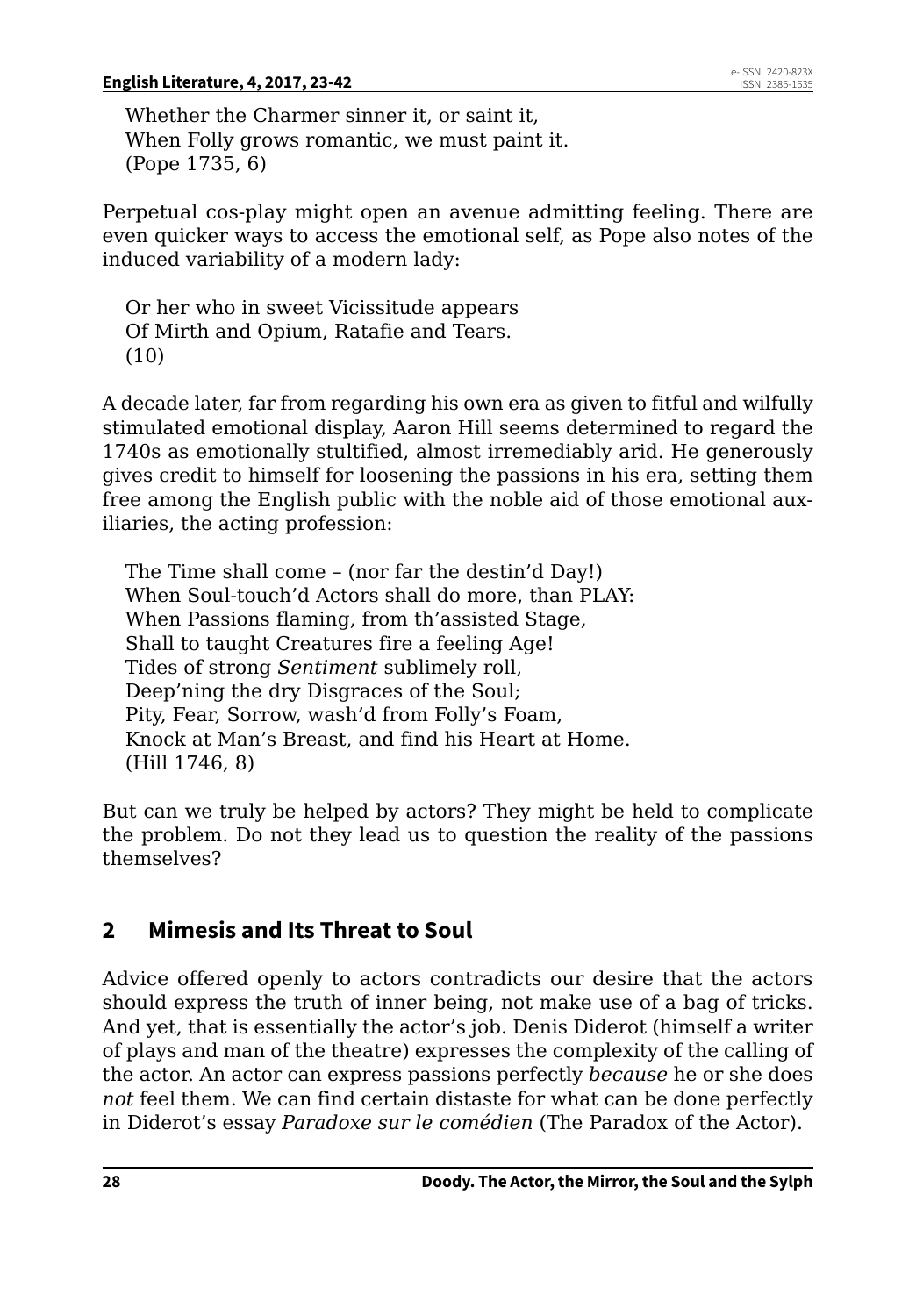Diderot describes what he observed when the celebrated English actor David Garrick, a consummate professional, went through his routine of changes of emotion as a kind of parlour trick for friends in France:

What I am about to tell you, I've seen for myself.

Garrick passes his head between the two leaves of a door, and, in an interval of four or five seconds, his face passes successively from mad joy to moderated joy, from this joy to tranquillity, from tranquillity to surprise, from surprise to astonishment, from astonishment to sadness, from sadness to despondency, from despondency to fright, from fright to horror, from horror to despair, and he then rises back though each degree to the state from which he descended. Was his soul able to experiences all these sensations and to execute, in concert with his face, this sort of game? I don't believe it at all, and neither do you. If you were to ask of this celebrated man to render the scene of the Little Fellow Pastrycook, he would play it for you; if you were to ask him suddenly for the scene from Hamlet, he would play it for you, equally ready to lament the fall of his little pastries and to follow the track of a dagger through the air.**<sup>3</sup>**

Diderot is fascinated by – and appalled at – the consummate ability to objectify the human world. The actor constructs a phantom 'self.' Through this phantom-face accurately observed emotions are taught to run. Garrick is thus able to seize upon his model to render satisfactorily – and at once – any emotion demanded.

*Mimesis* incarnate! A triumph of observation! Yes. But this is a kind of mechanization of the soul. If we know that the emotions are and can name, imitate and typify them – then do we really know emotion at all? The actor can be termed a great genius, Diderot admits. He or she can help us to understand the emotions. Yet this understanding is achieved by dint of transgressing nature and playing with the passions – even nullifying them. It is all a game of the eyebrows – or the pineal gland.

**3** "Ce que je vais vous raconter, je l'ai vu. Garrick passe sa tête entre les deux battants d'une porte, et, dans l'intervalle de quart à cinq secondes, son visage passe successivement de la joie folle à la joie modérée, de cette joie à la tranquillité, de la tranquillité à la surprise, de la surprise à l'étonnement, de l'étonnement à la tristesse, de la tristesse à l'abattement, de l'abattement à l'effroi, de l'effroi à l'horreur, de l'horreur au désespoir, et remonte de ce dernier degré à celui d'où il était descendu. Est-ce que son âme a pu éprouver toutes ces sensations et exécuter, de concert avec son visage, cette espèce de gamme? Je n'en crois rien, ni vous non plus. Si vous lui demandiez à cet homme célèbre…la scène du Petit Garçon pâtissier, il vous la jouait; si vous lui demandiez toute de suite la scène d'Hamlet, il vous la jouait, également prêt à pleurer la chute de ses petit pâtés et à suivre dans l'air le chemin d'un poignard (Diderot 1967, 146; Author's translation). Posthumously published, Diderot's *Paradoxe* was based on a sketch on Garrick sent by Diderot to Grimm in 1769, printed in *Correspondence* between the two authors in 1770. Diderot may have confused a scene in *Hamlet* with a celebrated scene in *Macbeth*.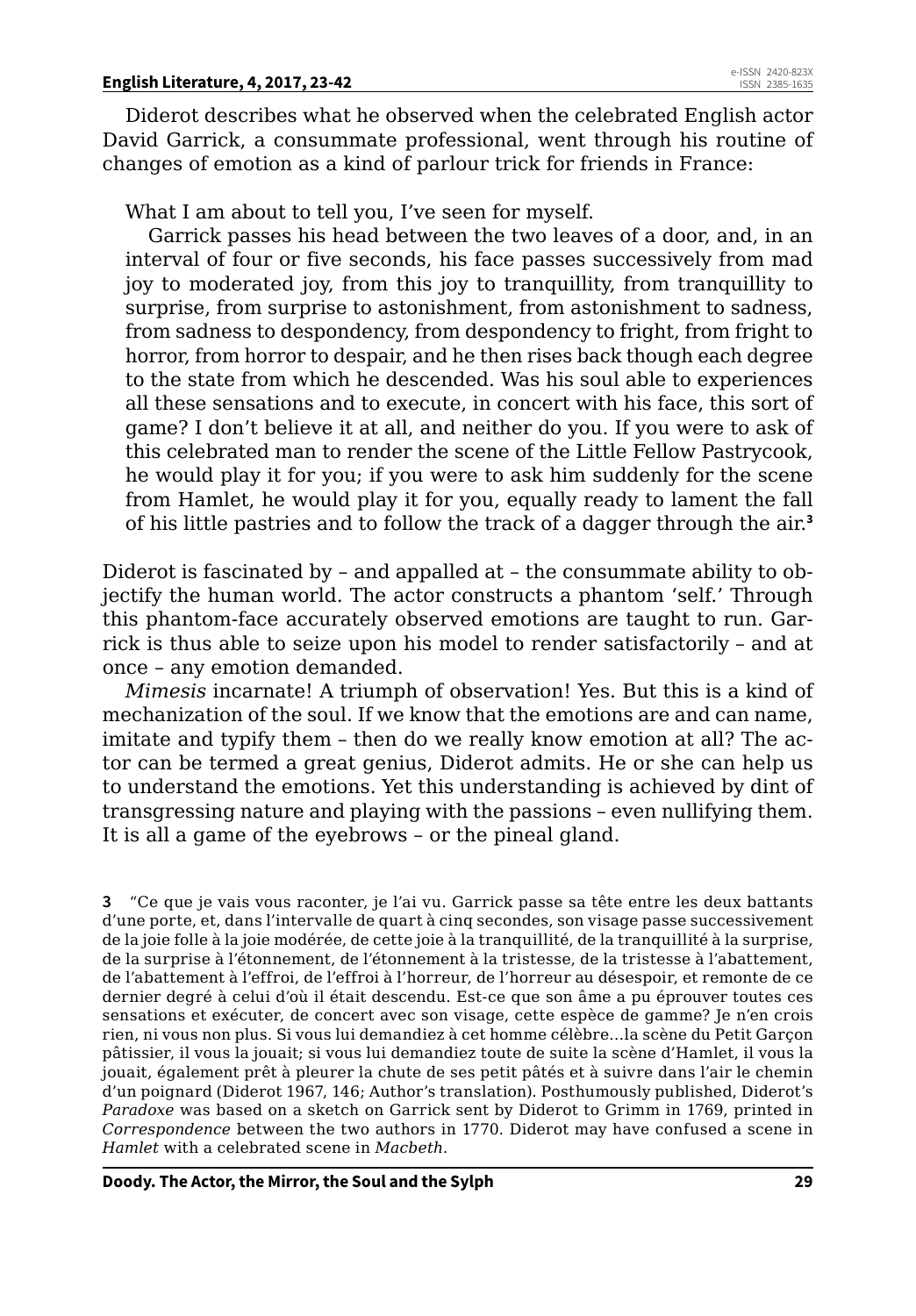The pure emotions, as we may call them, become more distinct, more identifiable in an ongoing taxonomy of the passions. As they are more categorised and distinguished, the passions oddly become less attractive. As we move from the late seventeenth century to the mid-eighteenth century we can, I believe, discern an increasing interest in mixed emotions as against sharp definitions of any single passions. The developing interest in mixture counteracts a defensive desire for clarity and public morality in the theatre (and other imitative arts). Rulers wish – or ought to wish – that artistic display be limited to clear and approved emotions. The arc of the plot should bend always towards justice by the end of Act V.

In 1636 Corneille's *Le Cid* shocked France in displaying Chimène, the heroine tormented by her continuing love for Rodrigue, even when her lover has been forced by the rules of honour to kill her father. In an orgy of disapproval, Corneille's reputation suffered – and the Académie Française was born as a censoring mechanism. Emotions and the Media are closely connected. Media sometimes turn against certain emotions. Chimène's emotion is against Nature and thus forbidden – forbidden *because* unnatural. No young lady could love the murderer of her father. Filial duty must not only surpass all other claims of duty, but also govern desire itself. Formally, Chimène governs her desire. She actually does the 'right' thing in asking the monarch for revenge upon her father's killer. Yet she still loves Rodrigue. Passion's power, the energy of inner disobedience, was publicly apprehended as degrading and horrifying. Religion and Nature demand that obedience to the father must entail total emotional assent. That 'unnatural' characters should *not* be exhibited becomes a kind of Enlightenment tenet – one of the many instances when the 'Enlightenment' fights itself. But in the long run such a tenet leads to further questioning of the 'natural.'

It proved impossible to eliminate 'sick' or perverse emotional states from the repertoire. Jansenism, like some forms of English Puritanism, emphasized the evil in the human heart, thus providing a stimulus to the investigation of *mixture.* The categorization of emotions then becomes – ironically– freshly interesting, as in Pascal and Racine. Our best impulses, most noble emotions, are likely to be corrupt and deceitful. The claims of *Reason* demanded some *wholesome* emotions, but where are these to be found? Is *Reason* itself so fallen in us that all our emotions impure? Rochefoucault asserts that in the sufferings of our best friends there is something that does not altogether displease us. Before the end of the century that once repudiated Corneille's important play, we learned to like mixed and defective personages like the anti-hero 'hero' of Moliere's *Le Misanthrope* (1666).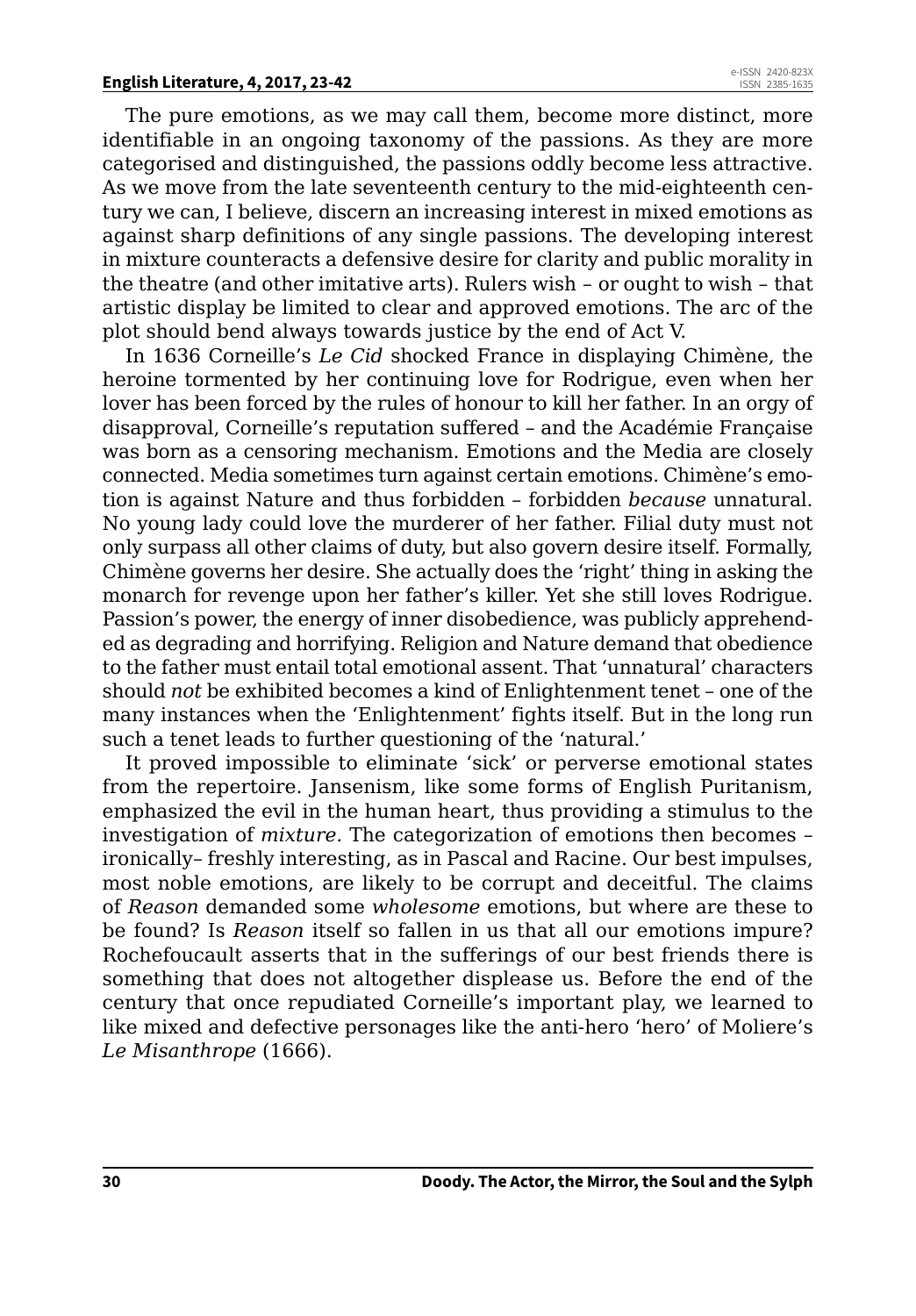### **3 Passionate Catalogues of the Poets**

Cataloguing the passions in order became an important poetic device. Seventeenth-century lists of the passions become steadily amplified, like a kind of periodic table. A number of important English poetic works run through the passions. A major example is Dryden's *Alexander's Feast* (1697); here mobility of passions within the labile soul is tied to Music. In England, effective catalogues continue to multiply, clustering in the mideighteenth century. Thomson's review of the Passions comes early in his first version of *Spring* (1728; final version 1746). In *Spring* he laments the loss of a golden age of concord to a hectic age of passions:

 the Passions all Have burst their Bounds; and Reason half extinct, Or impotent, or else approving, sees The foul Disorder (Thomson 1728, 18-19; Fairer, Gerrard 2015, 263)

Thomson admits the existence of "a thousand mix'd Emotions", but *mixed* emotions are strongly negative; they storm the mind and almost nullify moral cognition (Fairer, Gerrard 2015, 263).

One might wonder how, in the 1740s, Aaron Hill could lament a heartless age lacking in passion whereas twenty years earlier James Thomson presents a disordered and emotionally overwhelmed Britain. Thomas Gray's *An Ode on a Distant Prospect of Eton College* (written 1742, published 1747) offers a certain agreement with Thomson – but also a reversal. Gray's *Ode* is particularly moving because the passions are portrayed as a dire destiny, unshunnable. The little boys at present know the pleasures of the body in play, their joy in free movement. The children do not even have to feel hope; they live joyfully in the moment, certain of themselves. Joy and certainty will perish as the unwitting "little Victims" are fated to experience the "Fury Passions", the "Vulturs [*sic*] of the mind". They are doomed to experience.

Disdainful Anger, Pallid Fear, And Shame that skulks behind… And Envy wan, and faded Care, Grim-visag'd comfortless Despair, And Sorrow's piercing Dart. (Gray 1747, 6; Fairer-Gerrard 2015, 415-17)

Gray's primary effect lies in his reversal of the conventional belief that the child is unformed and passionate. Tradition alleged that the child must be firmly disciplined. It needs to be taught to restrain its incoherent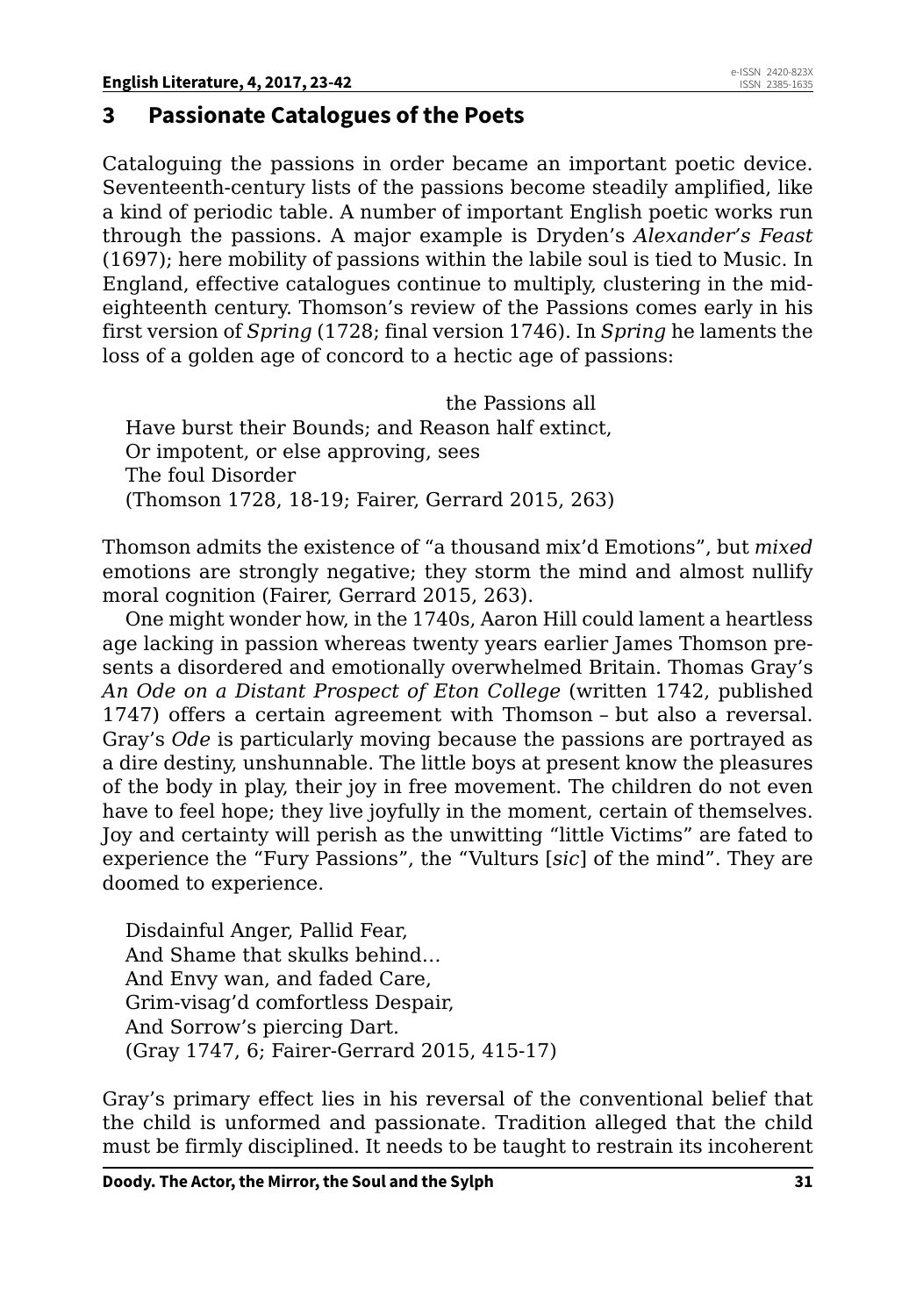wilful passion and to exercise virtue; only thus can it advance to the age of Reason. In Gray's poem, however, traditional morality is reversed. The child is innocent and happy. The adult will know the self to be increasingly a prey to gnawing and unhealthy feelings (hard to believe, however, that Fear, Anger and Shame have played no part in your life before age twelve). Gray's stance on the passions defies all Stoic teaching and most traditions of education – although he will be somewhat in tune with Rousseau, and although Rousseau – in *Emile*, thought he knew how to rescue the boy from the dismal state through self-reliance and avoidance of complications.

In Gray's world, the grown-up person will fall into irritable and/or depressive states of being. Childhood becomes a sacred space secured briefly from the Passions. These are entirely negative: all killers, even "pineing [*sic*] Love". The Passions are like fairy-tale ogres, bending in baleful anticipation over the ignorant and unconscious children. Thomson's golden age of concord, never to be recaptured, is here translated as sunny childhood. The modern state of life is equated with a grim adulthood.

La Rochefoucault's disquieting observation on our 'sick' emotions – "Dans l'adversité de nos meilleurs amis nous trouvons quelque chose, qui nous ne deplaist pas"– serves as epigraph to Swift's biting *Verses on the Death of Dr. Swift* (1731; publ. 1739). This poem is a parodic but all-too-truthful run through the passions:

Self-love, Ambition, Envy, Pride, Their Empire in our Hearts divide.

Swift calls our bluff in choosing not the grand or impressively intense passions – no hurricanes of lust or raging revenge. He picks up ordinary shameful emotions, internal manifestations that we really *do* want to keep hidden – self-doubt, shame at humiliation, envy, petty rivalry. Unwearying common emotions constantly result from a pathetic egotism. Swift is especially biting on easily discovered resentment at another's success:

To all my foes, dear Fortune, send Thy Gifts, but never to my Friend: I tamely can endure the first, But, this with Envy makes me burst. (Fairer, Gerrard 2015, 101-2)

In William Collins's *The Passions. An Ode for Music* (1750), the Passions themselves are too restless and irritable to be passive topics of an Ode. On first hearing Music, they refuse to contain themselves. They wrench the lyre from "Music, heavenly maid". The Passions then hold a sort of recording session of different performers, going from Fear to Anger to "wan Despair" to Hope. "Then Revenge impatient rose". Revenge is *not* to be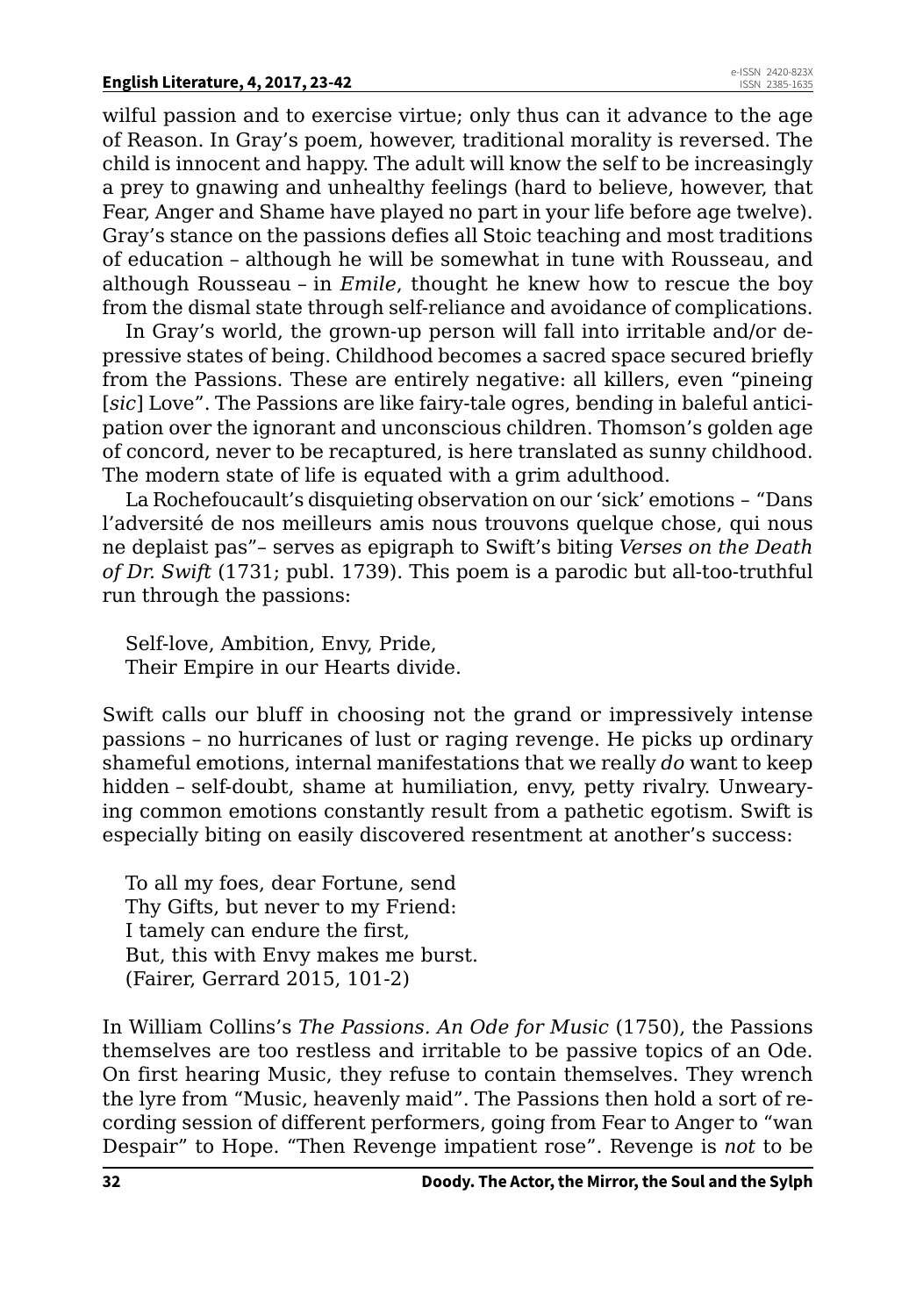overcome by the "soul-subduing voice" of Pity (Fairer, Gerrard 2015, 446- 8). The Passions themselves become the active performers, not mediated through artist or actor – nor through any Art of Acting.

But suppose there are no set categories? No clear list of Passions? As we move further into the eighteenth century we notice that the fictional characters in plays and novels themselves become ever more deeply immersed in untangling their own feelings. Audiences and readers can be less certain where their loyalties lie, or what must the right answer. The big blow-out, the festival of passion, comes in Racine's *Phèdre* (1677). But Moliere's plays give more space than of yore to *uncertainty* regarding emotions. Alceste's ardour for sincerity marks the birth of a modern value. 'Sincerity' has become secularised. Yet we can see in Alceste's sincerity an obstinate self-love muddled with confused noble ideals and earnest self-deception. For Alceste's emotional state there is no exact vocabulary. This flawed hero reacts to himself all the time; he consents to no defining consensus.

# **4 Self-Reflection, Mixed Emotions: The Mirror**

Alceste is the herald of multiple eighteenth-century characters who might be called the 'Pioneers of the Emotions'. They refuse to accept absolute definitions or recipes regarding the Passions. They are headed for collision with social values. Social engineering is all in favour of 'regulating' the Passions. If we learn to 'regulate', so the theory goes, we shall then be able to create a reasonable society. Acknowledgement of 'Mixed Emotions' can impede this project. A vocabulary of clear words identifying clearly delineated passions would be much more helpful. Passion should move at the command of Reason. Samuel Johnson claimed Richardson taught us and Passions how to do this. Yet Richardson himself is a pioneer of deregulation and questioning. Of the gang seeking 'Mixed Emotions' he is a chief.

Eighteenth-century literature is most interesting at the points at which it recognises the confusions and even impracticability of regulating Passions – or of defining Reason. 'Sensibility' gives greater status to the physical-physiological body and its nuances – including self-invited 'Vicissitudes." Sensibility opens space for escapism, drugs and self-stimulus – Opium, Ratafia and Tears. A living person cannot truly be 'insensible' – i.e. unconscious. A chaos of multiple stimuli impinge upon and even form 'Self,' which compulsively vibrates. The Self soon becomes one of the stimuli impinging on and altering the Self. I just said of Alceste that he consents to no consensus, but reacts to himself all the time. With the rise of the Mirror such reaction becomes common. And the Self becomes more readily a community of its own.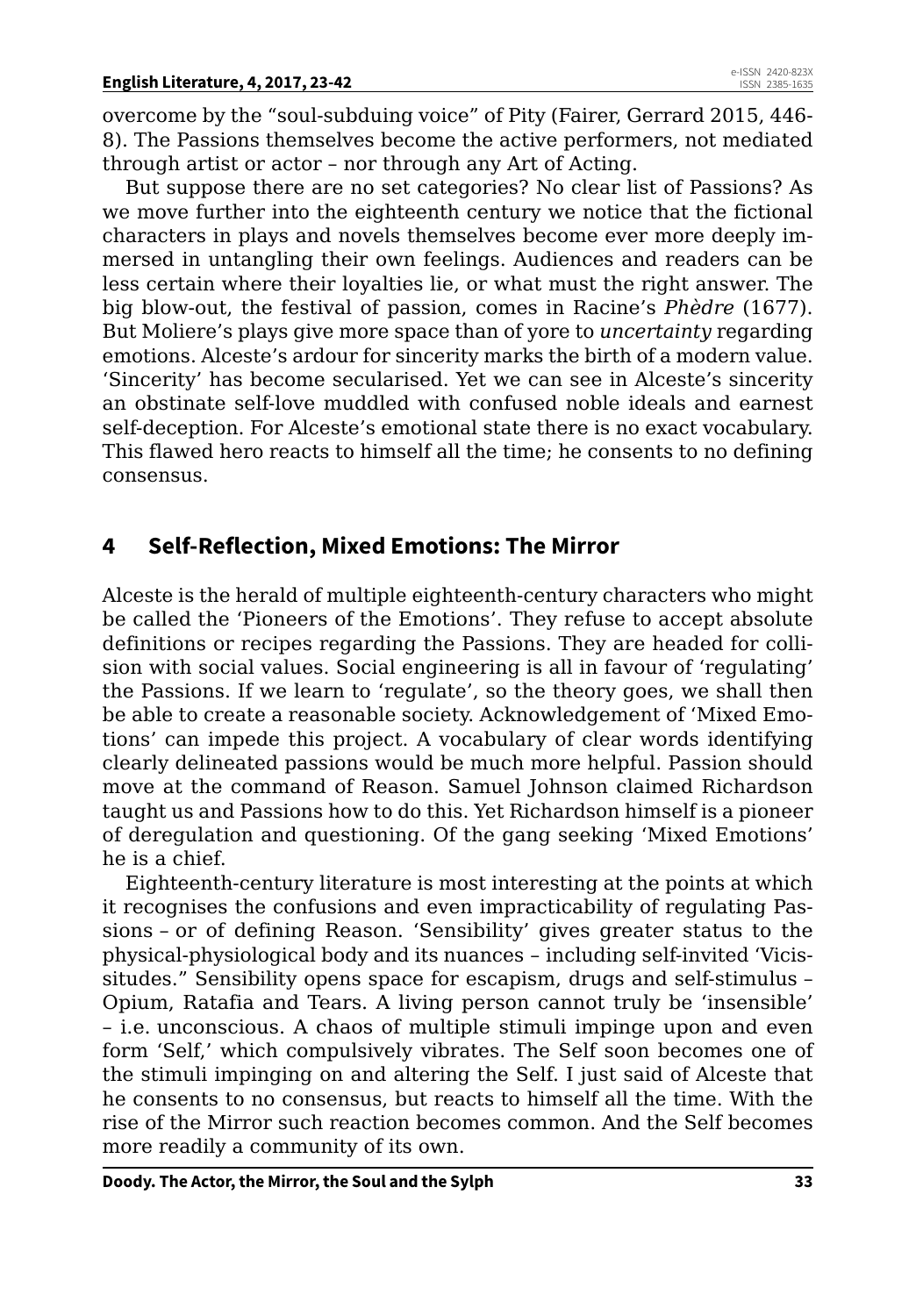We have not paid enough attention to the role of the Mirror in the Early Modern era in relation to our concept of the Self. The ancients had mirrors, but their hand-held metal looking glasses offered inferior images. In antiquity, the image of the mirror most often showed you a character associated with vanity. In the Renaissance, mirrors become disciplinary; they convey public warning and rebuke: *A Mirror for Magistrates*. You look into a mirror to find out what is *wrong* with you. Changes in the technology of the mirror, however, apparently alter – and alter radically – the use of the image. The Venetians began a new era of important glass and mirroring. France, after shanghaiing the glassmakers of Murano to instruct them, created ever larger mirrors – hence the 'cheval glass'. By the 1680s or 1690s one might look at oneself from head to toe (or nearly; see DeJean 2005, ch. 9 and pages 180-200). This unexpected ability to see the Self, in an unprecedented 'Selfie,' renders 'Self' fabulous. Both fantastic and accessible, the instant self is a reservoir of a new sort of future that can enter into the present. In Perrault's *Contes*, both in his verse fairy tale *Peau d'Âne* (*Donkey-Skin*) and his short prose tale *Cendrillon*, a heroine suffers deprivation and official ugliness. Her own beauty is a psychic luxury – fully knowable to herself on account of the magic of the Mirror. *Cendrillon* emphasises the luxurious pleasure of the long looking-glasses. At first the heroine is deprived of this modern artefact. The one big mirror at home is first monopolised by the stepsisters: "elles étaient toujours devant leur miroir" (Perrault 2002, 166).**<sup>4</sup>** In Perrault's verse fable *Peau d'Âne* (*Donkey-Skin*), the heroine, on the run from her incestuous father, is disguised in an ugly donkey skin. She becomes a grimy menial in a farmer's kitchen. But alone, on a Sunday, she goes to her room, has a wash and then wears one of the magnificent dresses her fairy godmother created for her:

Devant son grand miroir, contente et satisfaite, De la lune tantôt la robe elle mettait, Tantôt celle ou le feu de soleil éclatait. (Perrault 2002, 84)**<sup>5</sup>**

In *Pamela* Richardson adopts this situation, and spins it round. Pamela in her own room takes pleasure in looking at herself in the mirror, *contente et satisfaite*. Dressed not in elegant luxury but in her chosen peasant garb, she defends herself against somebody else's definition, luxuriating in independent self-approval. Pamela's enthusiastic liking for her own image is the mental act of a rebel, deeply hostile to conventional imposed morali-

**4** "They were constantly in front of their mirror" (Author's translation).

**5** "Before her great mirror, happy and satisfied, | She put on sometimes the dress of the Moon, | Sometimes the one where the fire of the sun shone" (Author's translation).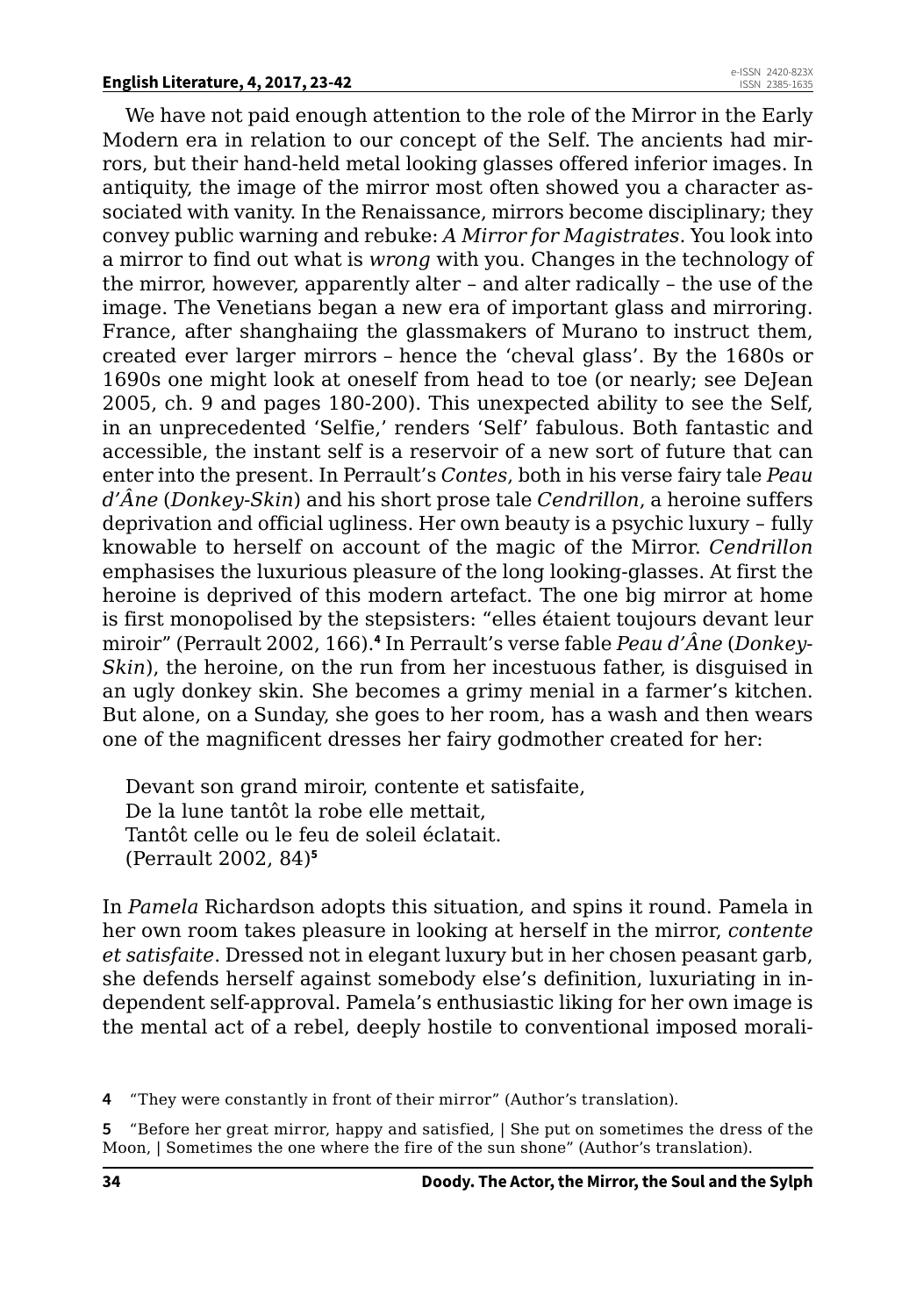ties. The mirror is no longer a reflection of rebuke and social expectations. It attaches itself to the flow of time, to variety and choice.

Looking in the mirror, or being aware of mirroring, multiplies and refines the 'original' emotion. And looking at the emotion, looking at one's own mobile face, changes the context. Self knows itself – with its personal transience of sensations and feelings – as existing and observable in the world. The actor-viewer catches what is going on, as in a short 'Self-Movie' in which the feelings are reflected upon and become modified, admired, even added to: 'My heart is broken. How do I look now my heart is broken?**'** The eighteenth-century emotion becomes less identifiable, more variable. It counters the contemporary morality that asks us to fix a Passion – any Passion – as discrete, separate, identifiable and corrigible. You do not have to wait for actors to instruct you how to look and how to feel. With a mirror, we all become actors. 'Interiority' comes off as surface. What the Actor began the Mirror continues, diving down into the depths of private life, even the life of inferior classes. Pamela and 'Donkey-skin' dive into the glassy changing depths of their multiple selves. The Mirror can create or amplify interest in various powers of self-representation. Individuality gains in control – along with more, and bigger, mirrors. Mirrors are fairy-tale things. Rather than enforcing a fable of stability, they offer the possibility of change and play. Oddly, they authorise the exploration and voicing of hitherto unknown feelings or feeling-mixtures.

In the first volume of *Clarissa*, Anna Howe teases Clarissa to admit she is in Love. Clarissa resists that definition: "this man – this Lovelace – is a man that might be liked well enough, if he bore such a character as Mr. Hickman bears… And further still I will acknowledge, that I believe it possible that one might be driven, by violent measures, step by step, as it were, into something that might be called – I don't know what to call it *A conditional kind of liking*, or so" (Richardson 2000, vol. 1, Letter xxviii, 183). Anna mocks as 'Prudery' Clarissa's "*conditional kind of liking!*" (Letter xxxvii, 254). In Clarissa's expression Anna sees mere an evasion of the straightforward or conventional term. But the straightforward description is a cliché. Clarissa sees a considerable space between conventionally 'being in Love' and the kind of cautious and insecure partial attraction she is currently almost experiencing. In most respects Lovelace is a much more conventional describer of emotions than Clarissa, even though – or perhaps because – his emotions and the emotions of others are playthings. Lovelace is always the actor – or almost always. At a few moments he cannot sustain his role and admits of an unauthorised feeling. That, too, is desired by him – these moments are almost always planned traps for himself. Such moments of slippage are desirable precisely because the disconcerting sensation interrupts monotony; it permits the designer to feel that he is still spontaneous and unrehearsed.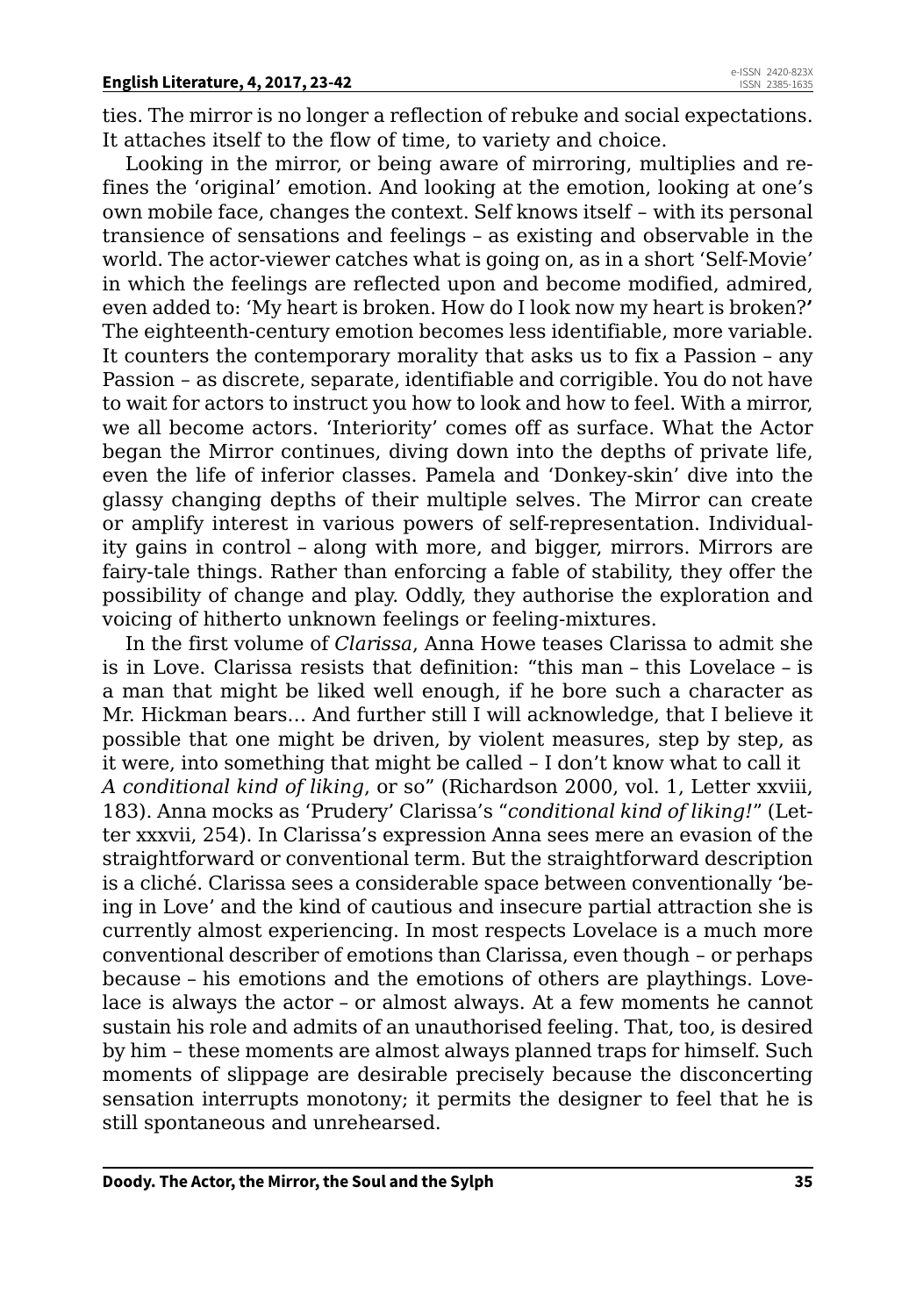Samuel Richardson presumably had learned something of the passions by the time he wrote *Pamela*. That was several years before he printed Aaron Hill's book on *The Art of Acting* in 1746. As he explains to Hill, he read it attentively:

Last Sunday I attempted to read it not as a Printer; and was not aware that I should be so mechanically, as I may truly say, affected by it: I endeavored to follow you in your [wonderful] Descriptions of the Force of Acting, in the Passion of Joy, Sorrow, Fear, Anger, & c. And my whole Frame, so nervously affected before, was shaken by it: I found, in short, such Tremors, such Startings that I was unable to go thro' it; and must reserve the Attempting it again, till your *Oak Tincture* … has fortify'd the too relaxed, unmuscled Muscles, and braced those unbraced Nerves. (Richardson to Aaron Hill, 29 October 1746. Quoted in Carroll 1964, 74-5)

In attempting to 'run through the Passions' Richardson becomes physically and facially exhausted. His nerves – presumably in both old and new senses, his 'fibrous *Mechanism*' – become 'unbraced'. His whole frame is 'shaken'. The body in the Passions is commanded into strenuous labour. Insights gleaned from this rather frightening encounter with the Art of Acting, and with running through the Passions, presumably afforded the novelist new insight. His descriptions of Lovelace's play with grand (if often pseudo- or partially pseudo-grand) passions acknowledge the amount of effort demanded by Lovelace's distinctive acting. Richardson understands the actor's strenuous command of body and eye. Robert Lovelace's various impersonations of feeling are genuinely very taxing to him – not least because he does not want *entirely* to relinquish some delicious claim to the reality of the emotion, somewhere in depths far below.

In *Sir Charles Grandison*, Sir Hargrave Pollexfen is the conventional vain man, forever paying "his respects to himself at every looking glass" (Richardson 1754, vol. 1, Letter xi, 57). More interesting is the authorial epistolary Harriet Byron, for whom a mirror becomes an accessory to social thought. Harriet recasts herself as others with the help of a mirror – an important ancillary. In describing the pedant Mr. Walden who "made… so many different mouths of contempt," Harriet goes further:

I have been making mouths in the glass for several minutes, to try to recover some of Mr. Walden's, in order to describe them to you, Lucy. (Letter xi, 58)

Later, Harriet records how offended she was when the mannish and laughing Miss Barnevelt addressed her in very free and condescending expressions: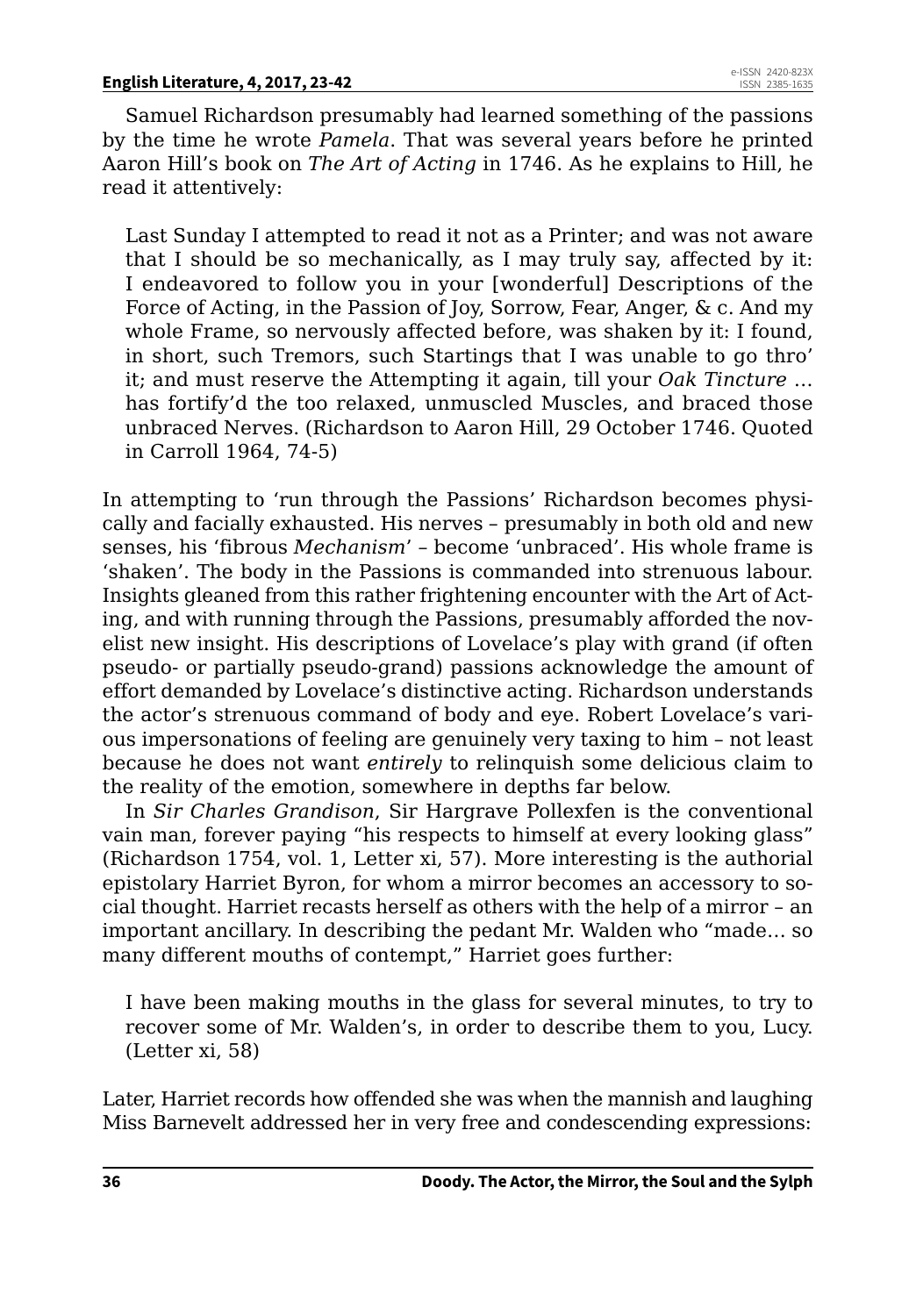Just here, Lucy, I laid down my pen, and stept to the glass, to see whether I could not please myself with a wise frown or two; at least with a solemnity of countenance, that, occasionally, I might dash with it my childishness of look; which certainly encouraged this freedom of Miss Barnevelt. (Richardson 1754, vol. 1, Letter xiii, 75-6)

Harriet Byron takes herself as that 'Other' whom she observes, endeavouring to remodel her countenance and make a different impact. She fears he looks too eager, cheerful and babyish, but cannot manage a solemnity of countenance that comes up to her standard. In this odd exercise Harriet becomes an object of her own sympathy, while also trying to see herself as the object of somebody else's gaze. How does the older (and presumably lesbian) Miss Barnevelt see her? Can Harriet enact another self? The mirror is asked to mirror what is *not yet there*. She *will* be somebody else, somebody serious. This strange way of looking into the glass exhibits a different use of the mirror from that flourished in standard strictures on vanity. The mirror offers a fantastic space for future selves, and future feelings.

Where is the Soul in all this? Are we not getting into a series of costumes, a sequence of shells? Diderot worries about an absence of individual Soul – however defined, whether as moral responsibility or as essence of the personal. Soul is absent during an actor's efficient play of passions. So, then, can one take a holiday from the Soul? If one becomes like Garrick playing his face through a French door, then what is left? The Soul simply cannot be identified with the body's passions – that list of names, that sequence of communicative grimaces. The eighteenth century wants to find out where the Soul is – even if the writer is not party to a religious program. The Passions might be recognised as afflictions of the Soul. Or are the Passions a kind of alphabet that we learn on the way to a moral language? Adventurers in the Passions are likely to move close to the boundary where the Soul *cannot* say it knows itself. Yet, if there is no Soul behind the play of personality, what then? Without a Soul, the emotions are, or can become, brilliant fakes. Marcasites, not diamonds.

# **5 Magical Transience and the Fairy-Tale**

There is a magical quality to emotions. In the late seventeenth and the eighteenth centuries we notice the dominance and adaptability of two elastic literary forms: fable and fairy tale. Fable indicates social and moral stability. Fables are mostly bad news. Nature asserts herself once more. The wolf *is* just going to attack that lamb. Fairy tale backs experimentation and the unknown. Formally, fairy tales throw spanners into works. 'Fairy-Tale' is often employed as a disparaging adjective denouncing wish-fulfillment. But in 'fairy tales' affairs can take shockingly negative turns. Prolonged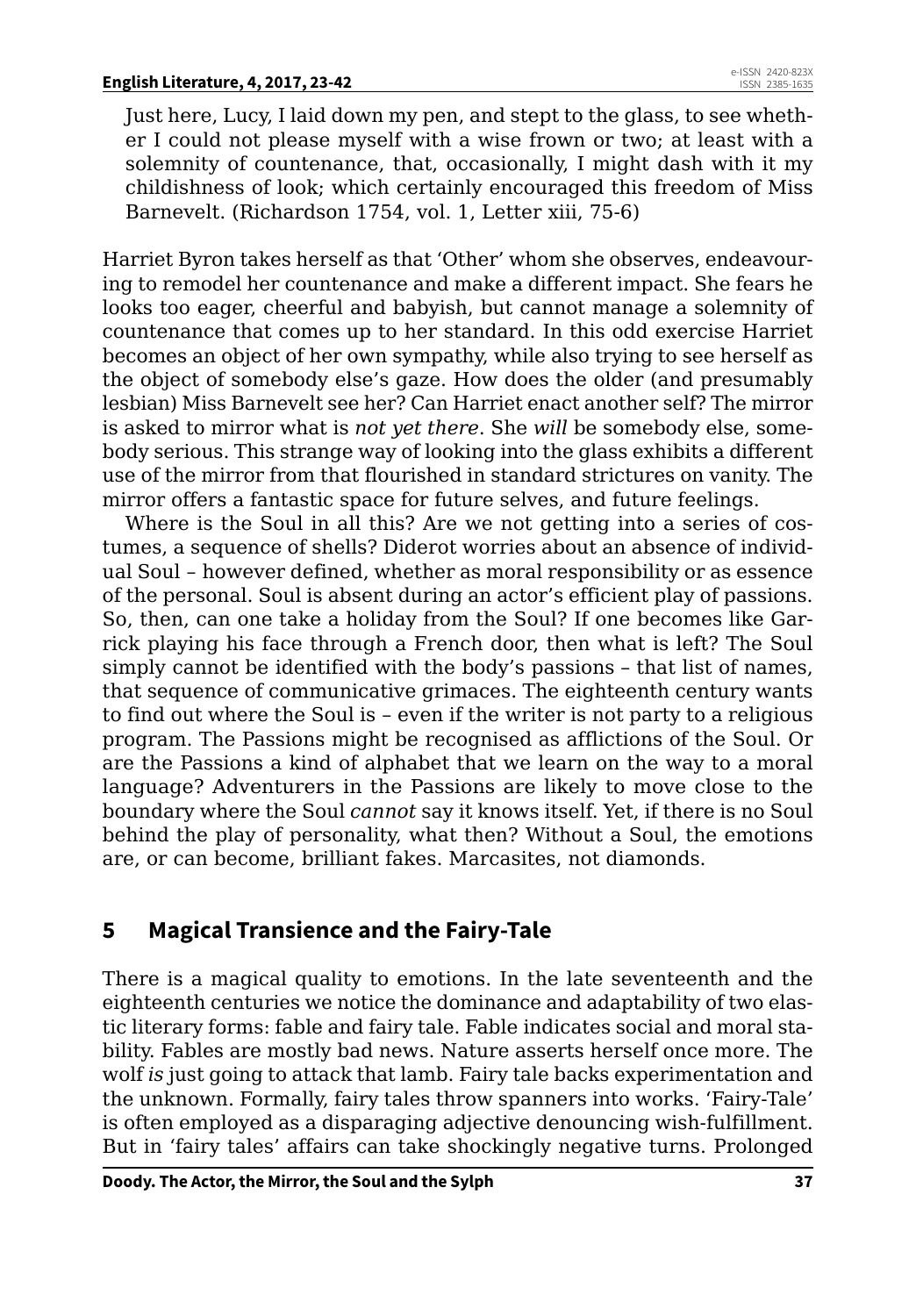negative feeling states – e.g. of depression and estrangement – are frequently described, as in Mme D'Aulnoy's *Le Oiseau Bleu* (*The Blue Bird*, 1697). Changes are undergone without the full intent, or consent – or even full consciousness – of the thinking mind. Alteration includes severe shifts in wishes and orientation. In D'Aulnoy's *La Chatte Blanche* (*The White Cat*, 1698) unconscious change is reflected in the conduct of the narrative itself. The reader insensibly drops interest in the contest between the three sons. A new story breaks through, becoming the main feature once we acknowledge the Prince's unorthodox and altered state of being as he falls in love with the White Cat.

In England the fairy tales have a great vogue from Perrault's time onward. They become a permanent part of English literature. So too did the *Mille et Une Nuits*, translated from the French early in the eighteenth century. In the fairy tales ideas of personality and character mutate: 'Soul' seem mutable and variable, while emotions mutate into mysteries. Why does the beautiful young woman beat the lovely black dogs so harshly every night? Representation of the 'emotional self' becomes reorientation of altered states. Characters are often non-human or humanoid – as animals, fairies and ghosts. They are emerging from the past or beckoning from the future. Shakespeare's fairies and ghosts resume or increase their appeal. Considerations of emotions become less encyclopedic taxonomy of identifiable passions than a recording of intense *transience.* The growing emphasis on transience was emphatically signalled in England's Restoration era, as in Dryden's *Marriage A-la-Mode* (1673):

Why should a foolish Marriage Vow Which long ago was made, Oblige us to each other now When Passion is decay'd? ("Song", sung by characters Doralice and Beliza to lute music, opening of first scene in *Marriage A-la-Mode*; Dryden 1677, 1)

The livelong minute is 'all that heaven allows': so says Rochester, to whom Dryden's play was dedicated. We cannot be 'true' to somebody else because we cannot be 'true' to ourselves. We are always changing. In this 'magical' environment it is possible to evade the old 'Periodic Table' of the Passions. We are free to find new mediums or images for emotions no longer fully defined.

# **6 Sylphs**

New characters arrive on the psychic landscape. For a fine example, let us take Pope's Sylphs. Since the sixteenth century all Sylphs derive more or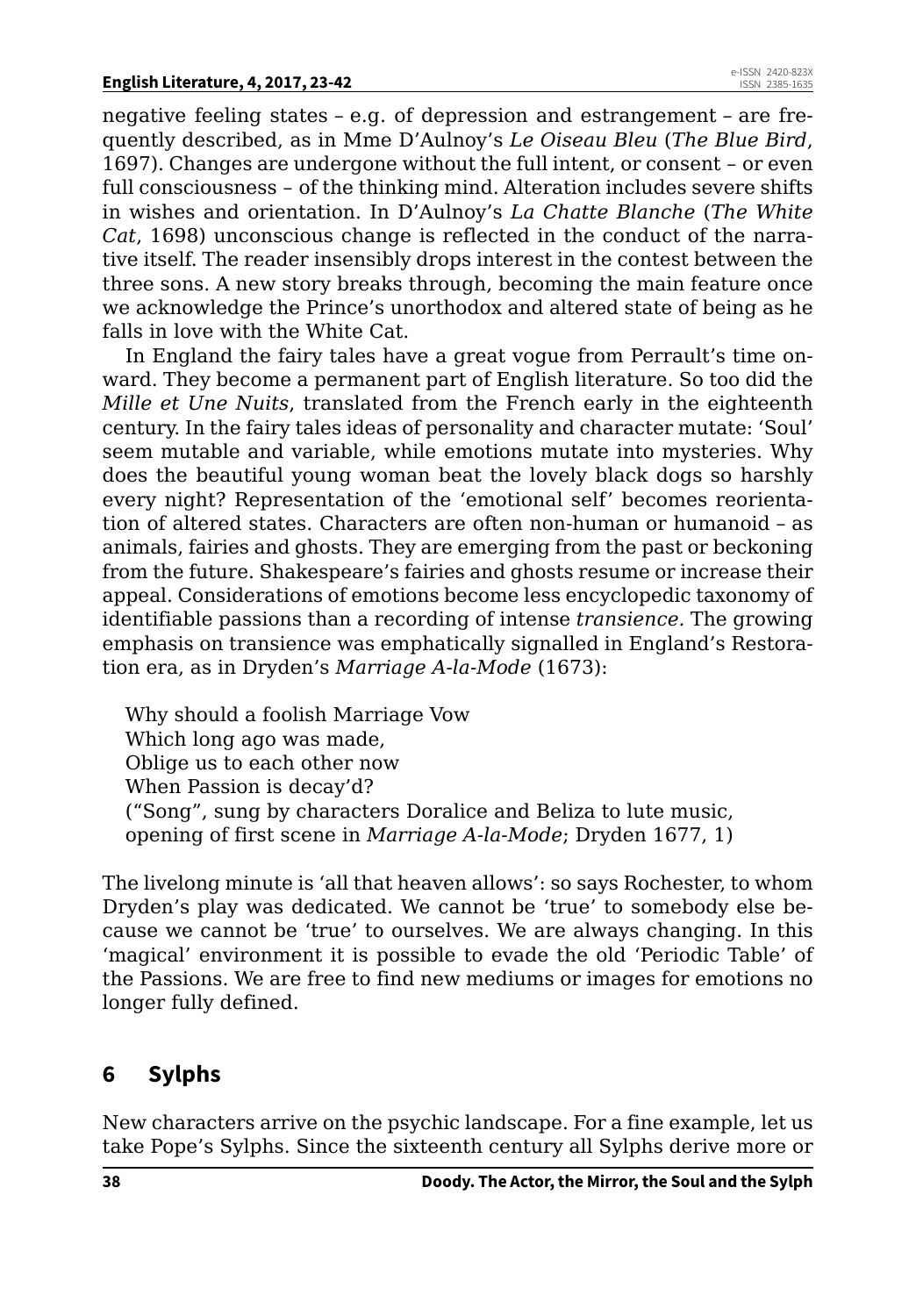less directly from Paracelsus' essay *De Nymphis,* which might be considered a recording of folklore or a hidden psychological (or even scientific) allegory. Paracelsus' account is cited in *Le Comte de Gabalis* (1670), a playful gay trifle significantly referred to by Pope in introducing *The Rape of the Lock.* In a turn of genius the poet, revising his poem of 1712 in 1714, brought in the celebrated 'machinery', with direct reference to *Le Comte de Gabalis* and Rosicrucians. What are Pope's Sylphs? Essentially they derive from two basic images of a 'self':

- a. A sylph is a beautiful and competent fairy being devoid of soul. A sylph will get a soul if he or she or copulates with a mortal of the opposite sex who has one.
- b. A sylph is a post-death person. The soul as in Ficino and Henry More – finds after death its truer, freer body, i.e. its 'airy Vehicle'.

In one view, Sylphs are emotion-free. In another interpretation, they are in constant longing for the one thing that they (like paintings and actors in roles) must lack – a soul. Ariel has bad luck. If at first this guardian Sylph seems to be getting on with Belinda, an earthly Lover lurking in her heart means his chance for a soul – at least in relation to this human lady – is blown. On the other hand, airy Sylphs crowding boudoir and boat, at home at the card table, are the lightest aspects of Self, of inconsequential personality. Having got over death they have nothing to fear. They are free to roam and sparkle – little diamond chips of personality, emotions without consequence. Movement and Variety express what they are, though they are nothing without the sustaining Light. See Pope's *tour de force* of description: the 'lucid Squadrons' flying about the boat and over the water in the sunshine:

Transparent Forms, too fine for mortal Sight, Their fluid Bodies half dissolv'd in Light. Loose to the Wind their airy Garments flew, Thin glitt'ring Textures of the filmy Dew; Dipt in the richest Tincture of the Skies, Where Light disports in ever-mingling Dies, While ev'ry Beam new transient Colours flings, Colours that change whene'er they wave their Wings. (Canto 2, ll. 61-8; Pope 1963, 224)

Here is a world rendered iridescent and insubstantial, yet full of motion. All is new transience. Nothing is sufficiently stable to be categorised. In this amazing iridescent poem**,** these 'Mini-Me's' are Self with the lightest of touch. Living in the moment, almost dissolving into light, and constantly regrouping, Sylphs are in a uniquely blessed condition. They bear no full emotions because they will not stay still long enough. Suggestions of emo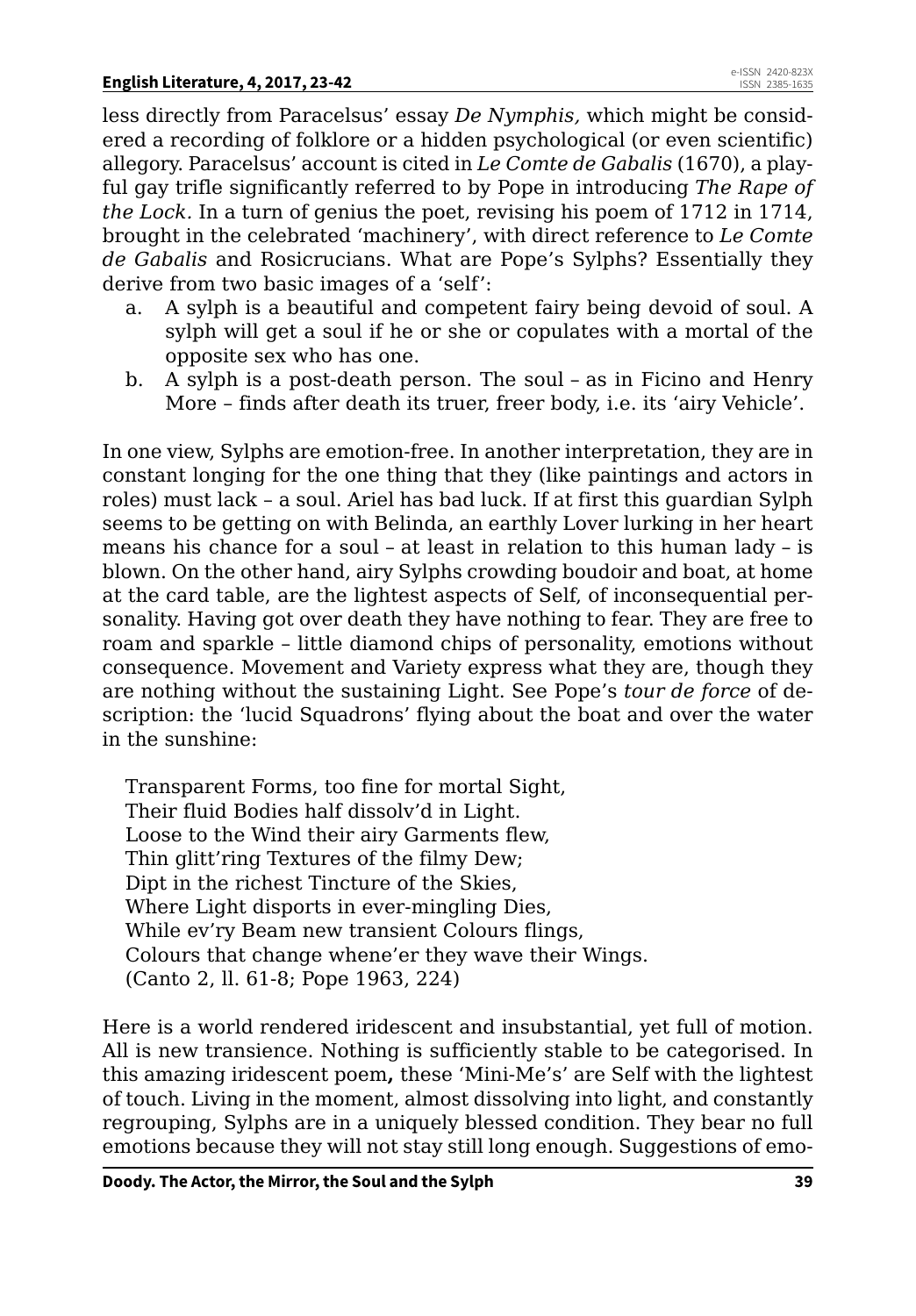tions are flicker through the multitude, as if they were personalised electrons. They reflect Belinda, in turn reflected in her Mirror, who is herself an assembly of personae and emotions. In glittering changeability the Sylphs suggest ever-changeable emotional life. Sylphs are able to explore carnality without Gravity. They are Levity.

Here we behold the magical quality of emotions expressed in beings that seem free from the pain of passions. Pope's Sylphs are in a sense ghosts of feelings. In another light – and everything is presented in changeable lights – they are *essence* of emotion. Here we find emotion's multitudinous fleeting phases, its affective momentary coloration. What in aforetime we identify as 'a Passion' is crass – there remains the escaped airy essence, the fleeting fragrance of a feeling itself. Sylphs represent potential – emotions that we have not yet been able to pin down or catalogue and name. These sprites airily inform us that there are feeling-states not yet identified.

As we pass through the experience that is the poem, gender, like passion, becomes increasingly difficult to define. Sylphs seem perfectly 'feminine' – all *anima* is feminine. Yet they express gender difference and can sustain both masculine and feminine role-play (if Sylphs may take on a human mate in order to achieve a soul, then Ariel is the defeated hero of Pope's poem, which could change our reading of the ending). Alexander Pope has brought into Paracelsus a complementary idea of the airy beings, drawing on the neo-Platonists, particularly Henry More's poems on immortality of the soul. Pope is also adapting Emperor Hadrian's address to his own Soul as beloved diminutive: *animula vagula blandula*. **<sup>6</sup>** *The Rape of the Lock* has, oddly, some of the makings of a 'Gothic' work. After all, half the population of the narrative is in a post-death state. The sylphs can be read as cheerful ghosts, in whom only the social preoccupations (fashions, cards) survive. Now great passions have lost weight; all emotions, subsumed, are to be played with.

Passions and Emotions, like Personality, here become *qualia*, qualities, like colour or mobility. Nouns, as it were, become adjectives. This is in itself a Rosicrucian or Cabalistic trick. The Sylphs are chips or fragments of human personality, free of the social bondage. Gender becomes increasingly unnecessary, and emotions almost impossible to pin down – save in the crassest of the human characters. Sylphs express emotional states as mood, without being fastened to emotion. They do not seem – unlike the still incarnate human characters – doomed to Spleen. Our old term Passion suggests being operated on from the outside. Sylphs need yield to no such

**<sup>6</sup>** Around the time of composition of early versions of *The Rape of the Lock*, Pope was writing new verse translations of Emperor Hadrian's address to his own soul. Pope does not treat this poem as trifling; he argues that Hadrian's use of diminutives reflects the language of erotic love. The man feels affection for this departing soul, which is feminised. Like the sylphs, Hadrian becomes multitudes. See Ault 1967.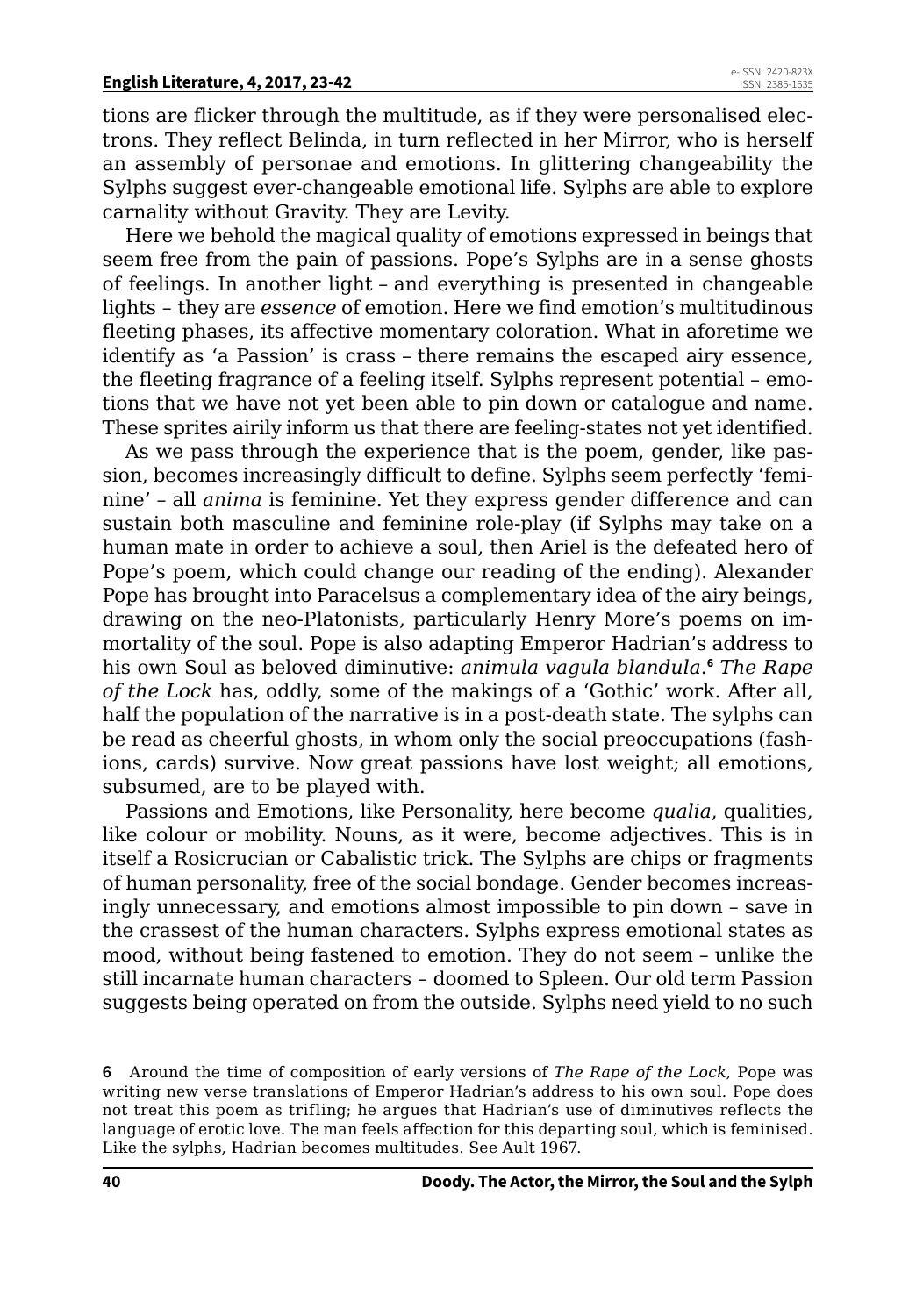pressures. Emotion becomes something like fragrance. Sylphs resemble Soul without the heaviness of sin or judgment. Living in Levity instead of downright Gravity. Pope's Sylphs are a challenge to all that we think we are talking about in terms of person, soul, Lockean identity, or categories like 'Passions'.

Given different concepts of person or personality, Pope reminds that we would not have the same 'Passions'. The catalogues of passions run through by the poets certainly have their grim or negative side. Might we learn to do without them? Sylphs caught on – there are a number of sylphs in eighteenth-century literature, including the novel by the Duchess of Devonshire, *The Sylph* (1779). The person described by that name, a guardian and lover, is a personality type that does not yet exist. Sylphs are post-death, and also pre-rebirth. They represent possibilities of being in the future – possibilities on their way, if not here yet. There are future feelings we do not even have names for.

## **Bibliography**

- Ault, Norman (1967). *New Light on Pope. With some Additions to His Poetry Hitherto Unknown.* Hamden (CT): Archon Books.
- Barker-Benfield, G.J. (1992). *The Culture of Sensibility. Sex and Society in the Eighteenth Century*. Chicago: University of Chicago Press.
- Benedict, Barbara M. (1994). *Framing Feeling. Sentiment and Style in English Prose Fiction, 1745-1810*. New York: AMS Press.
- Carroll, John (1964). *Selected Letters of Samuel Richardson.* Oxford: Clarendon Press.
- DeJean, Joan (2005). *The Essence of Style. How the French Invented High Fashion, Fine Food, Chic Cafes, Style, Sophistication and Glamour*. New York: Free Press.
- Diderot, Denis (1967). *Paradoxe sur Comédien*. Paris: Garnier-Flammarion.
- Dryden, John (1677). *Marriage A-la-Mode. A Comedy. As it is Acted at the Theatre-Royal*. London: T.N. for Henry Herringman.
- Fairer, David; Gerrard, Christine (eds.) (2015). *Eighteenth-Century Poetry. An Annotated Anthology*. 3rd edition. Oxford: Blackwell.
- Gaukroger, Stephen (ed.) [1998] (2014). *The Soft Underbelly of Reason. The Passions in the Seventeenth Century*. Abingdon; New York: Routledge.
- Gaukroger, Stephen (2010). *The Collapse of Mechanism and the Rise of Sensibility. Science and the Shaping of Modernity*. Oxford: Oxford University Press.
- Gray, Thomas (1747). *An Ode on a Distant Prospect of Eton College*. London: R. Dodsley.
- Gross, Daniel M. (2006). *The Secret History of Emotion. From Aristotle's 'Rhetoric' to Modern Brain Science*. Chicago: University of Chicago Press.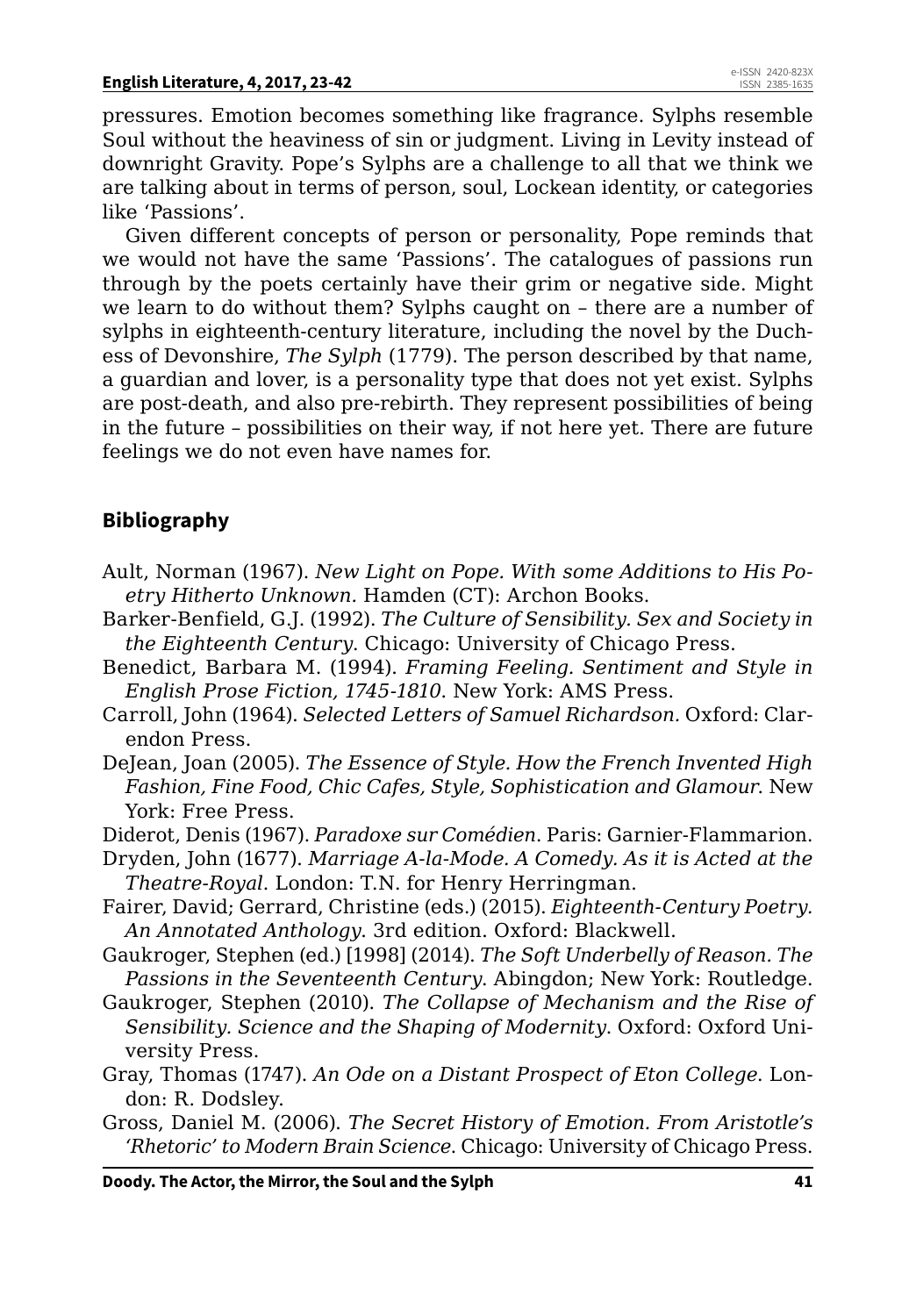- Hill, Aaron (1746). *The Art of Acting, Part I. Deriving RULES from a NEW PRINCIPLE, for Touching the Passions in a Natural Manner.* London: J. Osborn.
- Le Brun, Charles (1701). *The Conference of Monsieur Le Brun, Cheif [sic] Painter to the French King… Upon EXPRESSION, General and Particular. Translated from the French and Adorned with 43 Copper-Plates*. London: John Smith.
- Menely, Tobias (2015). *The Animal Claim. Sensibility in the Creaturely Voice*. Chicago: University of Chicago Press.
- Perrault, Charles (2002). *Complete Fairy Tales*. Dover Dual Language edition, edited by Stanley Appelbaum. Mineola (NY): Dover Publications.
- Pinch, Adela (1996). *Strange Fits of Passion. Epistemologies of Emotion, Hume to Austen*. Stanford: Stanford University Press.
- Pope, Alexander (1735). *Of the Characters of Women. An Epistle to a Lady*. London: J. Wright for Lawton Gilliver.
- Pope, Alexander (1963). "The Rape of the Lock"*.* Butt, John (ed.), *Poems of Alexander Pope*, vol. 2. The Twickenham Edition of the Poems of Alexander Pope. New Haven (CT): Yale University Press.
- Richardson, Samuel (1754). *The History of Sir Charles Grandison in a Series of Letters, Published from the Originals*, 7 vols. London: Printed for Samuel Richardson.
- Richardson, Samuel (2000). *Clarissa*, 8 vols. 3rd edition. New York: AMS Press.

Thomson, James (1728). *Spring: A Poem*. London: A. Millar.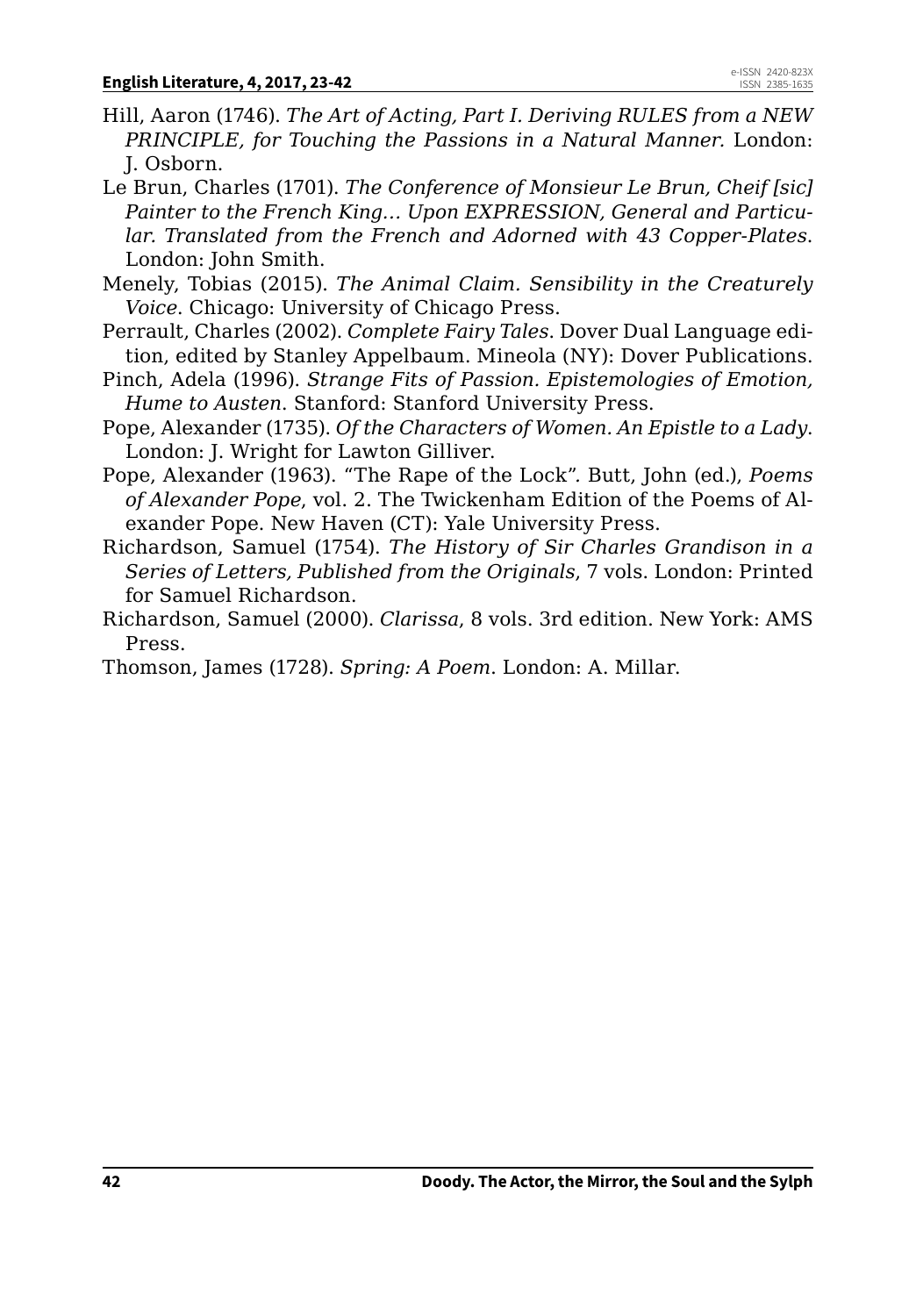# **The Rhetoric of Passions in John Tillotson's** *Sermons*

Regina Maria Dal Santo (Università Ca' Foscari Venezia, Italia)

**Abstract** As the leading member of the Latitudinarian movement, scholars have often referred to John Tillotson as the father of the reform of ecclesiastical oratory that took place in the second half of the seventeenth century. His influence as a prose writer continued in the eighteenth century and his writings were appreciated by religious and lay critics. Although his style has been often described as 'impassionate', sober and reiterative, this article shows how he adapted his style to conquer the hearts of the congregation by exploiting two passions, self-love and fear, which are impossible to eradicate in Man.

**Keywords** Tillotson. Sermons. Passions. Latitudinarianism. Eighteenth-century Rhetoric.

Public oratory in the long eighteenth century was one of the most dominant mediums for popular communication (Goring 2005, 31). Sermons had "firm and conscious ties with secular society" (Downey 1969, 10): apart from delivering the Christian message, they were also exploited to spread the Church of England's policy and to promote the reformation of manners. Sermons took on a pragmatic view of Man based on the concrete possibility of refining moral conduct via education, setting edifying examples while stressing the role of religion in building Man's happiness. To this purpose, Latitudinarian divines advocated a more simple, accessible style that could inform and instruct the parishioners in order to mould a society based on passive obedience, charity and morality. In his treatise *A Friendly Debate Between a Conformist and a Nonconformist*, published in 1669, the Latitudinarian Simon Patrick (1626-1707) provides a clarifying description of the new sermon style and of its aims:

I have been taught, that there are only two ways to come at the Affections. One by the Senses and Imagination: […] The other is by the Reason and Judgement; Now I believe your Affections are moved in the first way very often; by melting Tones, pretty Similitudes… And the Truth is, you are like to be moved very seldom in our Churches by these means. For the better sort of Hearers are now out of love with these things; nor do they think there is any power either in a puling or whining, or in a roaring and tearing Voice. But if you can be moved by such strength of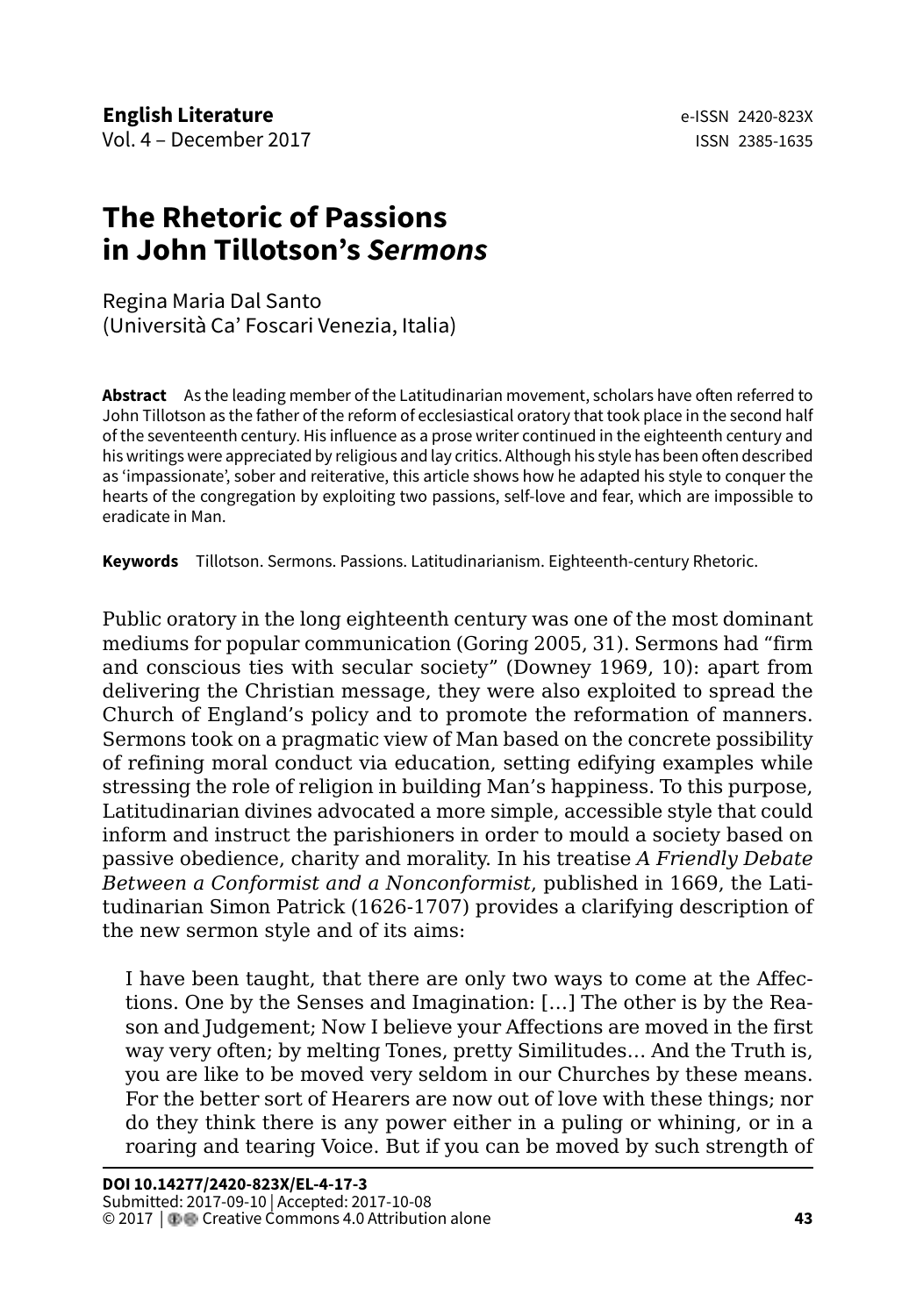Reason as can conquer the Judgment, and so pass to demand submission from the Affections, you may find Power enough, I think, in our Pulpits. (Patrick 1669, 15-16 quoted in Morrissey 2002, 703)

Patrick's cry for a polished style and unaffected delivery mirrored the necessity for prose writing that explained Man's 'whole duty' in a clear, understandable way, accessible to all subjects. Distancing themselves from the overelaborated metaphysical sermons, the Latitudinarians crafted a more democratic form of discourse (Goring 2005, 39) to contrast a growing disregard for morality, react against 'spiritual' preaching and combine human interest with an increasing desire of independence from providence. They were indeed aware of the limits imposed on knowledge by "inference from the will (whether faculty or function) through interests, passions and appetites" (Griffin 1992, 67), and for this reason they meant to instruct while delivering urgent messages which could "sway the mind and subdue the will" (Mitchell 1962, 93, 109). They knew how to exploit the passions to secure reasonable assent to religion.

The tripartite sermon introduced by John Wilkins (1614-1672) in his compendium *Ecclesiastes* combined the appeal to both reason and passions in sermon writing. As a member of the Royal Society and one of the most assiduous promoters of the 'plain style' sermon, Wilkins believed that the purpose of preaching is "to inform or to persuade". He therefore advised divines to open their discourse with an explication followed by confirmation and to end it with an application. Explication and confirmation serve to "satisfie mens judgments and consciences" so they have to be methodical and well-studied because they appeal to the rational faculties. The last part of the sermon, the application, is addressed directly to "eager and vehement affections" (Wilkins 1675, *Ecclesiastes* quoted in Rivers 2005, 51), the gate through which the preacher can win the audience's hearts. Being a specifically Latitudinarian device in the sermon (Lessenich 1972, 115), the application answered their necessity of increasing Man's practical morality (111). Application is often announced in the partition and it is marked by a direct appeal to the audience. In it, the preacher can deliberately employ all those rhetorical expedients which are meant to raise the audience's attention: metaphors, comparisons, exclamations and climax (117), thus applying the "sublime and pathetic style" that has the power to conquer the hearts (Rollin quoted in Lessenich 1972, 119). Confirmation and application together fulfil the purpose of the sermon, i.e. to lead Man into action by getting to the understanding in conquering and subduing the passions through reasonable judgment.

This article seeks to show how the reintroduction of the distinction between persuasion by reason and persuasion by passions commonly made in secular rhetoric (Morrissey 2002, 703) eventually brought to light the necessity of analysing passions and of rhetorically exploiting them in re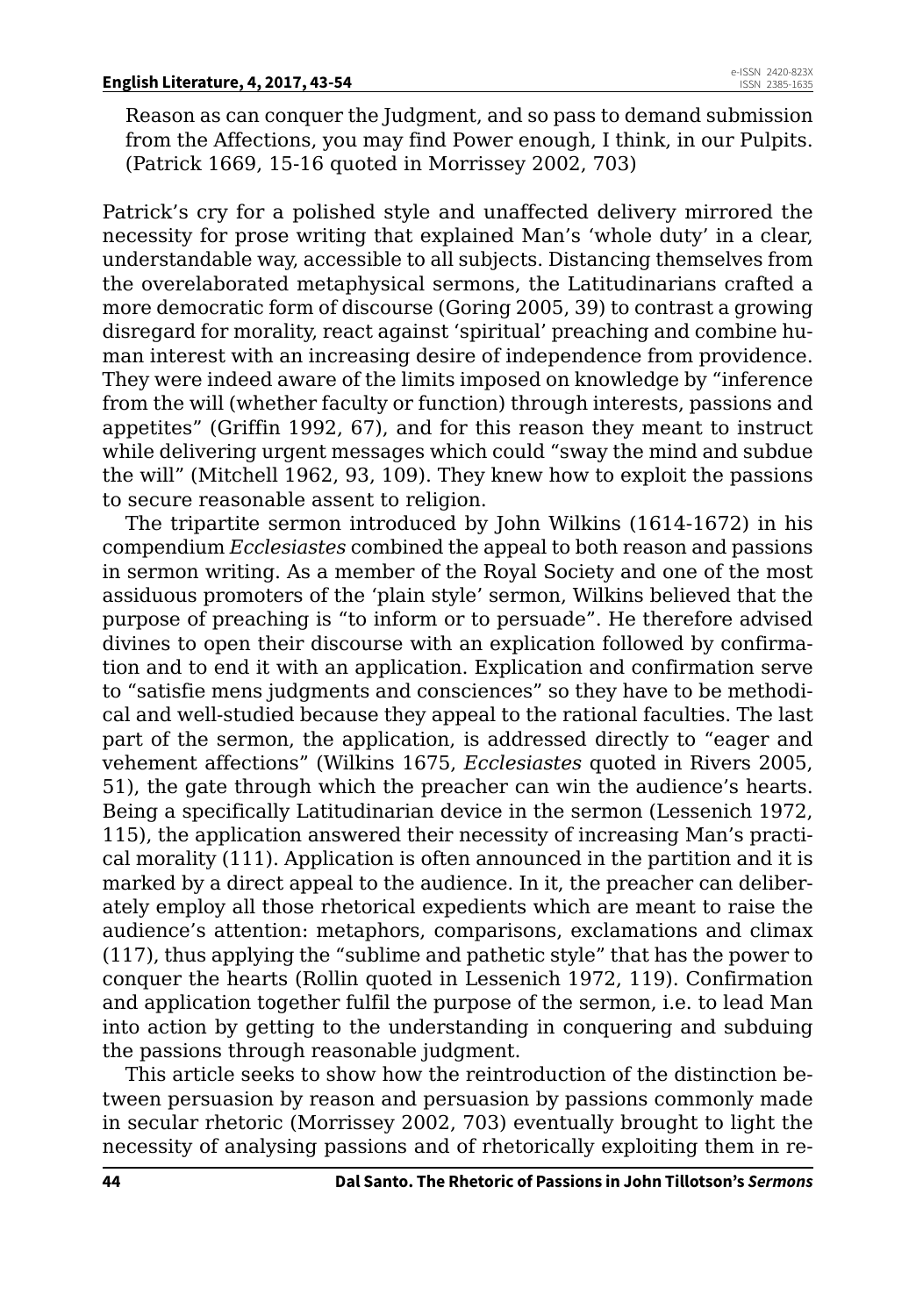ligious writings to encourage practical moral reformation based on reasonable assent. The sermons of Archbishop John Tillotson (1630-1694), a divine appreciated for his calmness and sobriety, are taken here as a case-study to prove that sermons provided a definition of passions and an analysis of their effects; they set a prescription to subdue and control them but also exploit them to make the audience actively participate in society.

Perfecting the rationalising potential of the tripartite sermon, Tillotson eventually "set a Pattern to Himself" (Burnet quoted in Mitchell 1962, 334): his style embodied "the earnestness of the Puritans with the rational element of the Cambridge Platonists" (Mitchell 1962, 336-7) and it gained him the reputation of being "the best polemical divine [this day] in England" (Bowden 2010, 66). His fame was declared by his preaching in a 'plain and edifying way' particularly appreciated by his educated, metropolitan congregations. His sentences were "short and clear", and the "thread plain and distinct" (Burnet 1694, 12-14) with the purpose of making religion "an integral part of everyday life" (Simon 1967, 282-3). Tillotson's sermons might appear rather encyclopedic and scientific in their approach to religion to modern readers: each topic is listed in the partition, and it is usually developed into numbered divisions which allow the reader to "knowingly follow where he [the preacher] led" (deSilva 2006, 387). Though Tillotson was often accused of writing 'moral essays' rather than sermons, the clear, reiterative structure he used and the implicit simplicity in his explanation of the mysteries of religion were employed to the sole purpose of eliciting from his congregations "a moral certainty in the principles of Christianity" (Bowden 2010, 68). Indeed, in the funeral sermon written to commemorate Tillotson's eternal rest, Bishop Gilbert Burnet reminded the audience that his purpose in preaching was

the reforming of Mens Natures, and governing their Actions, the restraining of their Appetites, and Passions, the softening of their Tempers, and sweetening their Humours, the composing of their Affections, and the raising their minds above the Interests and Follies of this present World. (Burnet 1694, 30-2)

Like most of the Latitudinarians, Tillotson believed that the "rational part of the soul", which produces "full conviction, deliberate choice, and firm resolution", should completely govern the "sensitive" part, including the "fancy and appetite", which operated by "some hidden *impetus* and transport of desire after a thing" (Griffin 1992, 70). Although Tillotson considered the mind of Man as "the great miracle of the world" and "the contrivance of it an eminent instance of GOD's wisdom" (Tillotson, vol. 8, 3417,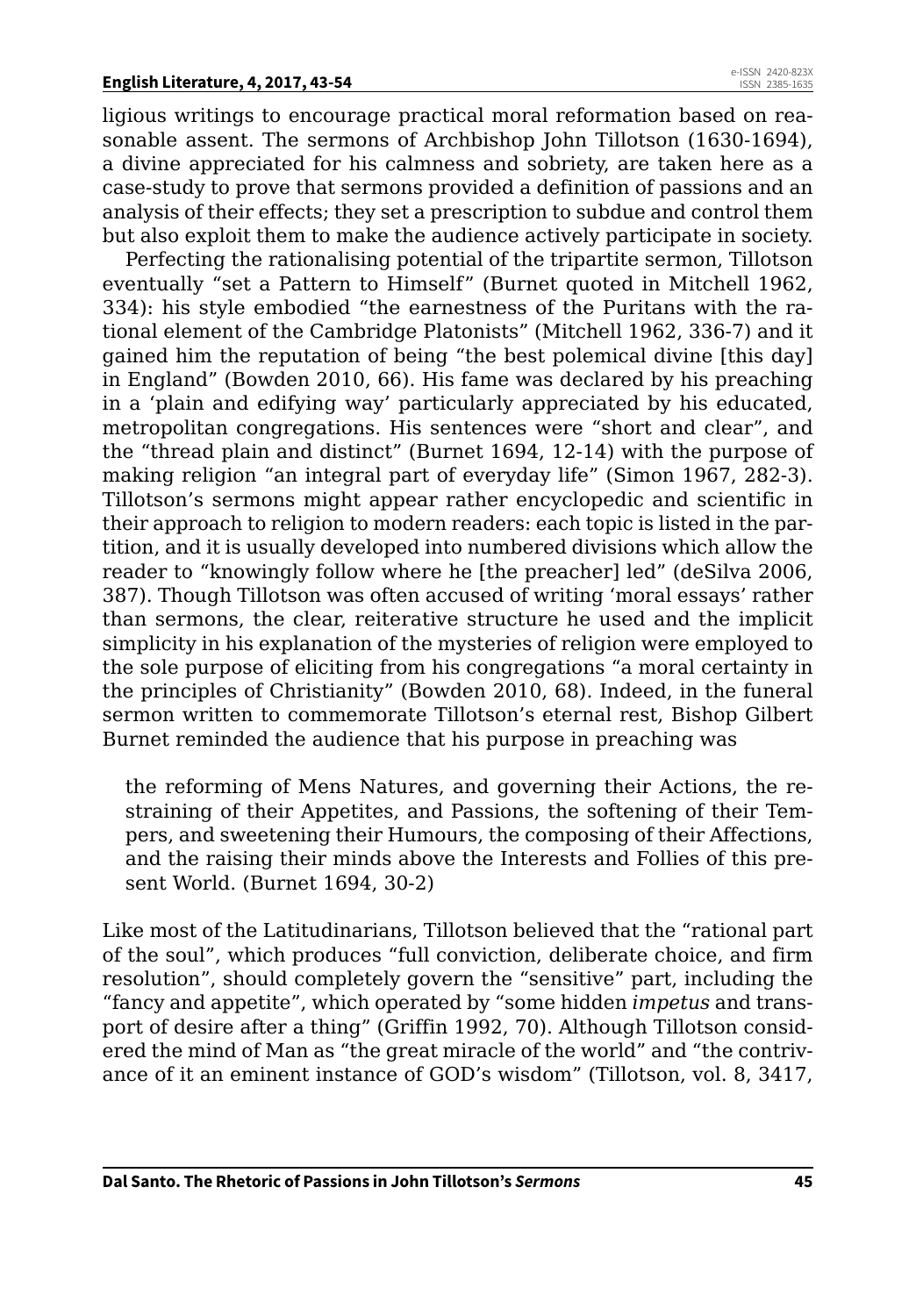Sermon 137), he also conceded its imperfection and short-sightedness**<sup>1</sup>** and acknowledged the trouble caused by the Man's "stiff and stubborn wills" (vol. 6, 1572, Sermon 98). The wills are responsible for making assent to religious precepts "easy or difficult" (vol. 7, 2231-2, Sermon 128) and Man is unaware of the liberty and power they have.**<sup>2</sup>** Discussions on the unpredictability of the wills are expanded in the sermons concerning covetousness, "a disease of the mind, and an unnatural thirst, which is inflamed by that which should quench it" (vol. 6, 1461-2, Sermon 91). Here the power of the wills over reason is testified because Man chooses to be driven away by inordinate desires, and completely forgets his duty to himself and, which is even more dangerous, to others:

Men resist the doctrine of the holy scriptures; not because they have sufficient reason to doubt of their divine authority; but because they are unwilling to be govern'd by them, and to conform their lives to the laws and precepts of that holy book: for the wills of men have a great influence upon their understandings. (Vol. 7, 2231-2, Sermon 128)

With humours and inclinations on their sides, the wills govern the capacity to rationally detect and accept the advantages of religion to happiness. They lead to sin which is 'a thing of so stupefying a nature as to make men insensible of their danger, although it be so near, and so terrible' (vol. 1, 247, Sermon 10). If, therefore, the passions control the wills and "the eloquence of reason" (Mitchell 1962, 336), cognition is restricted to individual needs and interests and Man neither becomes aware of his dependence upon God nor improves his moral standards to participate in the advance of society. Taken as a whole, Tillotson's intentions were therefore preeminently practical. He instructed congregations and reading public about the passions while exploiting them to bring about the reformation of manners he so strongly advocated for.

Tillotson's willingness to ensure active conversation and engagement in the public can be definitely uncovered in the use of the passions. He draws on fear and self-love, "the two great principles of religion" (Tillotson, vol. 1, 2, Sermon 1), to engage people's hearts and feelings. Scripture itself asserts the need of these drives to be led to virtue because "the most powerful arguments, that GOD ever used, to persuade Men to any thing, are

**<sup>1</sup>** "Our best reason is but very short and imperfect: but since it is no better, we must make use of it as it is, and make the best of it" (Tillotson, 4: 834, Sermon 56).

**<sup>2</sup>** "There are many things likewise in our selves, which no man is able in any measure to comprehend, as to the manner how they are done and performed: as the vital union of body and soul [...]. The like may be said of the operations of our several faculties of sense and imagination, of memory and reason, and especially of the liberty of our wills" (Tillotson, 3: 376, Sermon 48).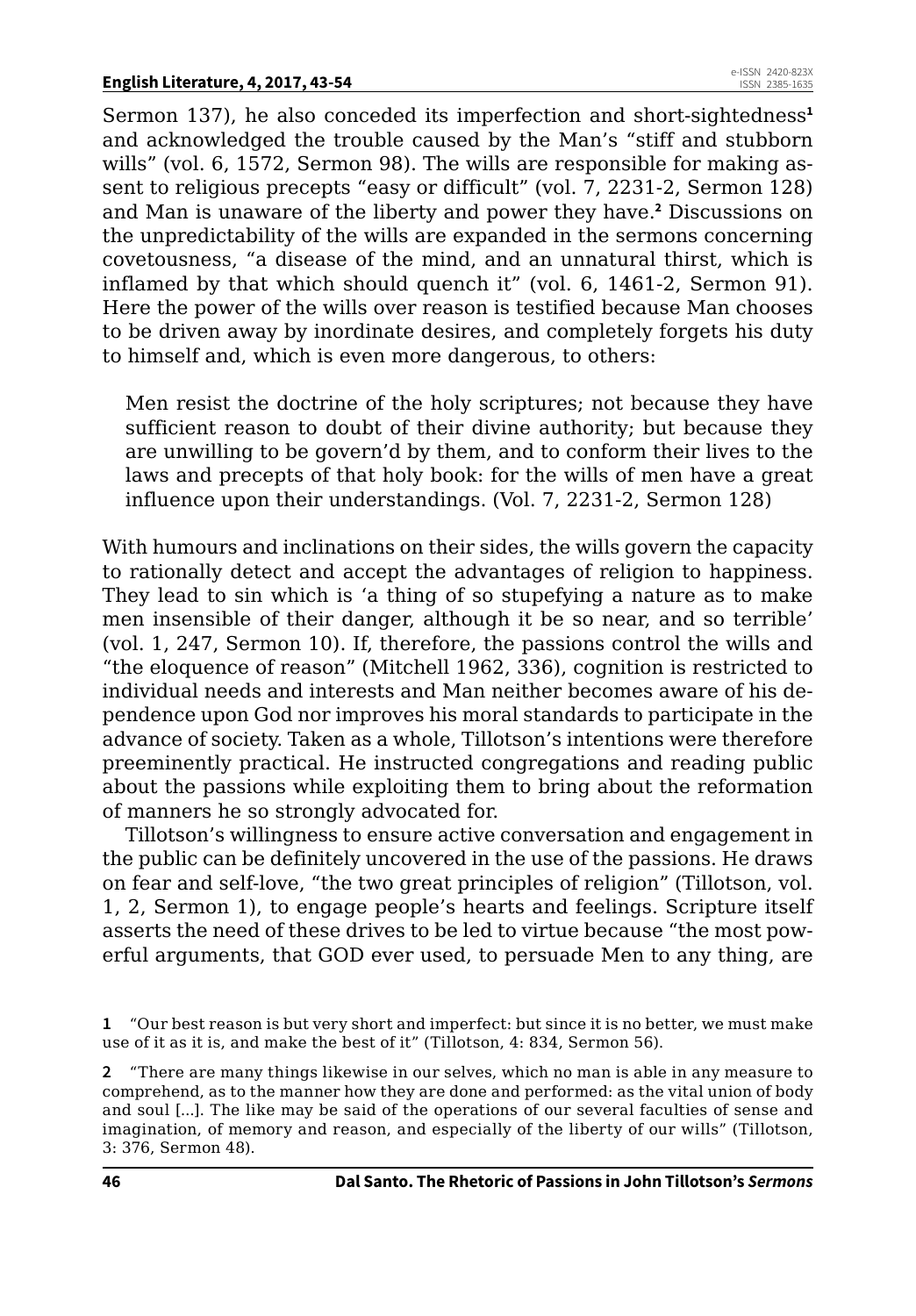the promise of eternal happiness, and the terror of everlasting torments" (vol. 5, 1022-3, Sermon 66).

Fear is the gate through which "religion usually makes it's first entrance". It is described as "a passion that is most deeply rooted in our natures, and flows immediately from that principle of self-preservation which GOD hath planted in every man" (vol. 1, 5, Sermon 1). A persuasive divine knows that "fear ariseth from within, from the nature of man which is apt to imagine dreadful things" (vol. 1, 35, Sermon 1), and that it helps to "shake off [man's] sloth and security" (vol. 2, 441, Sermon 34). Man is portrayed as living "in the fearful apprehensions of an invisible judge" (vol. 1, 48, Sermon 1): displeasure of God is stronger than "desire, love and hope" (vol. 1, 5, Sermon 1) as Man has lost his impressions of a paradisiacal past but not the sensation of pain and misery:

There is no passion in the heart of man more infinite than our fear, it troubles us with jealousy and suspicion of the utmost that may happen; but when we have extended our fears to the utmost, the power of GOD's wrath reacheth farther. (Vol. 8, 3702, Sermon 152)

When Tillotson depicts the passions, he ensures that the fearful prospect he delineates encouragingly threatens his audience to consider their mischief. He either rephrases some biblical metaphors or depicts other menacing pictures related to the field of physiology and warfare. Moreover, the tone is harsh and the scenario the audience can easily envision is rather calamitous. A passionate Man is like a troubled sea:**<sup>3</sup>**

Nothing is more turbulent and unquiet than the spirit of a wicked man; it is like the sea, when it roars and rages through the strength of contrary winds; it is the scene of furious lusts, and wild passions, which as they are contrary to holiness, so they maintain perpetual contests and feuds among themselves. (Vol. 8, 3522, Sermon 142)

The operations of the passions are often associated with blindness and physical impairment. Bodily reactions are immediately visible: Man becomes "very hot and impatient" and feels he is in "a very unnatural and uneasy state" (vol. 3, 91-2, Sermon 38). Man's "degeneracy and weakness" (vol. 2, 277-8, Sermon 28) become an incurable disease when the "inferior faculties, our sensitive appetite and passions are broke loose and have got head of our reason" (vol. 2, 274, Sermon 28). Once conquered by its lusts, the mind of Man is "almost as hard to be rectified as it is to recover a body

**<sup>3</sup>** Tillotson often portrays the passions as a troubled sea drawing inspiration from Isaiah 57:20. Cf. vol. 2, 118, Sermon 23; vol. 1, 283 and 293, Sermon 12; vol. 1, 115, Sermon 4; vol. 3, 179, Sermon 41.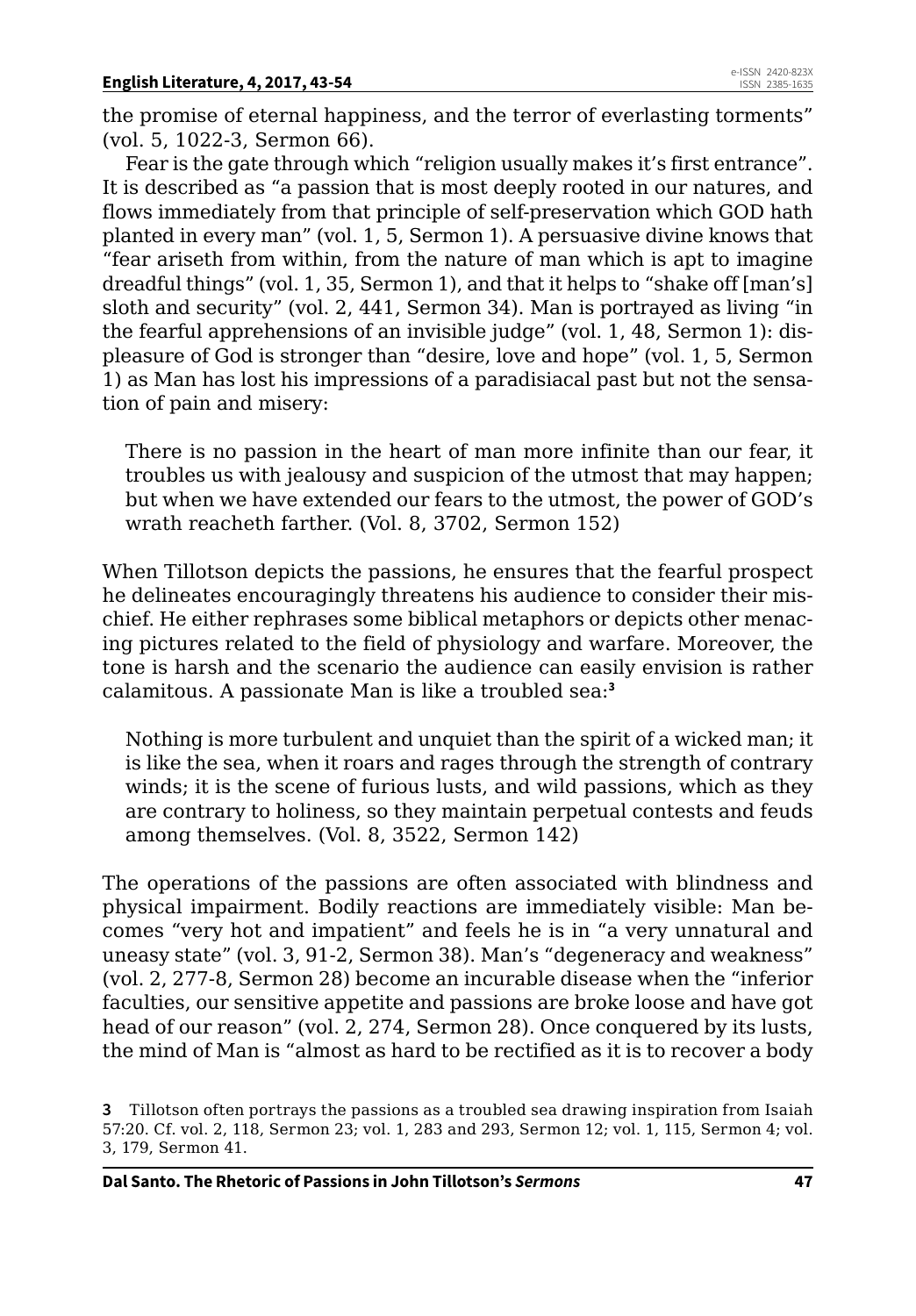bowed down with age to it's first streightness" (vol. 1, 243, Sermon 10). Tillotson claims that "fleshly lusts [...] pollute and defile, [...] quench and extinguish" (vol. 5, 1069, Sermon 69) Man's divine part and he compares the "clouds and mists" which impede sight to "the lusts and corruptions of men [are] to the understanding", as they "hinder it to a clear perception of heavenly things" (vol. 6, 1391, Sermon 87).**<sup>4</sup>** Their effects, too, allude to mental disorder and physical suffering:

Sensual pleasures soon die and vanish; but that is not the worst of them, they leave a sting behind them; and when the pleasure is gone, nothing remains but guilt, and trouble, and repentance. (Vol. 9, 3792, Sermon 158)

Passions are assimilated to the worst political catastrophe ever, as "cross and perverse inclinations from within", like "a tyrant at home, and always ready at hand to domineer over [Man]" vol. 2, 276 and 285, Sermon 28). When carried out by his lusts, Man becomes like a horse "that has no understanding; yea in this more brutish than the beast, that he rusheth into the battel without any consideration of death or danger, and destroys himself without a syllogism" (vol. 1, 390, Sermon 16). These threatening images suggest the necessity of obedience to God to ensure guidance and help in time of distress. If read on a broad, national level, they remind the audience of the political necessity of having an upright leader to govern the reign. If the country is crawling with "undutiful children, slothful and unfaithful servants, scandalous members of the church" who are "unprofitable to the commonwealth, disobedient to governors both ecclesiastical and civil; and in a word burthens of the earth, and so many plagues of human society" (vol. 3, 436, Sermon 50), it is because education is defective and ignorance is spreading. The lack of proper religious teachings generates "new and wild opinions, a factitious and uncharitable spirit, a furious and boisterous zeal" (vol. 4, 487, Sermon 52) and increases Man's degeneracy:

great part of us are degenerated into beasts and devils, wallowing in abominable and filthy lusts, indulging ourselves in those devilish passions of malice and hatred, of strife and discord, or revenge and cruelty,

**<sup>4</sup>** 'Only religion can purify man's mind by "quenching the fire of lust and suppressing the fumes and vapours of it, and by scattering the clouds and mists of passions" (vol. 1, 111-12, Sermon 4). "Therefore it concerns us to put on meekness, and humility, and modesty, that we may be able to judge impartially of things, and our minds be preserved free and indifferent to receive the truths of GOD, when they are offer'd to us: otherwise self-conceit and passion will so blind our minds, and bias our judgements, that we shall be unable to discern, and unwilling to entertain the plainest and most evident truths" (vol. 7, 1972-3, Sermon 117).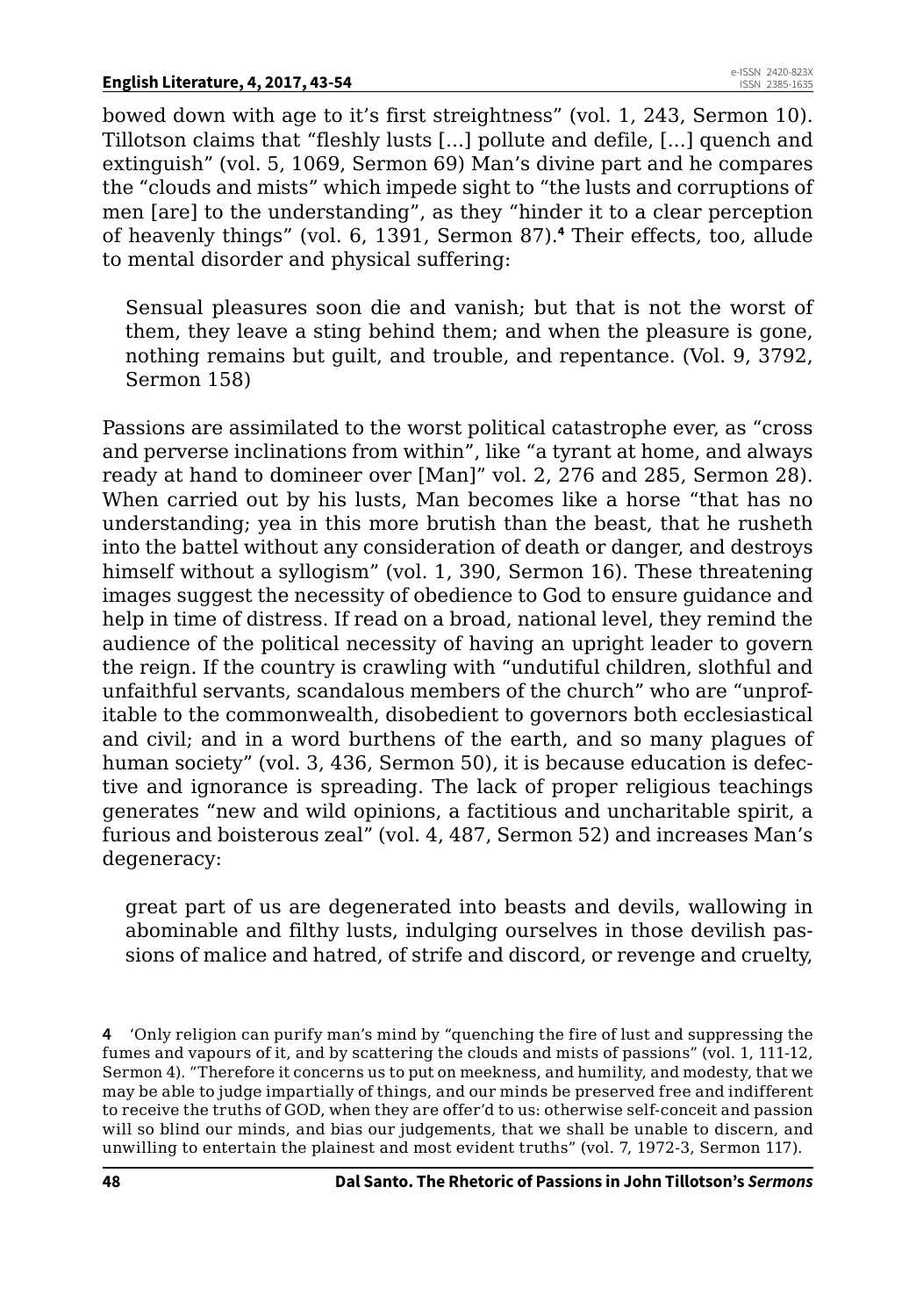of sedition and disturbance of the publick peace to that degree, as if the grace of GOD had never appeared to us to teach us the contrary. (Vol. 6, 1579-80, Sermon 98)

Being often associated with the description of future punishments, fear is therefore employed to stress the role of religion as the sole guarantee of social order, a pleasurable life and of eternal happiness. When the misguided Man departs from religion, all he can enjoy is loss of pleasure, confusion and horror:

Without religion the life of man is a wild, and fluttering, and inconsistent thing, without any certain scope or design. The vicious man lives at random, and acts by chance: for he that walks by no rule can carry on no settled and steady design. [...] They hurry from one vanity and folly to another; and plunge themselves into drink, not to quench their thirst, but their guilt; wretched and inconsiderate man! (Vol. 2, 292, Sermon 28)

Recalling the dangers and calamities that befall the prodigal son once he decides to leave his father, Tillotson provides a visual description of the horrors of hell and damnation: once Man has passed away and the pain in his body has finished, his soul will suffer atrociously to eternity. The exact description of the torments of hell while claiming the impossibility of describing its monstrosity makes the picture even more effective to the amazed minds of his parishioners:

Could I represent to you the horror of that dismal prison, into which wicked and impure souls are to be thrust, and the misery they must there endure, without the least spark of comfort, or glimmering of hope, how they wail and grone under the intolerable wrath of GOD, the insolent scorn and cruelty of devils, the severe sashes and stings, the raging anguish and horrible despair of their own minds, without intermission, without pity, without hope of ever seeing an end of that misery, which yet is unsupportable for one moment; could I represent these things to you according to the terror of them, what effect must they have upon us? (Vol. 7, 1854, Sermon 112)

While threatening the audience's imagination in this way, Tillotson reminds them that "the interest of our everlasting happiness should lie near our hearts" (vol. 1, 309, Sermon 13). It is happiness, indeed, that he takes as the criterion to judge one's actions and present situation:

Art thou sure thou art in the right? thou art a happy man, and hast reason to be pleased: What cause then, what need is there of being angry?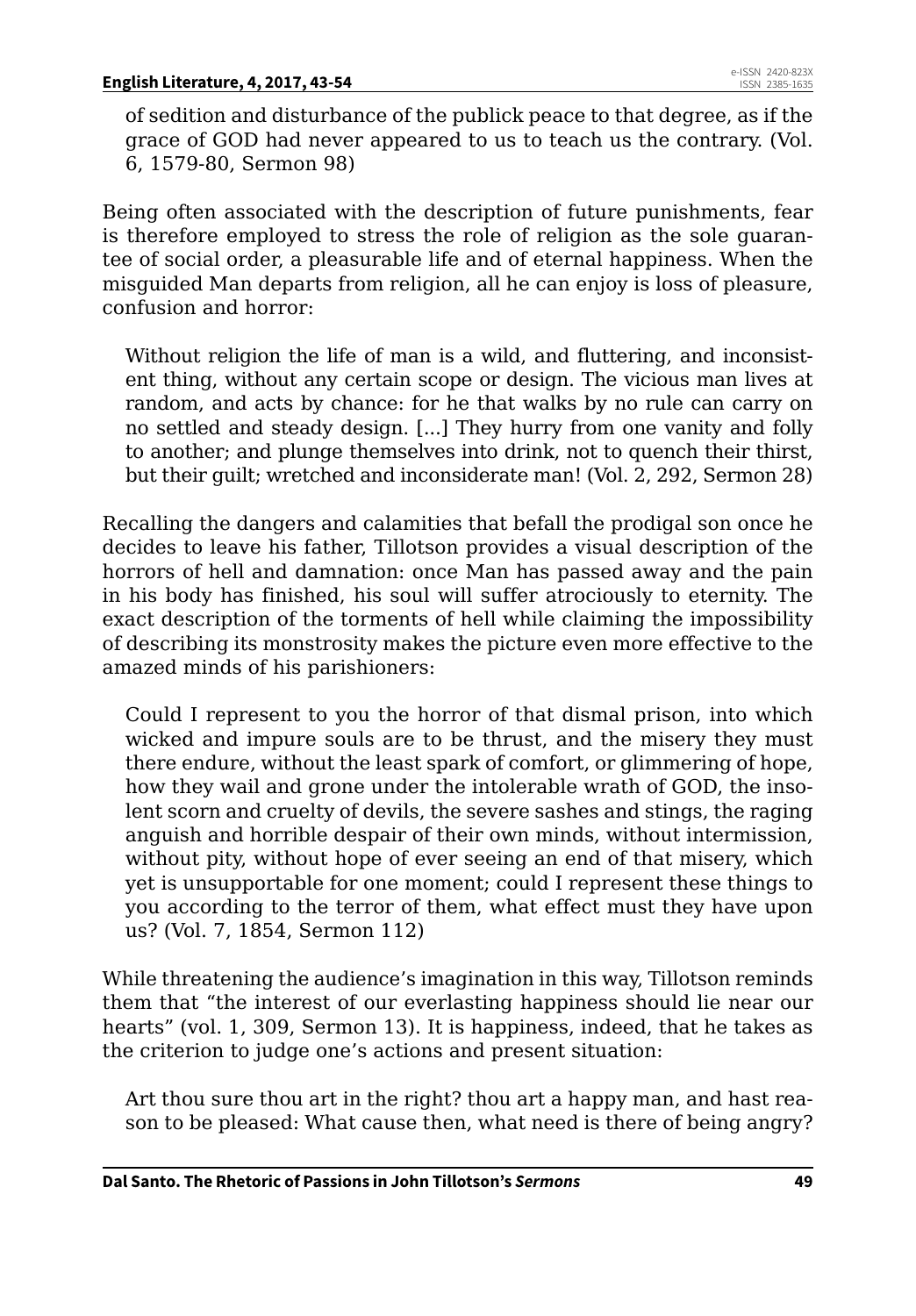Hath a man reason on his side? what would he have more? Why then does he fly into a passion? (Vol. 3, 92, Sermon 38)

Tillotson, therefore, plays upon their self-love that governs Man's search after happiness as it generates "a natural dread and horror of everything that can destroy [his] being" (vol. 1, 4, Sermon 1). Man should meditate upon the truth of divine promises to fight vicious inclinations by opposing "to the present temptations of sense the great and endless happiness and misery of the other world" (vol. 5, 994, Sermon 64). In trying to subdue the audience's self-love, Tillotson's tone is mellifluous, and the images he represents to their minds are joyful and alluring, as he seeks to convince them of the advantages of a religious life. When self-love is subdued to reason, Man understands that the most profitable way to attain eternal happiness is by securing honest and charitable behaviour in this life, thus making morality the hinge on which religion turns. Tillotson insists on the pleasure derived from living a satisfactory life in which people are able to meet the requests of their passionate and spiritual sides. "Spurred on by the powerful incentives of eternal reward and punishment" (Scholtz 1998, 204), Latitudinarian morality is therefore unavoidably linked to selfinterest. The benefits derived from morally upright conduct are health, peace of mind and liberty. The gospel can cure Man's inadequacy as it "would raise us to the perfection of all virtue and goodness, [...] to relieve the infirmities and weakness of human nature" (vol. 6, 1578, Sermon 98). Moreover, Man can be blessed with a holy state which is "the essential and principal ingredient of happiness", "a state of peace and happiness, the very frame and temper of happiness" (vol. 7, 3519, Sermon 142). When Man becomes his best companion, if he is at ease with the world and in peace with his own conscience and with his Creator, he lives "a continuous feast" (vol. 3, 98, Sermon 38).

As Man is too easily tempted by "the allurements of the world and sensual pleasures" and he is carried away by his own "hearts lusts" (vol. 7, 1903-4; 1911): the only means he has to contrast these pretences is by being educated in a Christian environment. This principle can be applied particularly to children: as human beings are "naturally inclined to evil", neglecting children's education results in their habituation to '"sin and vice" whose effects extend to "the publick, and to posterity" (vol. 4, 514- 15, Sermon 53). Fear is once more used by Tillotson to report the cry of a neglected child on the day of judgement:

Had you been as careful to teach me the good knowledge of the LORD, [...] to instruct me in my duty, I had not now stood trembling here in a fearful expectation of the eternal doom which is just ready to be pass'd upon me. Cursed be the man that begat me, and the paps that gave me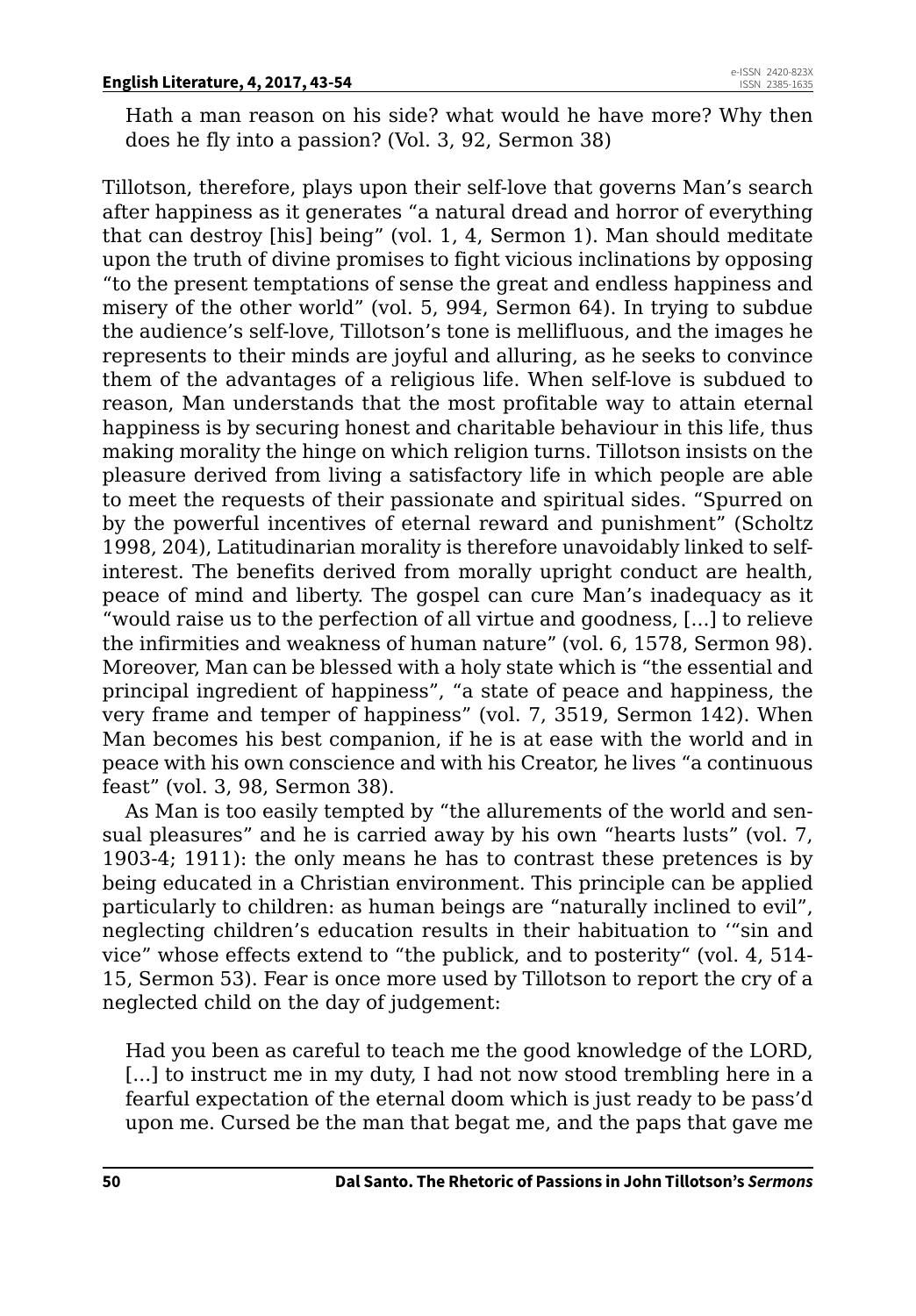suck. It is to you that I must in a great measure owe my everlasting undoing. (Tillotson, vol. 4, 518, Sermon 53)

When confronting his congregation, Tillotson acts like the model father he describes in his sermons on education: following what seems a scientific methodical analysis, he encourages them to observe, identify and check their passions and appetites. This idea implies a participating effort on Man's side, a proneness to self-analysis and the consequent necessity of active participation in social life, while perfection to the divine law is not wholly required, mitigated by a sincere obedience to it according to one's capacity, as the covenant of leniency claims:

By the happiness of a good education, and the merciful providence of GOD, a great part of many mens virtue consists in their ignorance of vice, and their being kept out of the way of great and dangerous temptations; rather in the good customs they have been bred up to, than in the deliberate choice of their wills; and rather in the happy preventions of evil, than in their resolute constancy in that which is good. (Vol. 1, 380, Sermon 16)

This method seems to work so well that Tillotson can affirm that even those tempers that are next to desperate are "not utterly intractable to the grace of GOD and to the religious care of Parents" (vol. 4, 502, Sermon 53).

To conclude, we might assert that human depravity is the only motive to employ self-love and stir fear in sermons, as the power of passions cannot be defeated just by reasonable lucidity. Tillotson had to give these concessions to frail human nature to the sole purpose of promoting reformation, and this defeat proved the absolute necessity of including passionate appeals in sermons to make them effective. He justifies the use of these drives because he acknowledges their interdependence: "Religion […] directs men to their duty by the shortest and plainest precepts of a good life; it persuades men to the obedience of these precepts, by the promise of eternal happiness, and the threatenings of eternal misery in case of obstinate disobedience; it offers us the assistance of GOD's HOLY SPIRIT, to help our weakness" (vol. 7, 2012, Sermon 119).

Taking into consideration the mutable and inconsistent nature of Man and of his thoughts, as well as that of the world, the only thing a wise divine can do is to act like the Holy Spirit that leads Man to virtue "by opening our heart to let in the light of divine truth upon our minds, by representing to us the advantage of such arguments and considerations as are apt to persuade us to embrace it, and yield to it; by secret and gentle reprehensions softening our hard heart, and bending our stiff and stubborn wills to a compliance with the will of GOD, and our duty" (vol. 6, 1572, Sermon 98).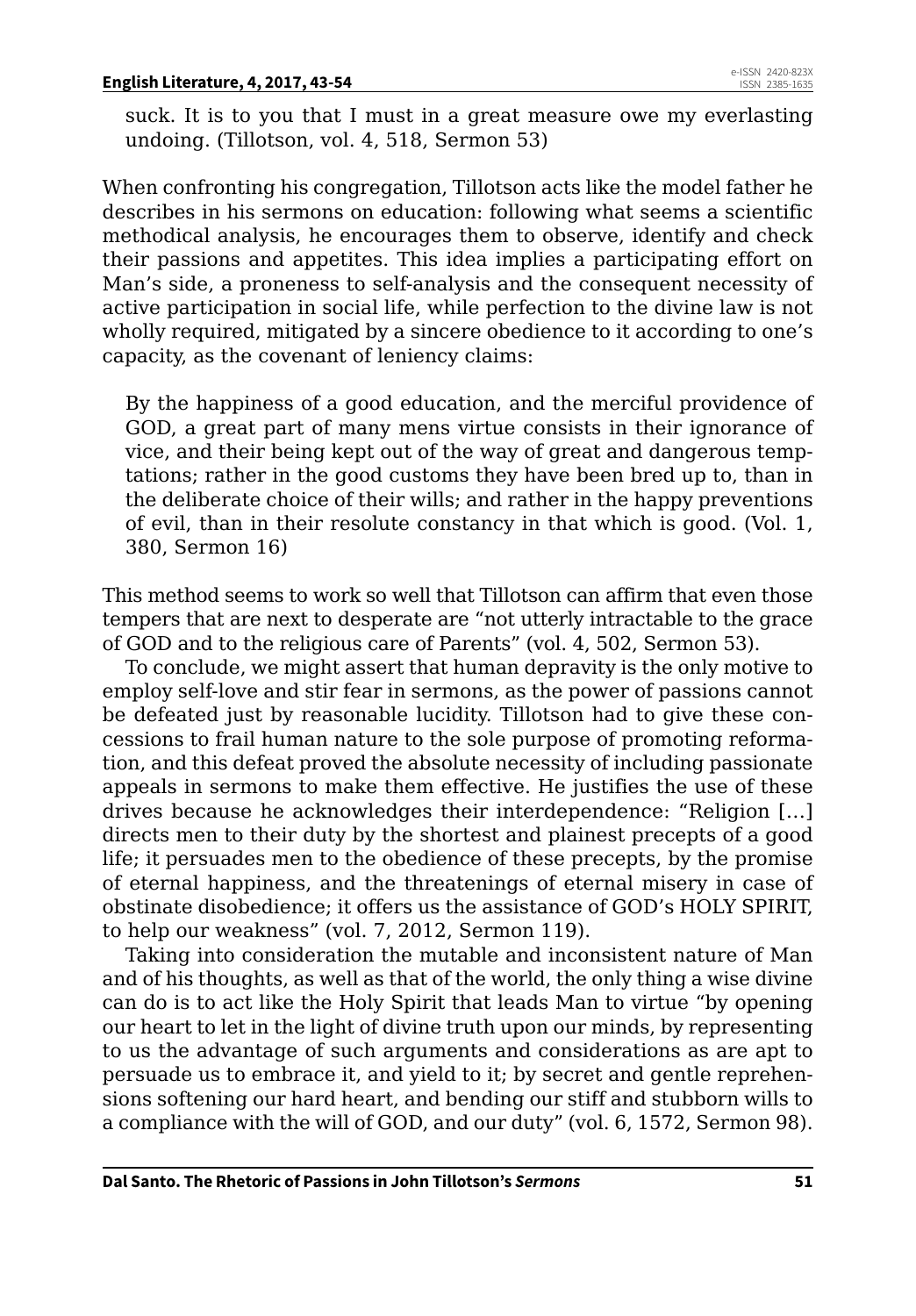### **Bibliography**

- Bowden, Martha F. (2010). *Divine Rhetoric. Essays on the Sermons of Laurence Sterne*. Edited by W.B. Gerard. Newark: University of Delaware Press.
- Burnet, Gilbert (1694). *A Sermon Preached at the Funeral of the Most Reverend Father in God, John, by the Divine Providence, Lord Archbishop of Canterbury, Primate and Metropolitan of All England, Who Died at Lambeth the 22nd Day of November, in the 65th Year of His Age, and Was Buried at St. Lawrence Jewry, in London, on the 30th of that Month, Anno Dom. 1694 by Gilbert, Lord Bishop of Sarum*. London: Ri. Chiswell.
- Dal Santo, Regina Maria (2014). *Assessing Human Happiness in John Tillotson's Sermons* [PhD Thesis]. Venezia: Università Ca' Foscari Venezia.
- deSilva, David A. (2006). "The Pattern for Preachers. Archbishop John Tillotson and the Reform of Ecclesiastical Oratory in the Seventeenth Century". *Anglican and Episcopal History*, 75(3), 368-99.
- Downey, James (1969). *The Eighteenth-Century Pulpit. A Study of the Sermons of Butler, Berkeley, Secker, Sterne, Whitefield and Wesley*. Oxford: Clarendon Press.
- Goring, Paul (2005). *The Rhetoric of Sensibility in Eighteenth-Century Culture*. Cambridge: Cambridge University Press.
- Griffin, Martin I.J. (1992). *Latitudinarianism in the Seventeenth-Century Church of England*. Leiden; New York; Köln: Brill.
- Lessenich, Rolf P. (1972). *Elements of Pulpit Oratory in Eighteenth-Century England (1660-1800)*. Köln: Böhlau.
- Locke, Louis G. (1954). *Tillotson. A Study in Seventeenth-Century Literature*. Copenhagen: Rosenkilde and Bagger.
- Mitchell, Fraser (1962). *English Pulpit Oratory from Andrewes to Tillotson. A Study of its Literary Aspects*. New York: Russell & Russell.
- Morrissey, Mary (2002). "Scripture, Style and Persuasion in Seventeenthcentury English Theories of Preaching". *Journal of Ecclesiastical History*, 53(4), 686-706.
- Rivers, Isabel (2005). *Reason, Grace, and Sentiment. A Study of the Language of Religion and Ethics in England, 1660-1780*, vol. 1. Cambridge: Cambridge University Press.
- Scholtz, Gregory F. (1988-1989). "Anglicanism in the Age of Johnson. The Doctrine of Conditional Salvation". *18th Century Studies*, 22(2), 182-207.
- Simon, Irène (1967). *Three Restoration Divines. Barrow, South, Tillotson. Selected Sermons*, vol. 1. Paris: Société d'Édition "Les Belles Lettres".
- Tillotson, John (1743). *THE WORKS Of the Most Reverend Dr. JOHN TILLOTSON, Lord Archbishop of Canterbury. IN TWELVE VOLUMES. CONTAINING Two Hundred and Fifty Four SERMONS and DISCOURS-ES on Several Occasions. Together with the RULE of FAITH; PRAYERS Composed by him for his own Use; A DISCOURSE to his Servants before*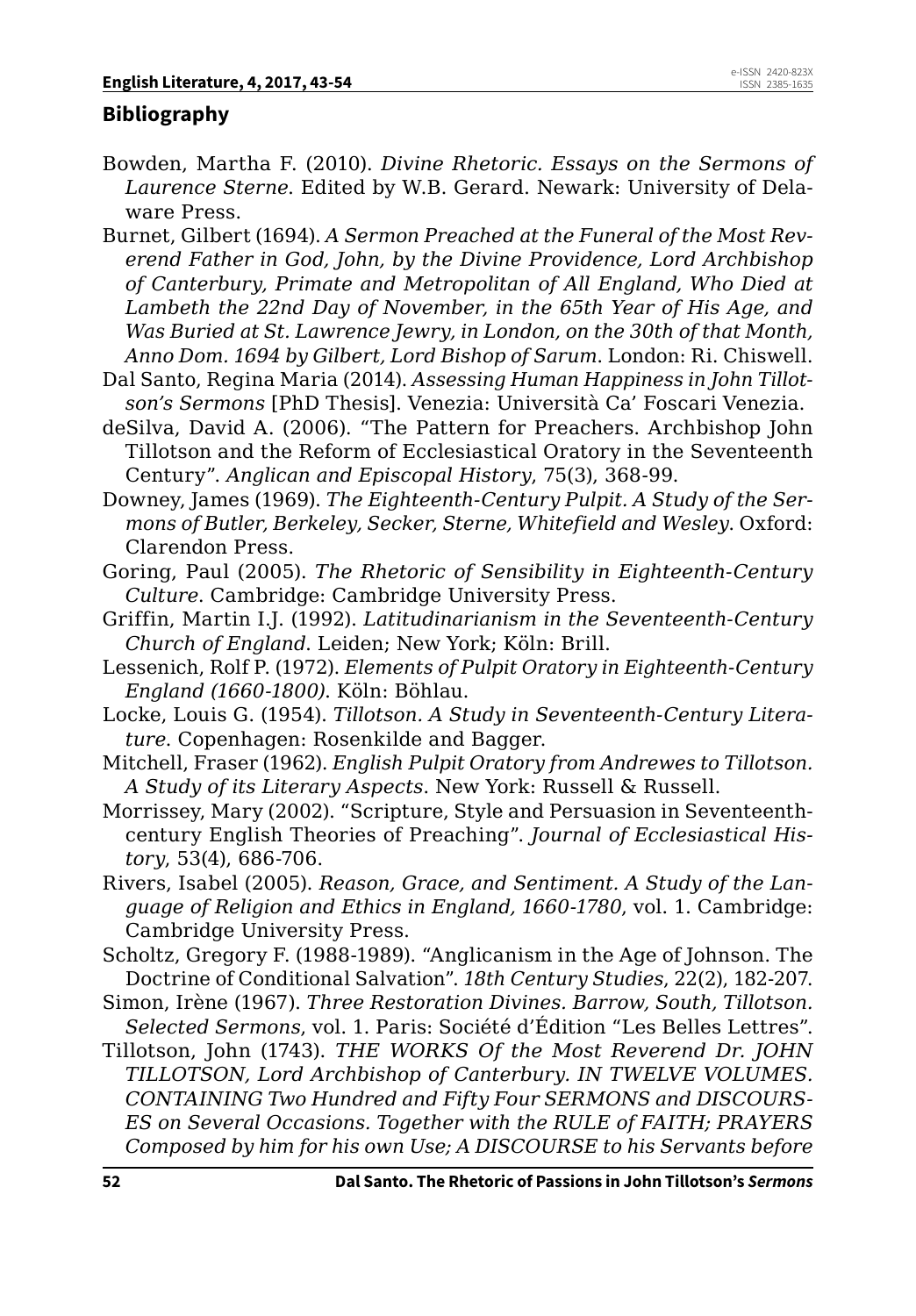*the SACRAMENT; And a FORM of PRAYER, Composed by him, for the Use of King William*. London: printed for R. Ware, A. Ward, J. and P. Knapton, T. Longman, R. Hett, C. Hitch, J. Hodges, S. Austen, J. and R. Tonson, J. and H. Pemberton, and J. Rivington.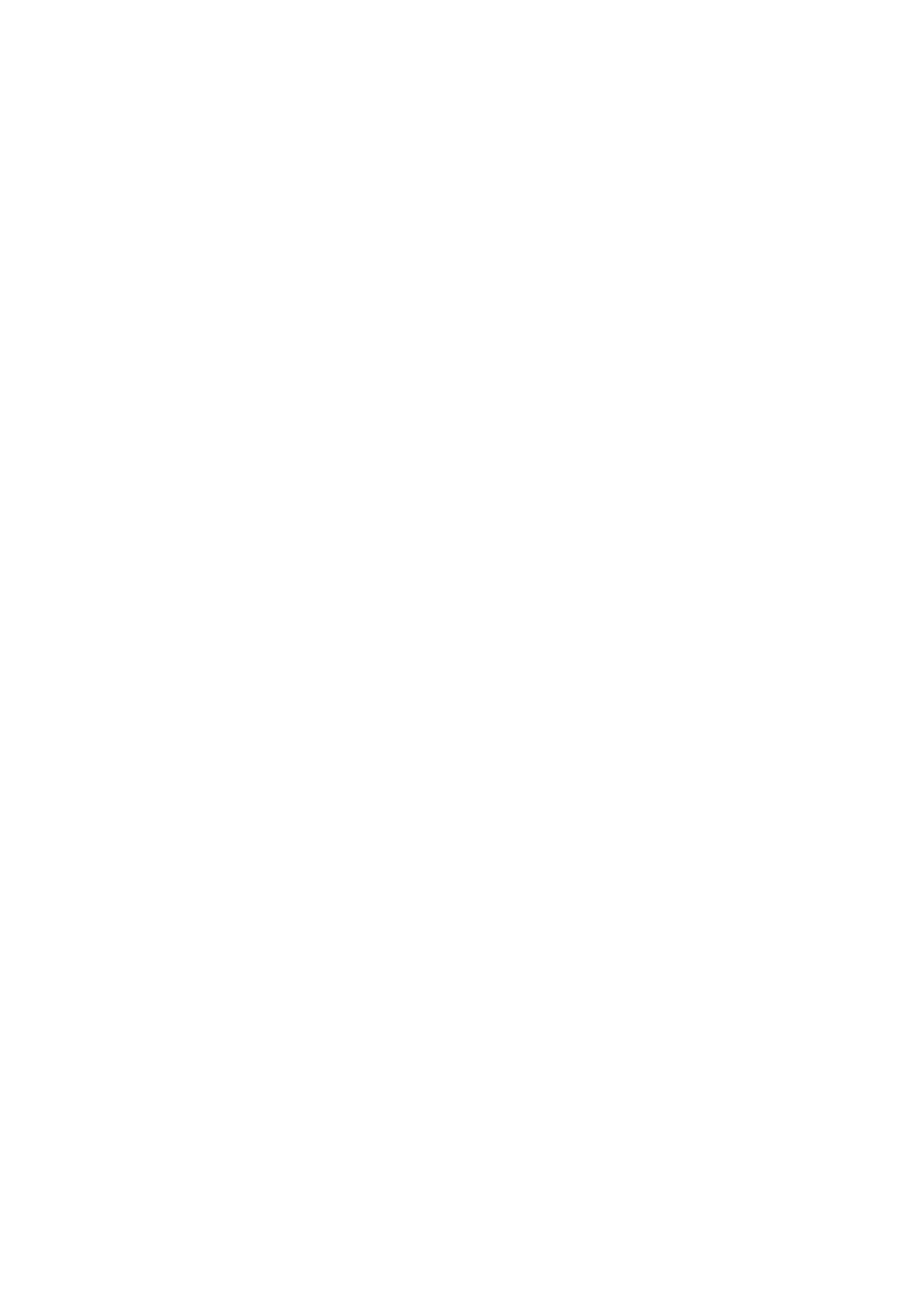# **Scriblerian Cognition** Pope, Swift, Arbuthnot and Self-Knowledge

Judith Hawley (Royal Holloway, University of London, UK)

**Abstract** Members of the Scriblerus club were sceptical about the power of reason and about fashionable get-knowledgeable-quick schemes. For Swift in particular, scientific projectors were motivated more by the passion of pride than by a desire for truth. But some members of the group expressed a different attitude in their non-satirical works. Alexander Pope and John Arbuthnot reflected on knowledge – especially self-knowledge – and found a positive role for the passions. Arbuthnot's poem *Know Thyself* explicitly addresses the relationship between the bodily, affective self and knowledge. Both Arbuthnot in his poem and Pope in his *Essay on Man* employ the image of a maze to symbolise the difficulty of understanding human nature. This essay will consider how Pope, in his *Essay on Man*, addresses questions raised by Arbuthnot and Swift about the relations between the passions and cognition. In particular it will consider which takes priority – passion or reason – in the process that leads to knowledge. The notions of process and progress are also at issue in Pope's account of the development of the arts and sciences. The essay will also analyse the tension between the maze and the plan – the experience of confusion versus the knowledge of a structure. I will suggest that the apparent scepticism about knowledge that Pope evokes in his rhetorical question at the start of the *Essay* is partly worked out or circumvented through the use of structural devices that attempt to arrive at certainty. The prose arguments, concluding statements and maxims suggest that the *Essay* arrives at a truth that was already known.

**Summary** 1 The Maze and the Plan. – 2 "And Hence Let Reason Late Instruct Mankind": Order, Temporality and Knowledge. – 3 "In Vain Thy Reason Finer Webs Shall Draw": the Question of Scepticism. – 4 "Know then This Truth": Signs of Certainty in the *Essay*. – 5 The End.

**Keywords** Scriblerus Club. Pope. Swift. Arbuthnot. Scepticism.

# **1 The Maze and the Plan**

We know that the Scriblerians were highly sceptical about knowledge and reason and were especially critical about currently fashionable schemes. Jonathan Swift was particularly sceptical about attempts to find a short-cut to knowledge. When Gulliver visits the Grand Academy of Lagado, he reports:

The first Man I saw was of a meagre Aspect, with sooty Hands and Face, his Hair and Beard long, ragged, and singed in several Places. His Clothes, Shirt, and Skin, were all of the same Colour. He had been Eight Years upon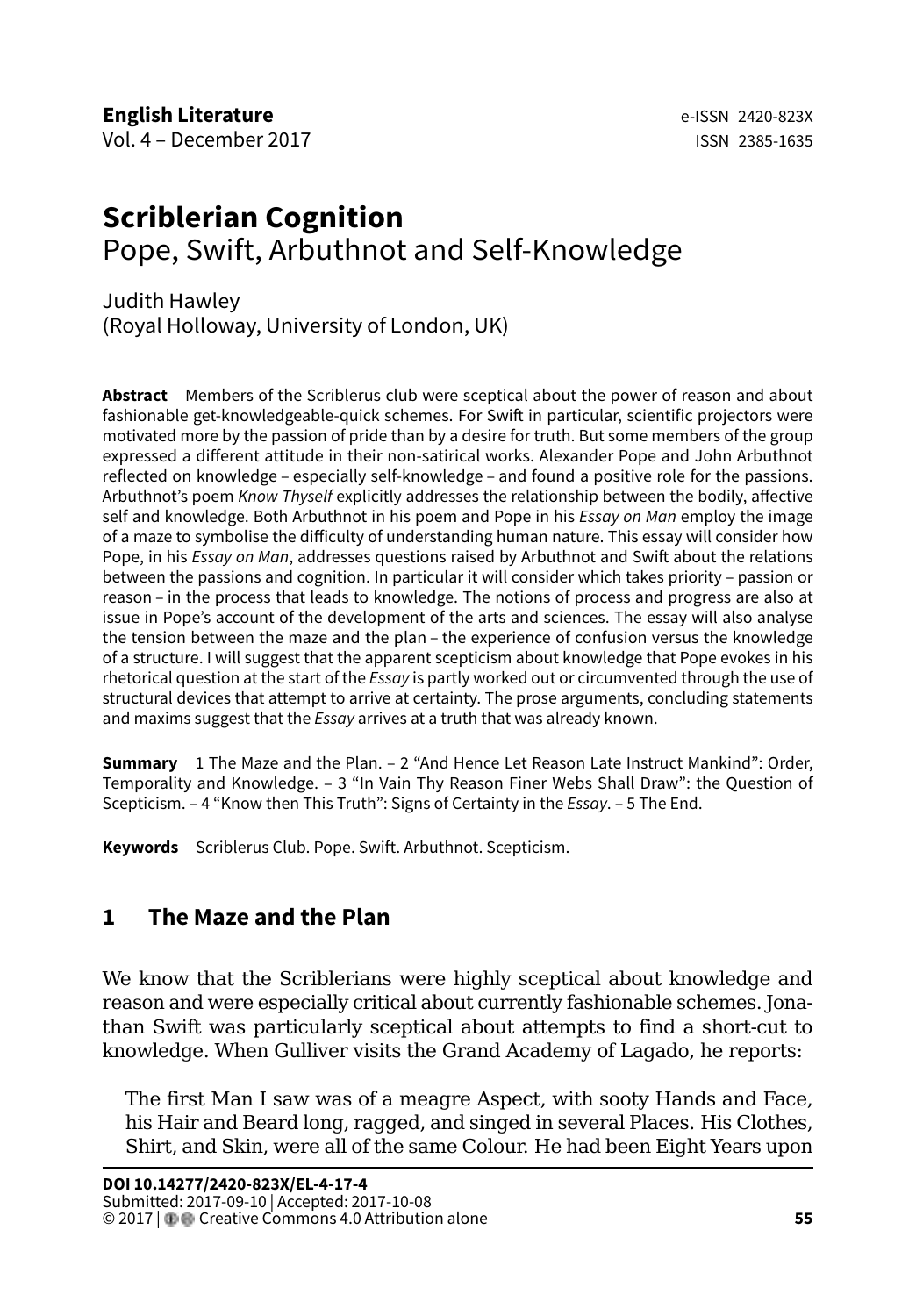a Project for extracting Sun-Beams out of Cucumbers, which were to be put into Vials hermetically sealed, and let out to warm the Air in raw inclement Summers. He told me, he did not doubt in Eight Years more, that he should be able to supply the Governor's Gardens with Sun-shine, at a reasonable Rate: but he complained that his Stock was low, and entreated me to give him something as an Encouragement to Ingenuity, especially since this had been a very dear Season for Cucumbers. (Swift 2012, III, v, 259-60)

By making the academy resemble Bedlam, Swift suggests that scientific projectors are motivated by the passions of self-love, pride, and greed which over-power reason and lead to madness. Gulliver describes the academy in affectless prose, suggesting that he is not as horrified as perhaps he should be. His uncritical acceptance of the folly of the projectors is also the target of Swift's satire.

But some members of the group expressed a different attitude in their non-satirical works. Alexander Pope and John Arbuthnot reflected on knowledge – especially self-knowledge – and found a positive role for the passions. Arbuthnot's poem *Know Thyself* explicitly addresses the relationship between the bodily, affective self and knowledge. He begins by asking some of the key questions that agitated the Enlightenment (and thinkers in all ages):

What am I? how produc'd? and for what End? Whence drew I Being? to what Period tend? Am I th'abandon'd Orphan of blind Chance, Drop'd by wild Atoms, in disorder'd Dance? Or from an endless Chain of Causes wrought, And of unthinking Substance, born with Thought? By Motion which began without a Cause, Supremely wise, without Design, or Laws. Am I but what I seem, mere Flesh and Blood; A branching Channel, with a mazy Flood? (Arbuthnot 1734, ll. 1-10)**<sup>1</sup>**

At the beginning of his poetic exploration of self-knowledge, thoughts of atomism and materialism make Arbuthnot feel lost. Similarly, Pope's *Essay on Man* opens with a vision of a maze:

Awake! my St. John! leave all meaner things To low ambition and the pride of Kings. Let us (since Life can little more supply

**<sup>1</sup>** For a discussion of this poem, its indebtedness to Pascal, and Pope's possible revisions, see Beattie 1935, 376-82.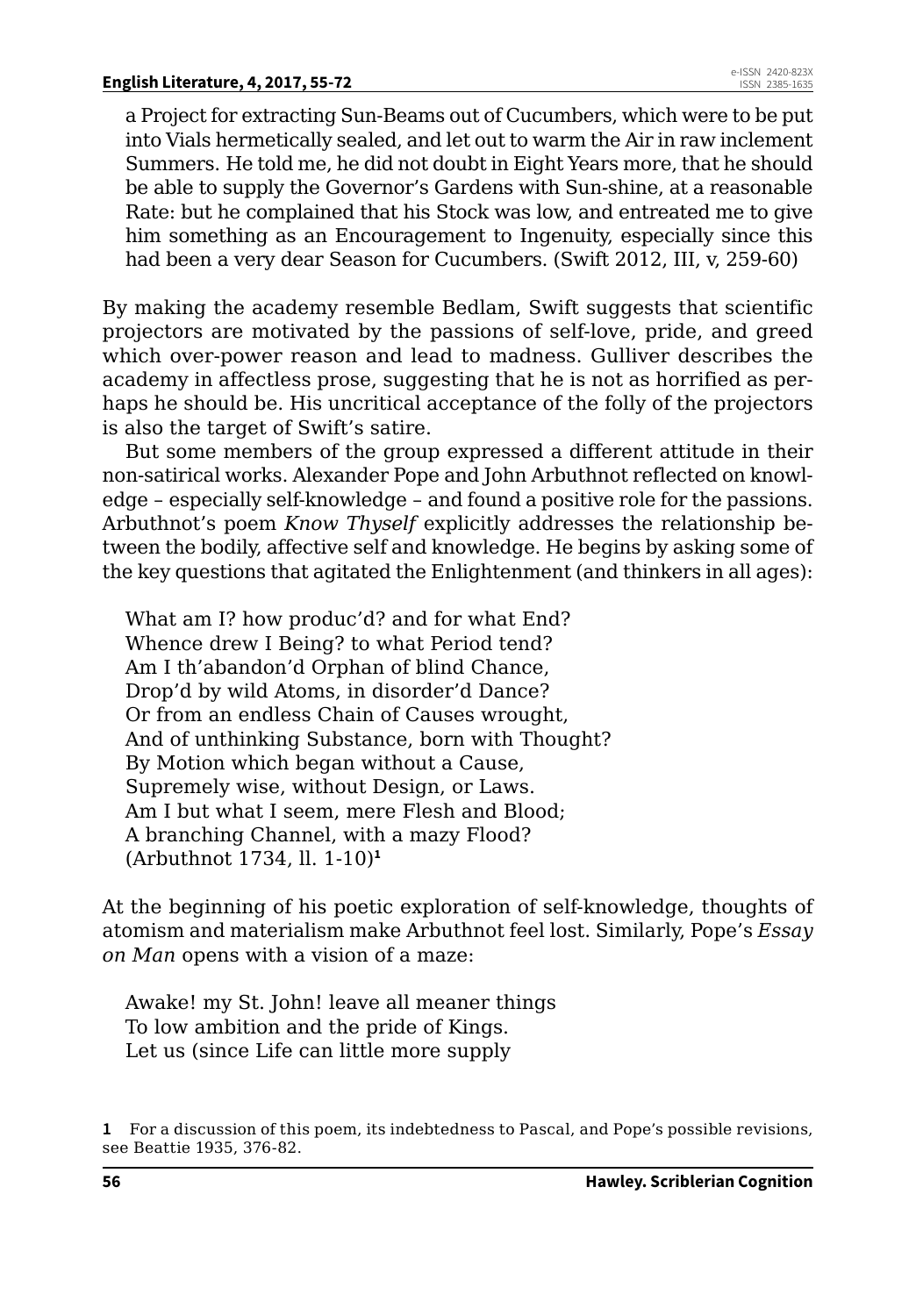Than just to look about us and to die) Expatiate free o'er all this scene of Man: A mighty maze! but not without a plan. (Pope 2016, I, ll. 1-8)

After this initially leisurely rambling rumination, Pope poses his key questions about the source of knowledge and the relations between (implicitly rational) knowledge and (implicitly bodily) self:

Say first, of God above, or Man below, What can we reason, but from what we know? (ll. 17-18)

Knowledge begins in self-knowledge. The natural philosopher might argue that man in his earthly aspect is the measure of all and the basis of reason; the moralist and satirist might maintain that unless man knows his limitations, he knows nothing. This essay will consider how Pope, in his *Essay on Man*, addresses questions raised by Arbuthnot and Swift about the relations between the passions and cognition. In particular it will consider which takes priority – passion or reason – in the process that leads to knowledge. It will also analyse the tension between the maze and the plan – the experience of confusion versus the knowledge of a structure. I will suggest that the apparent uncertainty about knowledge that Pope evokes in his rhetorical question at the start of the *Essay* is partly worked out or circumvented through the use of structural devices that attempt to arrive at certainty.

The maze is frequently used as a metaphor for mental confusion and philosophical labyrinths in poetry of the long eighteenth century. Thus, Milton's devils reason

Of Providence, Foreknowledge, Will and Fate, Fixed Fate, Free Will, Foreknowledge absolute, And found no end, in wand'ring mazes lost. (Milton 1970, 115-6, II, ll. 559-61)**<sup>2</sup>**

Samuel Johnson quotes Milton in his Review of Soame Jenyns' *A Free Enquiry into the Nature and Origin of Evil*:

The author has, indeed, engaged in a disquisition, in which we need not wonder if he fails, in the solution of questions on which philosophers

**<sup>2</sup>** For similar images of mental mazes and labyrinths, see Brad Pasanek's on-line database: *The Mind is a Metaphor*: <http://metaphors.iath.virginia.edu/metaphors> (2018-03-22). Milton also refers to mazes and labyrinths in *Paradise Lost*, IV, l. 239; V, ll. 620-4, IX, l.499, X, l. 830.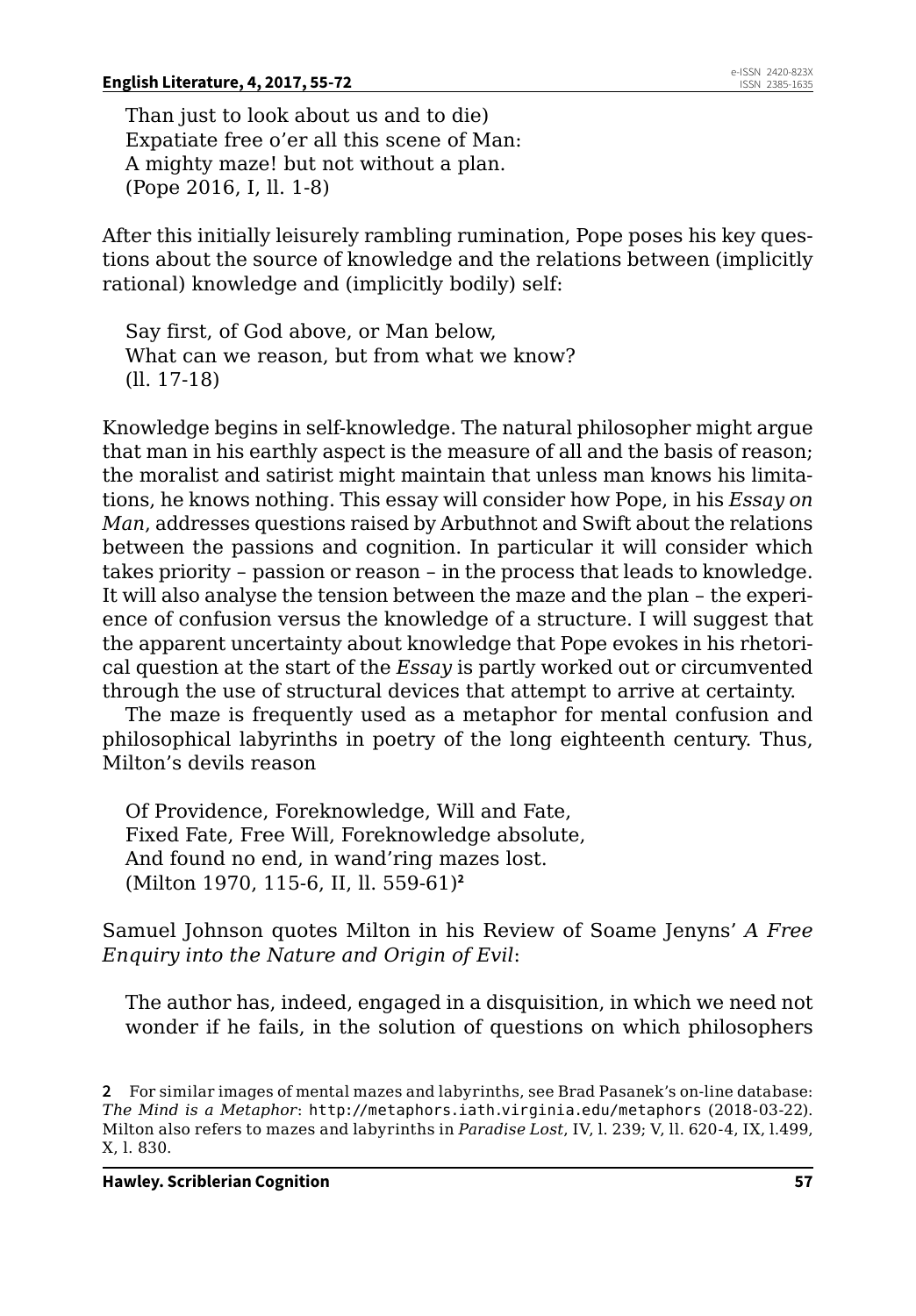have employed their abilities from the earliest times.

"And found no end, in wandering mazes lost."

He denies, that man was created *perfect*, because the system requires subordination. (Johnson 2005, 399)**<sup>3</sup>**

While seeming to absolve Jenyns of blame for failing to solve problems that had confounded philosophers for ages, Johnson hints at a deeper criticism by implicitly comparing Jenyns' speculations to those of Milton's devils. The particular relevance of Johnson's criticism here is that Johnson considered Jenyns' *Free Enquiry* "little more than a paraphrase of Pope's epistles, or, yet less than a paraphrase, a mere translation of poetry into prose" (399). Thinkers of such different stripes as Johnson and Voltaire, and more recent critics such as Laura Brown (1985), have objected to the arguments maintained in Pope's *Essay*. **4** One of the key points of contention is the way the theory of the Great Chain of Being naturalises social inequality and subordination. This is not the place for a full examination of the ethical and political problems raised by Pope's *Essay*, but it is worth noting the questions Johnson raises about the implicit connections between the Chain of Being, social hierarchy and degrees of knowledge. He asks just how big is "the portion of ignorance necessary to make the condition of the lower classes of mankind safe to the publick, and tolerable to themselves"? (Johnson 2005, 408). Precisely what "degree of knowledge" will enable them to fit comfortably in the providential scale or subordination? He opines: "I believe it may be sometimes found, that a *little learning is*, to a poor man, a *dangerous thing*" (409). Here, and later in his Review, Johnson turns Pope against himself, quoting his *Essay on Criticism* against his *Essay on Man*. **5**

Johnson identified damaging inconsistencies in Jenyns' *Free Enquiry* which he implies apply equally to Pope's *Essay*. He declared that although he does not mean "to reproach this author for not knowing what is equally hidden from learning and from ignorance", Jenyns "has told us of the benefits of evil, which no man feels, and relations between distant parts of the universe, which he cannot himself conceive" (Johnson 2005, 418). Just

**4** For Voltaire's discussion of Pope with Rousseau and marginal comments on the *Essay* in his copy of Pope's Works 1735, see Pope 2016, cii-iii, 10-11, 13, 15, 18, 21, 23.

**5** "Surely, a man who seems not completely master of his own opinion, should have spoken more cautiously of omnipotence, nor have presumed to say what it could perform, or what it could prevent. I am in doubt, whether those, who stand highest in *the scale of being*, speak thus confidently of the dispensations of their maker: 'For fools rush in, where angels fear to tread'" (Johnson 2005, 414). In his *Essay on Man*, Pope calls his readers or man in general 'fool' on at least six occasions.

**<sup>3</sup>** Johnson's review of Jenyns' *A Free Enquiry into the Nature and Origin of Evil* (1756) was first published in *The Literary Magazine, or, Universal Review*, XIII-XIV (1757).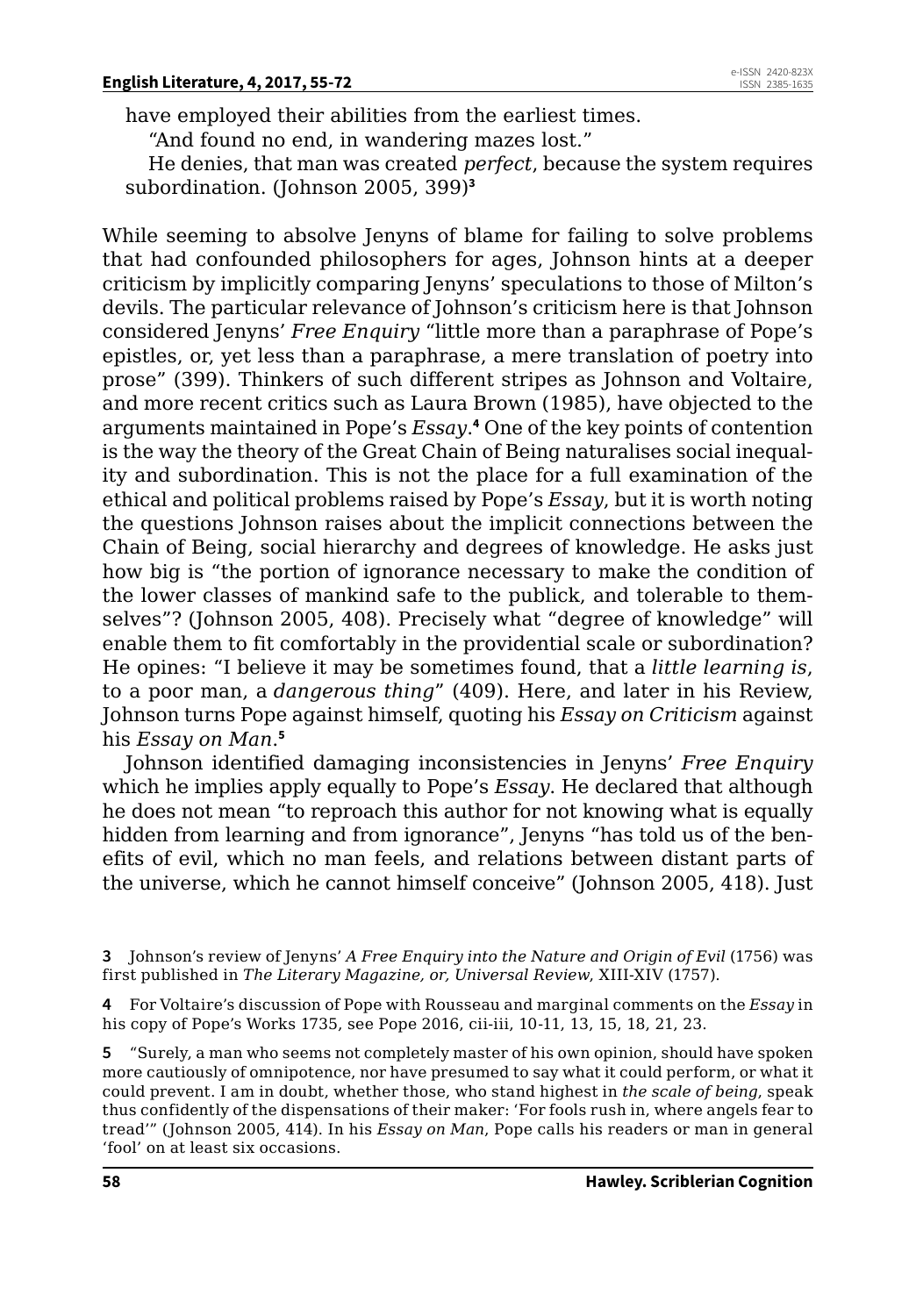#### **English Literature, 4, 2017, 55-72**

as Jenyns claims for himself degrees of knowledge which are not only not available to the lower orders, but are not humanly possible, Pope seems to privilege himself with a God's eye point of view. He suggests that while 'man' is lost in the maze, he and Bolingbroke are in possession of a map. The suggestion that he can rise above the scene to comprehend the relationships between the passions and cognition might open him to accusations that, like Swift's projectors, his mind is clouded by the passion of pride.

Readers have long recognised other contradictions within the *Essay on Man*. One of the most notable is that the argument made in Epistle I that man cannot see God's plan conflicts with the advice offered in Epistle IV that happiness lies in submitting to God's plan. In his richly annotated and critically nimble edition of *An Essay on Man*, Tom Jones acknowledges the inconsistency between the teachings of Pope's first and last Epistles and argues that "The tension is not to be resolved – it is to be recognized as one of the truths of the vision of the fourth Epistle that it was arrived at by means of the first, and that the first lives on as an antagonist even as the more systematic vision is expounded" (Pope 2016, xxiv) Furthermore, Jones encourages us to see Pope as constantly shifting philosophical perspectives throughout the poem:

There is an important temporal quality to inquisitive or essayistic writing of the kind Pope attempts in the Essay. It was a commonplace of the poetry of the late sixteenth and early seventeenth centuries that the world changes, that therefore what was the case might not be so any longer, and so some (empirical) truths are temporally successive. Two contradictory statements can both be true of the world, in two or more of its successive states. (xxiii)

One of the most important sources for Pope is, as Maynard Mack also acknowledged, Montaigne's 'essayism' (Pope 1950; Mack 1985, 82-6). Before I turn to consider in what ways and to what extent Pope also adopts Montaigne's scepticism about reason and human knowledge, I want to examine the temporal quality Jones identifies by considering the relationship between passion and cognition in terms of succession. In what way is temporal order of the operation of passion and cognition related to larger questions of order in the *Essay on Man*?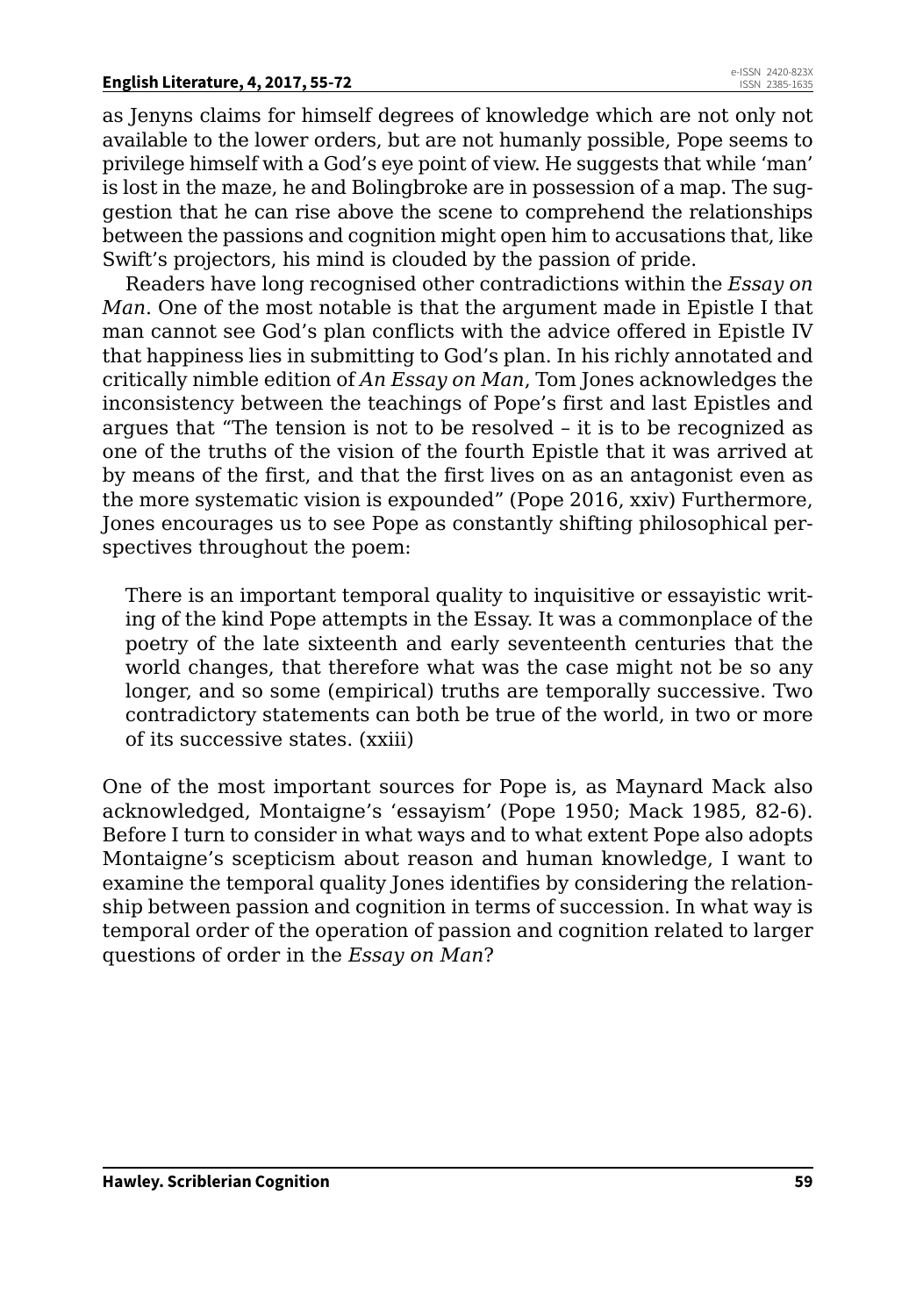# **2 "And Hence Let Reason Late Instruct Mankind": Order, Temporality and Knowledge**

The relations between reason and the passions underpinned some of the ethical and epistemological questions that animated discussion for much of the Enlightenment. Does virtue lie in following or suppressing the passions? What part do reason and the passions play in arriving at knowledge? (Knowledge being the destination of the cognitive processes). Pope assumes that human nature is binary; it is motivated by both reason and passion, which are engaged in "elemental strife" (Pope 2016, 18, I, l. 169). At times he seems to endorse the traditional teaching of the Church that the passions are dangerous and must be suppressed by reason if man wants to live a virtuous life or even to achieve anything. One key issue in the relation of emotion to cognition or passion to reason is the issue of priority. Which comes first: thought or feeling? What Pope is suggesting about the temporal dimension on both the micro and macro levels is complex and hard to untangle. On the one hand, the poem argues that reason achieves something that is then destroyed by passion: "What Reason weaves, by Passion is undone" (Pope 2016, 33, II, l. 43). It is almost as if Reason, Penelope like, weaves her tapestry by day but her Passion for her missing Ulysses causes her to destroy it each night. On the other, he argues at some length in Epistle II that passion acts before reason is engaged. That seems to be the burden of the lines that open the second section of his second Epistle: "Two Principles in human nature reign; | Self-Love to urge, and Reason, to restrain" (34, II, ll. 53-4). The argument rocks from passion to reason repeatedly: "Self-love, the spring of motion, acts the soul; | Reason's comparing balance rules the whole" (34-5, II, ll. 59-60); "Self-love still stronger, as its objects nigh; | Reason's at distance, and in prospect lie" (35, II, ll. 71-2); the "rising tempest" of Passion "puts in act the soul"; Passion is the "Gale," while Reason is the "Card" or compass that provides direction (37, II, ll. 105-8). Putting Passion first might make it seem more important because it has priority. However, by putting Reason in second place, making it act as a check to Passion means that it actually dominates. It is "The God within the mind" (44, II, l. 204) who is both first and last.

While Epistle II treats of the relationship between Reason and Passion in the life of the individual, Epistle III considers the relationship between Reason and Passion in the life of the species. Or rather, it compares Reason and Instinct; we might ask whether Pope considers them to be equivalent. Structurally, Passion and Instinct occupy the same position in relation to Reason, and they are similar in modes of operation: in Epistle III, Reason is sluggishly slow to engage, whereas Instinct readily volunteers (57, III, ll. 85-8). The passions are instincts – innate, natural and a necessary part of human action, including moral activity, according to Pope – and they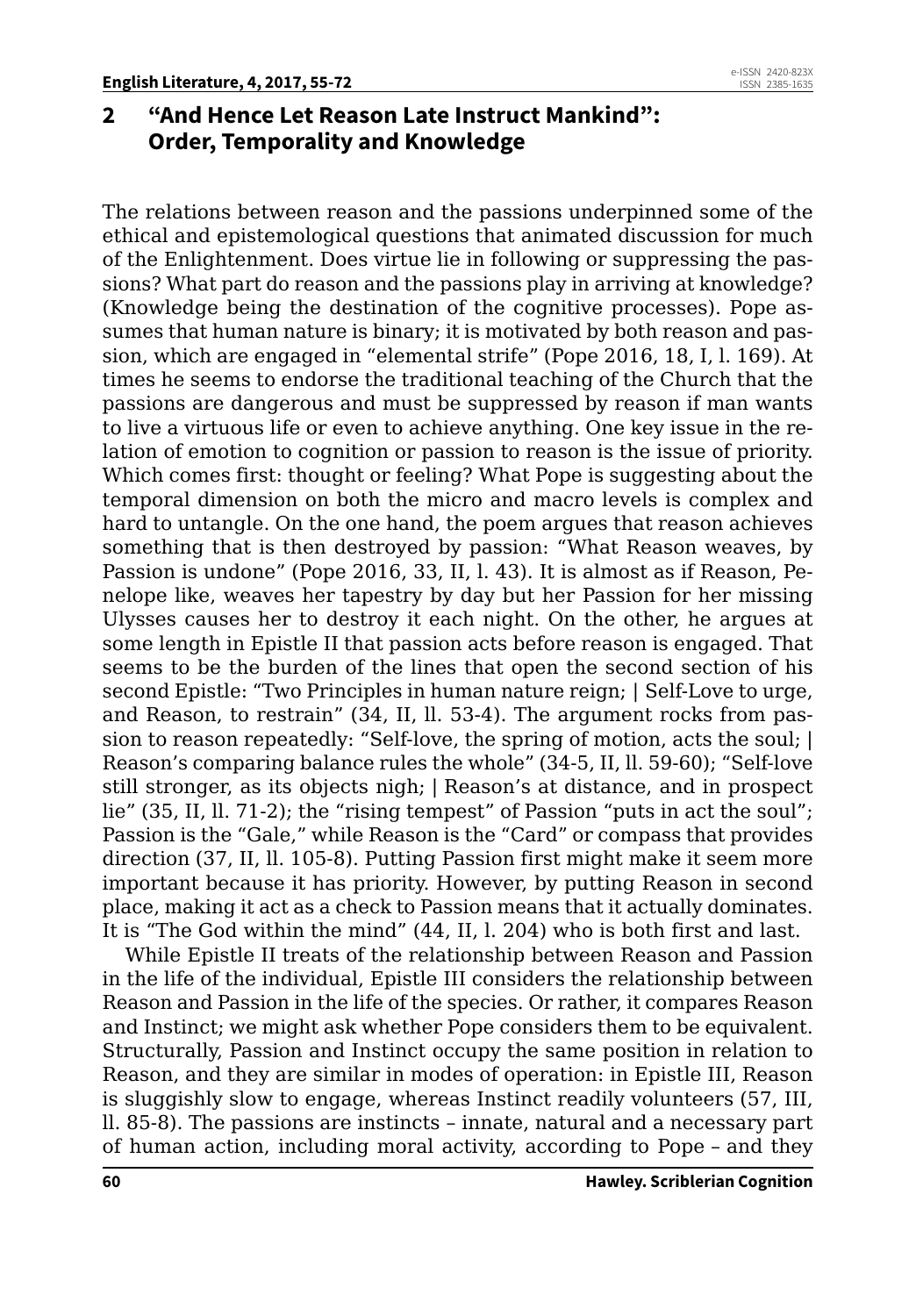#### **English Literature, 4, 2017, 55-72**

should not be repressed. Moreover, Pope goes on to suggest, they are vital to knowledge. When he comes on to discuss the development of knowledge (the sciences) he employs temporal markers ("then" occurs more times in this Epistle than in any of the others) and implies a sequence of events. Yet he does not seem to me consistently to describe development. In a passage which combines allusions to the classical golden age with echoes of Locke's *Two Treatises on Government*, Pope declares:

The state of Nature was the reign of God: Self-love and Social at her birth began, Union the bond of all things, and of Man. Pride then was not; nor Arts, that Pride to aid. (61, III, ll. 148-51)

So not all passions were present in the state of nature – pride he claims, emerged later, and it emerged with the growth of knowledge – what he calls here "Arts". He implies a temporal sequence when he refers to "the [morally inferior] man of times to come" (61, III, l. 161) and when he describes the emergence of increasingly tyrannical and superstitious political systems in section VI and in the restoration of the natural system by superior beings:

'Twas then, the studious head or gen'rous mind, Follow'r of God or friend of human-kind, Poet or Patriot, rose but to restore The Faith and Moral, Nature gave before. (69, III, ll. 283-6)

This statement is further complicated since, while it ostensibly describes an action in the past, it is probably designed to encourage the studious, generous, etc. to action in the future, an action perhaps to be led by the Patriot Bolingbroke and Poet Pope.

If we apply pressure to Pope's account of the growth of human knowledge in Epistle III, section V it emerges that this narrative of change is in tension with the idea of the divinely implanted duo of passions and reason. In a key passage in the third Epistle, Pope presents a conjectural account of the rise of knowledge, but in a form that I think encapsulates a problem thinkers then and now have grappled with: how to square epistemology with the history of science. That is, if you maintain that the structure of knowledge is embodied in the structure of the mind/body dyad, and that this original structure survives intact in modern man, how do you reconcile it with the recognition that man has evolved and knowledge has developed over time? In a way, it is a version of the nature-nurture debate. The architects of the great French *Encyclopédie* encountered this conundrum. Denis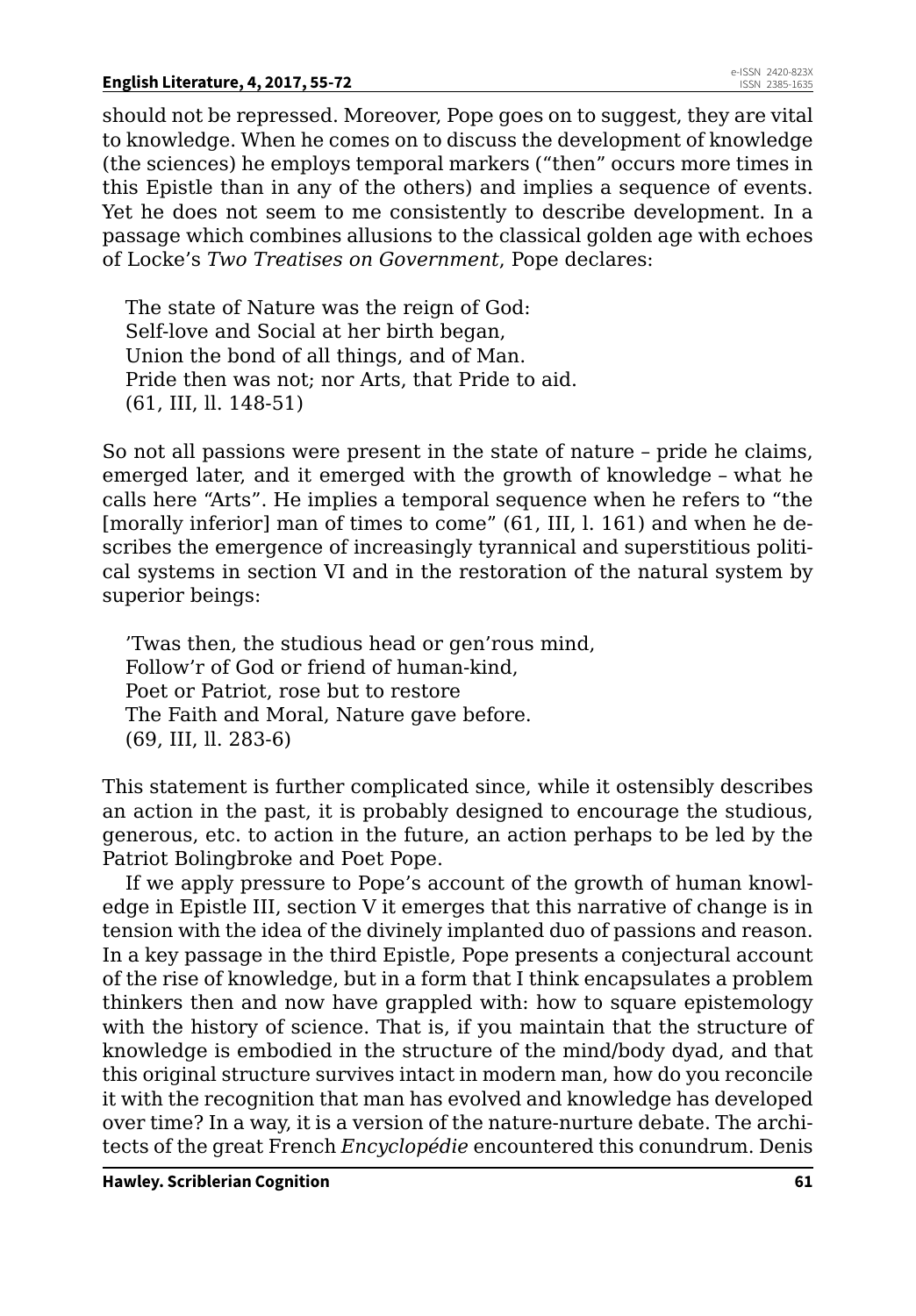Diderot and Jean Le Rond d'Alembert employed the old diagrammatic representation of knowledge in the form of a tree to symbolise the structure of knowledge. Robert Darnton describes how they adapted Francis Bacon's division of knowledge into branches deriving not from the objects of knowledge but from the faculties of the mind: memory, the source of historical knowledge (including natural history); imagination, the source of the arts (referred to as "poetry"); and reason (for them the principle faculty), the source of philosophy comprising divine, natural and human philosophy (Darnton 1984, 198-201; d'Alembert 1995, 50-1; cf. Yeo 2001, 27-32). Onto this implicitly static Baconian structure of mental faculties, they grafted the Lockean epistemology of sensation and reflection. Thus, not only is knowledge rooted in physical feeling, it has a temporal dimension because mental reflection comes after sensation to grow knowledge. Moreover, in his *Discourse préliminaire* to the *Encyclopédie* (1751), after mapping out a logical model of knowledge, d'Alembert sketched a hypothetical history of human knowledge that resembles Pope's in several respects. Like Pope, d'Alembert derives both science and ethics from epistemology; he stresses the importance of instinct and describes the successive invention of sciences such as physics, agriculture and geometry as need arose and reflection on experience made possible (d'Alembert 1995, 8-45). After his analysis of the deep structures of knowledge (in mental faculties) and his long view (of the history of knowledge), d'Alembert argued that it was possible to master the three-dimensional field by means of an encyclopaedic arrangement of knowledge which

consists of collecting knowledge into the smallest area possible and of placing the philosopher at a vantage point, so to speak, high above this vast labyrinth, whence he can perceive the principle sciences and the arts simultaneously. From there… he can discern the general branches of human knowledge, the points that separate or unite them; and sometimes he can even glimpse the secrets that relate them to one another. It is a kind of world map which is to show the principal countries, their position and their mutual dependence, the road that leads directly from one to another. This road is often cut by a thousand obstacles. (d'Alembert 1995, 47)

This image of the labyrinth and map resembles that of the maze and plan with which Pope opens the *Essay on Man*. At this point in the poem, Pope does not yet position himself high above the field of knowledge. Rather, while he explores the "heights", they are "giddy" rather than stable and he also operates at ground level, beating "this ample field" trying to discover what it conceals. Moreover, his tree of knowledge does not resemble the intellectual schema of the *encyclopédistes*, rather it recalls the Biblical tree of forbidden knowledge. Against Pope's description of the "Garden, tempting with forbidden fruit," Voltaire wrote in his copy of Pope's *Works*: "mais,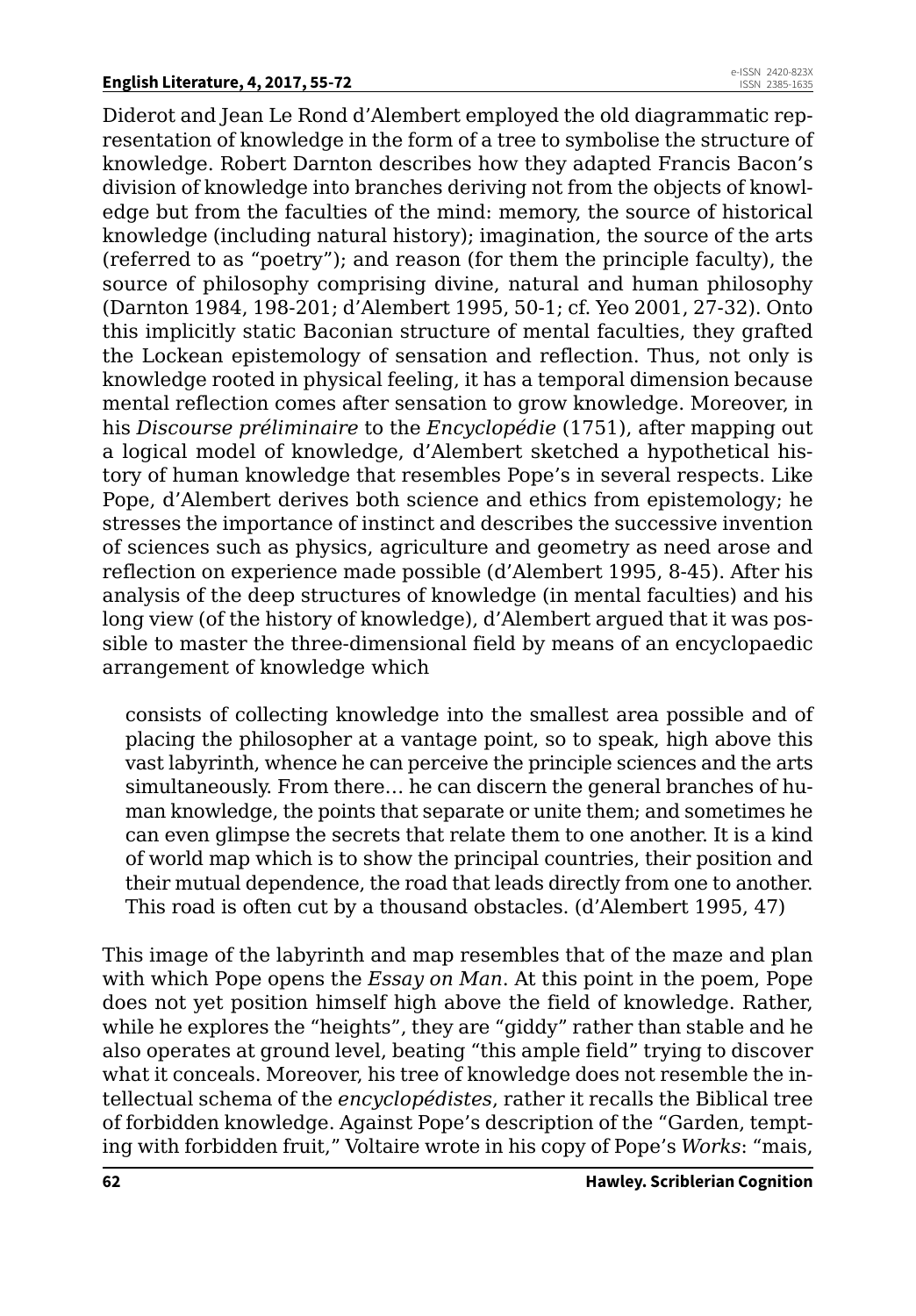mon cher pope, | si c'est un fruit deffendu, tu ny dois donc pas toucher" (Pope 2016, 7, I, l. 8, fn.) However, by the third Epistle, Pope seems to have constructed for himself a vantage point from which "he can perceive the principle sciences and the arts simultaneously." Yet Pope's response to the problem of the relation between the innate and the acquired differs from that of the *encyclopédistes*. It is not just that he is less systematic or less radical, he is also less optimistic about the triumph of reason and the progress of knowledge. In several respects, his model is the inverse of that of the *philosophes*. D'Alembert moves through philosophical history to a logical model, enabling him to combine the genealogical order of the growth of branches of knowledge with the epistemological structure of the operation of the mind under the rubric of encyclopaedic order (Darnton 1984, 205; d'Alembert 1995, 46-7). He also insisted on the triumph of civilisation and the importance of men of letters and *philosophes*. Pope's approach is almost the inverse of this model.

Pope argues at length in Epistle III that human knowledge is derived from Nature. But where d'Alembert derives knowledge from an abstraction – "the nature of the thinking principle within us" (8) – Pope derives the history of knowledge from natural history in a beguilingly sensuous passage of intensely patterned verse:

See him from Nature rising slow to Art! To copy Instinct then was Reason's part; Thus then to Man the voice of Nature spake--- "Go, from the Creatures thy instructions take: "Learn from the birds what food the thickets yield; "Learn from the beasts the physic of the field; "Thy arts of building from the bee receive; "Learn of the mole to plow, the worm to weave; "Learn of the little Nautilus to sail, "Spread the thin oar, and catch the driving gale." (Pope 2016, 62-3, III, ll. 169-78)

Enacting the kind of interchange that he claims occurred in an imagined state of nature, Pope turns creatures into farmers, doctors, architects, weavers and sailors so that they can teach their arts to man. Mini-beasts can even instruct man in the arts of politics and law; "The Ant's republic" warns of the dangers of communism while "the realm of Bees" models the wise monarchy (III, ll. 183-90). However, the mole does not actively teach man to plough nor the nautilus to sail; Pope is not depicting talking animals; rather, it is Nature that speaks. Actually, the mechanism of this knowledge transfer is more complex. Although "the voice of Nature" seems to be an external authority instructing man, Nature here is synonymous with Instinct, thus it is an aspect of the human, as is Reason. Reason is ul-

**Hawley. Scriblerian Cognition 63**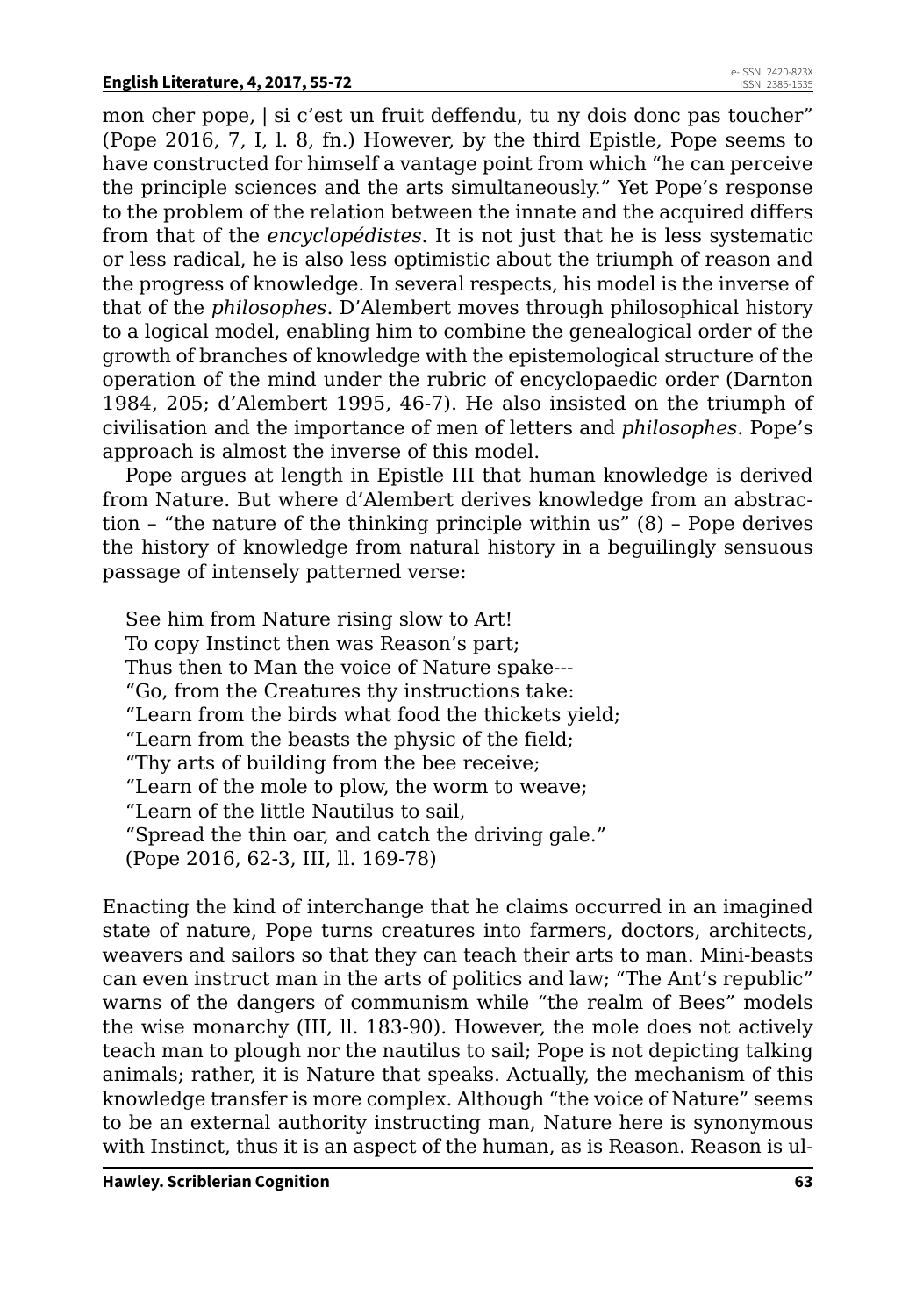timately the active principle, for "To copy Instinct then was Reason's part". The passage seems to sketch a narrative of development. Pope implies that man existed in a state of ignorance and then he gradually acquired art: "See him from Nature rising slow to Art!" (62, III, l. 169). The arts that nature tells man to learn follow a traditional order based on need: nutrition, medicine, architecture, farming, the manufacture of clothing, navigation, social organisation, politics, etc. There is an implied sequence in which Instinct precedes Reason: "And hence let Reason late instruct Mankind" (63, III, l. 180). However, any temporal dimension collapses in the couplet which closes this chain of ideas and opens the next section:

Great Nature spoke; observant Men obey'd; Cities were built, Societies were made (64, III, ll. 199-200).

While the shift to the past tense implies that the observant men existed in an earlier era from the reader, the caesural comma implies that cities and societies were constructed at the same time as each other and as the arts and sciences. Moreover, Nature does not say "learn this, then learn that and then learn this other thing". Everything is to be learned at once, and once learned, instantly put into effect. *An Essay on Man* is not a narrative poem. Unlike its great predecessor in the poetry of theodicy, *Paradise Lost*, it avoids Biblical history as well as eschewing Revelation, nor does it survey the development of knowledge from the Ancients to the Moderns. What it seems to do rather is derive human knowledge from natural history and 'history' in this usage means a systematic rather than a chronological study.

## **3 "In Vain Thy Reason Finer Webs Shall Draw": the Question of Scepticism**

Scholars have noticed that Pope shares his regard for the natural abilities of animals with Montaigne. Maynard Mack acknowledged Montaigne's 'essayism' as a key influence (Pope 1950; Mack 1985, 82-6). Mack and Jones identify numerous parallels between Epistle III and Montaigne's "Apology for Raimond Sebonde," which Pope read in Charles Cotton's translation (1685-1986). In particular, they see Montaigne behind Pope's rebuttal of proud man's assumption that animals were created for his convenience: "While Man exclaims, 'See all things for my use!' | 'See man for mine!' replies a pamper'd goose" (III, ll. 45-6; cf. Montaigne 1685-1686, II, 218, 348-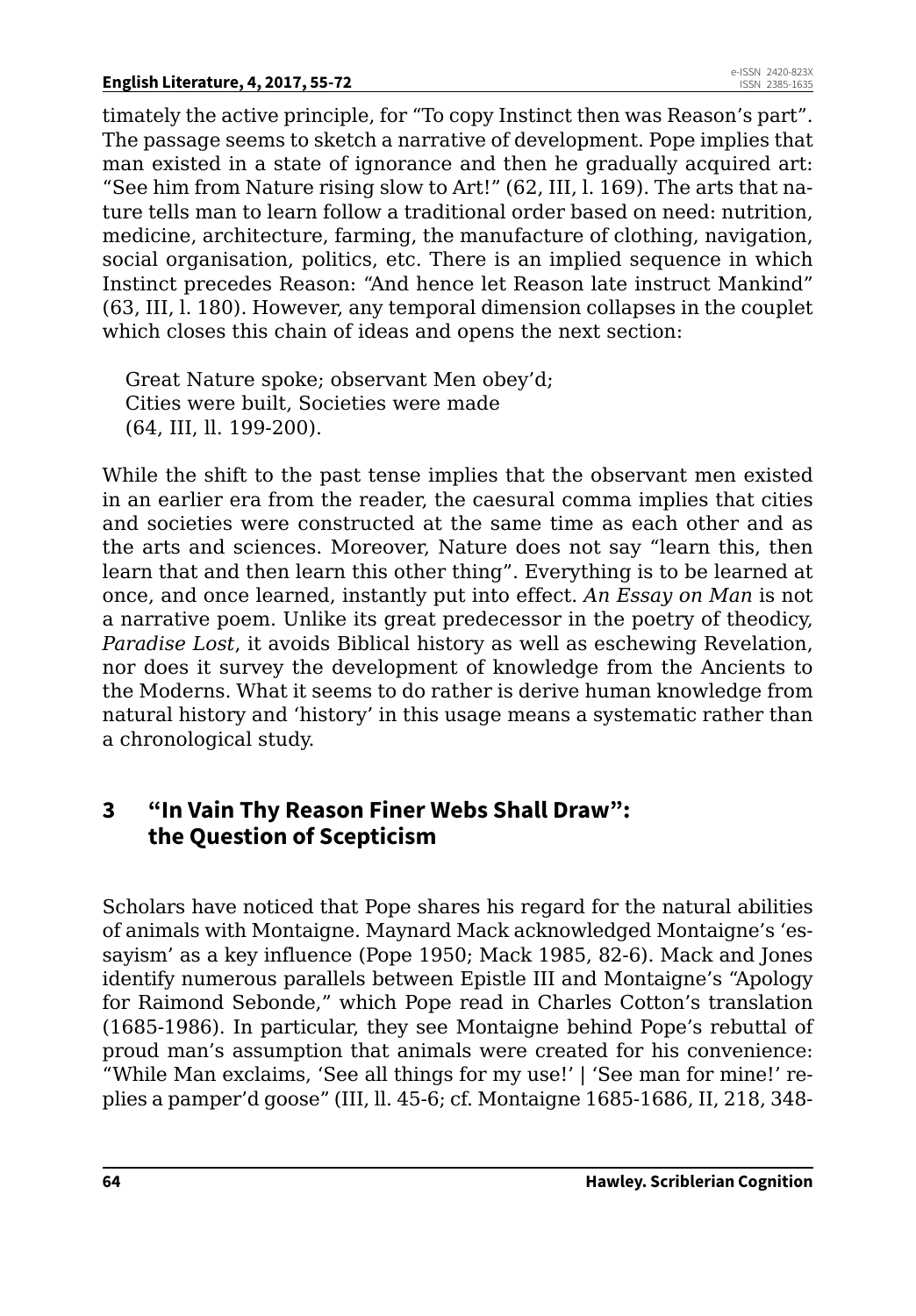9).**<sup>6</sup>** Fred Parker also notes parallels between the "attack on anthropocentrism pursued in the first Epistle," and the "account of instinct in the third" and Montaigne's "Raimond Sebonde." For Parker, these parallels support a larger claim that Pope is a sceptical thinker who embraced "the fluidity of mental process" (Parker 2003, 6). One of Parker's most striking claims is that Pope's maxim "Whatever IS, is RIGHT" (I, l. 294, cf. IV, l. 394) is not so much "a reasonable consequence of what he supposedly already proved," as Bolingbroke called it (Parker 2003, 30 quoting Bolingbroke 1754, IV, 258 fn.) but rather "an experience, not an inference – that his scepticism delivers", or even an "intuition" rather than a logical deduction (31, 44).

Montaigne was one of Pope's favourite authors (Mack 1985, 82) and Pope is certainly critical of the pride man takes in his knowledge, a knowledge that he argues derives from animals' natural instincts:

"Yet go! and thus o'er all the creatures sway, "Thus let the wiser make the rest obey, "And for those Arts meer Instinct could afford, "Be crown'd as Monarchs, or as Gods ador'd". (Pope 2016, 63, III, ll. 195-8)

This scepticism might derive from Montaigne, but neither Mack nor Jones cite him as a major source for the history of science passage I discuss above or for this sarcastic rebuke of those proud of human reason which rounds off this section. Jones also argues that Pope "does not go as far as Montaigne in asserting the superiority of the passions over reason" (Pope 2016, lxvi). Moreover, Parker's conclusion that *An Essay on Man* is a profoundly sceptical work (rather than one that includes sceptical passages) is arrived at by discounting a quarter of the poem and all of the accompanying prose. The whole of Epistle IV is dismissed in a footnote because in it, "Pope loses the sceptical thread. The Epistle abandons the central emphasis on the inadequacies of reason, lacks any equivalent to passion or instinct as a strong disposing natural force, and struggles to find arguments that support "whatever is, is right" (Parker 2003, 56 fn. 73). Similarly, Parker discounts the last third of Pope's *Epistle to Cobham: Of the Knowledge of Characters of Men* – a poem related thematically and structurally to *An Essay on Man*. Both poems discuss the theory of the ruling passion and were supposed to form part of Pope's projected "Opus

**<sup>6</sup>** Mack identifies Montaigne as a source or parallel for Pope 1950, III, ll. 49-52, 57-66, 91-2, 101-2, 151-60, 167-8, 169 ff., 183, 189-90. Jones cites Montaigne less frequently; see Pope 2016, III, ll. 27-46, 89-98, 172. They both cite numerous additional parallels for the ideas Pope expresses in these passages. Although Pope denies that animals are made for man's use at III, ll. 43-8, describing them as models for his knowledge in III, ll. 169-98 might contradict that claim.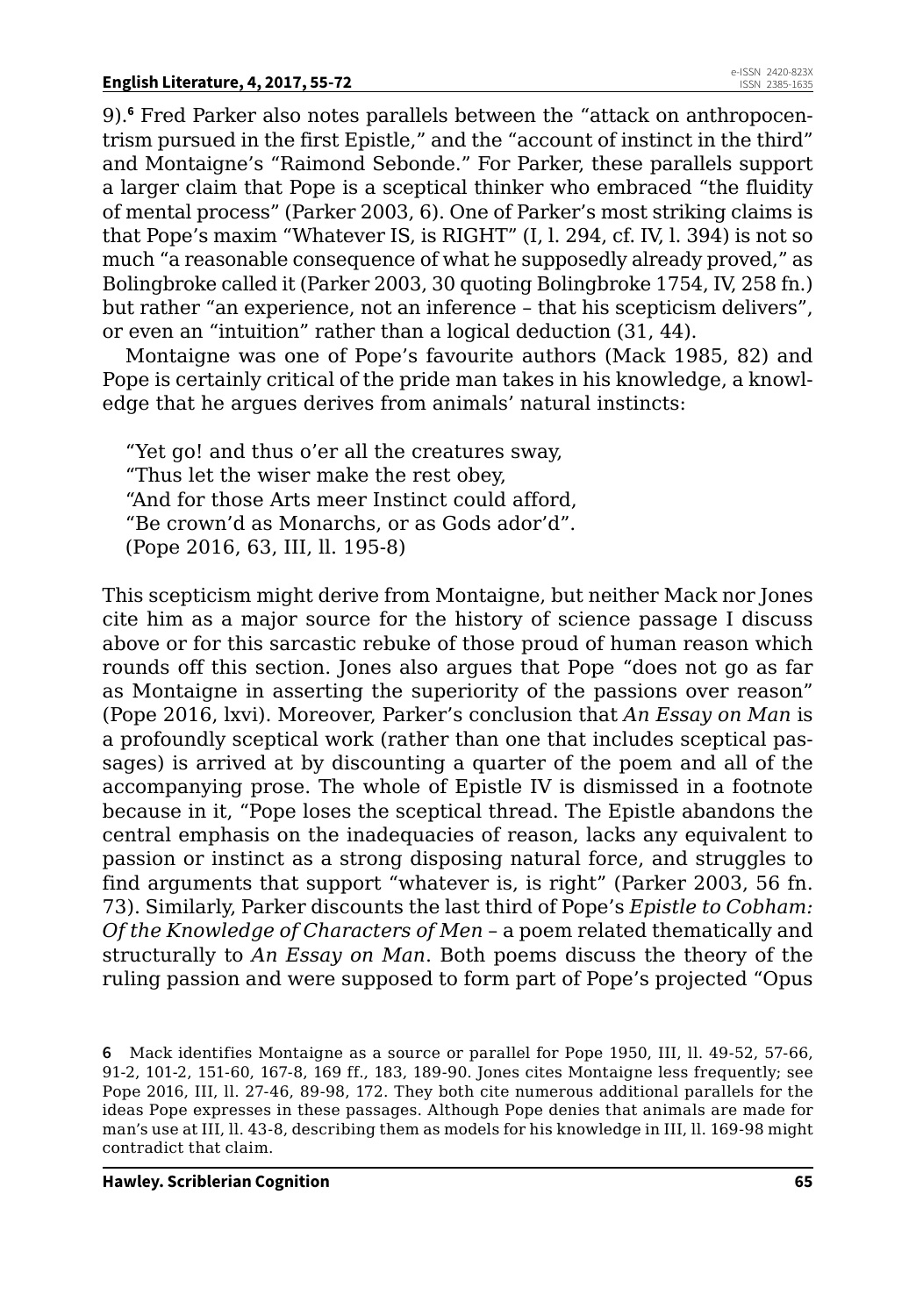Magnus", as he called it in a 1734 letter to Swift. This series of "Ethic Epistles" was supposed, according to Reuben Brower, to "have treated almost every conceivable aspect of human life", but only the *Essay on Man* and four *Moral Essays* were completed (Brower 1959, 241, quoted in Leranbaum 1977, 1). According to Parker, "the ruling passion is only the secondary subject of this *Epistle*; its main subject is scepticism, and the first two-thirds of the Epistle constitute the most sustained expression of radical scepticism in all of Pope" (Parker 2003, 32). So, in this reading, Pope in his serious moral-philosophical works is as sceptical about the power of human reason to arrive at knowledge as is Swift in his satires.

# **4 "Know then This Truth": Signs of Certainty in the** *Essay*

There are times in his *Essay on Man* in which Pope does sound sceptical and even satirical about the relationship between the passions and cognition, addressing his readers as fools on several occasions. He places man in a very uncomfortable position on the "isthmus of a middle state" at the opening of Epistle II. There is a kind of tragic slapstick to the way that Pope's Man falls between the two stools of Mind and Body and ends up as "The glory, jest, and riddle of the world!" (Pope 2016, 29, II, ll. 3-18). In Epistle IV, Man's attempts to rise make him God's laughing-stock: "Heav'n still with laughter the vain toil surveys, | And buries madmen in the heaps they raise" (79, IV ll. 75-6). Yet, I suggest that this attitude is offset by signs of confidence and certainty that are not only scattered through the four Epistles but built into the structure of the *Essay* as a whole. The overall plan of the *Essay* is seen most clearly in his prose arguments (a dimension of the poem Parker overlooks). There is a set of topics, or rather frames in which Pope considers man: the Epistles consider the nature and state of man with respect to the universe, himself as an individual, society and finally happiness. The use of the terms "Design" and "Argument" for his prose outlines perhaps suggest the extent to which Pope hoped his Epistles would be as much Treatise as Essay. "Argument" can, of course, just mean the theme or a summary of the subject matter of a book. Yet, when Pope sets out a series of numbered propositions that indicate his line of reasoning, it also means "a connected series of statements intended to establish a position" (*OED*, s.v. "argument", 4). Moreover, he indicates some of the conclusions to be arrived at: "*The consequence of all, the* absolute submission *due to Providence, both as to our* present and future state;" "*That however, the* Ends *of* Providence *and* general Good *are answered in our Passions and Imperfections*" (Pope 2016, 5-6, I.x; 28, II.vi. Italics as in original). The sense of an orderly progress towards increasing knowledge is underscored by the way Pope uses the end of each Epistle to conclude the argument on that topic with an epigrammatic statement. The rightness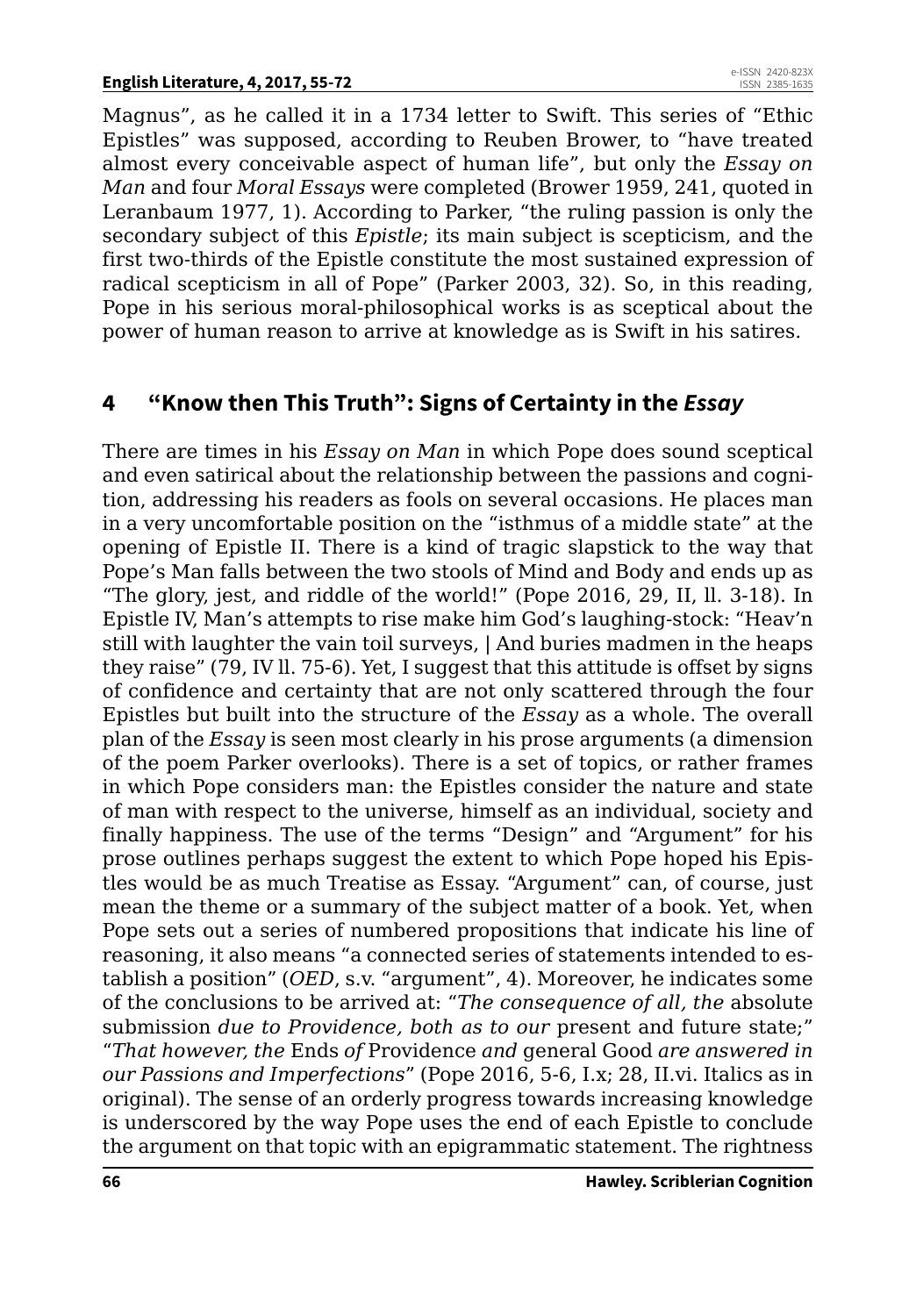of the arguments of the second and third Epistles is underscored by the invocation of divine authority:

Ev'n mean Self-love becomes, by force divine, The scale to measure others wants by thine. See! and confess, one comfort still must rise, 'Tis this, Tho' Man's a fool, yet GOD IS WISE. (49-50, II, ll. 291-4)

Epistle III similarly ends with God, though the tone is less aggressive in this image of charity and mutual support:

Thus God and Nature link'd the gen'ral frame, And bade Self-love and Social be the same. (72, III, ll. 317-8)

We might also see these concluding apothegms as themselves being structured into a larger argument by the particular formation of the conclusions of the first and last Epistles. The first Epistle ends with the memorable dictum that perhaps Pope hopes to be taken as axiomatic: "Whatever IS, is RIGHT." This contentious claim is lent a sense of inevitability by the rhetorical pattern that leads up to it:

All Nature is but Art, unknown to thee; All Chance, Direction, which thou canst not see; All Discord, Harmony, not understood; All partial Evil, universal Good: And spite of Pride, in erring Reason's spite, One truth is clear, "Whatever IS, is RIGHT". (26-7, I, ll. 289-95)

The repetition of "All" imparts a sense of orchestral magnificence and indisputable finality (like the kettle drums appearing at the end of a symphony). The excitement in the verse could provoke a passionate response in the reader that would carry the rational argument to the heart. Epistle IV gains the sense of a conclusion by returning to the social relationship with which the poem began and then revisiting the end of each of the Epistles in turn:

Shall then this verse to future age pretend Thou wert my guide, philosopher, and friend? That urg'd by thee, I turn'd the tuneful art From sounds to things, from fancy to the heart; For Wit's false mirror held up Nature's light;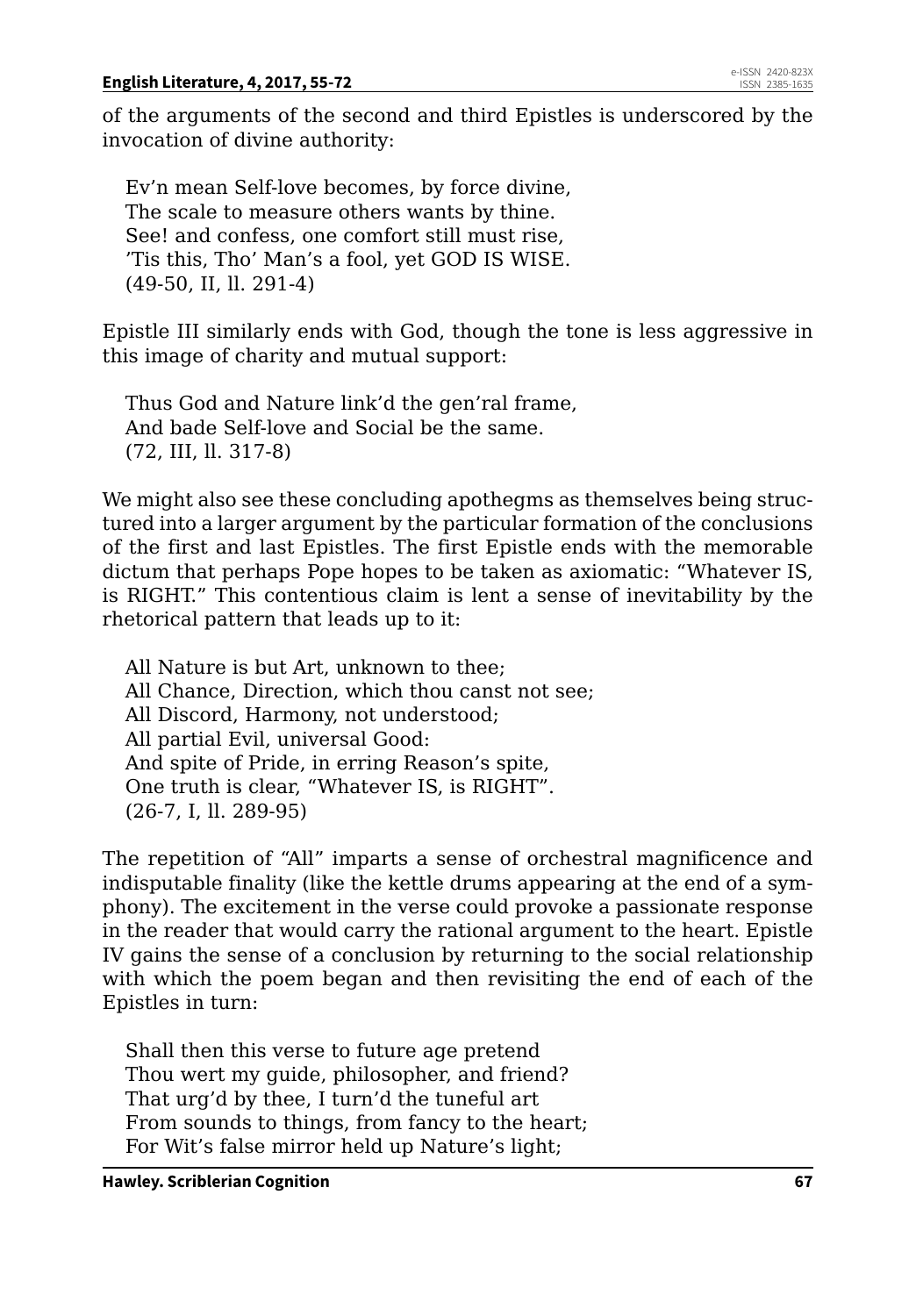Shew'd erring Pride, WHATEVER IS, IS RIGHT; That REASON, PASSION, answer one great aim; That true SELF-LOVE and SOCIAL are the same; That VIRTUE only makes our Bliss below; And all our Knowledge is, OURSELVES TO KNOW. (97-8, IV, ll. 389-99)

The repetition of the lessons enforced at the end of the previous Epistles suggests that they have passed firmly into knowledge and the avowal that Pope learnt them from Bolingbroke enacts the social relationship which Pope argues is crucial to both virtue and knowledge. What were presented as contradictions and oppositions earlier are now harmonised into one complementary system ("That Reason, Passion, answer one great Aim; | That true Self-love and Social are the same"). Rather than being set against each other, reason and passion now look like equals because of the syntax and punctuation of the line. Pope's only question now is whether or not his verse will be equal to the task of demonstrating these truths to future ages.

Although Parker dismisses Epistle IV altogether (Parker 2003, 41, fnn. 72-3), I suggest that, by drawing things together, it arrives at a conclusion. While Pope's solutions to the problem of the relations between reason and passion may not fully convince, it seems to me that he does present them as a solution. Similarly, his *Epistle to Cobham* raises a question: how can we really know the characters of men? He provides the answer: by identifying their ruling passions, we can know men's true characters. Pope first identifies man as unknowable, both because the "Quick whirls, and shifting eddies, of our minds" (Pope 1951, 17, l. 24 [30]) make us too difficult to see and because our own subjective characters make us ineffective observers: "All manners take a tincture from our own" (l. 33). But instead of throwing up his hands, he presents the ruling passion as the clue which "unravels all the rest" (30, l. 178). It is the clue also in Epistle II of the *Essay on Man* and the two poems were closely linked. The *Epistle to Cobham* was published eight days before the final Epistle of the *Essay* and both were part of the projected larger schematic work which would compose his ethic scheme.

# **5 The End**

In a way, the problem with Pope's *Essay* is that it is not sceptical enough. It is too certain about its own 'plan' of the relationship between the passions and reason fully to embody the 'maze' of human understanding. It is not just that, as Jones argues, Pope "does not go as far as Montaigne in asserting the superiority of the passions over reason" (Pope 2016, lxvi), but it is also that the central trope of the poem – the Great Chain of Be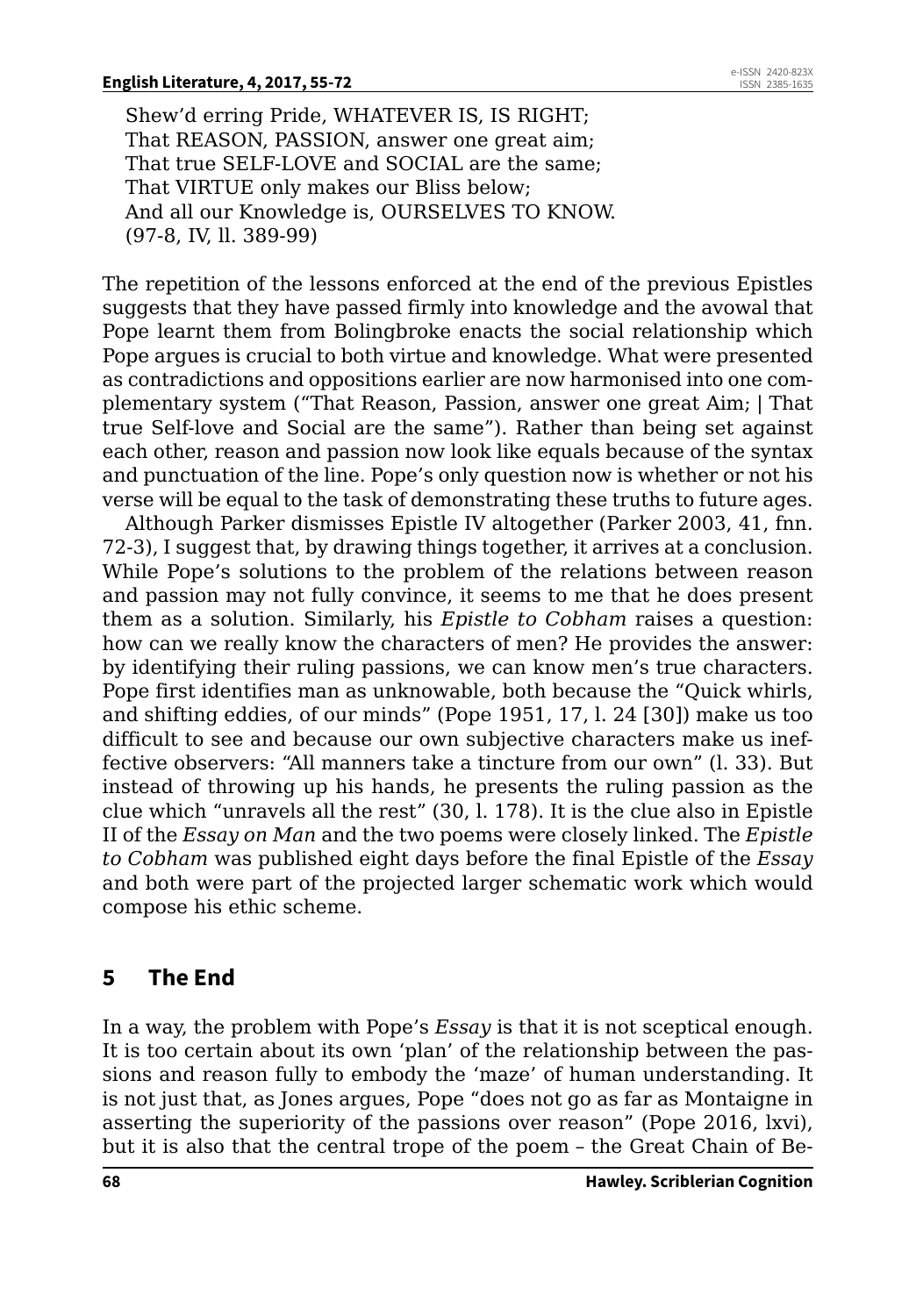ing – presents an image of fixity and imparts a hierarchical structure to the whole poem. Pope seems, despite his differences from the *philosophes* to imagine himself at "a vantage point, so to speak, high above this vast labyrinth" like d'Alembert's encyclopaedist. From this vantage point, he informs the reader of the 'secrets' he has discerned in the form of oracular pronouncements and commands. He frequently resorts to the imperative:

Know thy own point… (26, I, l. 283)

Know then thyself, presume not God to scan… (28, II, l. 1)

Know, Nature's children all divide her care… (54, III, l. 43)

Know, all enjoy that pow'r which suits them best… (57, III, l. 80)

Know, all the good that individuals find… (80, IV, l. 77)

Know then this truth (enough for Man to know)… (94, IV, l. 309)

The issue here is not just one of tone, but also the rhetoric implies a conception of knowledge as something that can be achieved in an instant. The command "Know" shortcuts the cognitive process. In his third Epistle, the history of knowledge is reduced to a single utterance: "Learn," says Nature and knowledge is achieved in one go (62-3, III, ll. 172-7). Time is telescoped by this use of imperative. While Pope is not attempting to achieve the kinds of short cuts to knowledge that Swift's projectors aim at in their vain experiments, the mutually constituting interchanges between passions and cognition do not take place. In these passages of didactic rhetoric, it is not for the reader to discover things himself, but for the poet to tell him.

The *Essay* concludes: "And all our knowledge is, OURSELVES TO KNOW". Arbuthnot uses the Delphic maxim as his title: "Know Thyself". The structure and the theory of knowledge implied in Arbuthnot's poem and in Pope's are quite different. Where Pope presents a four-part abstract argument, Arbuthnot traces his changing thoughts and his increasing mood of renunciation of himself and the world. He begins with urgent questioning: "What am I? how produc'd? and for what end?" (Arbuthnot 1743, 1, l. 1), then rejects the answers other people give him about whether he should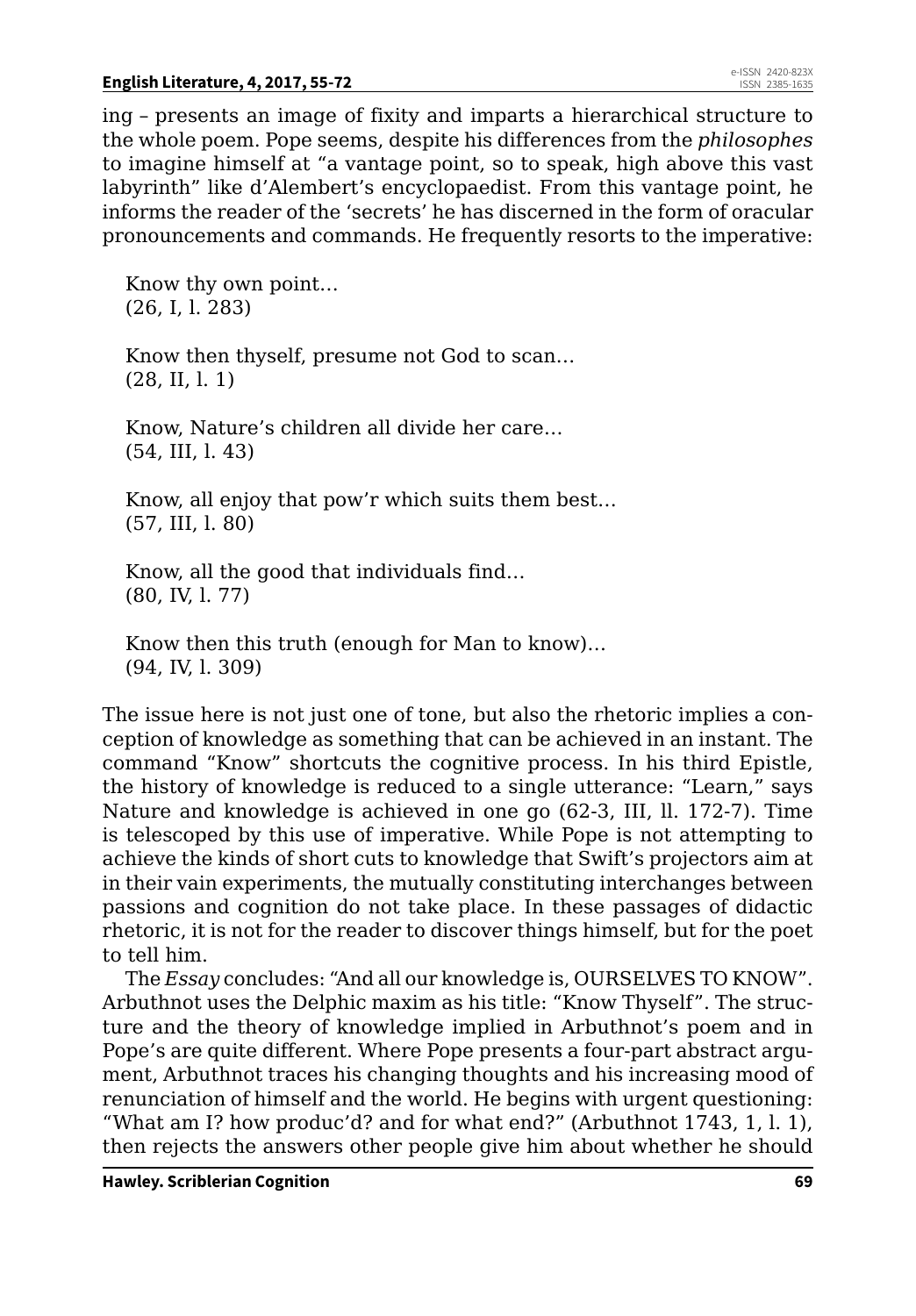aspire to the divine or descend to his animal appetites: "Between those wide Extremes the length is such, | I find I know too little or too much" (5, ll. 79 80). He finds the way out of his painful dilemma is to pray and God sends enlightenment in the form of his "sacred page" (revealed religion) (l. 102). This dying physician learns to reconcile himself to his dual material and spiritual nature by learning to cultivate the right passions. In his last line he instructs himself: "Regain by Meekness what you lost by Pride" (10, l. 137), thus ending on a note of Christian resignation. Arbuthnot's explicit message echoes that of Swift's satires: from a Christian perspective, the passion of pride is a sin; Swift deems it to be the source of the God-challenging reasoning of the new science. Moreover, Swift, whose humiliating comparisons between man and beasts in Gulliver's "Voyage to the Country of the Houyhnhnms" might also owe something to Montaigne's scepticism about human reason, does not spare his narrator. Even though he has repeatedly witnessed misplaced pride, Gulliver declares at the end of his *Travels*, "I am not a little pleased that this Work of mine can possibly meet with no Censurers… I write for the noblest End, to inform and instruct Mankind, over whom I may, without Breach of Modesty, pretend to some Superiority" (Swift 2012, 438). Unusually, Pope does not employ much self-implicating irony in his *Essay*. Figuratively, he accords himself a God's eye point of view from which he can see the plan of the mighty maze and that contracts the growth of knowledge into a single point of time in the creation of the world. Yet, crucially, that position of knowledge does not result from the *philosophes*' confidence in the power of reason, rather it too emerges from faith. His is a fideistic scepticism that is at the service of discovering a truth that is already established.

# **Bibliography**

- Alembert, Jean Le Rond D. (1995). *Preliminary Discourse to the Encyclopedia of Diderot*. Translated by Richard N. Schwab with the Collaboration of Walter E. Rex; with an Introduction and Notes by Richard N. Schwab*.* Chicago: University of Chicago Press.
- Arbuthnot, John (1734). *Gnothi seauton. Know Your Self. A Poem.* London: J. Tonson.

Beattie, Lester M. (1935). *John Arbuthnot, Mathematician and Satirist.*  Cambridge (US): Harvard University Press.

- Brower, Reuben A. (1959). *Alexander Pope: The Poetry of Allusion.* Oxford: Clarendon Press.
- Brown, Laura (1984). *Alexander Pope.* Rereading Literature. Oxford: Blackwell.
- Darnton, Robert (1984). "Philosophers Trim the Tree of Knowledge. The Epistemological Strategy of the Encyclopedie". *The Great Cat Massacre*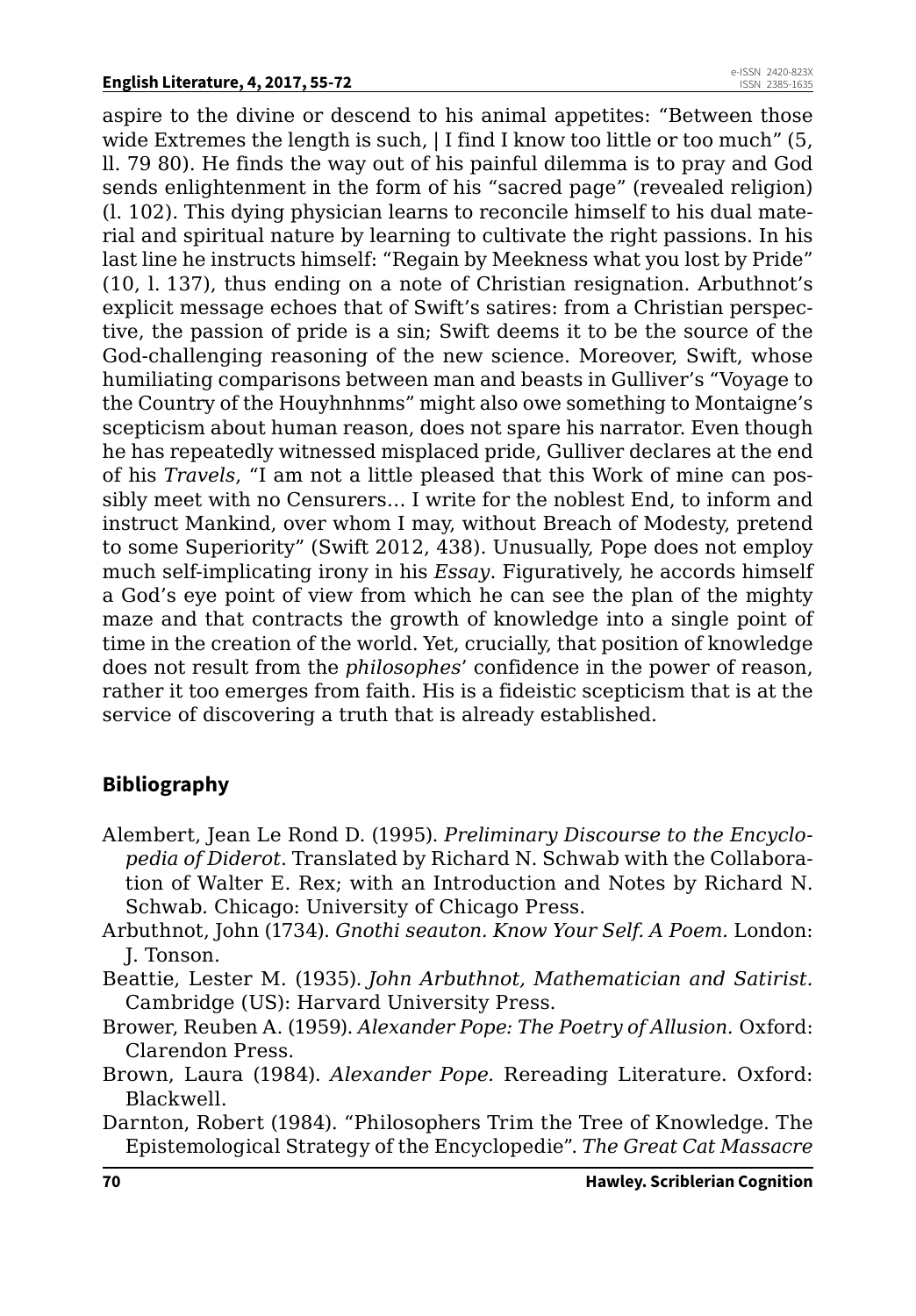*and Other Episodes in French Cultural History*. London: Allen Lane, 191-213.

- Johnson, Samuel (2005). *A Commentary on Mr. Pope's Principles of Morality, Or Essay on Man*. Vol. 17 of *Works of Samuel Johnson*. Edited by O.M. Brack. New Haven: Yale University Press.
- Leranbaum, Miriam (1977). *Alexander Pope's 'Opus Magnum', 1729-1744*. Oxford: Clarendon Press.
- Mack, Maynard (1985). *Alexander Pope: A Life*. New Haven: Yale University Press in Association with Norton.
- Milton, John (1970). *Paradise Lost.* Edited by Alastair Fowler*.* Longman Annotated English Poets. London: Longman.
- Montaigne, Michel de (1685-1686). *Essays of Michael Seigneur de Montaigne*, 3 vols. Translated by Charles Cotton. London.
- Parker, Fred (2003). *Scepticism and Literature. An Essay on Pope, Hume, Sterne, and Johnson*. Oxford: Oxford University Press.
- Pope, Alexander (1950). *An Essay on Man. The Twickenham Edition of the Poems of Pope*, vol. 3, t. t. Edited by Maynard Mack*.* London: Methuen.
- Pope, Alexander (1951). *Epistles to Several Persons (Moral Essays). The Twickenham Edition of the Poems of Pope*, vol. 3, t. 2. Edited by F.W. Bateson. London: Methuen.
- Pope, Alexander (2016). *An Essay on Man*. Edited and with an Introduction by Tom Jones. Princeton: Princeton University Press.
- St John, Henry, Viscount Bolingbroke (1754). *The Works of the late Right Honourable Henry St. John, Lord Viscount Bolingbroke*, 5 vols. Edited by David Mallet. London.
- Swift, Jonathan (2012). *Gulliver's Travels.* Edited by David Womersley*.* Cambridge: Cambridge University Press.
- Yeo, Richard (2001). *Encyclopaedic Visions. Scientific Dictionaries and Enlightenment Culture.* Cambridge: Cambridge University Press.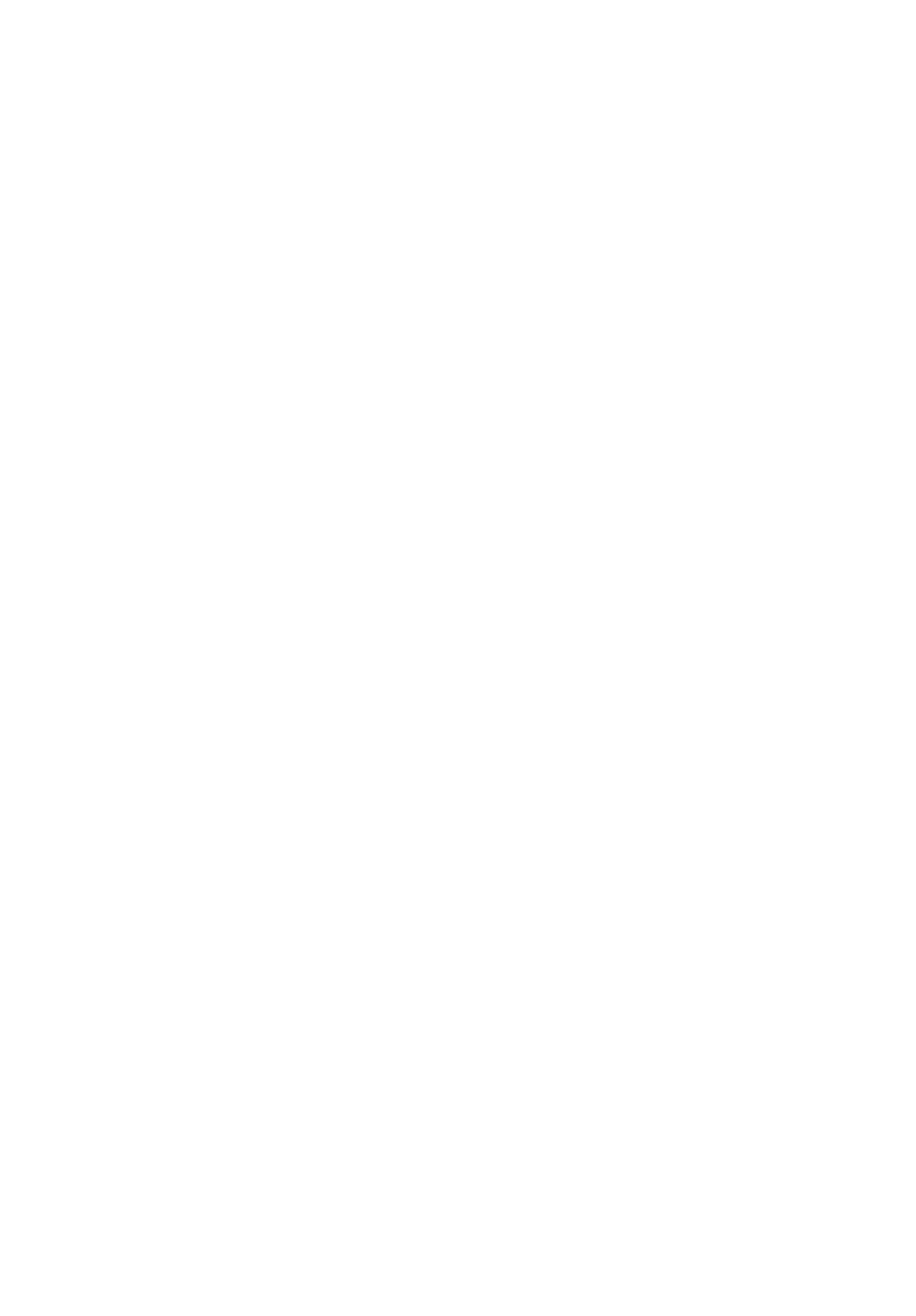# *The Hurry and Uproar of Their Passions* Images of the Early 18th-Century Whig

#### Katarzyna Kozak (Siedlce University of Natural Sciences and Humanities, Poland)

**Abstract** The period between the Glorious Revolution and the end of Queen Anne's reign was a time of fierce antagonism between the political parties. This rivalry defined the political situation in early eighteenth century Britain and laid the foundation for the development of the ministerial machine of propaganda aimed at discrediting opponents and justifying the policies of the government. Methodically developed, the system was well applied during Oxford's Ministry (1710-14). The establishment of a ministerial newspaper – *The Examiner –* played a significant role in solidifying public opinion behind the transfer of power to the Tories. Remaining a 'right-wing' organ, it became a sharp edge of anti-whig propaganda. The main objective of this article is to analyse the rhetoric of passions, one of the literary tools used in *The Examiner* to build up a negative image of Whigs. This image, created on the pages of *The Examiner*, represents an element of a wider vision depicting passionate Whigs and reasonable Tories.

**Keywords** Propaganda. Tory. Whig. The Examiner. Passions.

The well acknowledged categorisation of the eighteenth century as an Age of Reason, though capturing some of its dominant cultural characteristics, tends to greatly underestimate the role of passions and affections. As a matter of fact, the eighteenth century, after a hundred years of political and philosophical debate, is precisely the period in which the discourse of passions reaches its height. Thomas Dixon, in his study *From Passions to Emotions. The Creation of a Secular Psychological Category*, refers to Pope's *Essay on Man* to summarise the eighteenth century's treatment of passions and indicate its important characteristics, namely "the desire to find a middle position between a frosty Stoicism and overheated enthusiasm; the need to moderate passion with reason; and the appeal both to God and nature as efficient psychological agencies" (2003, 63). The aspect of imposing control over passions has been the subject of philosophical thought since antiquity. During the early eighteenth century, not only did writers draw on the knowledge of ancient thinkers, but they obviously reflected the philosophical inheritance of the previous century. The influence of Descartes, Locke and Bacon shaped the eighteenth century, increasing the understanding that there should be a place for emotions in human life. For example, De Carro and Maraffa, juxtaposing the Cartesian and Baconian views on emotions, state that "according to Descartes, rational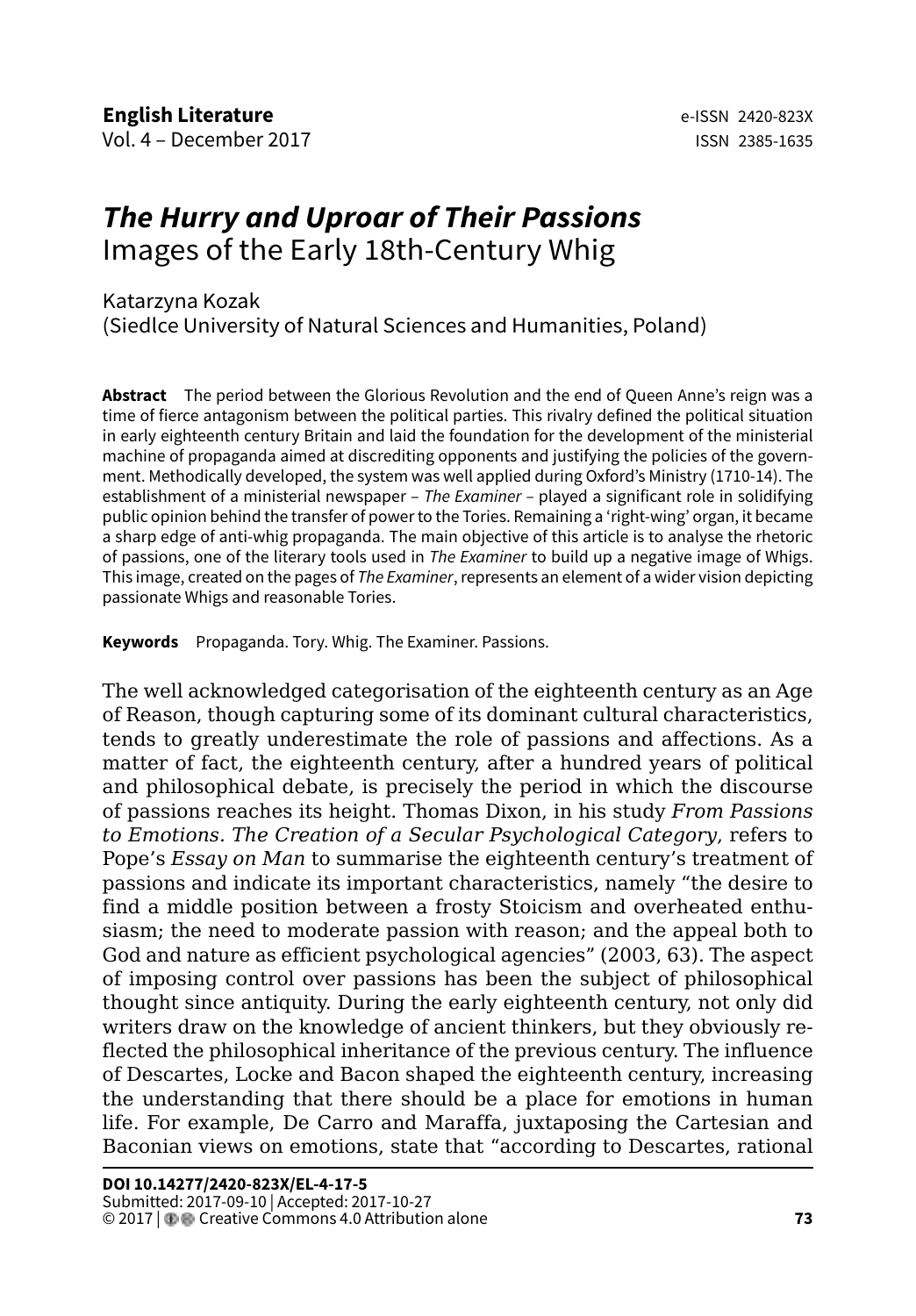consciousness can fail only because of the influence of emotional and affective motions that originate from the opacity of the bodily machine" (2014, 562). Bacon accordingly exemplified the ways that passions can affect reason:

The human understanding is no dry light, but receives an infusion from the will and affections; whence proceed sciences which may be called 'sciences as one would'. For what a man had rather were true he more readily believes. Therefore he rejects difficult things for impatience of research; sober things, because they narrow hope; the deeper things of nature from superstition, the light of experience from arrogance and pride, lest his mind should seem to be occupied with things mean and transitory; things not commonly believed, out of deference to the opinions of the vulgar. Numberless, in short, are the ways, and sometimes imperceptible, in which the affections colour and infect the understanding. (Spedding et al. 1858, 57)

Thus the seventeenth century philosophical inheritance regarded passions as "an overbearing and inescapable element of human nature, liable to disrupt any civilised order, philosophy included unless they were tamed" (James 1997, 1). The fact that by the early eighteenth century the mind was identified as the true source of the passions, rather than being located in other organs of the body,<sup>1</sup> signified the necessity of imposing greater control over them.**<sup>2</sup>** Such approaches were further developed throughout the following century and, as Aleksondra Hultquist broadly indicates: "perhaps more than any other era, the eighteenth century was embroiled in trying to best understand how the passions created public systems, such as governmental structures, and how controlling those passions would lead to a harmonised society" (2016, 88).

In order that semantic confusion should not obscure the concept of passions during the eighteenth century, it became a subject of scientific research; an enquiry and debate which concluded that passions should not be equated with emotions (Dixon 2003; Diller 2012). Passions included concepts such as love, anger and melancholy, which nowadays are primarily understood as emotions. Equally, other so-called passions such as curiosity, revenge or avarice are not treated as emotions in our post-twentieth century world.**<sup>3</sup>**

**1** Hobbes, for instance, located passions in the heart (Molesworth 1840, 34).

**2** Some critics claim that the eighteenth century view on passions indicated their greater value or that they were not considered obstacles to reason (Reddy 2001, 216; Denby 1994, 240; Dixon 2003, 66).

**3** For the transition from differentiated typologies including passions, affections, appetites or sentiments into one over-arching psychological category of emotions, see Dixon 2003.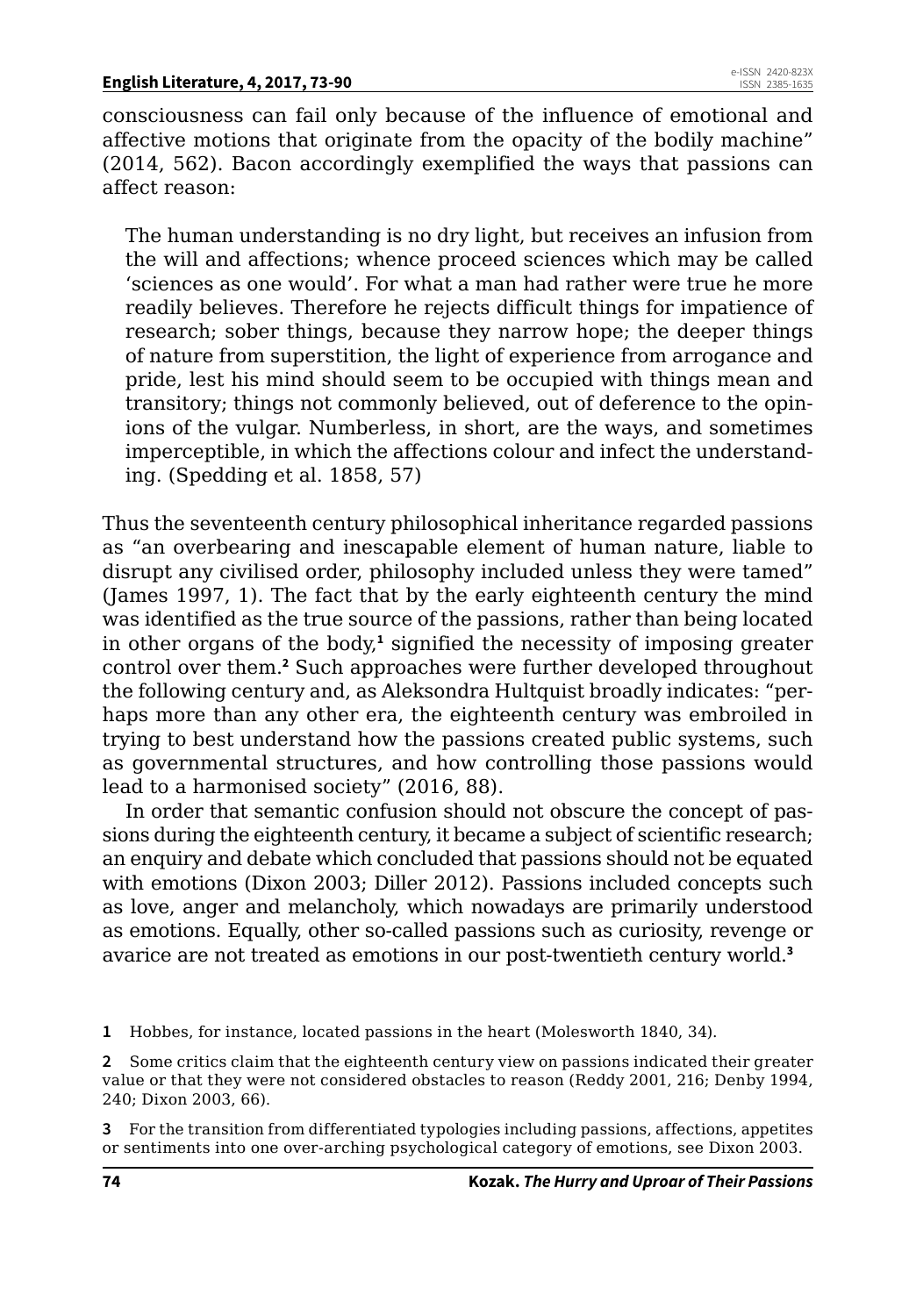Bacon's views on the relations between passions and reason differed little from the commonly expressed opinions of his contemporaries (James 1997) and the control of human desires (passions) formed an integral part of his philosophical programme (Giglioni 2016, 6). For example, it is Bacon's views that they are most consistently represented in *The Examiner*. **4** Consequently, this article sets out to trace the evolving rhetoric of passions deployed in this well-known essay periodical as a technique set on discrediting political opponents.

The impact of the Glorious Revolution was reflected in the increasingly clear division in Parliament between two parties. Though at the beginning of the eighteenth century this two-party system was not yet fully visible on an ideological level, nevertheless, the Whigs and Tories were becoming the two most politically influential factions. This rivalry defined the political situation during this period in British history and laid the foundation for the development of the ministerial machine of propaganda aimed at discrediting opponents and justifying the policies of the government. At the same time, the rapid growth of the press resulted in the development of the printing industry. The editing and publication of the newspapers was carried out by the printers who usually also printed books and pamphlets. Therefore they were very often driven by political interests. The issues raised by the authors of the periodicals most often concerned domestic and foreign news, but in some cases they also offered commentaries on political, economic and moral topics. Over the course of time some of the newspapers were established in the form of so-called essay periodicals.

Essay writing is considered to be one of the most important achievements of the eighteenth century. Defined as the intermediary between Elizabethan drama and the novel,**<sup>5</sup>** essay periodicals emerged as a direct response of the publishing market to the rising demands of the newly established middle class. Periodical essays seem to reflect brutal reality more than any other genre. They help to create a picture of society and define its reaction towards the policy of the state, economy and often less serious matters such as manners or fashion. In terms of the prevailing topics discussed, the essay periodicals can be divided into two main categories: political and non-political – the difference obviously lying in

**4** See *The Examiner*, III, no. 19; II, no. 46; II, no. 10; V, no. 26. Owing to erroneous numbering in the six-volume edition of *The Examiner*, reference to volume and number will be given instead of date.

**5** Such an evolutional scheme was briefly traced by George Marr who associated the decline of the Elizabethan drama with the emergence of the periodical essay and draws attention to their influence on the first novels (1970, 36). Later theories of the rise of the novel summed up by Lennard Davis include the osmotic and convergence models that he enriched by defining them as an "ensemble of written texts that constitute the novel" (1996, 7). All these models acknowledge essays as constitutive elements underlying the emergence of the novel.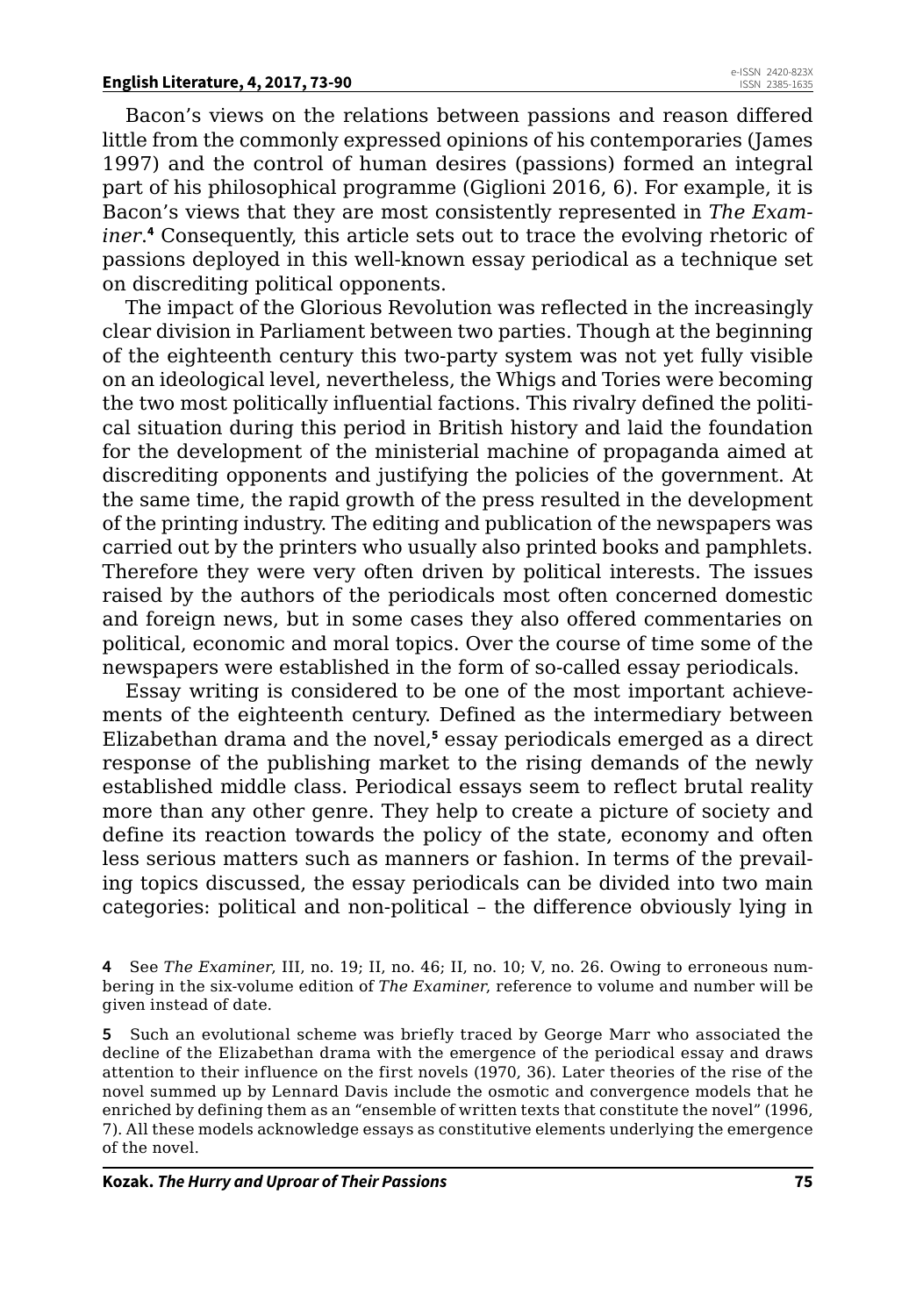their editorial attitude toward politics. For example, *The Tatler* and *The Spectator*, considered the first real literary magazines of their kind, were mostly devoted to contemporary social life. Their authors, Richard Steele and Joseph Addison, who both entered the literary canon and are regarded as prominent essay writers, only occasionally refer to the current political situation. The sponsored press on the other hand was adopted by the government to serve its propaganda purposes; politics, therefore was a topic that the governmentally subsidised papers were fully devoted to. Jeremy Black points out the specific character of the early political press:

Political opinion and information was not a specialised function of the press, particularly in the case of domestic news. Opinion rather than events dominated the political news of those newspapers that specialised in politics. Instead of 'in depth reporting' there were discursive essays on general, particularly ideological themes. (1987, 145)

The general classification of periodicals in terms of political content is fairly clear, but such categorisations often ignore the fact that they were subsidised by the political elites and therefore less original and offering less from the literary perspective (Marr 1970, 46-51; Powell 2012, 12), with some of the titles considered even of "ancillary status" (Osell 2002, 165).

Political periodicals, though targeted at different audiences, had a twofold task: to project government policy and at the same time remain attractive to the readership. Consequently, the rivalry with the newly established *The Tatler* and *The Spectator* was not easy. The latter, targeting a mostly female readership, tackled issues concerning the everyday life of the newly emerged middle class and with such attractive domestic and class-related topics the fame and popularity of the two periodicals soon increased. The content of political newspapers by definition concerned state affairs and targeted a rather different audience consisting mostly of educated men and, as a consequence, not always offering equally amusing and interesting themes.

One such political essay periodical was The Examiner,<sup>6</sup> established in 1710 during Robert Harley's ministry.**<sup>7</sup>** Harley, installed as the Chancellor of Exchequer, tried to create a new ministry that would charter a moderate course between the extreme political right and left. Such a policy faced opposition from the members of the Tory group gathered in the October

**<sup>6</sup>** Further references to the paper will be made either to the magazine (*The Examiner*) or to its persona (the Examiner).

**<sup>7</sup>** During the Tory government (1710-1714) Harley hold the office of Chancellor of the Exchequer (1710-1711) and later served as Lord High Treasurer (1711-1714).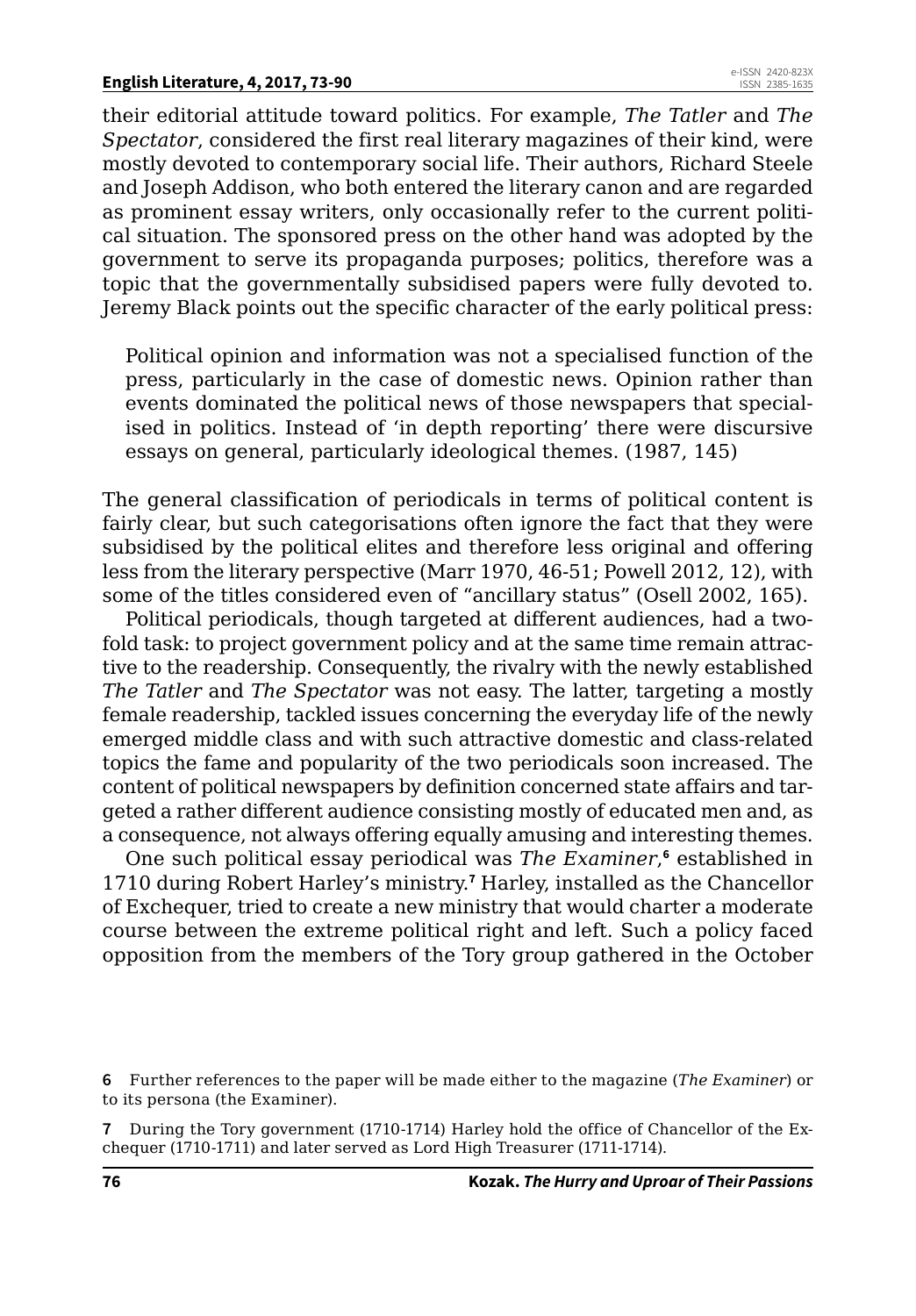Club.**<sup>8</sup>** Harley's political position became particularly uneasy when this group of Tory backbenchers, whose position was strong enough to determine the party's policy, took Henry St. John, Viscount Bolingbroke as their potential leader. One of the reasons for their dissatisfaction with Harley's approach was the perceived failure to remove Whig or moderate politicians from the administration.**<sup>9</sup>**

Sheila Biddle sums up the situation when stating that "Harley's moderate scheme clearly could not satisfy them. Bolingbroke was their champion, and he shared their belief that Harley's policy barred the entrance to a safe Tory world" (1975, 9). Both politicians tried to use the press to force through their political objectives. The machine of ministerial propaganda was methodically developed throughout the last decades of the seventeenth century and it was during Oxford's Ministry that it became most effectively applied (Downie 1979; Patterson 1974). The then establishment of a ministerial newspaper (*The Examiner*) played a significant role in gathering support for the transfer of power to the Tories.

*The Examiner*, which was in print from 3 August 1710 till 26 July 1714 (Hope 1865, 19-21) and later continued till 1716 (Allen 1947, 162), remained a 'right-wing' organ and a cutting edge of anti-Whig propaganda. The editors of the periodical included Bolingbroke, William King, Jonathan Swift, Mary Delarivier Manley, William Oldisworth and Joseph Browne. Little is known about the origins of the paper and scholars have put forward theories concerning its original function either as an organ "specifically designed both to justify past actions and indicate future ministerial policy" (Lock 1983, 28) or as a paper representing not Oxford's projected moderate administration but St. John's supporters (Patterson 1974, 154).

Though the details of the inauguration of *The Examiner* are rather obscure, its later fate was undoubtedly linked with Harley and Bolingbroke's rivalry, especially during the second half of Harley's administration. Being the secretary of state, Bolingbroke was responsible for all the tasks relating to the press. Not only did he start the paper but he also defined the themes that were to be discussed in its pages. These themes had been included in his "Letter to *The Examiner*" which was a bitter critique of the previous ministry's policy. This was not only directed against Harley's plan of creating a moderate Cabinet, but also reflected Bolingbroke's High Tory

**9** In the address presented to the Queen on 1 June 1711, the members of the October Club stated their discontent openly, accusing the former government of abuses and mismanagement and the present administration of "its equivocation and its favour toward the Whigs as enemies of Church and country" (Holmes 1987, 343).

**<sup>8</sup>** Geoffrey Holmes refers to early eighteenth-century club society as one of the factors, along with discussions at the coffee-houses and dinner tables, that "reflected political schism within the nation" (1987, 21). The October Club, founded in the Winter 1710-1711, was formed by Tory backbenchers representing the most extreme opinion in the party.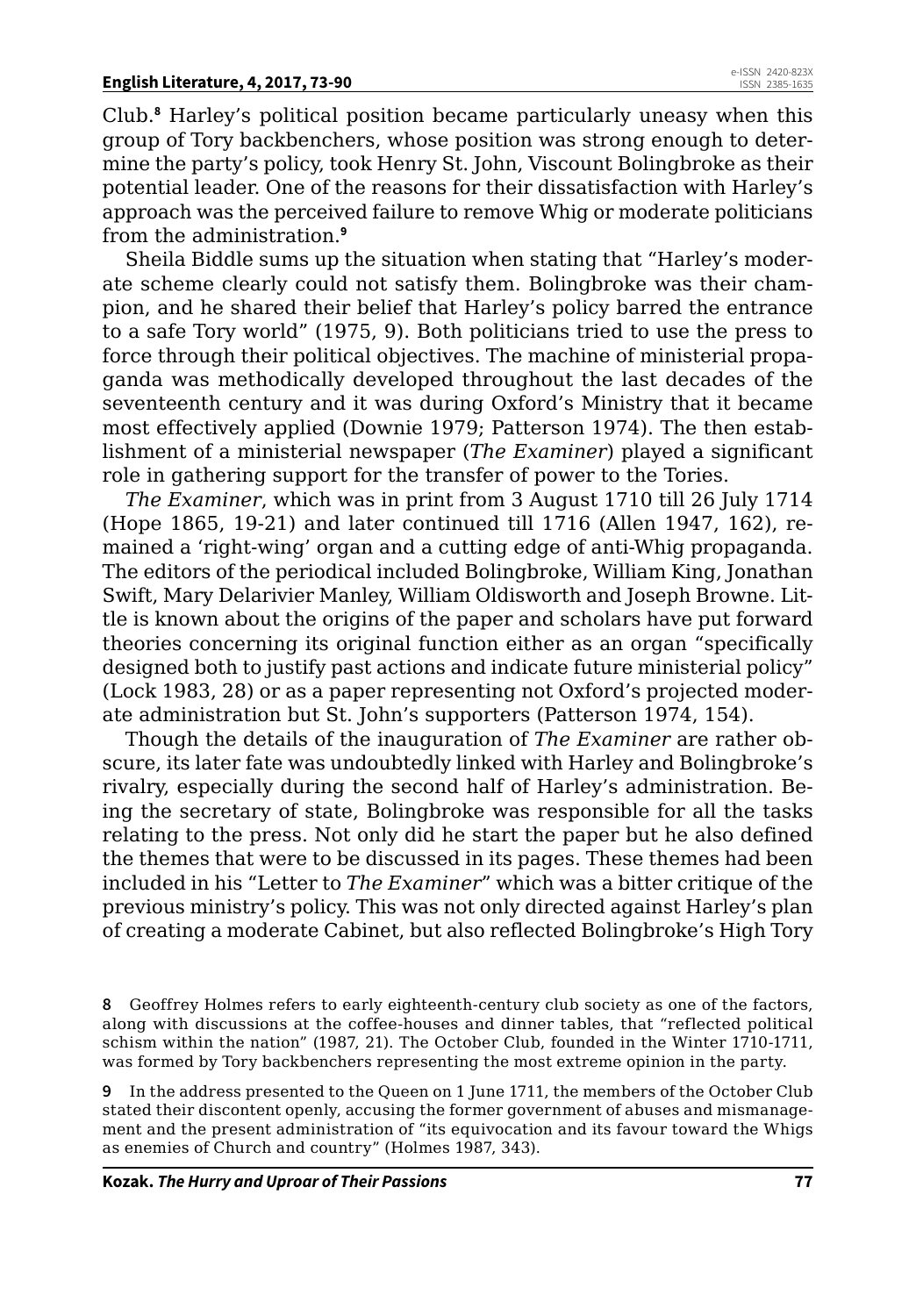radicalism in hoping to sweep the Whigs out of the Ministry. In publishing the "Letter" he "hoped to cut Harley's line of retreat to the Whigs when the Tory character of the new regime became clear" (Downie 1979, 270).

It was fairly obvious to Harley that the fiery propaganda disseminated by *The Examiner* during the election in October 1710 would all but end his objectives of creating a balanced Parliament. In this situation Harley had to find a writer who would be willing to put his moderate approach and policy into print. Swift appeared to be the ideal writer to fulfil the task. However, the conflict between Harley and Bolingbroke over political matters was further reflected in the varied tone and increasingly radical views represented in the periodical, which

under Swift's auspices can be seen to have swung from this exalted position of disinterested patriot to a High Flying tory standpoint in the course of the first six months of 1711 as he [Swift] fell under the spell of the secretary and forgot the dictums of the moderate head of the ministry. (Downie 1979, 278)

Swift's voluntary departure from the paper has been questioned (Herman 2003, 133; Downie 1979, 137), although he himself gave an impression of his willingness to stop writing for the magazine when he announced that he "laid it [*The Examiner*] down on purpose to confound guessers" (Scott 1814, 396). Nevertheless, Harley's political situation and his increasing problems with the ever-growing power of the Tory opposition gathered in the October Club may have influenced his decision to change *The Examiner*'s editor. Swift, whose views had radicalised during his editorship (probably under the influence of St. John), might simply have been replaced by someone more moderate.

The character of *The Examiner*, as a ministerial essay periodical, determined its content, which was mostly aimed at discussing and supporting the current government's aims and policies. Nevertheless, a good deal of space was still devoted to raising philosophical questions from which the concept of the passions was not excluded. One recent critic went as far as to claim that "the debate about the proper relationship of reason with the passions, sentiments and affections was one of the characteristics concerns of eighteenth-century thought" (Dixon 2003, 72). *The Examiner*'s discourse upon passions is a good case in point.

Machiavelli and Bacon, two thinkers mentioned in *The Examiner*, undoubtedly influenced its philosophical approach. The reference to Baconian philosophy**<sup>10</sup>** is clearly visible in the essay on *Natural and Political* 

**<sup>10</sup>** It is visible in the terminology, e.g. the use of notions of *Sympathy* and A*ntipathy* (III, no. 19), though there is no direct reference to Bacon.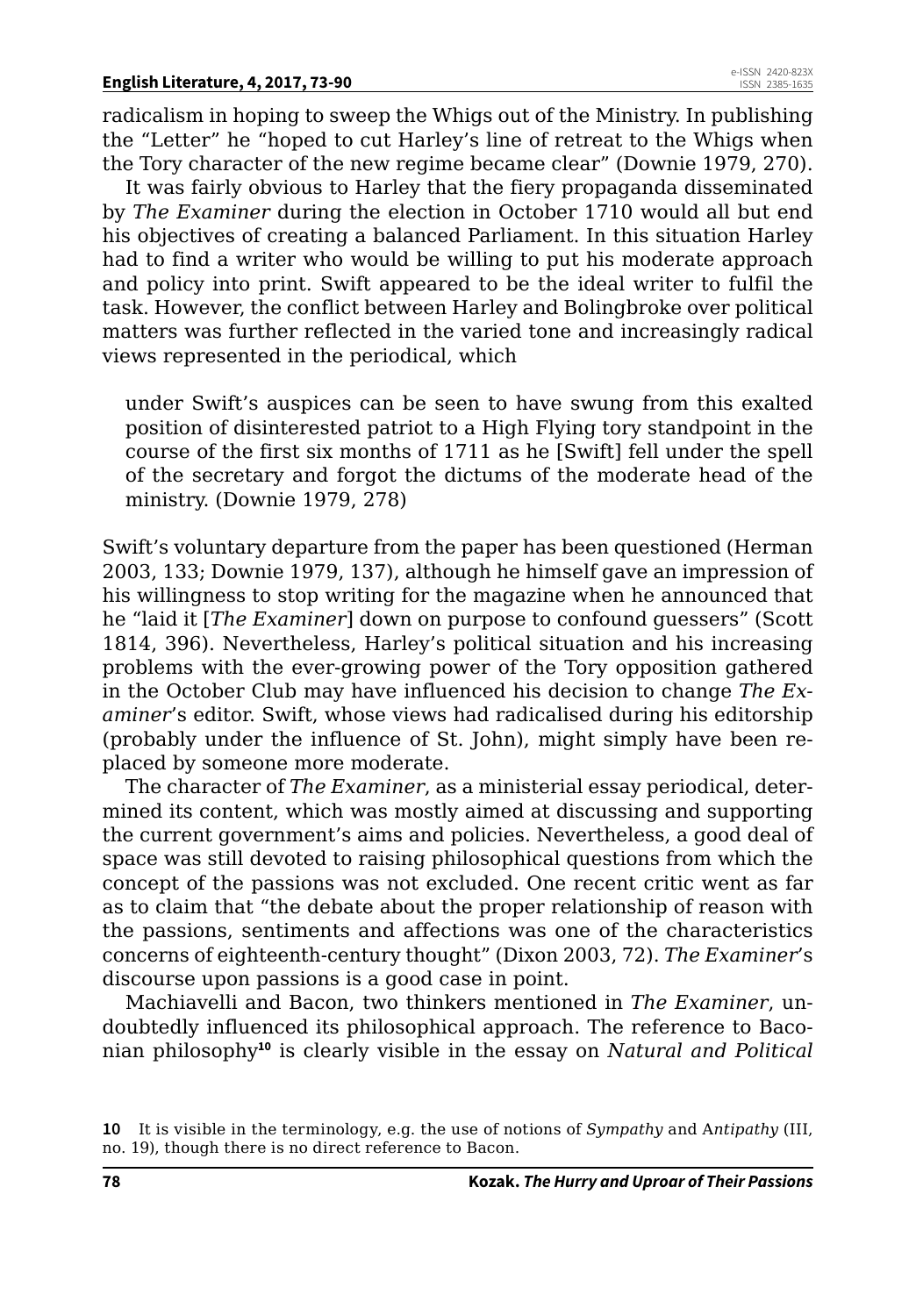*Genius* (III, no. 49), a division reflecting Bacon's definitions of natural and political philosophy. The Examiner elaborates on "Publick Genius", the feature of "every Nation, whose Government is of any long standing, and the People preserved Pure and Unmixe'd in their Race to a tolerable degree". And in doing so it makes a further distinction between the 'Natural' and 'Political', with the former clearly identified with the so-called passions:

The natural genius of a People arises chiefly from Soil and Clime of their Country, from their Diet Diversions and those hereditary Tinctures, which are entail'd upon their Race, and run down in the same Channel with their Blood: This shews it self in their Passions, Appetites, Pleasures and Inclinations. (*The Examiner*, III, no. 49)

It is possible that the piece is directly drawing on an essay in the *Spectator* (no. 160), in which Addison delineates two possible types of genius, the "great natural Genius's that were never disciplined and broken by the Rules of Art," and the "Great Genius's [...] that have formed themselves by Rules, and submitted their Greatness of their natural Talents to the Corrections and Restraints of Art". The are the exact parallel of *The Examiner*'s 'Natural and Political Genius', respectively.

Machiavellian thought as a synonym of "an instrumental and opportunistic view of rationality", which has been recently traced in Bacon's works (Giglioni 2016), is reflected in the Examiner's statement subordinating 'Natural Genius' to that of the political mind:

The Wise Men and Patriots of all Ages, who have distinguish'd themselves [...] by their Care of the Publick, and Love of Society, and merited the Applause and Thanks of Posterity, by the Planting and Modelling, or the saving and securing of States and Communities, always took their Measures from the Right Observation of the Natural Genius of People, to direct and qualifie the Political, and by humouring the one, to advance and enoble the other. (*The Examiner*, III, no. 49)

This passage mirrors the Examiner's view on the necessity to control the passions of 'Natural Genius' via 'Political Genius' which is remarkably directed by reason and taught by experience stemming from long and careful observation.

The Examiner's conformity to the general opinion that the so-called passions are the source for "blindness [...] cast over the Understanding" (I, no. 20) is further developed and elaborated in III, no. 19, which discusses "the mutual Entercourse between the Conscience and the Passions" and "the Mischiefs that may follow from such a Dependence". Ideas and elements consistent with the philosophical division of the passions as represented in Plato's chariot allegory constitutes a point of reference in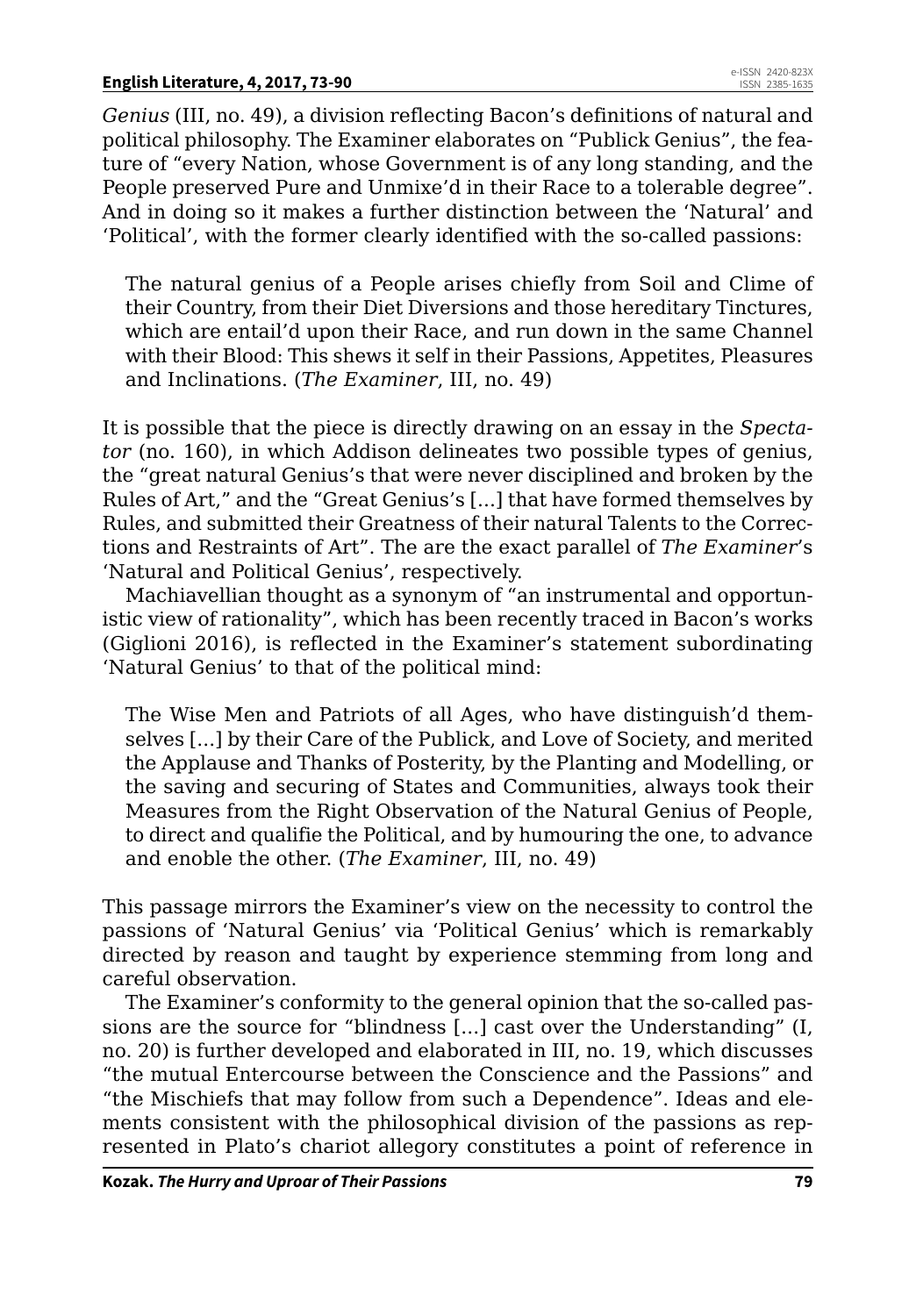#### **English Literature, 4, 2017, 73-90**

further deliberations upon the effects of the rhetoric of emotional appeal. Samuel Butler's *Hudibras* is evoked on several occasions to indicate the biased nature of human inclination, which "Passion Philosophy and [...] Romances" strengthen by dividing "every thing into Love and Fighting". Establishing a kind of diagnosis of contemporary society, the Examiner reveals the declining weight of reason on the one hand and the growth in prejudice on the other, and thus concludes that

Men now begin to sort their Principles by their Inclinations, without any regard to Truth, or enquiring into the Nature of Things. They affirm and deny for no other Reason in the World but that they may be said to Vote with their Friends and to Contradict their Enemies. (III, no. 19)

Upsetting the balance that should be maintained by 'the use of reason' results, as in the case of Plato's chariot allegory, in a situation where "Good and Evil seem to be regarded no otherwise than as two indifferent Things". Consequently, people diverge from the path that leads to truth when "Reason is no longer our Guide, but we follow Faces and Complexions and chuse our Principles by Sympathy and Antipathy". Moreover, discussion loses its purpose when "the Question is not *Is it true? Is it useful? Is it necessary to the Welfare of the State?*" and, instead, "we ask, *Who said it? Who proposed it?*" (III, no. 19). The initial aura of The Examiner's impartiality seems to fade away with the course of time, and the sting of criticism towards the Whigs increasingly sharpens when the balance of power changes under the influence of the Harley-Bolingbroke rivalry, in favour of the latter.

The rhetoric of passions denoted in *The Examiner* refers to three aspects of anti-Whig propaganda: shaping the image of an impassioned Whig, exposing party tactics of enslavement towards its followers and revealing the harmful use of *pathos* aimed at gaining control through the stirring of passions. Using Bacon's philosophical language, the Examiner claims that "[t]he Whigs of all Men breathing are the greatest Slaves to Simpathy and Antipathy" (III, no. 19).

The rhetoric of passions seemed to fluctuate considerably with the appearance of important elements of government policy and the need of support against Whig criticism. Such was the case during the war with France. For example, the handing over the Spanish crown to the Habsburgs was one of the aspects of Whig government policy before 1710 that was strongly criticised by the opposition. The Tories' desire to pursue peace was an altogether appealing sentiment and after their landslide victory in October 1710, the prevalent propaganda was aimed at grounding the validity of a pro-peace policy*. The Examiner* II, no. 22 powerfully depicted the state of near madness the Whigs were being brought to by the debate over peace: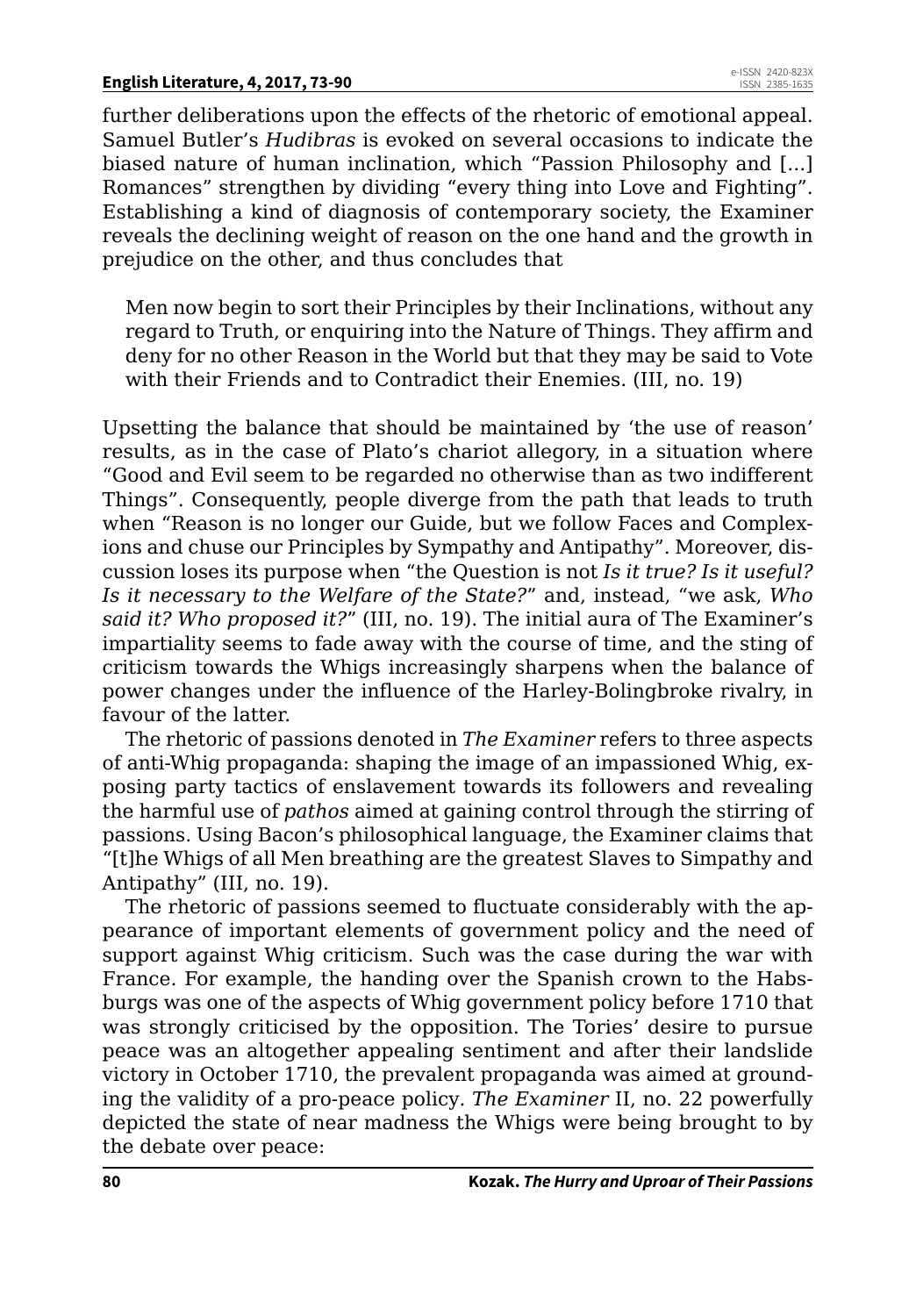Talk of Peace, and they appear like those miserable Wretches vex'd with an incurable Lunacy, who fall into fresh Ravings and strange Distractions, at the least hint of what occasion'd their Distemper. If Peace be but mention'd in our Coffee-houses [...] they Goggle, Foam, Rave, Cry.

The theme is further reiterated in one of the letters to the paper, in which a reference to Juvenal's satires opens the passage depicting the subject of peace as the source for the Whigs' inexhaustible flow of Passions: "Hinc Irae et Lacrymae; from this Fountain flow the Resentments and Rancour, which the Leaders of that Faction so liberally bestow on our Peace-Makers" (II, no. 25).

An interesting aspect of the rhetorical techniques characterising the Examiner's discourse is the use of a specific vocabulary aimed at drawing an alarming as well as comic image of its political rivals. The analysis shows that the most often repeated adjectives refer to two principal characteristics, namely Whig as 'liar' and as 'rabble-rouser' (Lein 1977). This latter strain is further sustained by repeatedly identifying Whigs with noise, movement and rage. Emotionally charged words such as: Clamourous, Hurry, Whine, Fretfulness, Poignancy, Rage, Franticness, Anger, Tears or Cry indicate a broad spectrum of irrational behaviour: from wailing, through agitation and fury up to madness. Whigs, as well as writers publishing in their support, are consistently presented as "Inflamers" and "Make-bates",**<sup>11</sup>** with "Mouth so deep and Open so wide, that the Art of Whispering is become perfectly useless" (VI, no. 12), as men who "had lost their Senses" and whose "Fury is little abated" (II, no. 36).

Often heavily symbolic visions, stories or tales forming a part of a wide range of literary tools are used in the essay periodicals to make their content more attractive to readers. In the case of *The Examiner*, these devices served as clever and powerful instruments for creating anti-Whig propaganda. A good example of this is the story of the Sharpers where the Whigs are not only compared to Papists but again depicted as somebody whose "rage [...] burst into all the artful Extravagances of personated Madness". His "Noise is much louder [...] Oaths deeper, and [...] Menaces more bloody than usual" (III, no. 4).

Reminding his readers of the fact that the Whig Party "for eight years together, had Sacrificed and Betray'd their Native country to a Foreign Interest", the Examiner, while describing the party's reaction to this unfinished plan, strengthened the emotional aspect by introducing a potent animal image:

**<sup>11</sup>** Both terms are an allusion to Whigs' use of pathos (which is described in more detail later in the article). The comparison between passions and flames is frequently used in *The Examiner*, denoting the devastating nature of the passions (see III no. 19; IV, no. 32; V, no.47).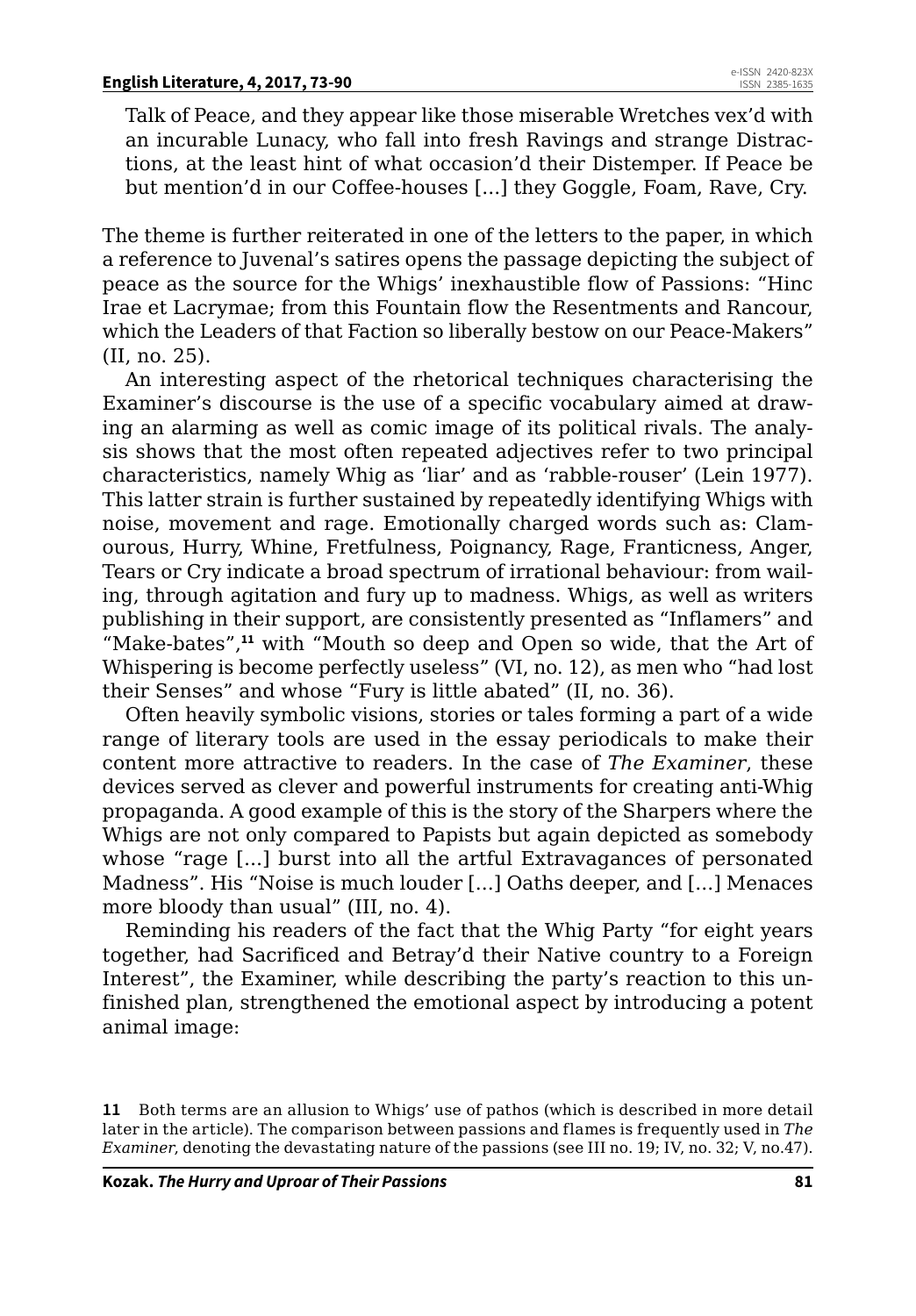again that Engine being wrested out of their Hands and Themselves happening to be found out, and stripped of their Power, just as their grand Project was ripe for Execution; They at Home and their Accomplices abroad are as enraged and mad, as a wild Beast who has his Prey taken from between his Paws, the very Moment he is going to devour it. (II, no. 40)

The demonized Party is presented as being riven with mere animal instinct rather than human passions.

The Examiner extends this idea by indirectly associating madness and fury with irrationality. Blinded by passions, the Whigs are depicted as madmen unable to adhere to the rules of fair discussion, an indispensable element of political activity. This idea sows doubt as to the Whigs' reliability as politicians. Whiggish mastery in the use of *argumentum ad personam*  is presented by the Examiner as

magick of Antipathy, the Moment a Man happens to have the Name of Tory affix'd to him, he is immediately stript of his Honour, Conscience, Profession, Oaths, Religion, Understanding, Estate, and Self-preservation; has a New Church, a new King, a new God put upon him. (III, no. 19)

The Examiner ironically concludes that "after all these Out-rages and Indignities, the good-natur'd Persecutors call themselves Men of Temper and Moderation". While such a description often appears in the course of the paper's publication, the particular elements are built up with vocabulary which specifically refers to noise, movement and negative passions – the whole resulting in the image of a bad-tempered individual unable to control their passions, and certainly not exhibiting the proper behaviour for an acting politician.

Here we see the beginning of a multi-faceted criticism of the Whigs' rhetoric of emotional appeal, which at the same time attempts to expose their supporters as nothing more than victims of "the arbitrary Dominion and Force of Party". This particular tactic is part of the wider discourse aimed at emphasising distinction between the party and its followers. In one particularly fascinating essay in *The Examiner* VI, no. 10, a demonized image of the Whig party enslaving its own followers is carefully and brutally created. Using illustrative language the description reveals the process of "carving out the Person very Anatomically". It symbolises the party's control not only over their followers' minds but also over their bodies.

The roots of such a complete indoctrination are identified with the authoritative power of the party whose

Fury and Demon may indeed keep entire Possession of the Passions, by being able to find constant Employment for them; and by allowing them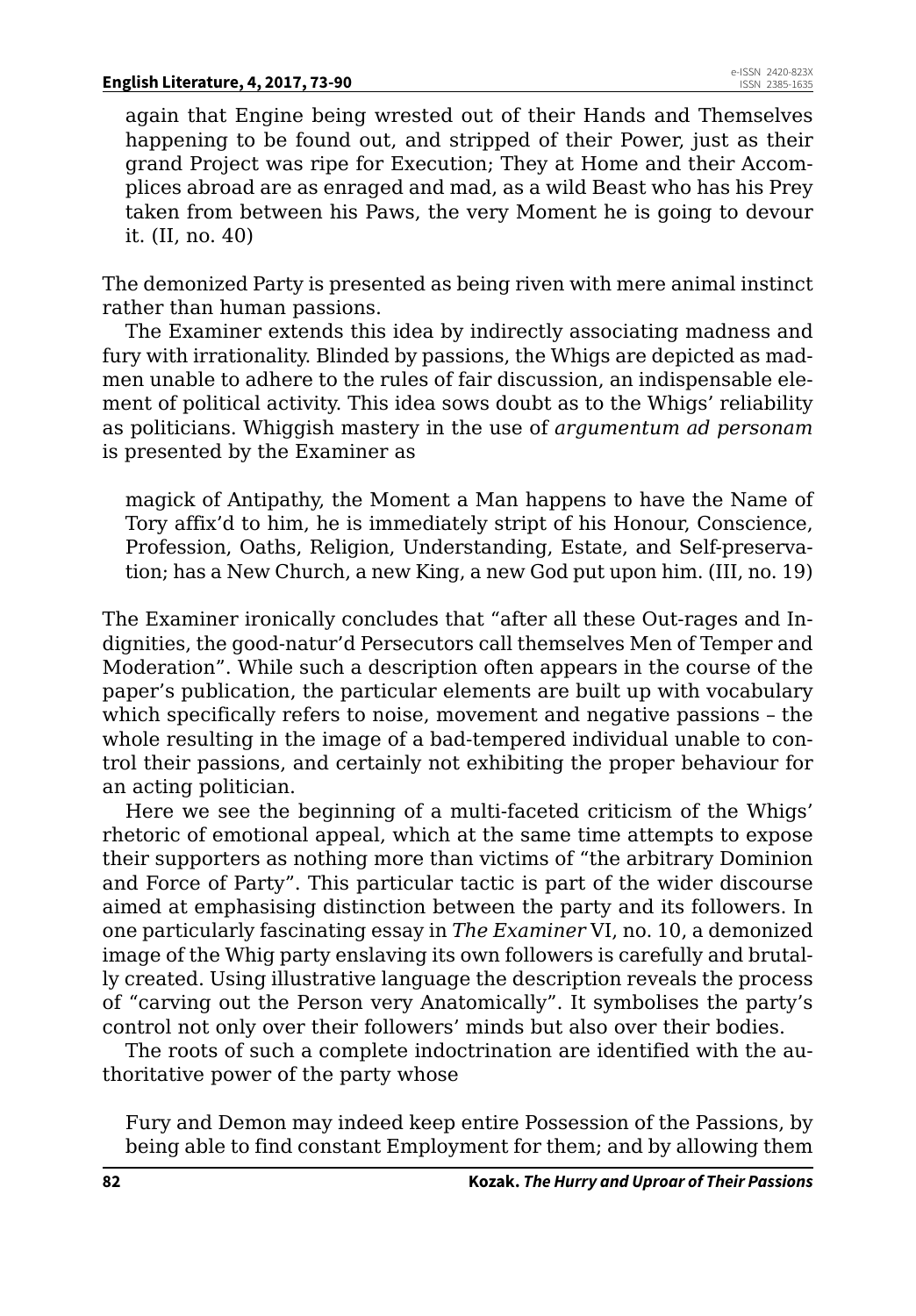to run riot, and fly out into the most unwarrantable Excesses [...] may indeed make an entire Conquest of the Appetites, and tie every one of them fast to her Interests; not by curbing an subduing them, but by giving them a loose, and gratifying all their most unlawful and inordinate Desires, when she has Power and stands upon the Pinnacle [...]; or when she is fallen, herself, by promise to regain Paradise for them, and by raising their Expectations far above all probability or even possibility of Enjoyment. (*The Examiner*, VI, no. 10)

This kind of treatment transforms party followers into the zealous victims of party policy: "whatever Power can far command the Passions and Appetites, must have no small Influence upon Understanding".

The tactics of separating passively obedient Whig supporters from the party itself is reflected in the Examiner's attempt to explain and justify their zeal, and thus place all the blame for such stirred passions on the party itself:

Reason can never bear up with such a Load of Corruptions continually oppressing it; and Conscience is in no small danger of being deprived of all Force and Vigour, all endeavours even for its own Preservation, when there are so many Delusions to amuse, so many Mistakes to mislead, so many Temptations to blind, and so many strong Habits to fear and harden it. (VI, no. 10)

According to the Examiner, however, such a policy had a beneficial effect on the Whigs' political opponents, simply because it "perfectly exclude[d] their best and ablest Heads: The Men of Thought and Temper, and Masters of their own Passions" removed and substituted by "noisy Creatures", "bustling Fools" and "petulant Wittals" who were "made Slaves to the Passions of their Party" (VI, no. 10). That passage follows the above-mentioned tactics aimed at creating internal divisions within the Whig Party, and seems to be a message addressed to nobler members as well as an appeal to their reason as a source for detecting insidious party policy.

Whilst 'Arbitrary Dominion and Force' were established as the party's instruments of ideological pressure on its supporters, it was the "pathetic writing" that the Examiner denoted as an attempt to influence others. *Pathos* as a mode of persuasion deriving from Aristotelian classification of the speaker's appeal to the audience seemed to be well-known in the newspaper discourse of this particular period. In Jack Lynch's *Guide* to eighteenth-century English vocabulary, the term 'pathetic' is defined as "evoking or arousing the emotions, especially the tender ones".**12** There-

**12** URL <http://andromeda.rutgers.edu/~jlynch/C18Guide.pdf> (2017-06-12).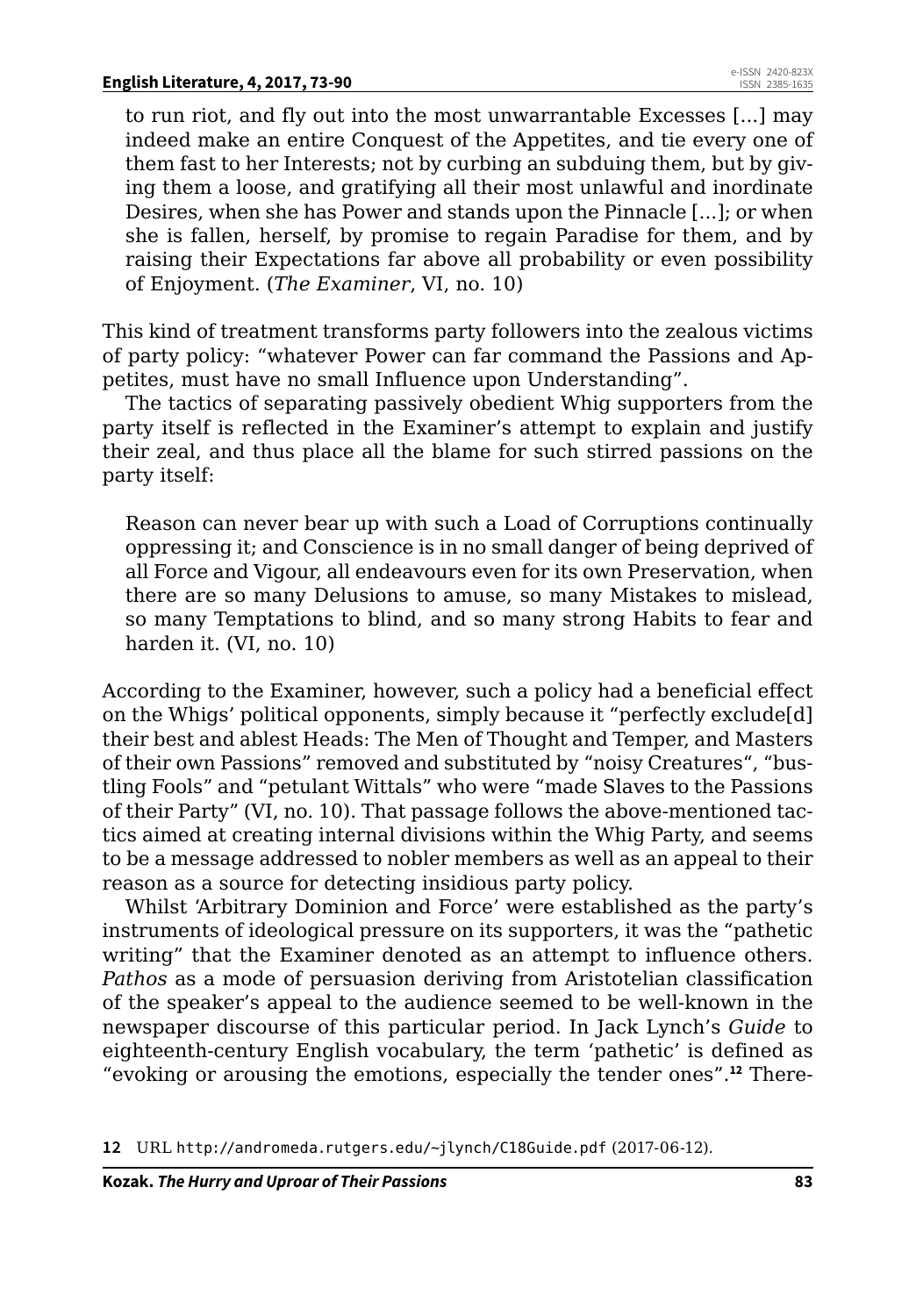fore, the Examiner's reference to "pathetic writing" denotes the Whig rhetoric of emotional appeal. The line of anti-Whig propaganda included the accusation of ungrounded usage of "pathetic writing" that the Examiner metaphorically compared to relations between man and woman "when Men make Court to the Heart at the Expense of the Head, and Bribe the Passions to impose upon the Understanding" (VI, no. 11). According to another influential philosopher of the time, Nicolas Malebranche, affections could pass from person to person (James 1997, 172-3). Hultquist remarks that "because of this almost physical movement, they were remarkably hard to pin down, and caused a great deal of anxiety" (2016, 88). In the light of Malebranche's view, 'pathetic writing' appeared to be a dangerous mode of persuasion. What is more, the Examiner emphasises its defamatory character (II, no. 46) aimed at the unnecessary stirring of individual passions and "inflaming the Vulgar":

Their ill-using Us all manner of ways, both by Word and Deed, by Speaking, Writing and Acting [...] if we presume barely to take notice of That Usage, thou' without any Reflection, this is Heat and Passion. (*The Examiner*, II, no. 39)

The deviousness of such a method was made more noticeable by representing the Whig party's "secret and more artful Management" and by stressing its malicious intentions "in that other approv'd Method of corrupting the Political Genius of the Nation [...] and making use of the Humours, Passions and Appetites of our People" (II, no. 39). In such a state of mind the capacity for reasonable thinking is weakened and, consequently, "Right and Wrong, Good and Evil, Truth and Falsehood, must lose their difference" (VI, no. 10). Such an insidious approach to the "Natural Genius of the Nation" brings about disastrous results because people who are blinded by passions seem to be unaware of their own deeds:

By a false Court to their Natural Genius [...] they strike a new Heat upon [peoples'] Passions, with a design to warp their Affections from the Government and by diverting or deluding their Humours and Appetites, make them serve to the Corruption of their best Principles [...] For a False Fear, or Ill-placed Affection [...] make Men Instruments for bringing about such Designs, as in cool Blood they would abhor. (III, no. 49)

Using figurative language the Examiner vividly portrays the effects of 'pathetic writing' on contemporary people who are apparently "so very Combustible, that a little Breath, a puff of Wind set us on Flame." The description is followed by a detailed process that reveals how "a few Vowels and Syllables serve to blow us up, and do the Work of Gunpowder" (*The Examiner*, III, no 19), ultimately preventing any form of debate: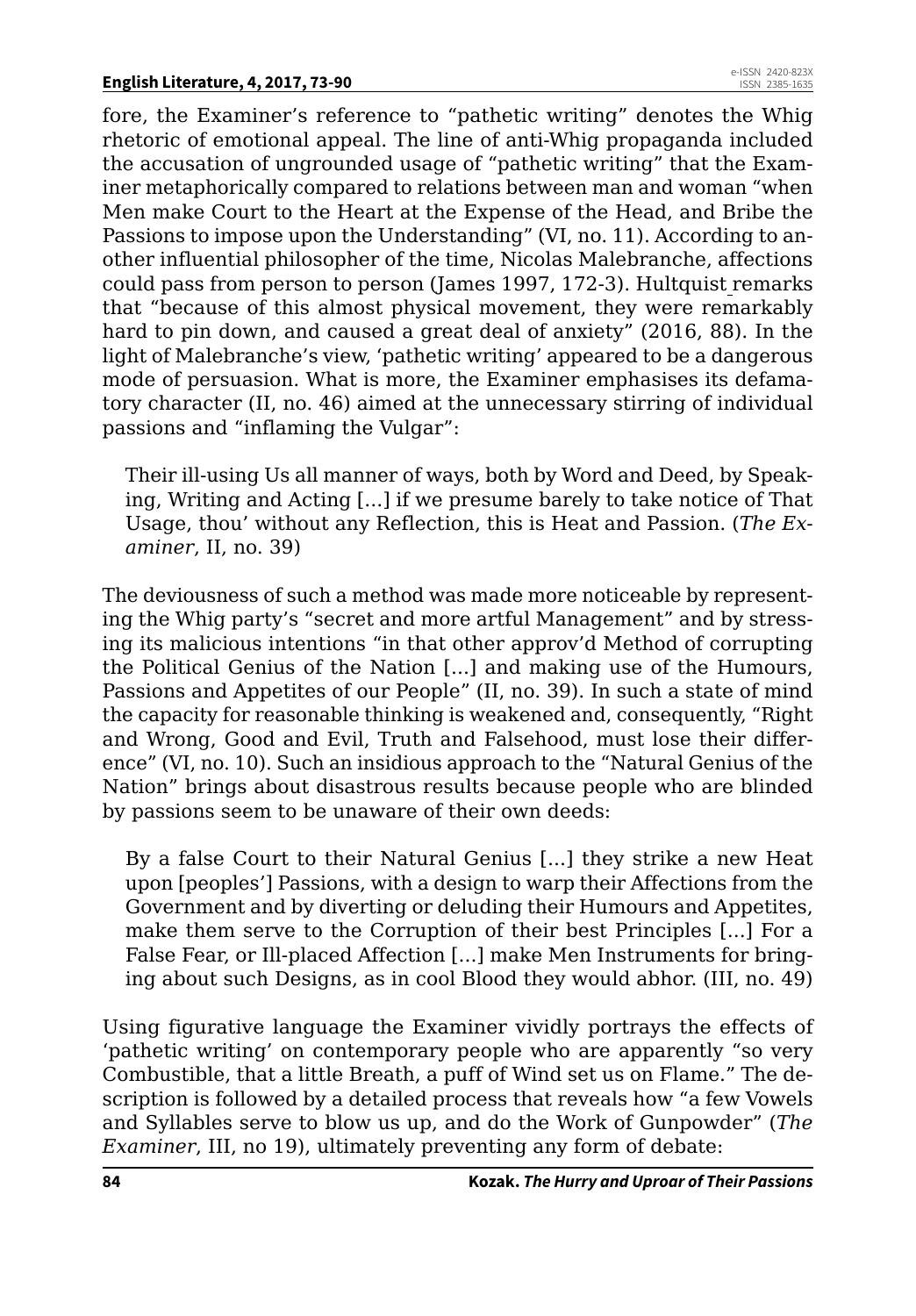The most violent Ravings and Excesses of Fury are to be roused and excited this way: As supposing you are talking of Government the word (Powers) does but just make the Blood circulate; if you go on and mention (Supreme) there is presently a gentle Commotion among the Animal Spirits; suppose you proceed and utter the Word (Monarchy) you will find the Fire begin to kindle: and after that, upon the first echo of the word (Prerogative) you may perceive some Smoke; till you pop out the Monosyllable (Right) and then the Man blazes; but if you offer to add to it (Hereditary) he is immediately all over in a Flame, and you must fly for fear of a Roasting. (III, no. 19)

The negative picture of the Whig that emerges from the Examiner's discourse is reinforced by juxtaposing it with the calmness and common sense of the Tory. The politeness expressed by simply addressing the Whigs as Gentlemen directs the readers' attention to the reasonable and noble tone of the Examiner's statements. What is more, the projected persona of the Examiner's 'impersonal' and 'impartial' character creates an image of objectivity and control over passions.**<sup>13</sup>**

One of the last issues of the *The Examiner* (before its temporary closure in July 1714) can be interpreted as a summary of the rhetoric of passions, where the irrationality of the Whigs' impassioned behaviour was presented as leading ultimately to their own self-destruction. Therefore, instead of attempting a lucid and logical debate, the Examiner suggests that it was more sensible to "wear them out with their own Heat and Violence, and to tire them... by letting them have their Heads" (VI, no. 12) as this would hinder them from making a reasonable and well-considered overview of the situation:

The Fury of the Faction will not suffer them to Contrive and Deliberate, or to lay a deep Scheme, that may grow and ripen by slow Degrees. Their Passion will not permit them to take or give Counsel; but precipitates and hurries them along, where others would tread softly and go step by step. (VI, no. 12)

What is more, such a conduct would be the source for their eventual discredit in the eyes of the people, because "their Rage leaves them without Disguise" and they appear as madmen who "Foam out their own Shame". In their fury "they shew their Enemies all their Strength, and all their Weakness; their Designs, and what they aim at" and

**<sup>13</sup>** See Ewald 1967 and Ehrenpreis 1983. However, those scholars refer only to the period when Swift was the editor of the paper. Recently the aspect of *The Examiner*'s 'eidolon' during Oldisworth's editorship has been sketched by Kozak 2016.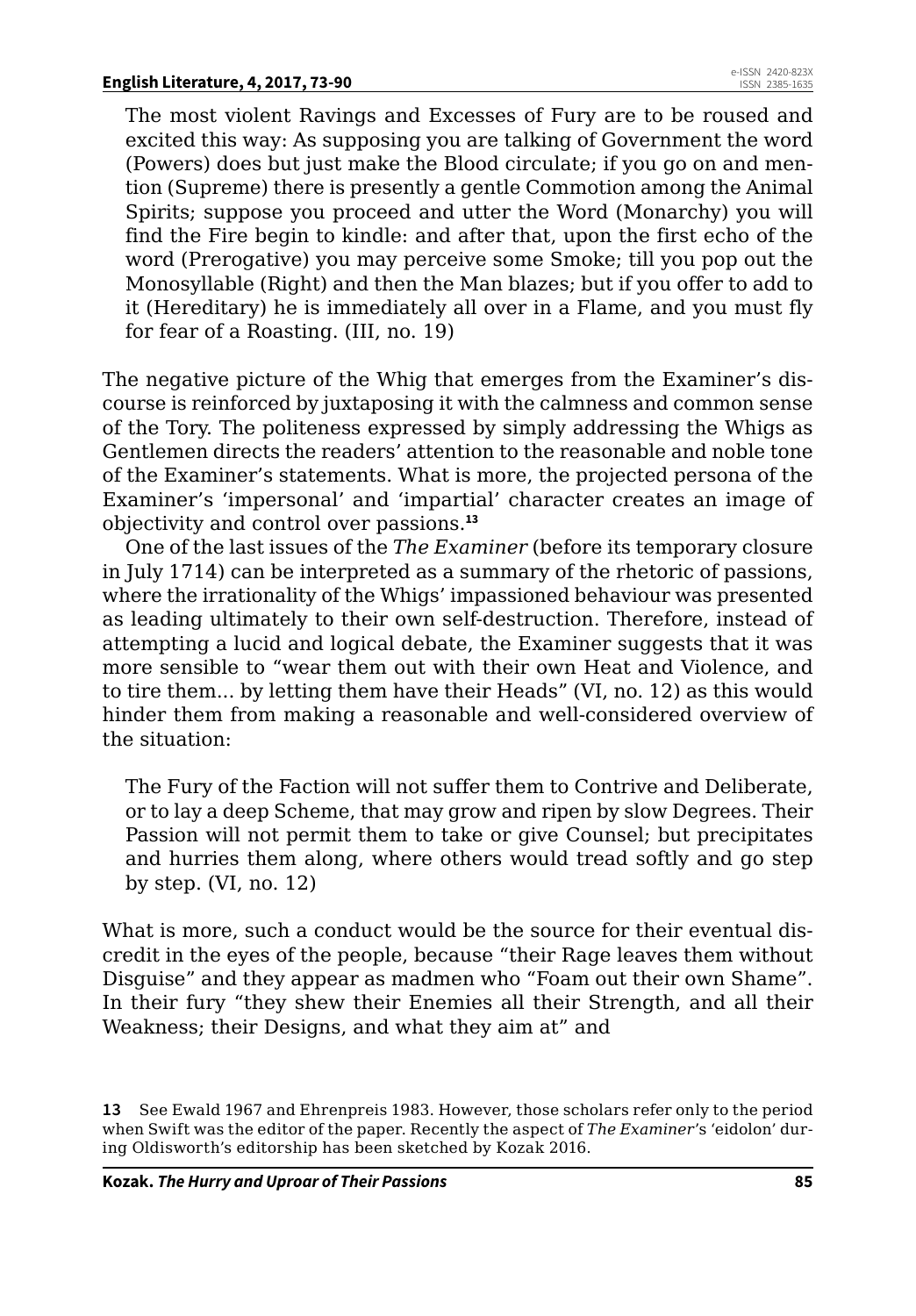like Liquor upon the Fret, they turn up their Bottom to open view, and bring their foulest Dregs to the outside and surface; where every Bystander may plainly see, of what filthy Ingredients they are composed, and thereupon form a Judgement, what Purgations and Refinements are necessary to be applied. (VI, no. 12)

The obscene depiction of the Whigs' outburst of passion does not resemble the reasonable tone adopted by the Examiner. However, in seeming recognition of Queen Anne's failing health, there is a growing awareness of the Tories' inevitable fate, a singular occurrence that finally forces *The Examiner* to abandon its previously toned-down language.

Transmitting indirect information to readers with the intent of influencing their political views seemed a wholly conscious practice. In the 24 April 1712 issue *The Examiner*, commenting on the invectives published by his adversaries against him, concluded that the dissemination of the defamatory opinion would eventually turn against its author:

Yet, with all their Invectives, they seem to be but little acquainted with the true Art of raising Contempt; the Delicacy and Difficulty lies in causing your Adversary to be despised by others, not in the ill-bred terms, and despising Airs you your self give him; at that rate, Contempt will much sooner return upon the Contemner's Head. (II, no. 21)

In the case of *The Examiner*, one of the elements of the "true Art of raising Contempt" was to systematically reveal the destructive effects of the passions and to make readers associate them with the Whigs. The rhetorical strategy adopted by the paper was that of the "gutta cavat lapidem": the image emerging from its four-year-long assault on the Whigs was that of the irrational man torn apart by passions that ultimately drive him to destabilize the country in an attempt to regain political power. Moreover, in *The Examiner*'s opinion, the destructive force of passions was debasing both the members of the Whig party and its supporters. In fact, the Whigs' authority was being eroded by their tendency to appeal to the passions above all else, whose devastating consequence was the transference of their emotive and tyrannising methods onto their erstwhile followers.

The paper finally 'revealed' the whiggish use of 'pathetic writing' as the manipulative tool employed to achieve its objectives. This process of revelation was further reinforced by juxtaposing the impassioned Whig against the reasonable Tory. The interpretation of *The Examiner*'s message may be two-fold in that a stable person acting with common sense and impartiality of judgement (a Tory) would almost certainly have appeared more reliable in the role of politician when compared to a noisy, unstable, choleric individual driven by negative passions (a Whig). The effect of this message was strengthened by the fact that *The Examiner* repeated it in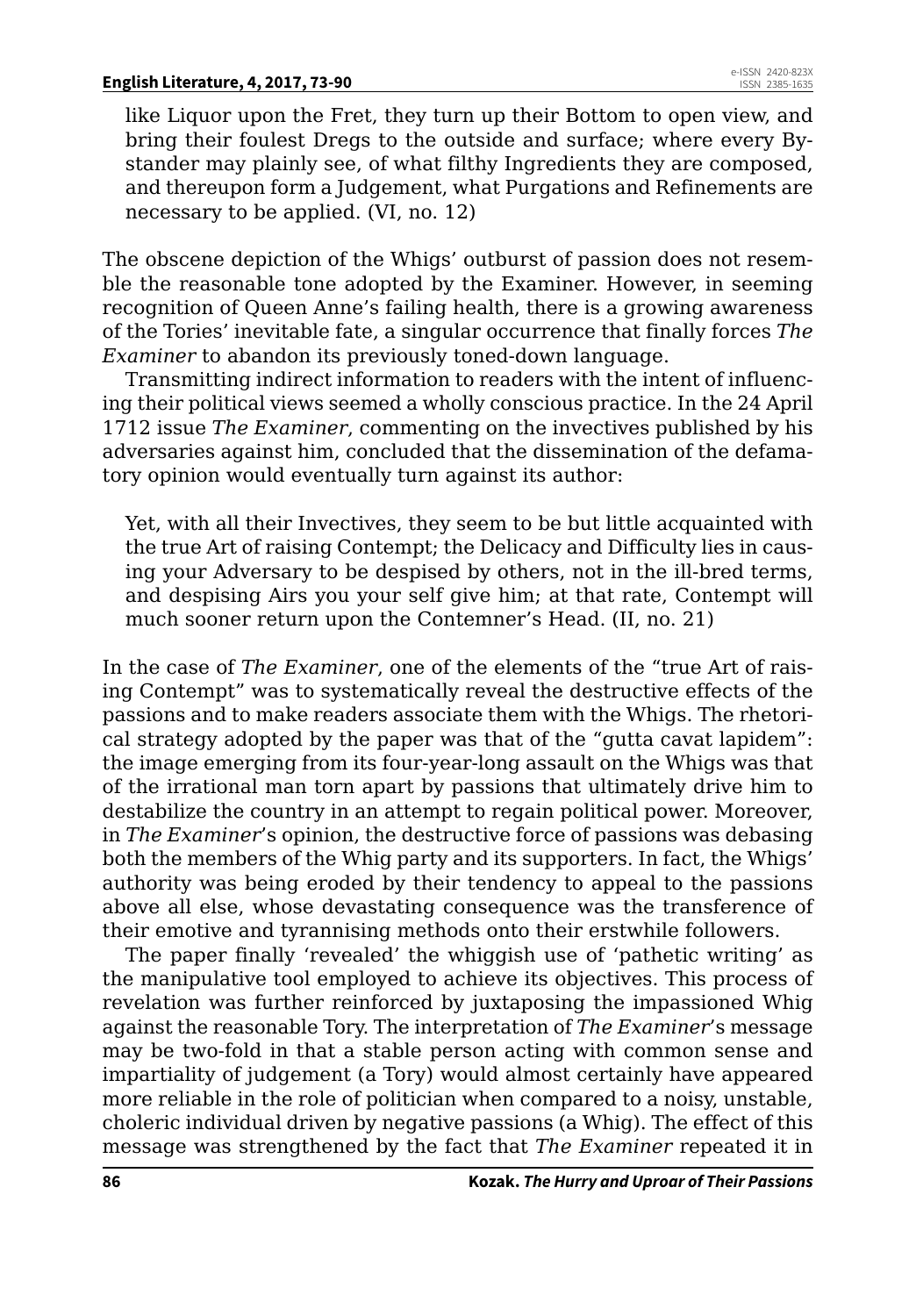the many essays it contained, thus succeeding in building up an image of rabble-rousing Whigs ready to subvert the Nation's political life. Another interpretation might be connected with the general understanding of the passions in the early eighteenth century. Whigs represented the uncontrolled passionate element in the body of the state while the 'practical' Tory government was presented as the guarantor of control over the whiggish passions through the very act and process of reason, which would eventually lead to a harmonised society.

In the broadest sense the rhetoric of passions formed an essential part of *The Examiner*'s discourse highlighting the need for reason to rule over man's emotive and emotional sides: an argument entirely consistent with the wider, philosophically grounded discussion of the age concerning the passions and their place in the cultural, social and political world.

### **Bibliography**

- Allen, Robert J. (1947). "William Oldisworth: the Author of the *Examiner*", *Philological Quarterly*, 26(4), 159-80.
- Biddle, Sheila (1975). *Bolingbroke and Harley*. London: George Allen and Unwin.
- Black, Jeremy (1987). *The English Press in the Eighteenth Century*. Philadelphia: University of Pennsylvania Press.
- Cook, Richard I. (1966). "'Mr. Examiner' and 'Mr. Review'. The Tory Apologetics of Swift and Defoe". *Huntington Library Quarterly*, 29(2), 127-46.
- Davis, Lennard J. (1996). *Factual Fictions. The Origins of the English Novel*. Philadelphia: University of Pennsylvania Press.
- De Carro, Mario; Maraffa, Massimo (2014). "Bacon against Descartes. Emotions, Rationality, Defenses". *Etica & Politica/Ethics & Politics*, 16(2), 560-75. URL <http://hdl.handle.net/10077/10744> (2017-08-31).
- Denby, David (1994). *Sentimental Narrative and the Social Order in France 1760-1820*. Cambridge: Cambridge University Press.
- Diller, Thomas (2012). "'Emotion': The History of a Keyword in Crisis". *Emotion Review*, 4(4), 338-44.
- Dixon, Thomas (2003). *From Passions to Emotions. The Creation of a Secular Psychological Category.* Cambridge: Cambridge University Press.
- Downie, Alan J. (1979). *Robert Harley and the Press* [PhD Dissertation]. New Castle: New Castle University. URL [http://hdl.handle.](http://hdl.handle.net/10443/165) [net/10443/165](http://hdl.handle.net/10443/165) (2017-07-20).
- Ehrenpreis, Irvin (1983). *Dr. Swift*. Vol. 2 of *Swift: The Man His Works and the Age.* Cambridge (US): Harvard University Press.
- Ewald, B. William (1967). *The Masks of Jonathan Swift*. New York: Russell & Russell.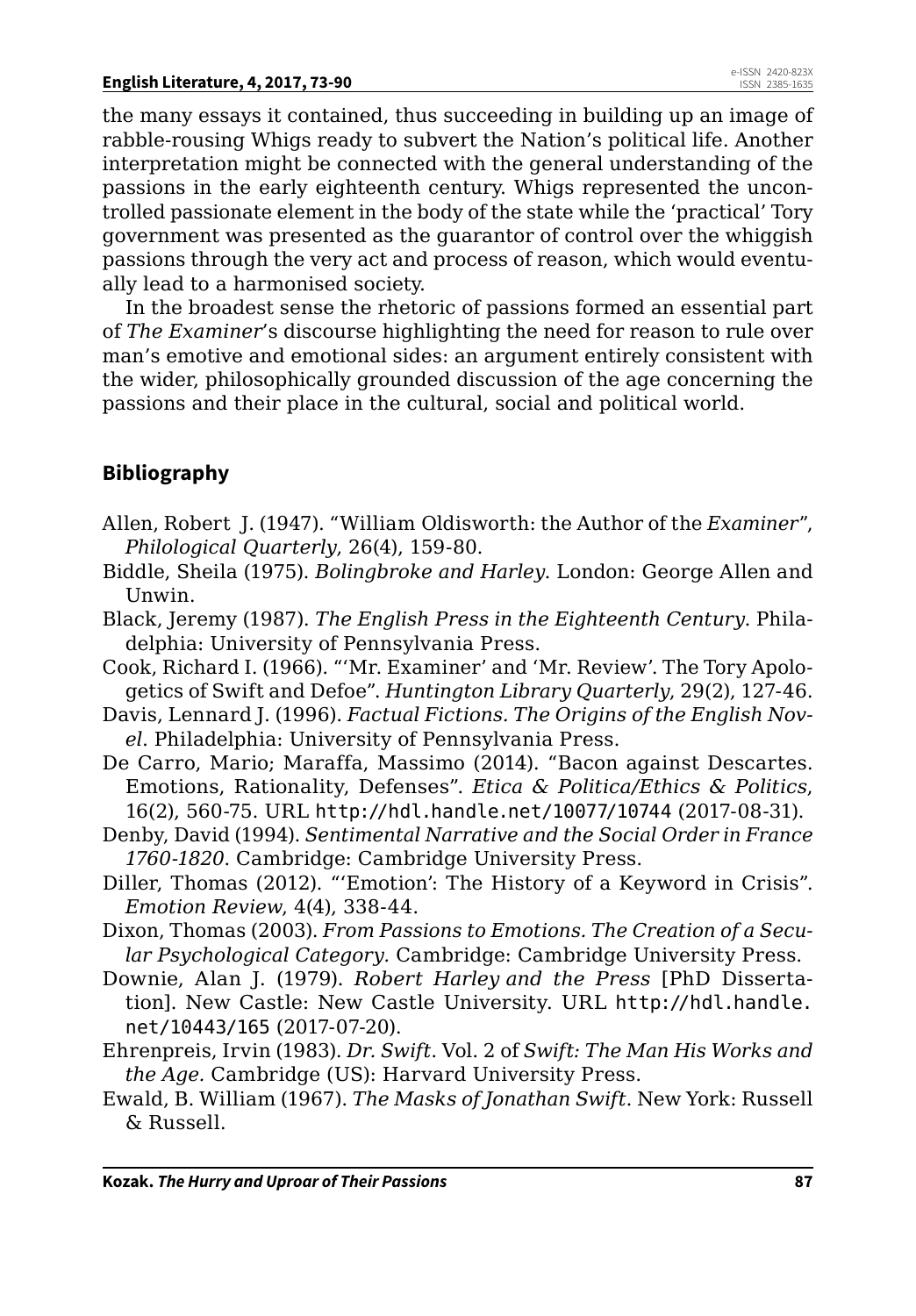- Giglioni, Guido (2016). "Introduction: Francis Bacon and the Theologicopolitical Reconfiguration of Desire in the Early Modern Period". Guido Giglioni; Lancaster, J.A.T.; Corneanu, Sorana; Jalobeanu, Dana (eds.), "Francis Bacon on Motion and Power". *International Archives of the History of Ideas*, 218, 1-40.
- Herman, Ruth (2003). *The Business of a Woman. The Political Writings of Delarivier Manley.* Newark: University of Delaware Press.
- Hill, W. Brian (1988). *Robert Harley, Speaker, Secretary of State, and Premier Minister*. New Haven: Yale University Press.
- Holmes, Geoffrey (1987). *British Politics in the Age of Anne*. London-Ronceverte (WV): Hambledon Press.
- Hope, Frederick William (1865). *Catalogue of Early Newspapers and Essayists*. Oxford: The Bodleian Library.
- Hultquist, Aleksondra (2016). "Elisa Haywood's Progress Through the Passions". Kerr, Heather; Lemmings, David; Phiddian, Robert (eds.), *Passions, Sympathy and Print Culture. Public Opinion and Emotional Authenticity in Eighteenth-Century Britain*. Basingstoke: Palgrave Macmillan, 86-104.
- James, Susan (1997). *Passion and Action. The Emotions in Seventeenth-Century Philosophy*. New York: Oxford University Press.
- Kozak, Katarzyna (2016). "William Oldisworth and the Performance of Authorship in the *Examiner*". Bystydzieńska, Grażyna; Harris, Emma (eds.), *From Queen Anne to Queen Victoria. Readings in 18th and 19th Century British Literature and Culture*. Warszawa: Uniwersytet Warszawski, 5: 205-13.
- Lein, Clayton D. (1977). "Rhetoric and Allegory in Swift's *Examiner* 14". *Studies in English Literature 1500-1900*, 17(3), 407-17.
- Lock, Peter F. (1983). *Swift's Tory Politics*. London: Duckworth.
- Lynch, Jack (2006). *Guide to Eighteenth Century English Vocabulary* [online]. URL <http://andromeda.rutgers.edu/~jlynch/C18Guide.pdf> (2017-06-12).
- Marr, George S. (1970). *The Periodical Essayists of the Eighteenth Century*. New York: Phaeton Press.
- Molesworth, Wiliam (ed.) (1840). *The English works of Thomas Hobbes*. London: John Bohn.
- Osell, Tedra (2002). *The Ghost Writer*. *English Essay Periodicals and the Materialisation of the Public in the Eighteenth Century* [online]*.* Washington: University of Washington. URL [http://delong.typepad.com/](http://delong.typepad.com/tedra-osell.pdf) [tedra-osell.pdf](http://delong.typepad.com/tedra-osell.pdf) (2017-07-15).
- Patterson, Paul B. (1974). *Robert Harley and the Organisation of Political Propaganda* [PhD Dissertation]. Charlottesville: University of Virginia.
- Powell, Navart M. (2012). *Performing Authorship in Eighteenth-Century English Periodicals*. Lewisburg: Bucknell University Press.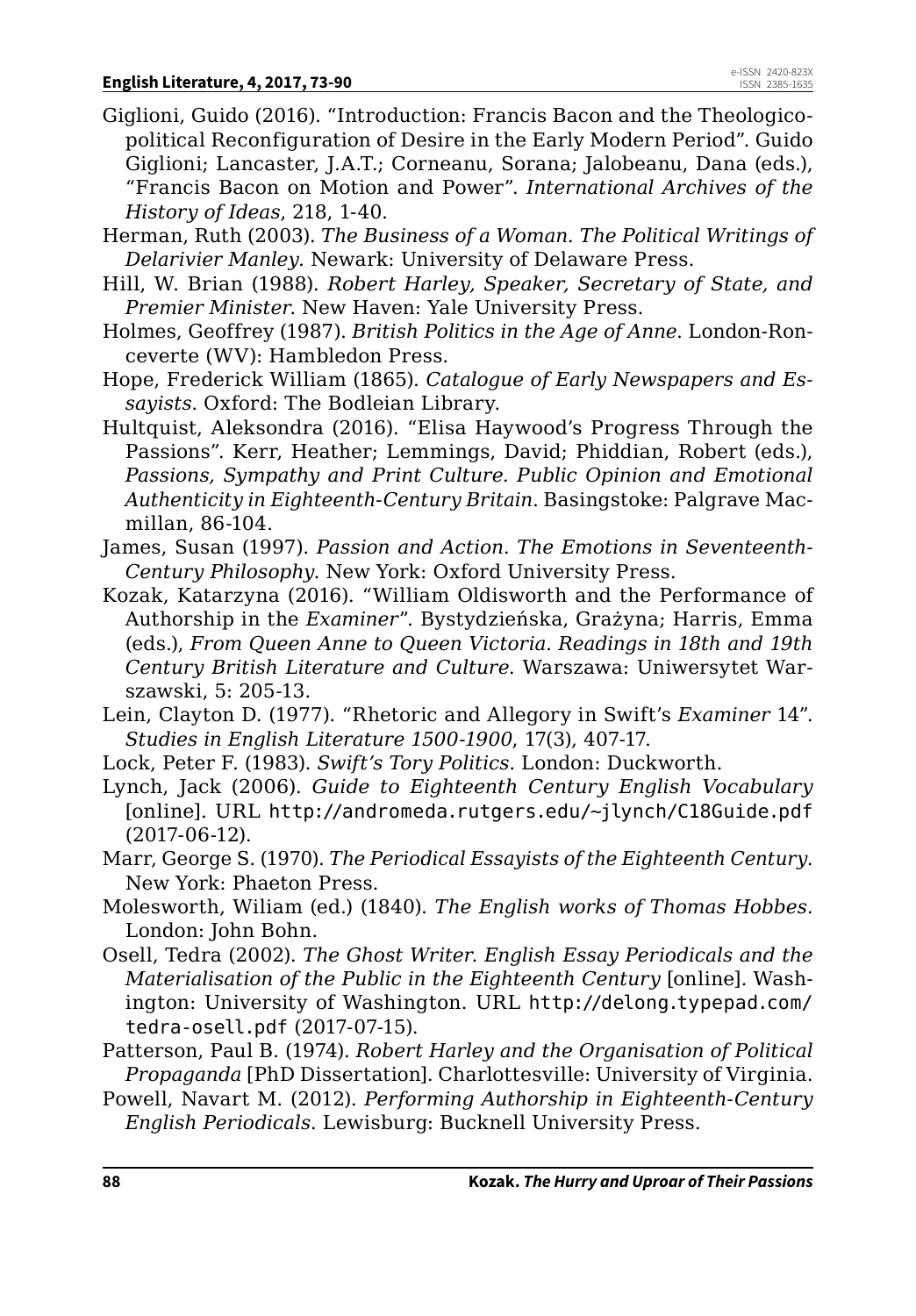- Reddy, William (2001). *The Navigation of Feeling, A Framework for the History of Emotions*. Cambridge: Cambridge University Press.
- Scott, Walter (ed.) (1814). *The Works of Jonathan Swift*, vol. 2. Edinburgh: Archibald Constable and Co.
- Spedding, James et al. (eds.) (1858). *The New Organon*. Vol. 4 of *The Works of Francis Bacon*. London: Longman and Co.

*The Examiner or Remarks upon Papers and Occurrences* (1710-1714). URL <https://goo.gl/DTW43r> (2017-07-20).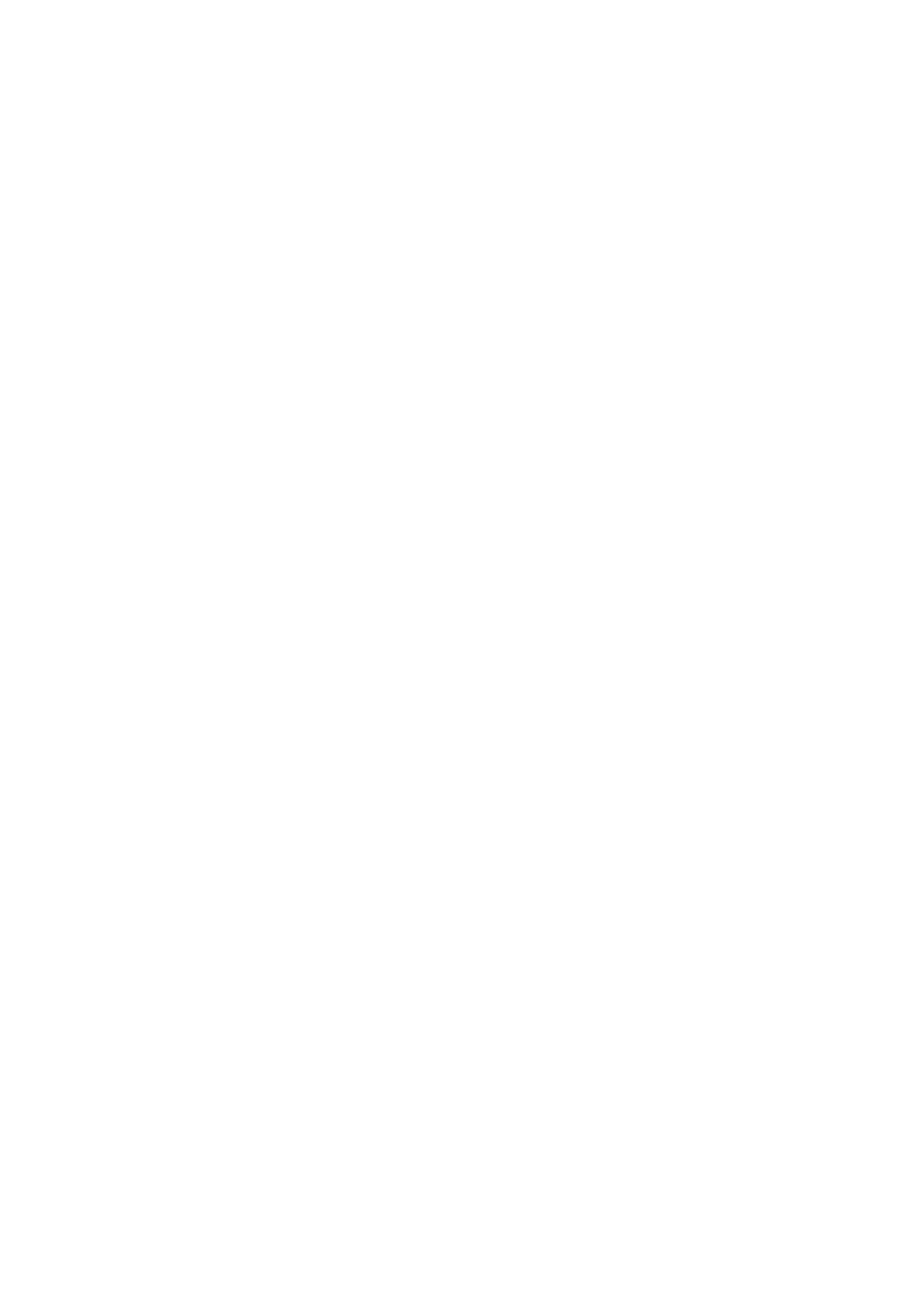# **Fears, Apprehensions and Conjectures**

Suspense in *Robinson Crusoe*

### Riccardo Capoferro (Sapienza Università di Roma, Italia)

**Abstract** The importance of *Robinson Crusoe* in the origins of the novel depends not only on its progressive plot and empirical style, but also on its pioneering narrative devices. Defoe's work is characterised, in particular, by a new approach to the creation of suspense, considered by narratologists as one of the universals of narrative. This approach is based on a consistent, highly diversified use of hypothetical thinking. Crusoe's emotionally charged previsions have the function of presenting possible plot developments, staging, and causing, the oscillation between fear and hope that is characteristic of suspense. Defoe's work with suspense shows that epistemological change, in particular the rise of the modern notion of probability, had relevant implications also at the level of narrative discourse.

**Summary** 1 Emotions, Cognition and Narrative. – 2 Desire and Probability. – 3 Crusoe's Hypotheses.

**Keywords** Robinson Crusoe. Suspense. Curiosity. Hypothetical thinking. Probability. Narrative. Epistemology.

# **1 Emotions, Cognition and Narrative**

In the emergent novel, and most notably in *Robinson Crusoe*, emotions became tightly interwoven with cognition, itself more relevant and nuanced than in preexisting fictional genres. The emotional experience of private individuals became one with their perception and understanding of the world; it appeared to be a response to, and a condition for, empirical knowledge. Along with this dual focus on emotions and cognition went crucial transformations at the level of narrative discourse. The impact of *Robinson Crusoe* was to a large extent enabled by the narrative appeal of Crusoe's mental life. His exploration of the alien environment of the island is shown, for example, to spark powerful emotions – 'fears' and 'apprehensions' – and to inspire 'conjectures', hypothetical scenarios that orient his action and define his targets, stimulating interest and involvement.

In this essay, I will focus on Crusoe's hypotheses and their narrative uses. Crusoe's hypothetical thinking, I will argue, has the function of raising expectations, tensions, and inferences, which concern the past as well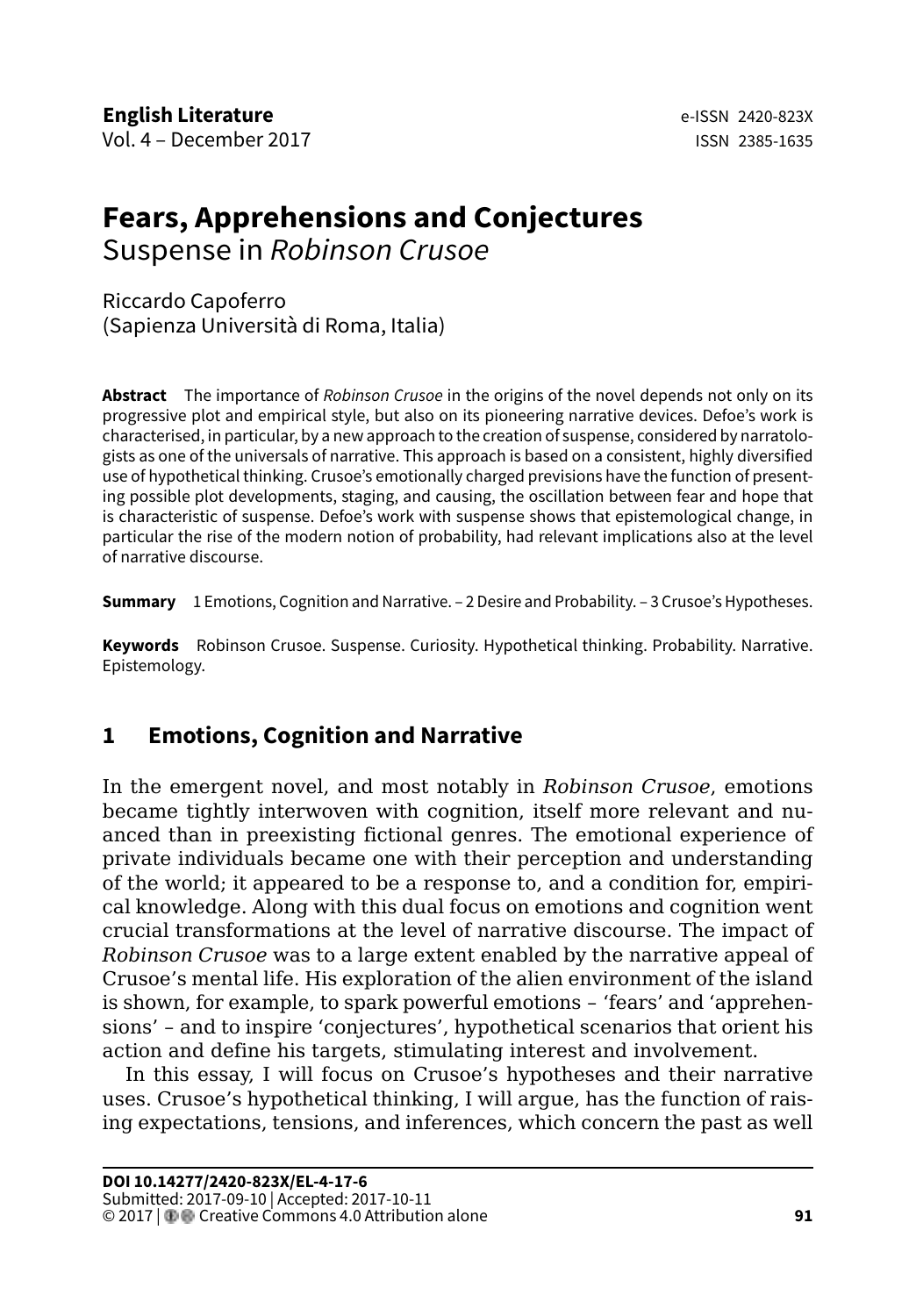as the future. It generates effects that an important branch of narratological discourse has identified as universals of fiction. Among these effects, I will concentrate, in particular, on suspense, whose deployment in *Robinson Crusoe* marks a sea-change in the history of fictional genres.**<sup>1</sup>** Occasionally, however, I will also touch on curiosity (often interwoven with suspense), surprise, and on a state of suspension that can be associated – in eighteenth-century terms – with "wonder".

Usually considered to be an oscillation between fear and hope, suspense is generally attributed to the narrative of actual events, of an impending danger that raises, in readers even more than in characters, emotionally-laden inferences. The workings of suspense need, however, to be historicised, especially if one sets out to understand novelistic realism, its aesthetic devices, and the ontology it implies (Pavel 1986; Doležel 1998). It is by now a commonplace that, both in theory and in practice, the evolution of realism between the eighteenth and the nineteenth centuries was inseparable from epistemological change and, concomitantly, from a growing interest in interiority and subjective perceptions, nourished by protestant introspection and the early modern interest in the workings of the mind. This new focus, and the cognitive and emotional structures that informed it, entailed, inevitably, new narrative devices, new tools to stimulate readers' involvement. Crucial among these devices were the techniques for the creation of suspense, exemplified and to a large extent inaugurated by Defoe's experiments in *Robinson Crusoe* (essential, from a broader angle, for the work of Richardson and, later, for that of Jane Austen, both masters of suspense).

In other words, fine-tuning the notion of suspense also implies concentrating on 'culture', namely on a new set of cognitive models that constituted new materials for narrative discourse. While narratology has highlighted that novelistic writing deploys models of cognition that circulate in contemporary culture, the practice of narrative analysis has not displayed a keen, widespread interest in how cultural change affects fictional devices.**<sup>2</sup>** However, a focus on context becomes essential if the object at hand is a ground-breaking work like *Robinson Crusoe*. Assessing the innovation and force of *Robinson Crusoe* requires, I will suggest, a combined investigation of narrative and its cultural fabric.

**<sup>1</sup>** On suspense, see, in particular, Sternberg 1978, 1992, 2001, and 2003; and Vorderer, Wulff, Friedrichsen 1996. Sternberg also focuses on curiosity and surprise, the other 'universals' of fiction.

**<sup>2</sup>** On cognition and experience, see Fludernik 1996. On contextualist narratology, which is a minor branch of narratology, see Chatman 1990; Sommer 2007; Nünning 2009.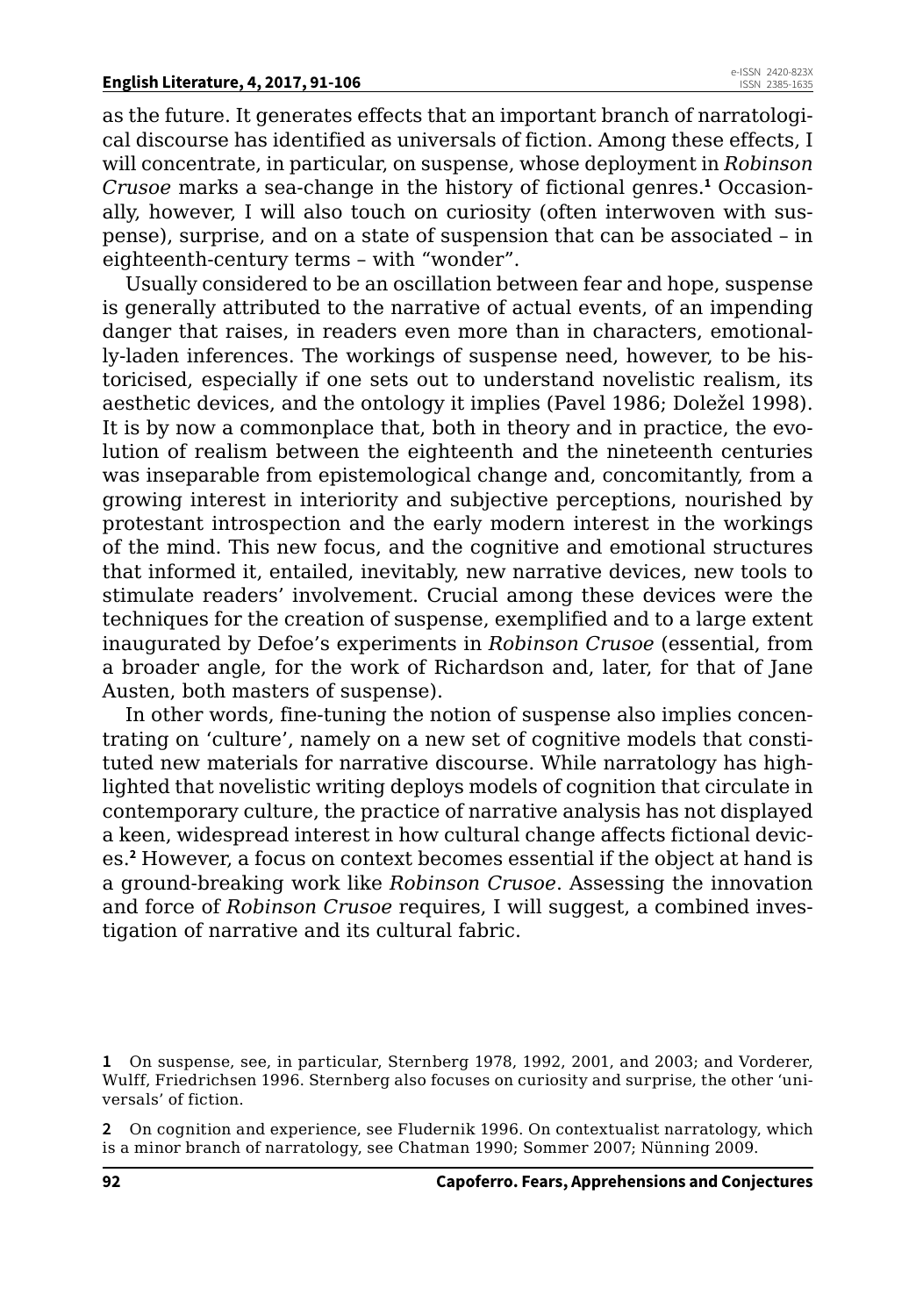## **2 Desire and Probability**

Early modern cultural transformations provided pioneering writers of fiction with new ways of understanding, evaluating and describing experience, only some of which could be put to use in storytelling. It is useful to highlight, in the first place, that passions became more tightly knit to cognition. In Locke's *Essay Concerning Human Understanding*, a marker, and a gauge, of epistemological and ethical change (all the more because Defoe's familiarity with Locke's philosophy is unquestionable) passions were regarded as corporeal fluids that influenced mental activity, and gained legitimacy also in the sphere of cognition. This shift is an important one, as it has relevant implications in the realms of politics and economy, laying the ground for the 'pursuit of happiness'. One passion, in particular, gained unprecedented latitude: desire. In Locke's model, desire is triggered by ideas derived from pleasant sensations, and can urge reason to remove causes of unhappiness (Armstrong, Tennenhouse 2006). Locke argues that

Nature […] has put into man a desire of happiness, and an aversion to misery: these indeed are innate practical principles which (as practical principles ought) do continue constantly to operate and influence all our actions, without ceasing: these may be observed in all persons and all ages, steady and universal; but these are inclinations of the appetite to good, not impressions of truth on the understanding. (Woolhouse 1997, 76)

Focusing, in this case, on innate faculties, Locke defines a model of the mind whereby emotions and cognition are no longer at war. His interest is in the way human beings apprehend, understand and act in the world, namely in the fruitful interplay of reason and passions.

According to the *Essay*, the human being is not a split, dual entity: reason, propelled by desire, responds to 'misery', which represents a range of negative emotions. And reason can be used in many ways. Locke's view of human understanding includes a wide array of modes of cognition, some of which shed light on the narrative texture of Defoe's realism. In particular, Locke's *Essay* provides evidence of the increasing relevance of hypotheses. Locke has often been considered to be critical of hypothetical thinking, especially in relation to the atomistic theories of contemporary philosophers. Following on from seventeenth-century natural philosophers such as Hooke and Boyle, however, he is also aware of the role played by hypothesis in the understanding of the physical world, a section of his *Essay* being devoted to "the true use of hypotheses" (Woolhouse 1997, 572). One the one hand, his commitment to empirical evidence presupposes a keen awareness of the dangers inherent to hypothetical thinking, on the other, he is also aware of its utility, especially for our knowledge of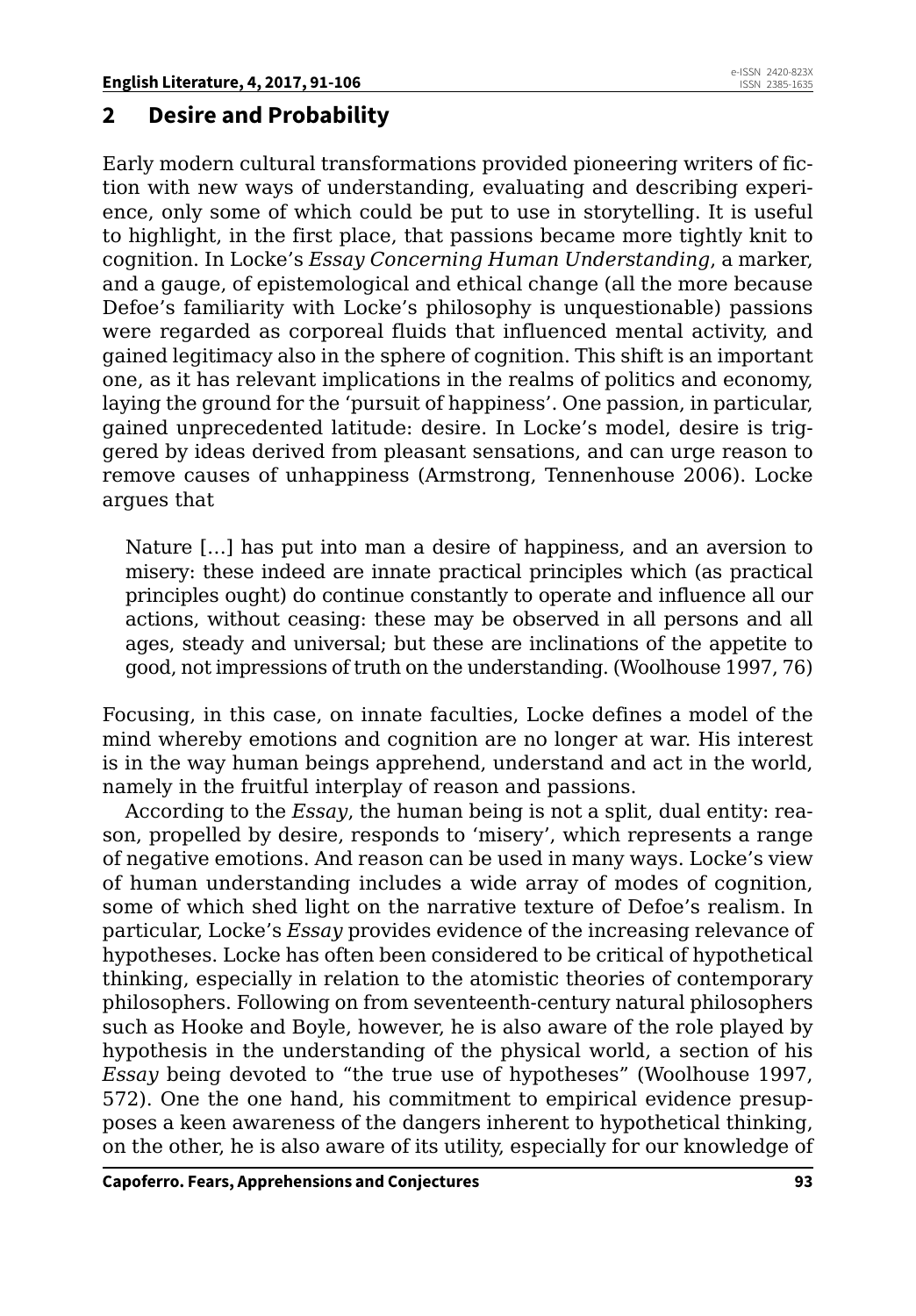unobservable natural phenomena (Laudan 1981, 59-71). Crucial both to experimental science and to the understanding of subcurpuscular – that is, subatomic – phenomena, hypotheses are, for Locke, indispensable, as long as they are informed by consistent analogies with verified experience.

Hypothetical thinking was not only part of a new, intrinsically 'scientific' frame of mind, it came to be a flexible, pervasive tool, whose dissemination went along with that of the modern notion of probability. Probability was no longer primarily based on the authority of the speaker, but on a subject's ability to produce empirical evidence (Hacking 2006; Patey 1984). Despite its interest in matter of fact, empirical knowledge encouraged inferences, since it provided ways to test their validity, inviting explanations of the workings of nature and human societies. Historiography began, for example, to value probable inferences on the past, with a view to achieving a rational understanding of causes and effects. Hypotheses, of course, were liable to criticism, all the more since probability was also used rhetorically. It became part and parcel of what Michael McKeon (1987) has defined "naive empiricism", a mode of presentation that was characteristic of the many genres – from travel accounts to works of fiction – that built their credibility by displaying empirical truthfulness.

In other words, probability entered the divided realm of public debate and ideological strife. In particular, it became crucial to the progressive conception of civil society that was then on the rise. Progress, made possible by reform proposals, could be imagined and pursued by advancing reasonable hypotheses on the future. Discourses on social change, tightly intertwined with plans for technical improvement, were intrinsically hypothetical, vulnerably poised between vision and project.

Nowhere is this more apparent than in Daniel Defoe's writings. Being invested in social and technical progress, Defoe was closely involved in these trends. In *An Essay upon Projects*, his description of how England may improve if his reforms were put in practice is fundamentally hypothetical. The *Essay* defines a set of experiments and vigorously shows their intended outcome. In devising plans for public improvement, Defoe makes extensive calculations and stresses the probable advantages of his projects, trying to persuade his audience of their effectiveness (one of its most frequently occurring verbs being, significantly, "might"). Being aware that his discourse is hypothetical, in his "Conclusions" Defoe also appears open to criticism, acknowledging – with a characteristic profession of disinterestedness – that he may in fact have been wrong on some points: "However, I do not willingly assert anything which I have not good grounds for. If I am mistaken, let him that finds the error inform the world better, and never trouble himself to animadvert upon this" (Defoe 1697, 335). Defoe's use of hypothetical thinking is no less evident in his *General History of Discoveries and Improvements* (1727), which delineates a history of empirical science, with the same approach already used in the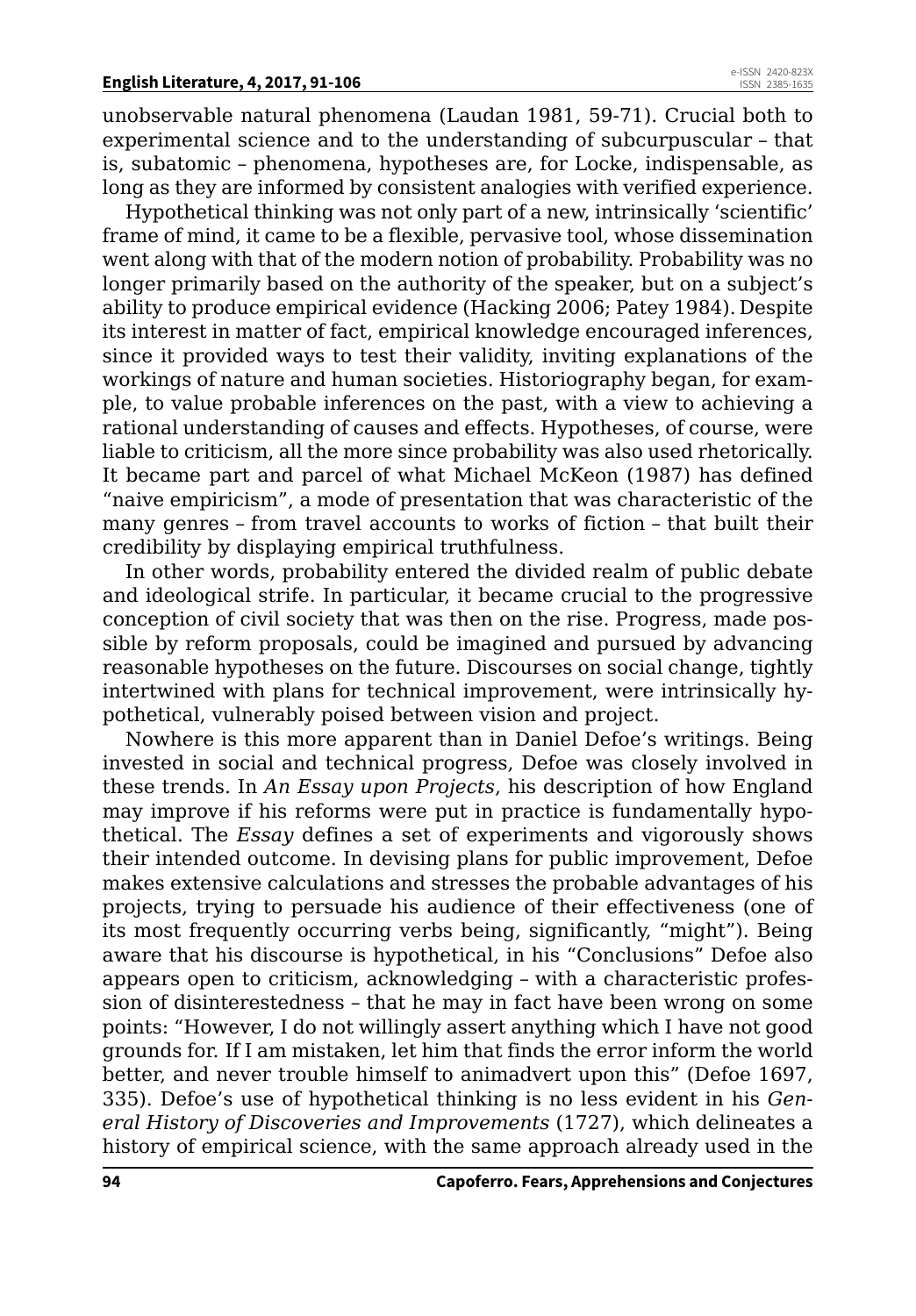first chapter of the *Essay*. Besides making probable inferences about the past, Defoe proposes plans for improvement and for the search for 'useful knowledge'. As he remarks in the preface, these plans are hypothetical, but their success is highly probable:

In our accounts of Improvements and Discoverie, which are yet behind, and which Mankind have before them for the Incouragement of their Industry, we shall not amuse our Readers with remote and suggested Possibilities, or run them among dangerous and impracticable Projects [...] This would be to perplex our Readers with dark schemes and unintelligible Proposals, which have neither probability of Success to encourage the Attempt, or rational Foundation, to make them entertaining to the reader. (Defoe 1727, vi-vii)

# **3 Crusoe's Hypotheses**

That the realm of hypothetical thinking was rapidly expanding is confirmed by *Robinson Crusoe* (Molesworth 2010; Campe 2013)*.* All fiction, however, focuses on experience – on "experientiality", to use a successful category introduced by narratologist Monika Fludernik (1996). In Defoe's novel, the sphere of cognition blends with that of emotion, in a manifold narrative experiment. But Defoe did not reject the past wholesale. The form and themes of *Robinson Crusoe* also draw from preexisting genres, informed by different approaches to temporality and agency (McKeon 1987).

The inconsistencies in Crusoe's narrative serve, needless to say, a specific purpose. They articulate, and mitigate, a contradiction between traditional and modern ways of conceiving of the world and its workings. As a matter of fact, Crusoe's hypothetical thinking comes to the fore gradually, as he departs from a more restrictive epistemological regime, one that implies the Christian cosmology of spiritual autobiography.**<sup>3</sup>** Crusoe's father 'foresees' that his son's decision to leave his family will result in tragedy and disaster. Retrospectively, Crusoe's older self concedes that his father's words were 'prophetic', and his young self too regards them as such at one point: "I look'd back upon my father's Prophetick discourse to me" (Defoe 2007, 18). At the beginning of *Robinson Crusoe*, therefore, we are not yet in the domain of rational thinking: both the young and the old Crusoe – who seems, at this later stage, to endorse his father's view – subscribe to a way of envisioning the future that is fundamentally teleological. Crusoe's story seems set in the world of Christian ritualized

**<sup>3</sup>** On Defoe and spiritual autobiography, see Starr 1965 and Hunter 1966. On Defoe and the supernatural, see Baine 1968 and Capoferro 2014.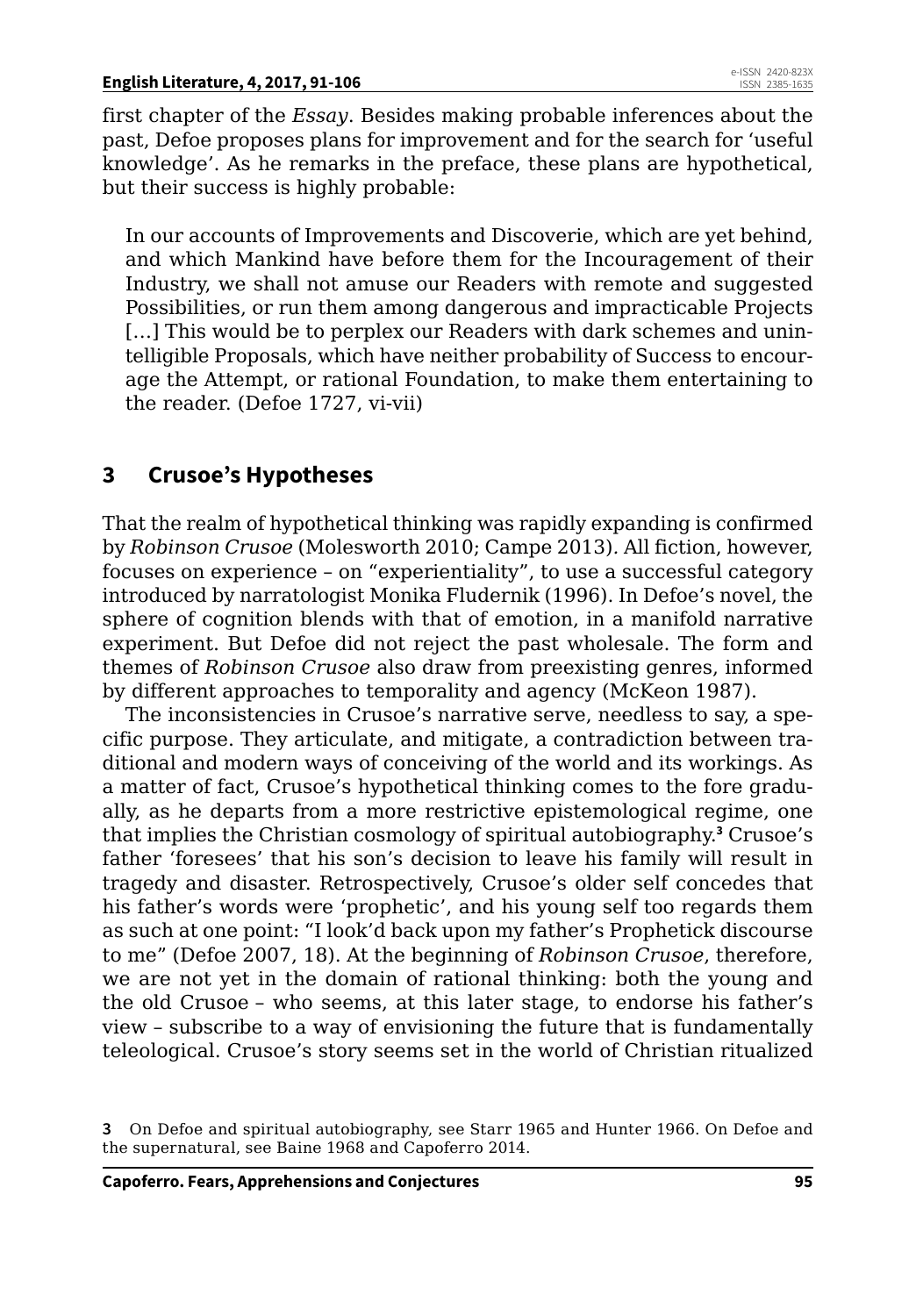history, where individual future can be predicted by means of typological parallels (Damrosch 1985, 190-1). Soon after leaving his family, the young Crusoe is threatened by a stern and vengeful providence, turning into an incarnation of the prodigal son.

In narrative terms, the function of these teleological overtones is already to generate suspense. By portending forces that will punish Crusoe for his forbidden acts and desires, they make us aware of impending risks. On the one hand, therefore, the narrative foreshadows possible developments, already showing its tendency to suggest previsions and thus arouse readers' expectations. On the other, it stages a traditional Christian temporality, refraining from narrative experimentation. Soon, however, Crusoe breaks free from Biblical parallels and an unexpected horizon of action dawns. This change ushers in different narrative devices. Facing new adventures, Crusoe feels no longer doomed. He demonstrates, on the contrary, a productive inclination to hypothetical thinking. He tends, in particular, to make plans on the basis of empirical-rational data. Planning is, of course, a key activity in many kinds of fictional character, ranging from epic heroes, who set sail towards their native island, to romance heroes, eager to save a damsel in distress. In novelistic realism, however, preparation, debate and self-debate are remarkably more developed and nuanced, along with the scrutiny of empirical information. After having been taken prisoner by the Moors, Crusoe contrives ways to escape and, before putting his life on the line, tries to probe the future:

Here I meditated nothing but my Escape; and what method I might take to effect it, but found no Way that had the least Probability in it: Nothing presented to make the Supposition of it rational; for I had no Body to communicate it to, that would embark with me; no fellow-slave, no *Englishman*, *Irishman*, or *Scotsman* there but my self; so that for two years, tho' I often pleased my self with the Imagination, yet I never had the least encouraging Prospect of putting it in Practice. (Defoe 2007, 18-19)

Wholly bent on the future, Crusoe shows a problem-solving mindset informed by Lockean epistemology. He appears intent in the production of scenarios and in the rational assessment of their validity, that is, their probability. In the passage above, his production of hypothesis is represented indirectly, by way of summary. Nevertheless, it defines his desire for action, not easily quenched, while also highlighting that escape will not be an easy accomplishment. In the ensuing section, Crusoe tries to fulfil his plans, all the more risky in light of his previous evaluations:

I got all things ready as he had directed, and waited the next Morning with the Boat, washed clean, her Antient and Pendants out, and everything to accommodate his Guests; when by and by my Patroon came on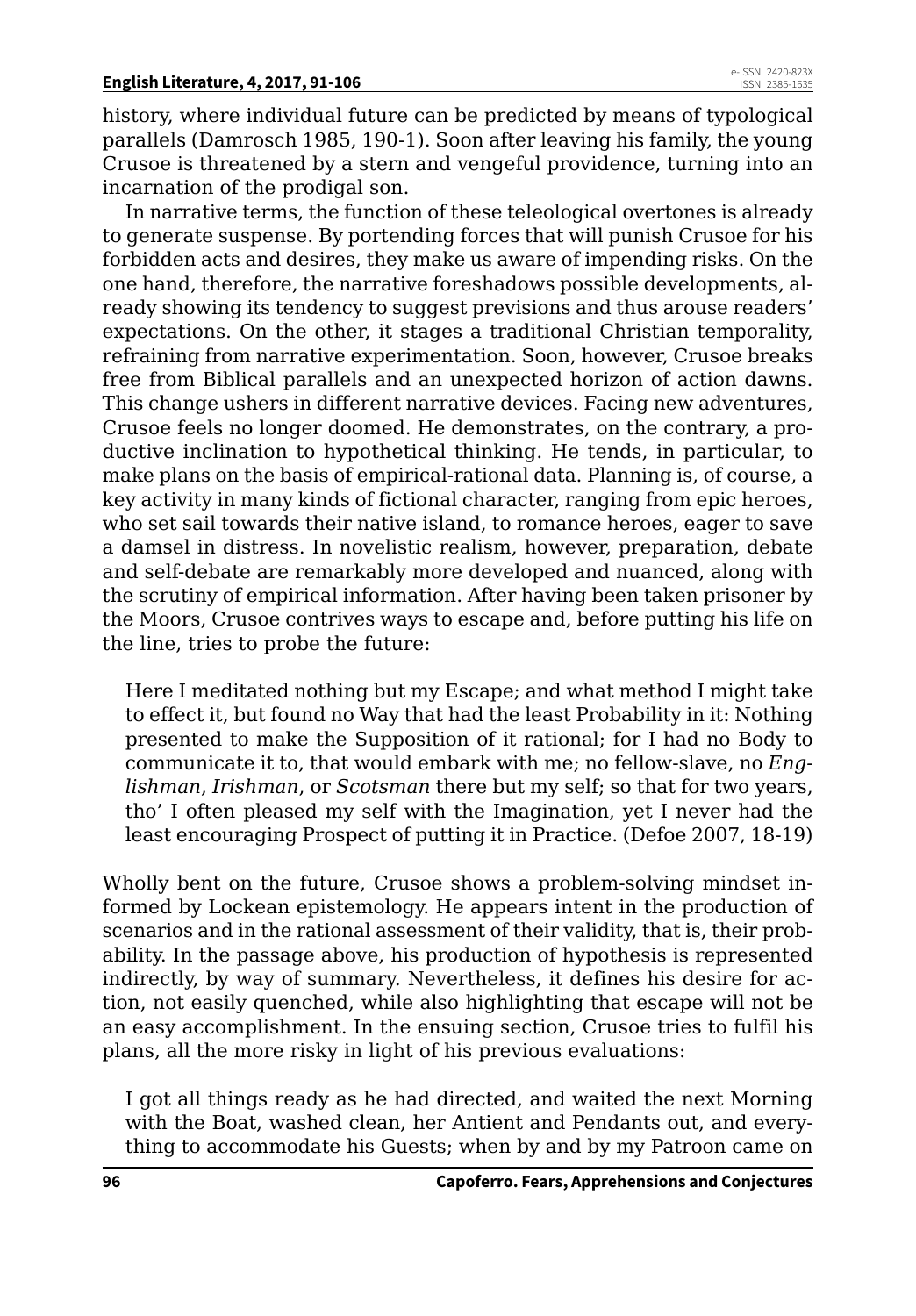board alone, and told me his Guests had put off going, upon some Business that fell out, and order'd me, with the Man and Boy, as usual, to go out with the Boat and catch them some Fish, for that his friends were to sup at his House, and commanded that as soon as I got some Fish I should bring it home to his House; all which I prepar'd to do.

This Moment my former Notions of Deliverance darted into my Thoughts, for now I found I was likely to have a little Ship at my command; and my Master being gone, I prepar'd to furnish my self, not for a fishing Business, but for a Voyage; though I knew not, neither did I so much as consider whither I should steer; for any where to get out of that Place was my Way. My first Contrivance was to make a Pretence to speak to this *Moor*, to get something for our Subsistence on board; for I told him we must not presume to eat of our Patroon's bread. (20)

In this episode, Crusoe's actions unfold in the time of adventure, in a regime in which facts matter more than thoughts, the grip of narrative arising from the proximity of danger. The focus, however, is also on Crusoe's mind. Finding himself in a situation that appears promising, he revises his previous evaluations: escape looks now possible. This realisation revamps narrative tension by figuring a goal to achieve and reminding us of impending threats, as Crusoe's "notions of deliverance" may never translate into actuality. Unable to plan everything out, Crusoe has to rely on improvised 'contrivances'. Most traditional heroes, of course, used to improvise, but they did not devote too much attention to the possibility of danger. Neither they nor the narrations that conveyed their story showed a similar penchant for hypothesis and rational planning. In *Robinson Crusoe*, conversely, the tendency, and at the same time the inability, to form exhaustive scenarios alert us to the unexpected.

Later on in the narrative, Crusoe's tendency to hypothetical thinking increases. After being shipwrecked, he finds himself in the wilderness, surrounded by a multitude of dangers. The alien nature of the island fires up his imagination and fears. It is at this stage that Crusoe's hypothetical mindset becomes fully evident, expressing itself in long previsions that convey his anxiety, seek to compensate for his ignorance of the surroundings, and, concomitantly, build narrative tension. Hypothetical thinking functions, in the first place, as a reminder of danger. Shortly after the shipwreck, in a memorable passage, Crusoe realises that survival is against all odds:

After I had solac'd my mind with the comfortable Part of my Condition, I began to look round me to see what kind of place I was in, and what was next to be done; and I soon found my Comforts abate, and that in a Word I had a dreadful Deliverance: For I was wet, had no Cloaths to shift me, nor any thing either to eat or drink to comfort me, neither did I see any Prospect before me, but that of perishing with hunger or be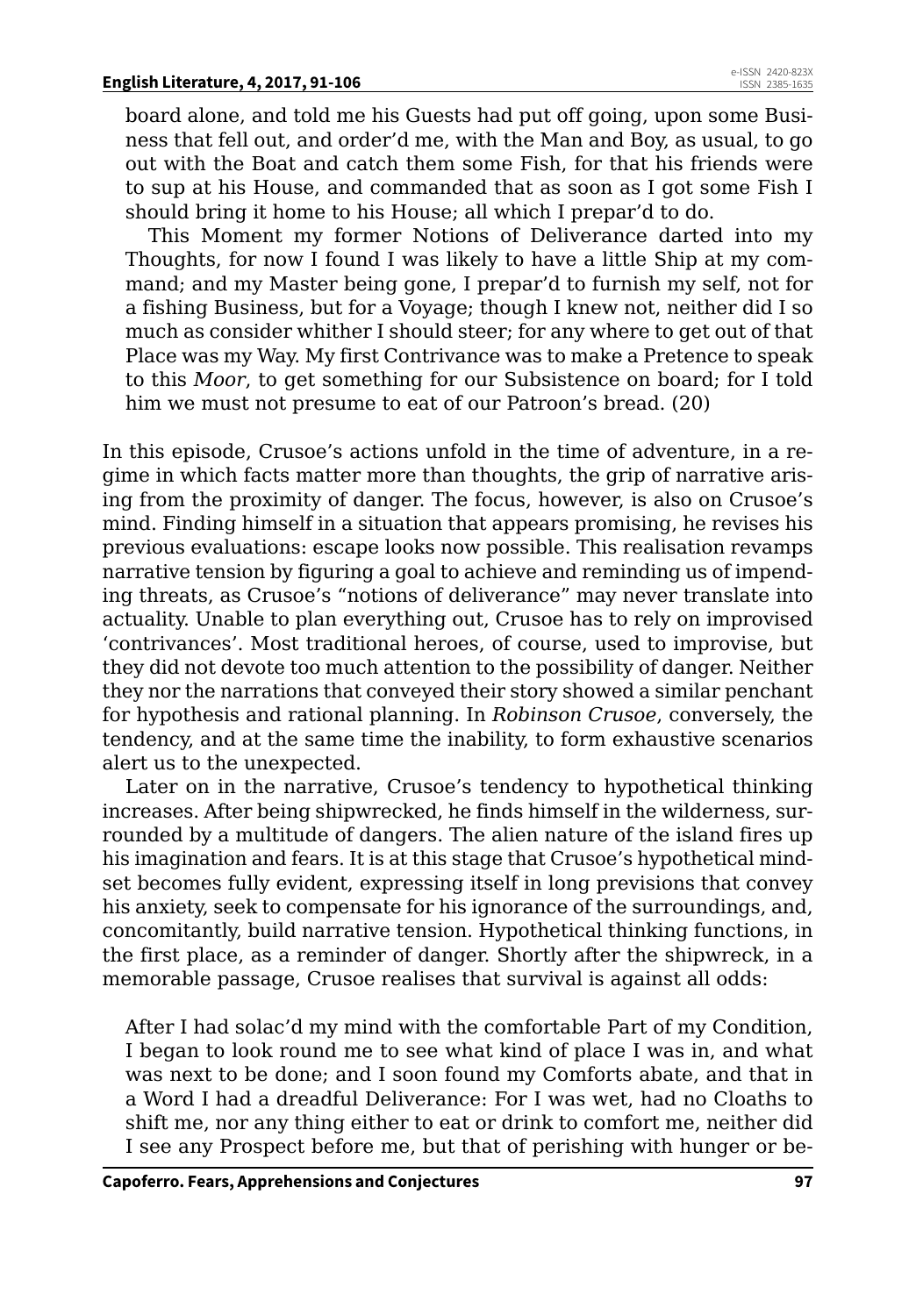ing devour'd by wild Beasts; and that which was particularly afflicting to me, was, that I had no Weapon either to hunt and kill any creature for my Sustenance, or to defend my self against any other creature that might desire to kill me for theirs. In a word, I had nothing about me but a Knife, a Tobacco-pipe, and a little Tobacco in a Box; this was all my Provision, and this threw me into such terrible Agonies of Mind, that for a while I ran about like a Mad-man. Night coming upon me, I began with a heavy Heart to consider what would be my Lot if there were any ravenous Beasts in that country, seeing at night they always come abroad for their Prey. (41)

In this passage, danger is mediated by previsions, which are shot through with fear. Hypotheses express Crusoe's emotional state, the reminder of danger operating, as I will show extensively, not only on the strictly cognitive level. On the one hand, Crusoe's previsions define a set of 'probability rules', possibilities that expand the ontological underpinnings of his fictional world (Kukkonen 2014). On the other, they possess emotional resonance, appealing to our empathy. Thus they generate suspense. And suspense entails curiosity, because Crusoe's hypotheses are yet to be verified. In this case too, a mode of cognition associated with the new epistemology – the search for empirical evidence – is put to narrative use, while also retaining its epistemological and ideological significance.**<sup>4</sup>**

Danger is also mediated by a risk assessment that defines possible developments while simultaneously leaving latitude for action and further discovery. The oscillation between fear and desire that is a basic working of suspense depends, in other words, on a character's assessment of what is most probable, though not absolutely certain, both positive and negative outcomes still appearing possible.

This is not Defoe's invention, of course. However, in Defoe's work, and the tradition it contributed to shaping, the subjective apprehension of danger is more pervasive and grounded than in most pre-modern fiction. Danger becomes virtual: overtly and consistently, it exists by virtue of a character's cognition and emotions – in this case, hypothetical cognition – that are closely interwoven. Inevitably, therefore, suspense goes hand in hand with curiosity, the perception of danger being a sustained interrogation of a character's surroundings, whose truth-value has bearing on his welfare. Success depends on the ability to understand the world and carry out reliable risk assessments with hypotheses also expressing anxiety and lack of control. Robinson's effort for survival unfolds in a slew of minor episodes, in which the plans he makes – he decides, for instance,

**<sup>4</sup>** Needless to say, surprise – the third universal of narrative – also plays a key role in *Robinson Crusoe* (Novak 2015, chap. 7).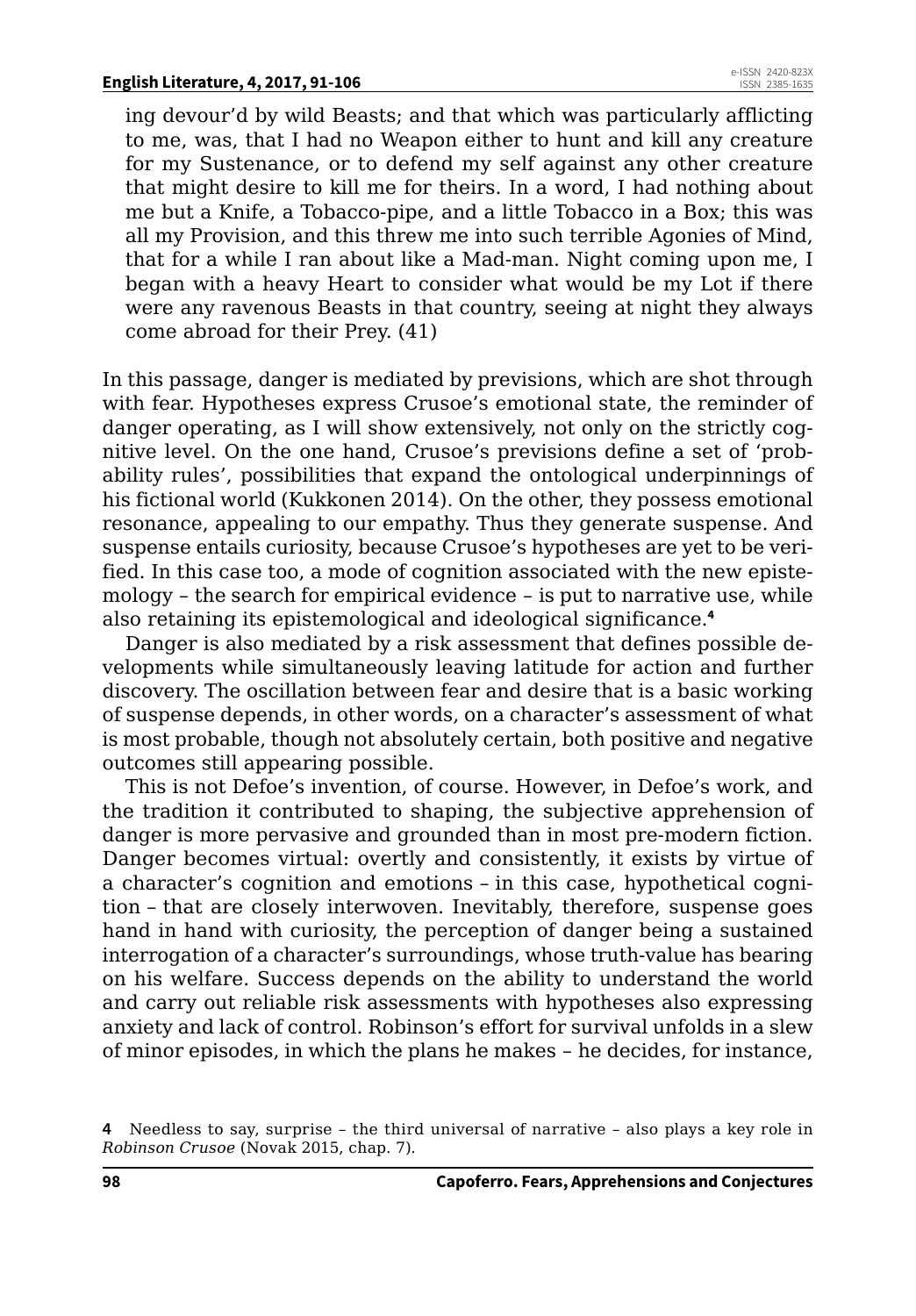to bake bread, grow corn and explore the island – also include an evaluation of risks that foregrounds the possibility of failure (Defoe 2007, 66, 93-4, 99, 133, 151).

Nowhere is this technique more evident than in the rightly famous section that centres on Crusoe's discovery of a footprint on the other side of the island and on the fears and conjectures that ensue. It is not a coincidence that this sequence has become emblematic of *Robinson Crusoe*, echoing in hundreds of other stories, especially adventure fiction, influenced by Defoe's work. Not only, in fact, does the footprint episode epitomise Crusoe's encounter with a hostile environment, it also epitomises Defoe's narrative style, highlighting the role of hypotheses as agents of suspense and curiosity, as well as surprise. Initially, Crusoe's response to the footprint is one of utter amazement – "I was exceedingly surpriz'd with the Print of a Man's naked Foot on the Shore, which was very plain to be seen in the Sand" (130) – that calls for an attempt to scan the surroundings and identify threats.

Immediately after the discovery, however, Crusoe's hypotheses constitute not so much attempts at explanation as harrowing visions of danger. He goes so far as to surmise that, given the absence of other humans, the footprint must have been left by the devil himself. Fear prevailing, hypothetical thinking is no longer governed by reason. Crusoe falls back to a supernaturalist model of understanding: a disempowering frame of mind, far more conservative than his providential interpretation of events, which is ultimately reconcilable with an empirical approach. In light of the fictional world of *Robinson Crusoe*, however, and of the thrust of the narrative, Crusoe's fear of the devil should not be regarded as a cause for hesitating over the nature of reality, as in apparition narratives and what we now call the fantastic. It represents, conversely, an event in his emotional life, because passions overrule cognition, and his ability for planning and action falters. Nevertheless, Crusoe's previsions still contribute to suspense, expressing fear and impending danger (see Gerrig 1996).

No longer oriented by desire, hypotheses convey a state of cognitive checkmate. This state, however, is soon overcome: Crusoe – and the readers – should be on the alert. Empirical reality demands new attention and hypotheses seem to regain hold on facts:

I presently concluded then, that it must be some more dangerous Creature, (*viz*.) that it must be some of the Savages of the main Land overagainst me, who had wander's out to Sea in their Canoes […] Then terrible Thoughts rack'd my imagination about their having found my Boat, and that there were people here. (Defoe 2007, 131-2)

Crusoe's return to balance goes along with a sharper focus on the future. Immediately after the discovery of the footprint his fear took centre stage,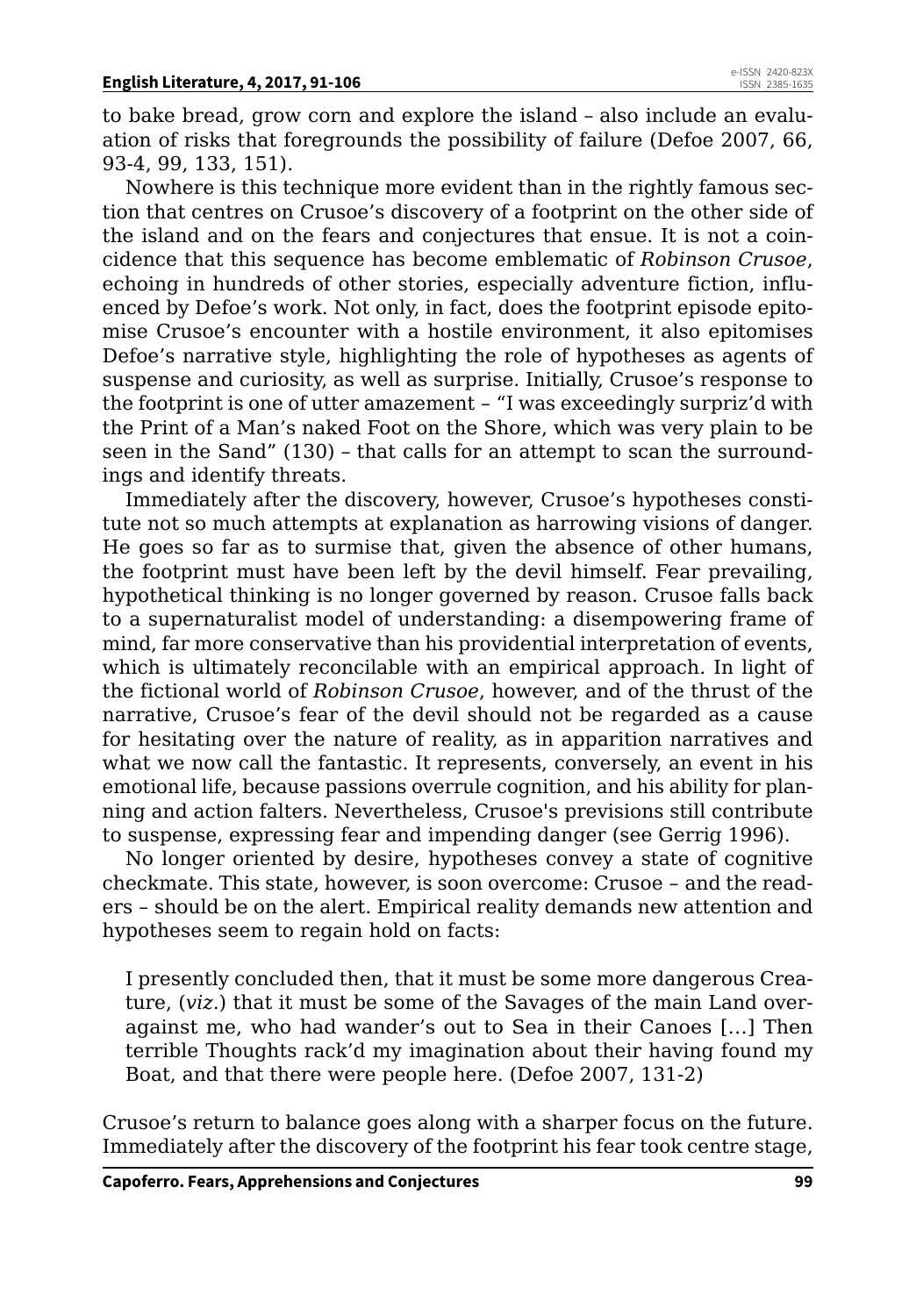overshadowing other concerns. Gradually, he enters a state of uncertainty, his emotions shifting from fear to anxiety. Some of his hypotheses, however, still appear groundless, not wholly consistent with the expectations the narrative has raised so far, and with the plot summary on the title page. He goes so far as to question the very presence of human beings: "In the middle of these Cogitations, Apprehensions, and Reflections, it came into my Thought one day, that all this may be a meer Chimera of my own; and that this Foot might be the print of my own Foot, when I came on shore from my Boat" (133-4). In this sequence, hypotheses generate suspense by way of both cognition and emotions. On the one hand, some of Crusoe's hypotheses have defined multiple possibilities. Moreover, his attempts, both grounded and groundless, to understand his predicament mark narrative progression, arousing our expectations. On the other hand, however, Crusoe's hypotheses also convey fear and bewilderment, contradicting and undermining his determination to understand his surroundings. Crusoe even attributes the footprint to himself, then discards the hypothesis, to find himself prey to new and fearful conjectures:

when I came to measure the Mark with my own Foot, I found my Foot not so large by a great deal; both these Things fill'm my Head with new Imaginations, and gave me the Vapours again, to the highest Degree; so that I shook with cold, like one in an Ague: And I went home again, fill'd with Belief that some Man or Men had been on Shore there; or, in short, that the Island was inhabited, and i might be surpris'd before I was awake; and what course to take for my security I knew not. (134)

These new hypotheses result in a year-long preparation of countermeasures, intermingled with bouts of fear.

Defoe further diversifies his suspense-generating techniques by turning Baconian descriptions of manual labour to a new use. Far from forestalling danger, Crusoe's precautions – he uses his gun sparely, fortifies his home, finds a strategic position to shoot intruders, etc. – raise questions over their effectiveness. The establishment, through material preparation, of positive presuppositions (Crusoe will certainly manage to shoot intruders) is inseparable from that of negative ones (unexpectedly, intruders will come from another direction). Spurred by his previsions, Crusoe has shaped his world, defining a new level of narrative possibilities. But the future exceeds all precautions. The narrative maintains its emotional focus by emphasising that Crusoe's labour was a response to his "apprehensions", and that he lived "in the constant Snare of the Fear of Man" (138).

When, finally, savages do appear on Crusoe's island, his speculations become grounded in more specific assumptions, narrowing the scope of his anticipations – he has now something to observe – and informing new 'contrivances'. It is now the proximity of danger that enables suspense.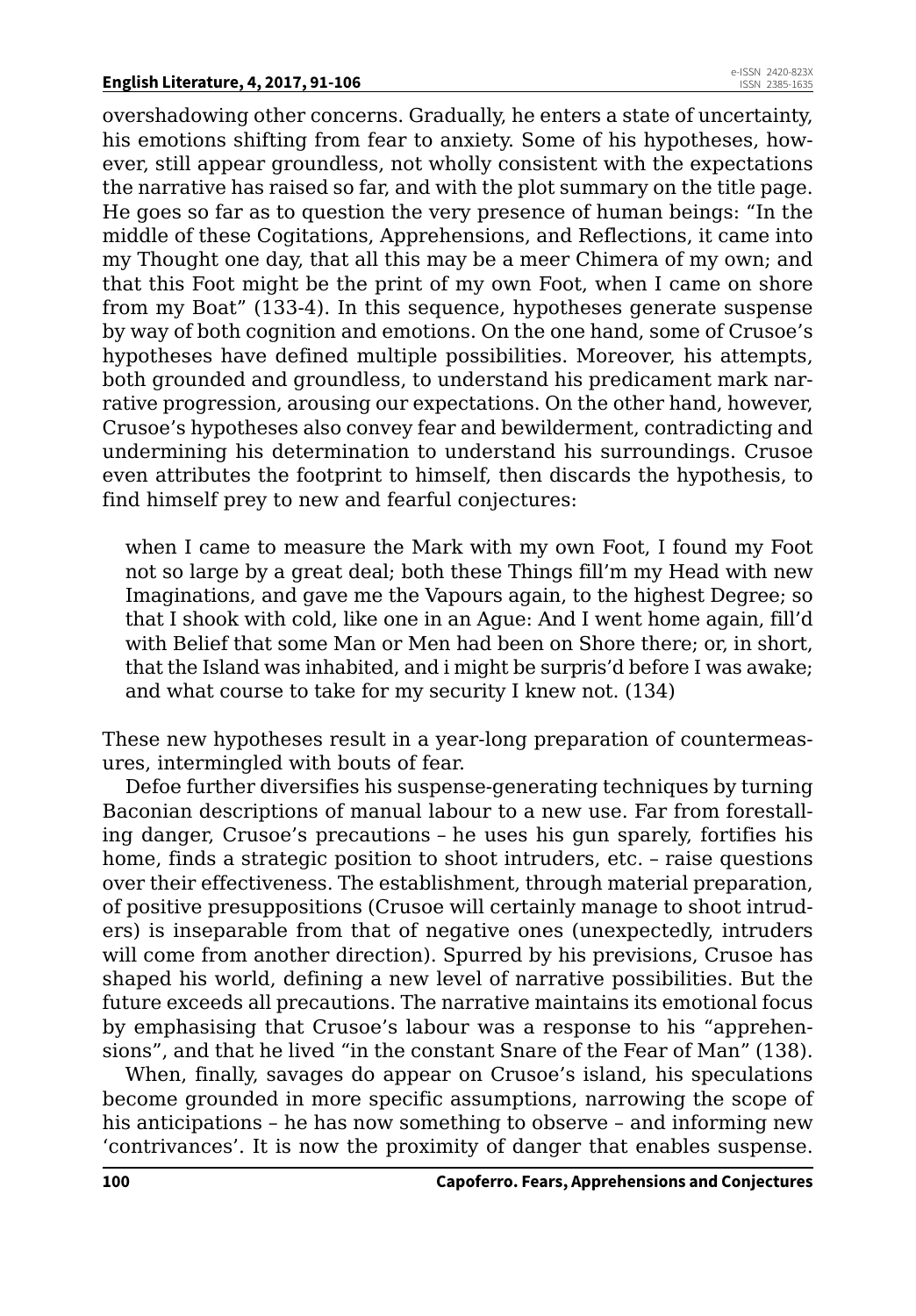But the logical and emotional patterns of the footprint sequence persist. Crusoe continues to scan his surroundings, make hypotheses, sketch positive and negative possibilities, devise plans. And bouts of fear continue to impinge on his predictive ability.

This demonstrates, once more, Defoe's firm grasp on the fundamental workings of suspense, and his consistent use of a new narrative device. In order to be fully effective, suspense cannot depend only on cognition, on a simulation on rational-empirical thinking, but also on emotions, which are conveyed, in *Robinson Crusoe*, by irrational cognition. After spotting the savages, Crusoe falls prey to fears and nightmares:

The Perturbation of my Mind, during this fifteen or sixteen Months Interval, was very great; I slept unquiet, dream'd always frightful Dreams, and often started out of my Sleep in the night: In the Day great Troubles overwhelm'd my Mind, and in the night I dream'd often of killing the Savages. (156)

It is indicative of Defoe's talent as a narrator, however, that this train of thoughts is interrupted by an unexpected occurrence: "as I was reading the Bible, and taken up with very serious Thoughts about my present Condition, I was surpris'd with a Noise of a Gun as I thought fir'd at Sea" (of a different kind. His previsions have, therefore, laid the ground for this surprise, caused by the arrival of a ship, that complicates the power balance of the island, sparking new hypotheses, observations, strategies, possibilities. New conditions for suspense have established themselves. While Crusoe's focus is on the ship and its crew, it is obvious that its arrival and the conflict it seems to have carried can have long-ranging consequences. The ship enriches and diversifies the potential for change, adding new reasons to oscillate between hope and fear, suggesting new "notions of deliverance".

Drawing to a conclusion, I would like to broaden the category of suspense by focusing on one more use of hypothetical thinking in *Robinson Crusoe*, one that ventures into the domain of counterfactuality. Not only does Crusoe ask himself questions on what has happened, but also on what *could* have happened. Both his old and his younger self reflect on the fact that things might have been far worse. By means of counterfactual thinking, they highlight how, despite all, they have managed to survive:

I could not tell what Part of the World this might be, otherwise than that I knew it must be Part of America, and, as I concluded by all my Observations, must be near the Spanish Dominions, and perhaps was all inhabited by savages, where, if I had landed, I had been in a worse condition than I was now; and therefore I acquiesced in the dispositions of Providence. (93)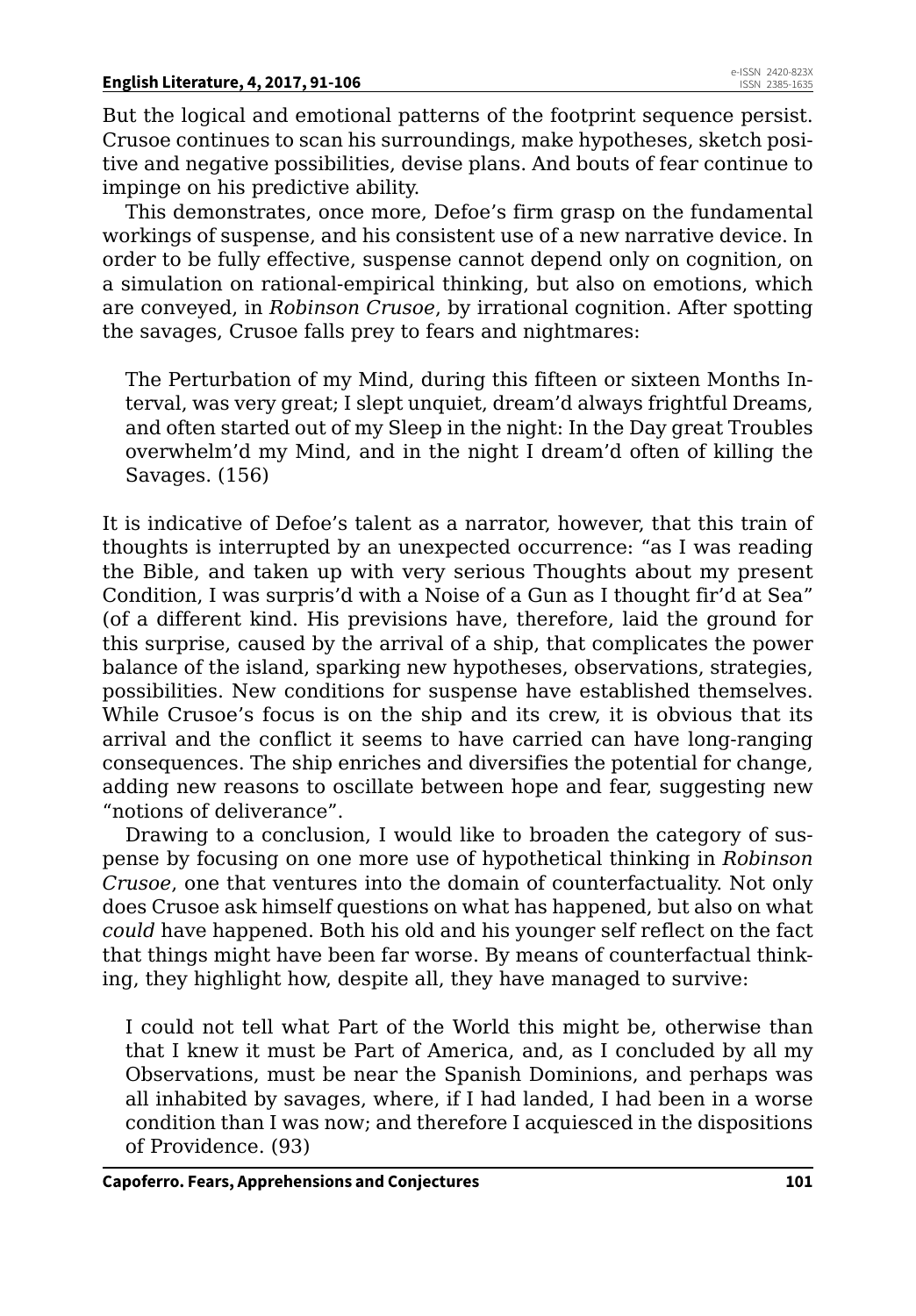Counterfactuality conveys Crusoe's sense of danger and his wonder at having survived against all odds. It conveys his awareness that adventures such as those he experienced have, more often than not, unhappy outcomes. Crusoe often implies that his life has been special and on various occasions appears thankful to providence. In doing so, he echoes – and simultaneously tones down – the rhetoric of seventeenth-century literature of wonder, which showed the intervention of God in human affairs (Hunter 1990). Counterfactual thinking conveys a subdued suggestion of wonder. Remarking that, in spite of all, things have not been so bad means – given Crusoe's pious invocations – that there may be design in the world after all. As has often been noted, in *Robinson Crusoe* supernatural powers survive, if only as an interpretive possibility. Though intermittently, a providential pattern shimmers underneath an apparently random train of events, enabling a hesitation over the nature of reality that lends Crusoe's world an air of enchantment and loosens the constraints of everyday life. Moreover, Crusoe's world becomes more and more benevolent, compensating for the scepticism of the new epistemology. *Robinson Crusoe* takes us to a mutable world. At different points of the narrative, events seem governed by an angry and vengeful God, seem shaped by purely material forces – Crusoe's faith being not exactly steady – and, especially when Crusoe's lot improves, show signs of a good providence.

Much depends on one's interpretive angle. In light of Crusoe's final triumph and of the *Further Adventures*, *Robinson Crusoe* could be considered a providentialist work. Its overall meanings, however, cannot be subsumed by an overarching providential/teleological pattern. Crusoe's narrative unfolds in a perpetual oscillation, which makes providential intimations far more wonderful, and the logic of materialism far more threatening. The fear and hope that are distinctive of suspense concern, in other words, the very essence of the reality explored by Crusoe. Alternately, a vengeful god, chance and a benevolent god appear on stage, with each ontological regime evoking its opposite. Narrative expectations in *Robinson Crusoe*  centre, therefore, both on the physical and on the metaphysical realms, suspense operating at different levels (this suggestion of wonder re-enacts, moreover, an age-old narrative ritual, highlighting that the story departs from the uneventfulness of everyday life).

That all this is achieved by using a mode of cognition associated with the new epistemology constitutes further evidence of Defoe's pioneering experimentation. Not only does *Robinson Crusoe* focus on an experience that is meant to resemble that of a seventeenth- and eighteenth-century Englishman, it also makes a compelling story out of that experience. While, in the wake of Ian Watt (1957), realism has often been reduced to its ideological and epistemological content, it is also a narrative artefact. At the same time, however, narrative cannot be understood if it is not brought back to its context. The transformation of narrative techniques –most no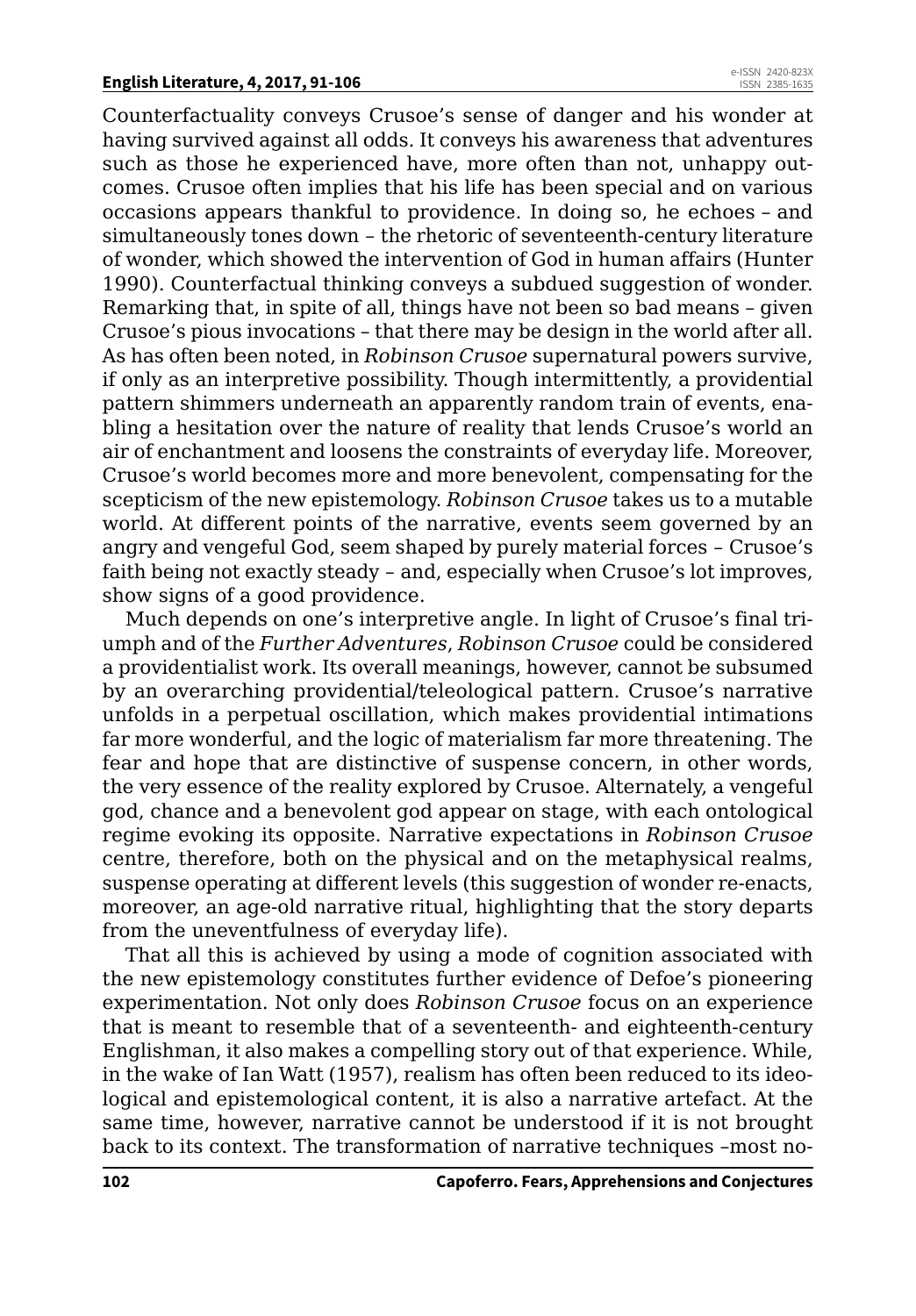tably the rise of the novel – cannot be understood if it is not historicised.

These assumptions raise questions of method, which, if not relevant to all strains of eighteenth-century studies, are certainly relevant for our understanding of literary genres as aesthetic constructs. What is, exactly, the relation between 'culture' – that is, models of cognition and of emotional experience – and 'narrative': does it presuppose an 'aesthetic selection' of relevant materials? Is this selection driven, to a certain extent, by preexisting fictional and interpretive conventions? Does the relation between narrative and cultural materials in moments of transition follow recurrent patterns, or does each text, and each period, constitute a special case? And, last but not least, does the fictional rendering of cognition and emotions challenge, undermine and modify 'culture'? These are only some of the questions that a historically aware study of emotions, cognition and narrative can raise, and that *Robinson Crusoe* poses with formidable strength.

#### **Bibliography**

- Armstrong, Nancy; Tenenhouse, Leonard (2006). "A Mind for Passion. Locke and Hutcheson on Desire". Kahn, Victoria; Saccamano, Neil; Coli, Daniela (eds), *Politics and Passions, 1500-1850.* Princeton: Princeton University Press*,* 131-50.
- Baine, Rodney (1968). *Defoe and the Supernatural*. Athens (GA): University of Georgia Press.
- Campe, Rüdiger (2012). *The Game of Probability: Literature and Calculation from Pascal to Kleist*. Stanford: Stanford University Press.
- Capoferro, Riccardo (2014). "Defoe, the Supernatural, and the Origins of the Fantastic." Ellison, Katherine; Kincade, Kit; Nelson, Holly Faith (eds.), *Topographies of the Imagination. New Approaches to Daniel Defoe*. New York: AMS Press, 69-91.
- Chatman, Seymour (1990). "What Can We Learn from Contextualist Narratology?". *Poetics Today*, 11, 310-28.
- Damrosch, Leopold (1985). *God's Plots and Man's Stories*. *Studies in the Fictional Imagination from Milton to Fielding*. Chicago: University of Chicago Press.

Defoe, Daniel (1697). *An Essay Upon Projects*. London.

- Defoe, Daniel (1727). *The History of the Principal Discoveries and Improvements, in the Several Arts and Sciences*. London.
- Defoe, Daniel (2007). *Robinson Crusoe*. Edited by Thomas Keymer. Oxford: Oxford University Press.
- Doležel, Lubomír (1998). *Heterocosmica: Fiction and Possible Worlds*. Baltimore: Johns Hopkins University Press.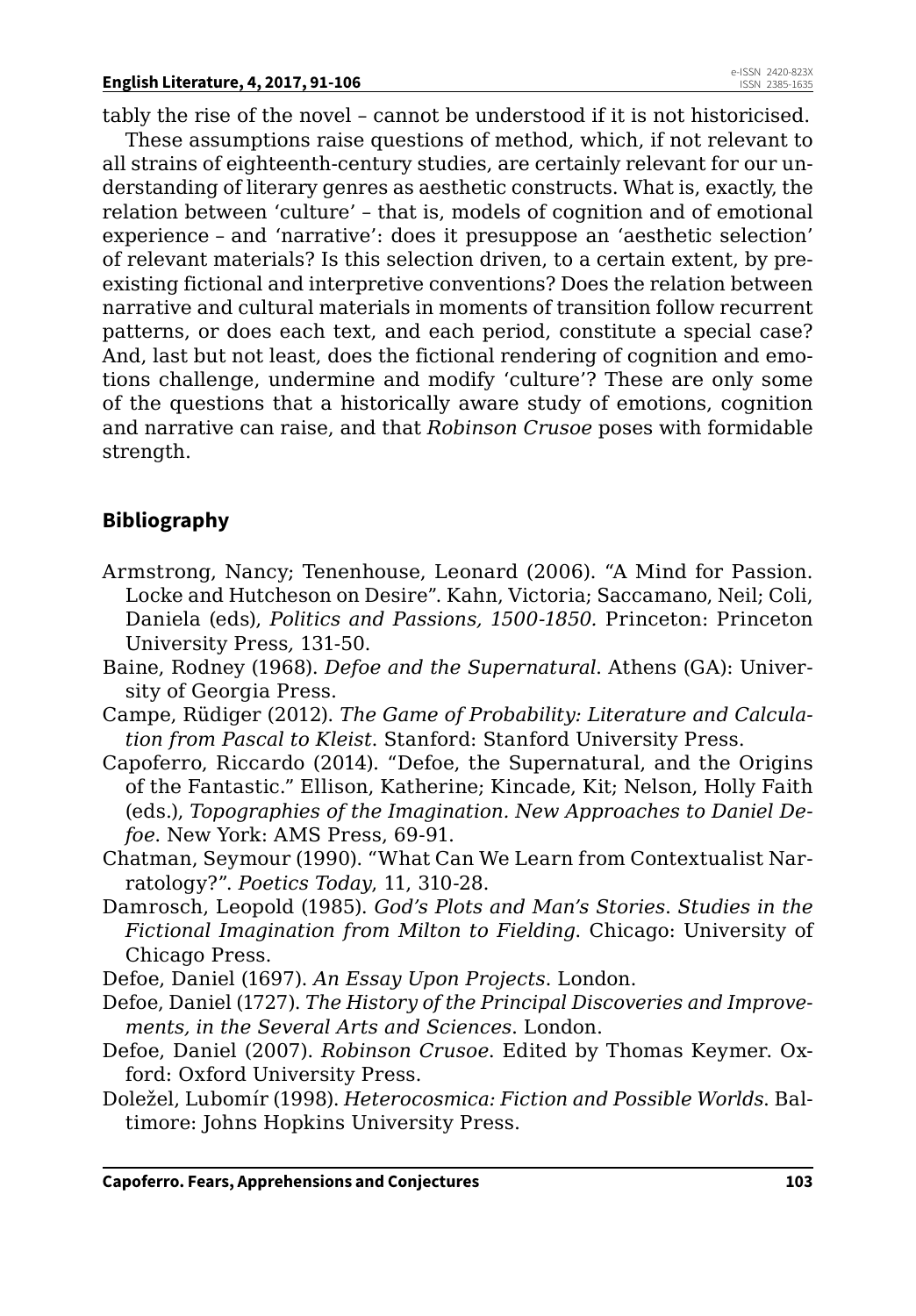Fludernik, Monika (1996). *Towards a Natural Narratology.* London: Routledge.

Gerrig, Richard (1996). "The Resiliency of Suspense". Vorderer, Peter; Wuff, Hans J.; Friedrichsen, Mike (eds.), *Suspense: Conceptualizations, Theoretical Analyses, and Empirical Explorations*. Mahwah (NJ): Lawrence Erlbaum Associates, 93-105.

- Hacking, Ian (2006). *The Emergence of Probability. A Philosophical Study of Early Ideas About Probability, Induction and Statistical Inference*. Cambridge: Cambridge University Press.
- Hunter, J. Paul (1966). *The Reluctant Pilgrim. Defoe's Emblematic Method and Quest for Form in "Robinson Crusoe"*. Baltimore: Johns Hopkins University Press.
- Hunter, J. Paul (1990). *Before Novels. The Cultural Contexts of Eighteenthcentury English Fiction*. New York: Norton.
- Kukkonen, Karin (2014). "Bayesian Narrative. Probability, Plot and the Shape of the Fictional World". *Anglia*, 132(4), 720-39.
- Laudan, Larry (1981). *Science and Hypothesis. Historical Essays on Scientific Methodology*. Berlin: Springer.
- Locke, John (1997). *An Essay Concerning Human Understanding*. Edited by Roger Woolhouse. London: Penguin.
- Molesworth, Jesse (2010). *Chance and the Eighteenth-Century Novel. Realism, Probability, Magic.* Cambridge: Cambridge University Press.
- McKeon, Michael (1987). *The Origins of the English Novel, 1600-1740.*  Baltimore: Johns Hopkins University Press.
- Nünning, Ansgar (2009). "Surveying Contextualist and Cultural Narratologies. Towards an Outline of Approaches, Contexts and Potentials". Heinen, Sandra; Sommer, Roy (eds.), *Narratology in the Age of Crossdisciplinary Narrative Research*. Berlin: de Gruyter, 48-70.
- Novak, Maximillian E. (2015). *Transformations, Ideology, and the Real in "Robinson Crusoe" and Other Narratives. Finding 'The Thing Itself'.*  Newark: University of Delaware Press.
- Patey, Douglas Lane (1984). *Probability and Literary Form. Philosophic Theory and Literary Form in the Augustan Age.* Cambridge: Cambridge University Press.
- Pavel, Thomas G. (1986). *Fictional Worlds.* Cambridge (MA): Harvard University Press.
- Sommer, Roy (2007). "'Contextualism' Revisited. A Survey (and Defence) of Postcolonial and Intercultural Narratologies". *Journal for Literary Theory*, 1(1), 61-79.
- Starr, George A. (1965). *Defoe and Spiritual Autobiography*. Baltimore: Johns Hopkins University Press.
- Sternberg, Meir (1978). *Expositional Modes and Temporal Ordering in Fiction*. Baltimore: Johns Hopkins University Press.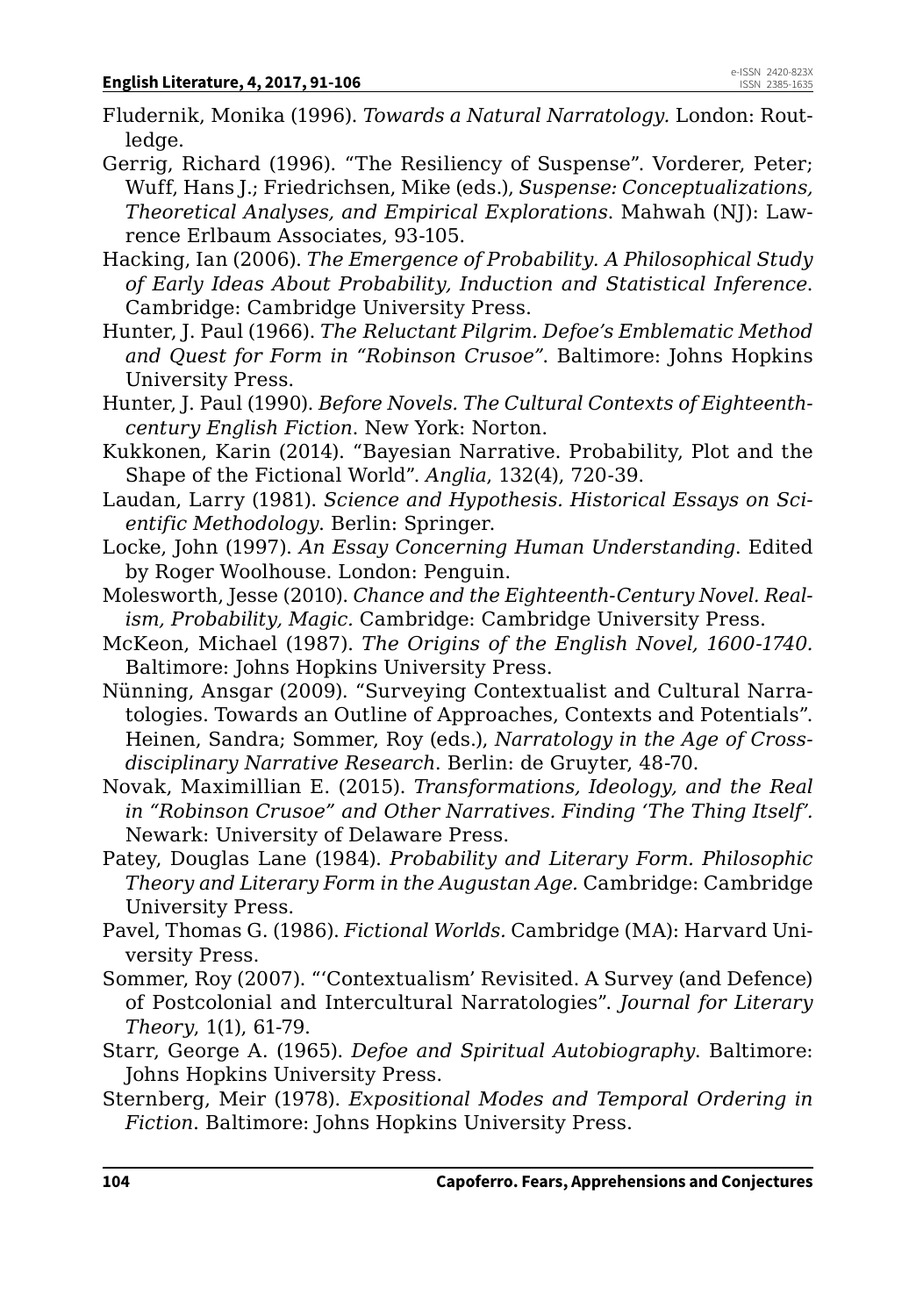- Sternberg, Meir (1992). "Telling in Time (II). Chronology, Teleology, Narrativity". *Poetics Today*, 3(13), 463-541.
- Sternberg, Meir (2001). "How Narrativity Makes a Difference". *Narrative*, 9(2), 115-22.
- Sternberg, Meir (2003). "Universals of Narrative and Their Cognitivist Fortunes (I)". *Poetics Today*, 2(24), 297-395.
- Vorderer, Peter; Wulff, Hans J.; Friedrichsen, Mike (eds.) (1996). *Suspense: Conceptualizations, Theoretical Analyses, and Empirical Explorations*. Mahwah (NJ): Lawrence Erlbaum Associates.
- Watt, Ian (1957). *The Rise of the Novel. Studies in Defoe, Richardson and Fielding*. Princeton: Princeton University Press.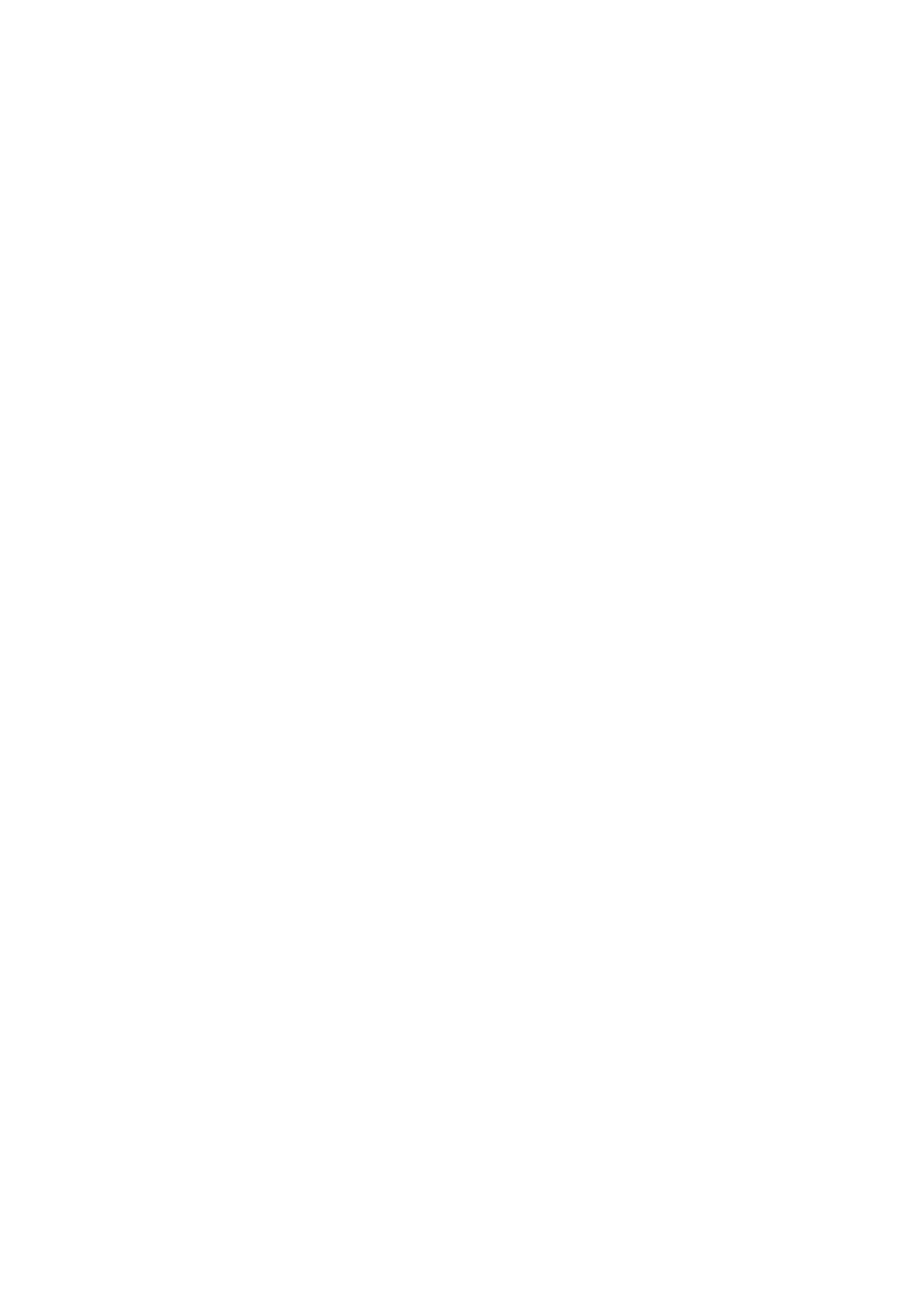# **"So Shall She Now the Softest Coulours Chuse | To Paint thy Fate & Shadow out thy Woes"** Poetry and Emotion in the Abergavenny Scandal of 1729

Lucia Quinault (Queen Mary, University of London, UK)

**Abstract** This article will explore the ways in which literary forms empower emotional response to public events, using as a case study the wide range of literary texts – published and circulated in manuscript – inspired by the notorious Abergavenny scandal of 1729. Lady Abergavenny's beauty, adultery and death, followed by a trial in which her husband was awarded a staggering £10,000 in compensation, stimulated poetry, drama and opera, giving voice to desire, remorse, pity, despair and contempt. Drama and poetry intersect in their treatment of the scandal, and while poetry offers its writers and readers an opportunity to explore a single viewpoint, and to circulate it privately, drama re-imagines the causes and conversations, and exposes them to public judgment. The alternating prose and verse of opera thus offer us a self-contained sample of the uses of different literary genres in expressing emotion and presenting the social and moral debates provoked by the affair.

**Summary** 1 Responses to the Abergavenny Case in Manuscript Poetry. – 2 Poetic Interactions Between Manuscript and Print. – 3 The Case on Stage. – 4 The Uses of Genre in an Operatic Depiction of the Case: *Calista*.

**Keywords** Abergavenny. Scandal. Emotion. Genre. Poetry.

My discussion of the poetry generated by the Abergavenny scandal of 1729, in which Lord Abergavenny was awarded £10,000 in compensation for his wife's adultery, centres on a private collection of manuscript verse, accumulated by Lady Anne Coventry, one of the daughters of the Duke of Beaumont, during her exceptionally long life (1673-1763), and now kept in the Muniment Room, Badminton House, Gloucestershire. The part of the collection containing the Abergavenny poems is distinguished by being addressed to Lady Anne directly, and without covering notes, as discrete commentary on the events to which they respond.**<sup>1</sup>** The poems are not exclusive, however, and, as I will show, participate in both manuscript and print circulation at the time. They also intersect with contemporary

**1** All quotations from the collection are given in the footnotes.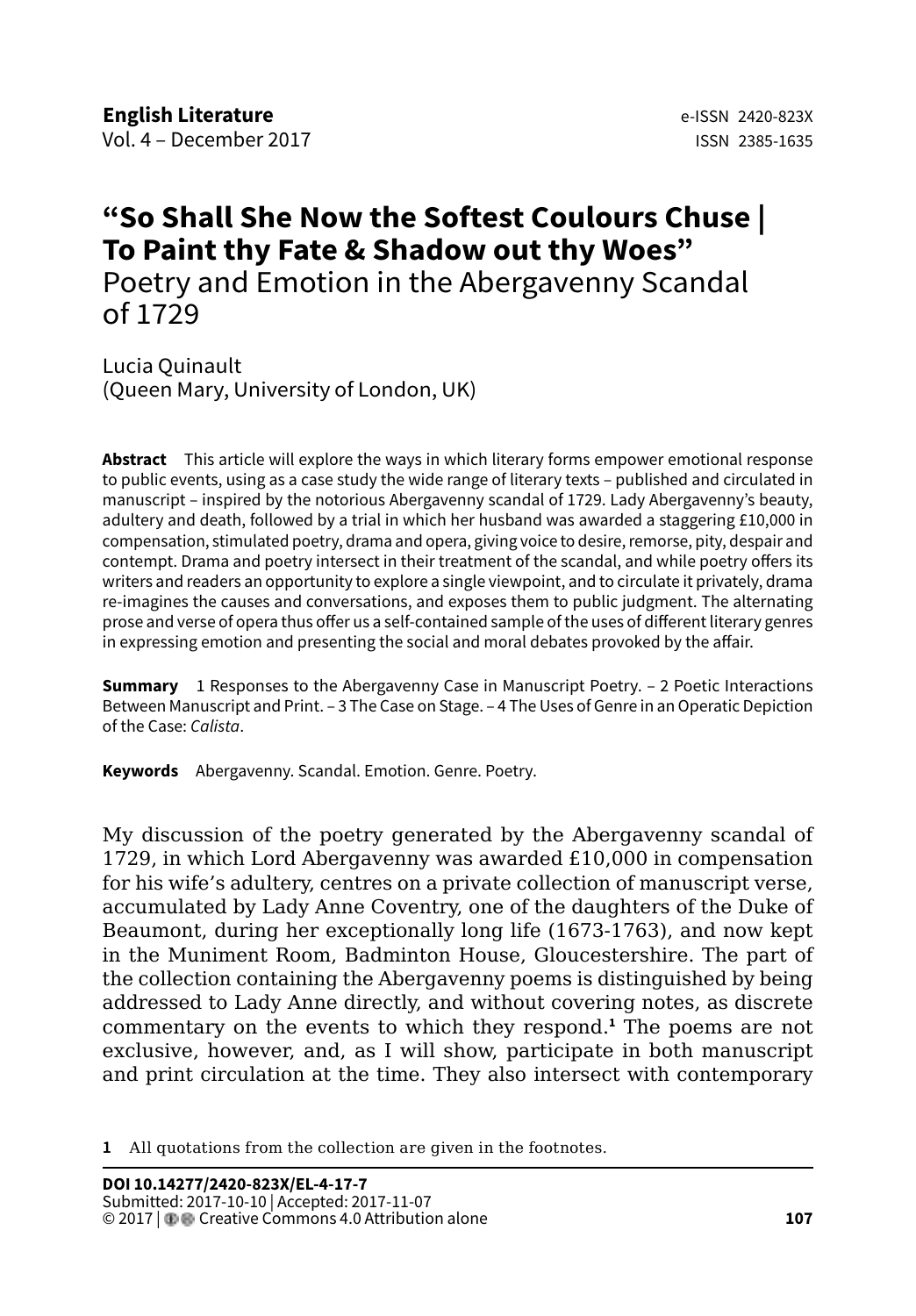#### **English Literature, 4, 2017, 107-126**

drama: names, images and ideas cross and re-cross between the genres in revealing and provocative ways. That these poems, however, should end up in the possession of a widowed 56-year-old in self-imposed rural seclusion suggests the power of the situation, and the efficacy of poetry as a means of thinking about it.

## **1 Responses to the Abergavenny Case in Manuscript Poetry**

The first poem on the subject to appear in the bundle is carefully written out on a folded piece of paper, making a sheet of 8′′ by 6′′.**<sup>2</sup>** The sheet is cut after the end of the poem. This excision is particularly frustrating given the debate about the authorship of the poem. It is was first published in *The Odes of Charles Hanbury Williams, Knight* (1775; titled "On the Death of Lady Abergavenny, by a Lady"). Also the Digital Miscellanies Index attributes it to him. However, Tone Dagny Sundt Urstad in her unpublished thesis, *The Works of Charles Hanbury Williams, which Was Submitted at Cambridge in January 1987*, is utterly dismissive of the attribution (Urstad 1987). Her thesis, though thirty years old, remains the only current comprehensive discussion of Charles Hanbury Williams' work so far completed, which makes me inclined to accept her verdict. His Williams' age, however, remains a suggestive factor, even while it makes the pseudonym unlikely, as will be seen in my discussion of some of the other poems on the subject, which take a similarly sympathetic tone.

There is nothing in the poem itself, or its appearance in the correspondence of Lady Anne Coventry to suggest that it was not written, in fact, by a lady. Lady Anne was famously interested in female education, supporting and corresponding with Mary Astell (Perry 1986, 175). A notebook miscellany of copied and original poetry belonging to and written by a female servant in her own household has recently been discovered in the Fellows' Library of Winchester College (Quinault 2015). She may therefore have been particularly interested in a female perspective on the case.

The poem relates the Abergavenny story by working backwards from the tomb of the dead woman, insisting on her penitence, and coaxing the reader into sympathy. It begins "Ye Muses all and pittying Virgins come | And pour yor. Tears on poor Calista's Tomb'Tomb", suggesting that it could be a response to the longest and most famous Abergavenny poem, – "An Epistle from Calista to Altamont'Altamont", which was also sent to Lady Anne Coventry. The names of the husband and wife are taken from Nicholas Rowe's play, *The Fair Penitent* (1703), one of the many interesting interconnections between poetry and drama in this story, which suggests again

**2** Muniment Room, Badminton House, Fm T/B 1/4/4.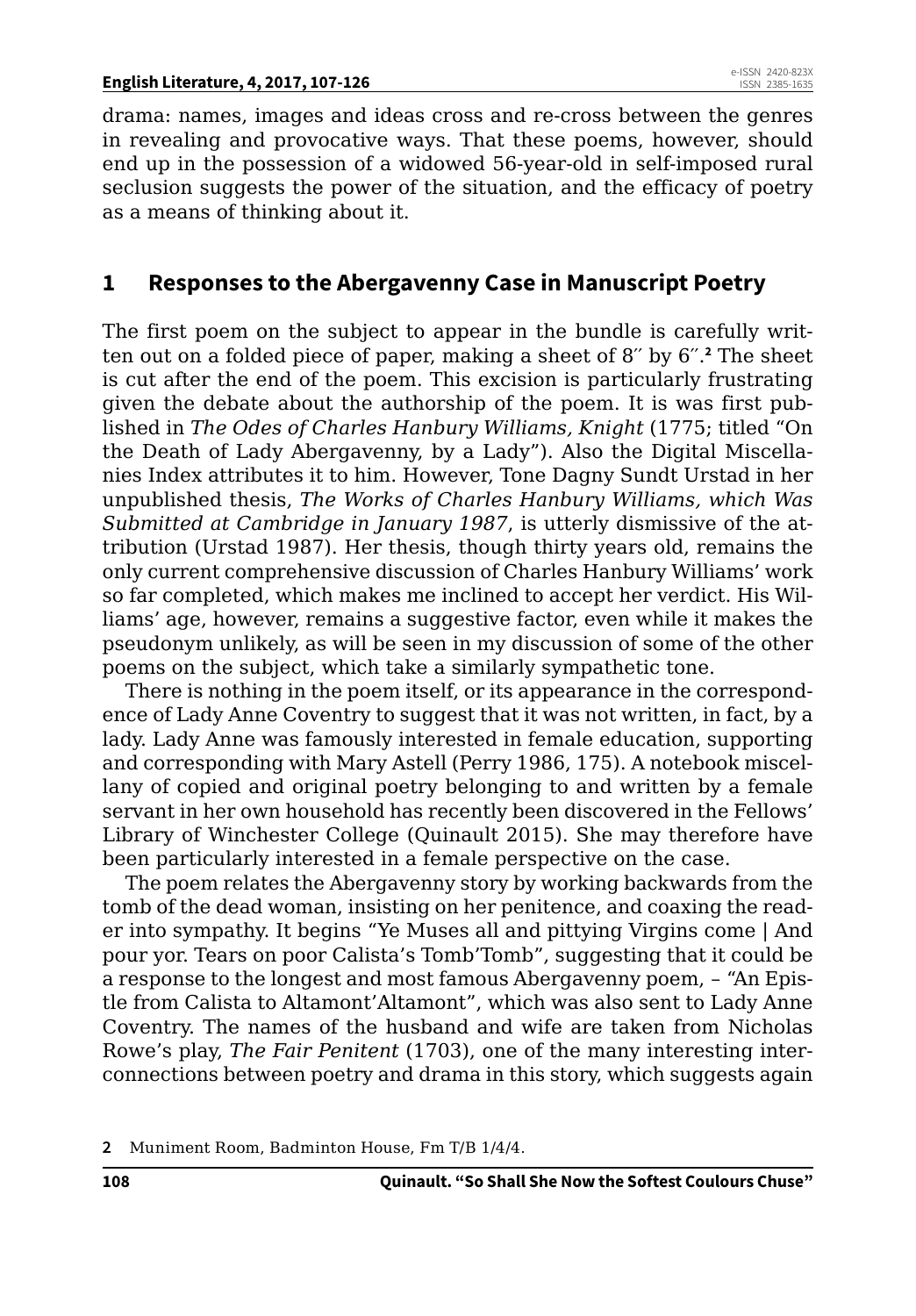the extent to which the case seems to have captured a particular moment in popular debate about the sexual and social responsibilities of the sexes.

In the poem, though, the most distinctive feature is the use of the "pittying Virgins" as chief mourners – an idea that not only appears nowhere else in the Abergavenny poems that I have found, but is actively different from their more worldly, experienced speakers. The identification of the poem's voice with the virgins is emphasised later:

for her Woes my pittying Tears shall flow A worthless Gift, but all I can bestow: My pensive Muse her Sorrows still shall Mourn And Move Distress in Lovers yet unborn; Who while her hapless Story I relate, Shall learn to shun the snare & weep her Fate (Williams 1768, 31)

This suggests to me that this is a poet for whom marriage is the beginning, and partial cause, of the possibility of the 'Crime'; as a matter of fact, the author says "Let none her Crime upbrayde | By Love and too much Gentleness betray'd", and places the responsibility for her unhappiness and death firmly on the shoulders of the lover and, to some extent, the irrational jealousy and harshness of the husband:

forever may his Name be Curst Of spotted Villains be he ranked the first Who with a base Revenge & Malice fired Fiercer Jealousy in her stern Lord inspired In humane Wretch! Sure now thy woes begin And thou already hast thy Hell within, While pittying Heaven with Mercy sees her Fate And kindly takes Her to a happier State. (30)

The lover is in fact clearly compared to Satan, both in the adjective "spotted", suggesting not only his sinful state, but also Shakespeare's "spotted snakes with double tongue", and even more explicitly, in the author's employment of Milton's description of Satan at the beginning of Book IV of *Paradise Lost*: "from the bottom stir | The Hell within him, for within him Hell | He brings, and round about him, nor from Hell | One step no more then from himself can fly | By change of place" (*Paradise Lost,* Book IV, ll. 19-23). The speaker compares those who condemn "Calista" – "ye Railers" – to those who wished to stone the adulteress in John, Chapter 8,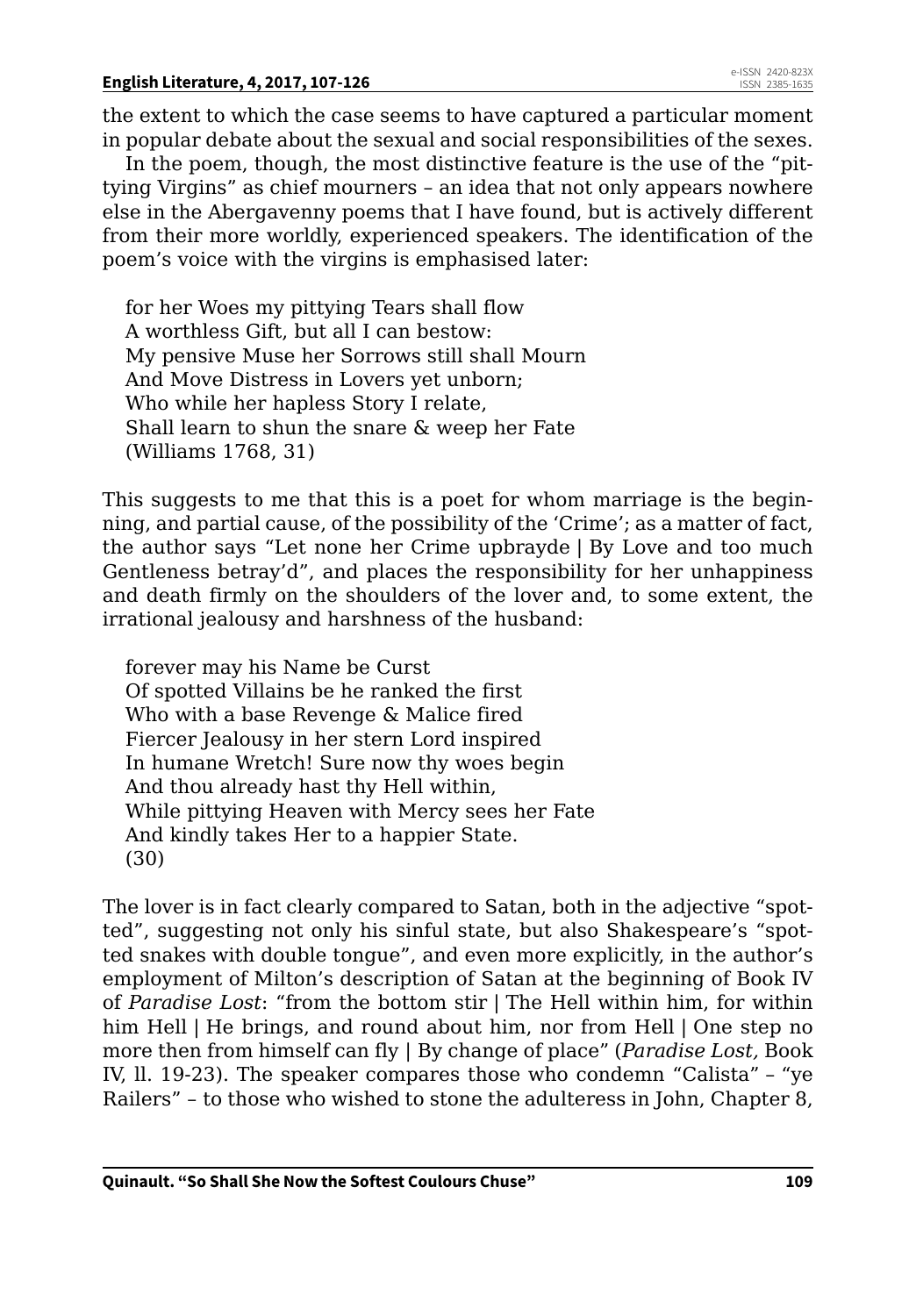and her sympathy is with the sinner in human as well as religious terms: she calls her 'the trembling Creature', and interestingly gives a new turn to Christ's forgiveness with the revealing word 'freedom':

With Majesty he rais'd his Awefull Head, And mildly to the trembling Creature Said Again thy Life, & ffreedom I restore, Now go thy way: & Look thou sin no more (Williams 1768, 30)

Once again, it is possible to read into the language the virgin's dread of marriage as an unhappy and confining state which makes both sin and death more likely. Whether or not it is by a real lady, and not an assumed one – the use of "your sex" to describe the correct female response suggests both that it probably is was not written by a woman, and that the true author had not thought through the implications of his assumption of female gender – the conceit shows that this was a debate in which a female perspective was not only permitted, but seen as a distinct and separate contribution, enabling a different and more personal treatment of Lady Abergavenny's situation.

There are other poems that are sympathetic to Lady Abergavenny's case, of course, and it is interesting to compare their stance with the virginal pity of the Badminton House manuscript, Fm T/B 1/4/4 f.6, not least because it seems possible that two of them were written by young men at Oxford University, though the evidence is only circumstantial. One is preserved in the Grenville papers in the British Library.**<sup>3</sup>** This is also a bundle of miscellaneous literary material, the property in this case of George Grenville, and the poem is titled "'Elegy on the Lady Ab-r-n-y"'. It is interesting that the innuendo of the name survives, even in a manuscript exchanged between friends, or at least acquaintances, where one would imagine the discretion unnecessary – but perhaps the conceit adds to the titillation.

The speaker's focus in this poem is on Lady Abergavenny's beauty, particularly by contrast with the faded prudes from whose "female Malice' Malice" she has escaped through death:**<sup>4</sup>**

No prude reform'd by wrinkles & threescore Branding ye passion she inspires no more Does with malicious joy thy story tell

**4** Compare to Alexander Pope, *The Rape of the Lock:* "Here stood *Ill-nature* like an *ancient Maid*, | Her wrinkled form in *Black and White* array'd; | With store of Pray'rs, for Mornings, Nights, and Noons, | Her Hand is fill'd; her Bosom with Lampoons" (Canto IV, ll. 27-30).

**<sup>3</sup>** British Library Add MS 57836 f.76.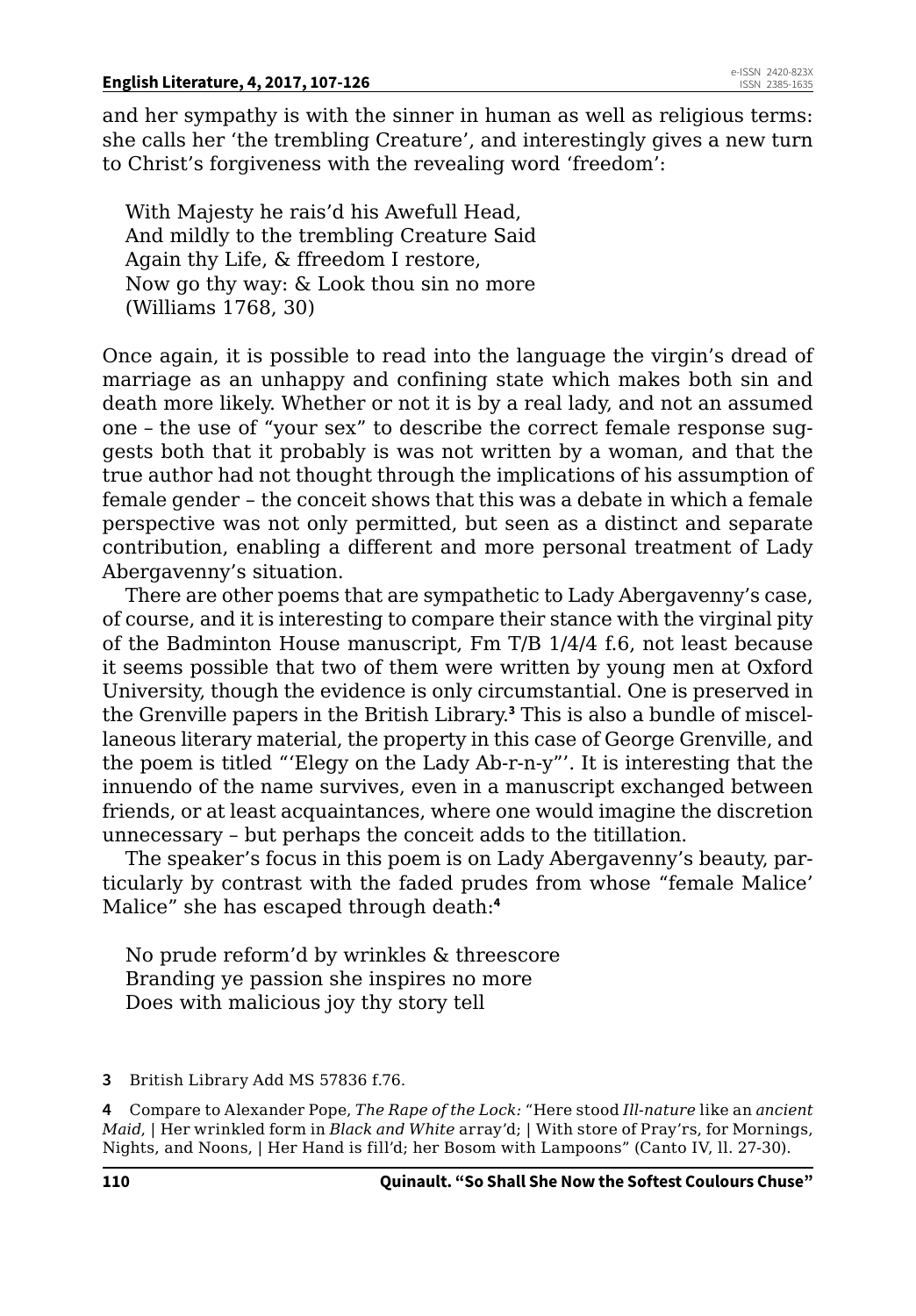And curse the Crime she better could conceal. (BL Add MS 57836 f.76; see also *The New Foundling Hospital for Wit* 1769, 28)

While his superficial agenda is to pay a "sad tribute'tribute", summoning the Muse to mourn the fate of one who has fallen "by Love", lubriciousness is never far from the surface. He compares her to Dido, to Rosamond, Cleopatra and Monimia,**<sup>5</sup>** and the relish with which he imagines her adulterous acts is clearly visible both in his particular use of the Calista story – 'No more Calista her Lothario name | Nor call on the dear cause of all her Pain' – which seems to refer to the pleasures and pains of both sexual love and childbirth, and in his portrayal of the aged gossips who condemn her:

Such are the virtuous patterns of the town Who speak thy guilt but to disguise their own Friends to the vice tho desperate Foes to shame Pant for each night that every day they Blame. (28)

His use of 'virtuous' is reminiscent of the 'virtuous gang' of William Wycherley's Restoration play *The Country Wife* (1665), those consummate sexual hypocrites.

This poem also, like the example at Badminton, refers to Lady Abergavenny's name as having been 'mangled', but while the Badminton poem addresses the accusers directly, with an imperative –"But amongst those who mangle thus her Fame | how many Crimes, tho not their Fate: the Same | Henceforth forever cease her Name to tax. | nor with foul Calumny debase your Sex"– the Grenville text retreats again behind the sympathy of the "Muse":

Still would the Muse at thy Loud Greifs Command [obscured by a drip: ?Faint?] is her Voice & tho unskill'd her Hand [drip: ?Som?] bare Reproach thy mangl'd name retrieve And: what she dares not justify Forgive. (28)

The poem seems aware of its own position here: Lady Abergavenny's actions are not justifiable, but they are forgivable, particularly in someone so attractive. The final lines comment self-referentially on the artifice of

**<sup>5</sup>** The last is the heroine of Thomas Otways's tragedy, *The Orphan, or, The Unhappy Marriage* (1680), which will be discussed in ch. 4.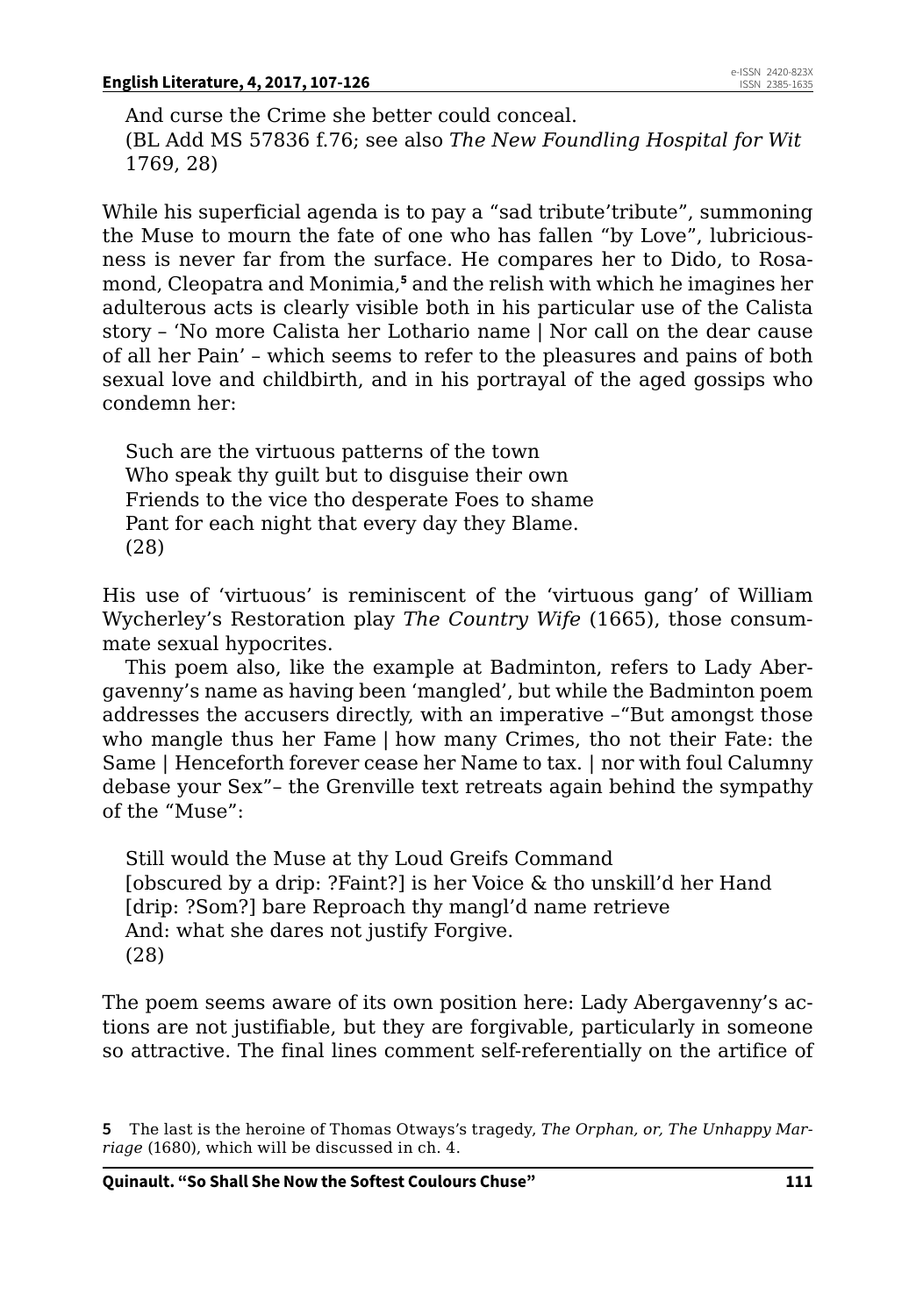poetry (and perhaps, by association, make-up an idea harshly deployed in another re-writing of the story in *The Grub-street Journal*) and its ability to highlight what is beautiful in any situation, or face:

So shall she now the softest Coulours Chuse To paint thy fate & shadow out thy Woes Call [water drop again: ?you/it a?] tender tho a Lawless Flame Think on thy Beauties and forget thy shame. (28)

These lines can also be read as an explicit discussion of the ability of poetry's role in depicting – or indeed describing – the ways in which emotion affects judgement. Both poetry and emotion colour events, and the poem's language here conflates artistic and linguistic persuasion: "call" and "paint" are used as equivalent verbs in their active power to change the way the reader, or viewer, thinks.

We do not know whether or not Grenville wrote this poem himself. The pencilled attributions at the top of the folio suggest "Mr L?etleton"**<sup>6</sup>** (crossed out) and "Wm.Pitt" – but but it seems to me to be made more likely by the fact that another Abergavenny poem is attributed by some to a Christ Church contemporary of his, Charles Sackville, Earl of Middlesex. The likelihood of Pitt's having written a poem commenting on the affair is seriously diminished by the fact that in 1728 a violent attack of gout compelled Pitt to leave Oxford University without finishing his degree. Sackville, on the other hand, had been at the college just over a year when Grenville matriculated on 6th February 1729/30, and they were of very similar ages. Like the previous poem, this also appears in the 1822 version of *The Works of Charles Hanbury Williams* (ed. Jeffries), titled "On Lady Abergavenny: by Charles, Duke of Dorset", and Urstad implicitly supports this attribution to some extent. A copy preserved among Hanbury Williams' own papers carries an attribution to Lord Hervey, an attribution supported by its inclusion in Bill Overton's recent definitive edition of Hervey's complete poems (Overton 2016).

As Urstad's remark suggests, this is the poetic response to the Abergavenny scandal that received the most prolonged public attention in print, as it became the subject of a sequence of articles in *The Grub-street Journal* in the spring of 1730, culminating in its being substantially re-written by a "Maevius" in order to turn the spotlight away from the inevitable fall of a frivolous society belle, and onto the morally more serious fault of disloyalty in friendship among men: from Lady Abergavenny to Lyddel. The

**<sup>6</sup>** George Lyttelton was also at Christ Church and was 20 years old at the time. He may in fact be the most likely author, in defiance of the pencillings.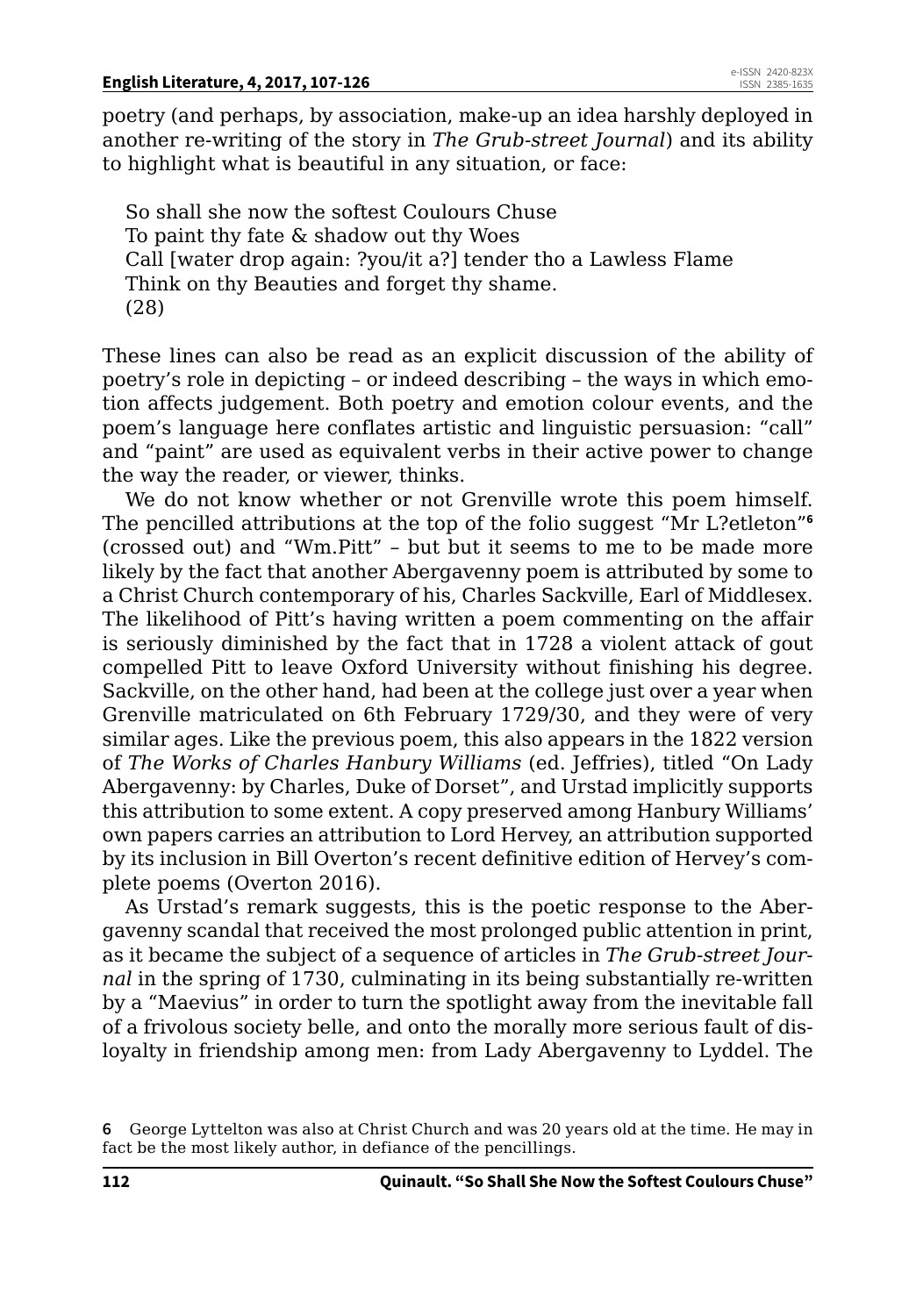first lines suggest a more conflicted view of Lady Abergavenny than the uncomplicated sexual praise of the previous poem. This author is aware of the difficulties and dangers of being a beautiful woman living in a sensual and superficial society:

Young, thoughtless, gay, unfortunately fair, Her pride to please, and pleasure all her care; With too much kindness and too little art. Prone to indulge the dictates of the heart; Flatter'd by all, solicited, admir'd; By women envied, and by men desir'd. (Pope 1776, 155)

Lady Abergavenny is both culpable and excused in this description: it seems to emphasise a child-like heedlessness above all, as the placing of the word 'Young' suggests. The poem's original version goes on to devote several lines to the way in which her story has been used didactically, though again the lines push together lascivious gossip and wholesome moralising, so closely that it can be difficult to tell the difference:

By ev'ry idle tongue her story told, The novel of the young, the lecture of the old. (156)

The "scoffer" or the "prude" both tell the tale, he says, but "good-nature" will be compassionate, though not blind: "weep her ruin while it owns her fault". The final section rather illogically (as *The Grub-street Journal*  gleefully points out in its comprehensive demolition of the poem on May 14th 1730, no. 19) seems to suggest – that she was immune to guilt, but not to shame, and that in the end, she died as a love-offering to Lyddel:

Yet dying, still she shew'd so dear her fame, She could survive her guilt, but not her shame; Her honour, dearer than her life she prov'd, And dearer far than both, the man she lov'd. (Pope 1776, 156)

The case lends itself inevitably to images of fall – "at once from full prosperity she's torn, | By friends deserted, of defence forlorn" in the Sackville, and in the Grenville, "High plact as young Ambition could Aspire | You sink at once depriv'd of Fame [and] Breath"– and to the characterisation of malicious gossip as emanating from a 'prude' (both poems). The Sackville is shorter, simpler and more direct; the Grenville calls on a female "Muse" to depict the situation and direct our response. Perhaps all that can be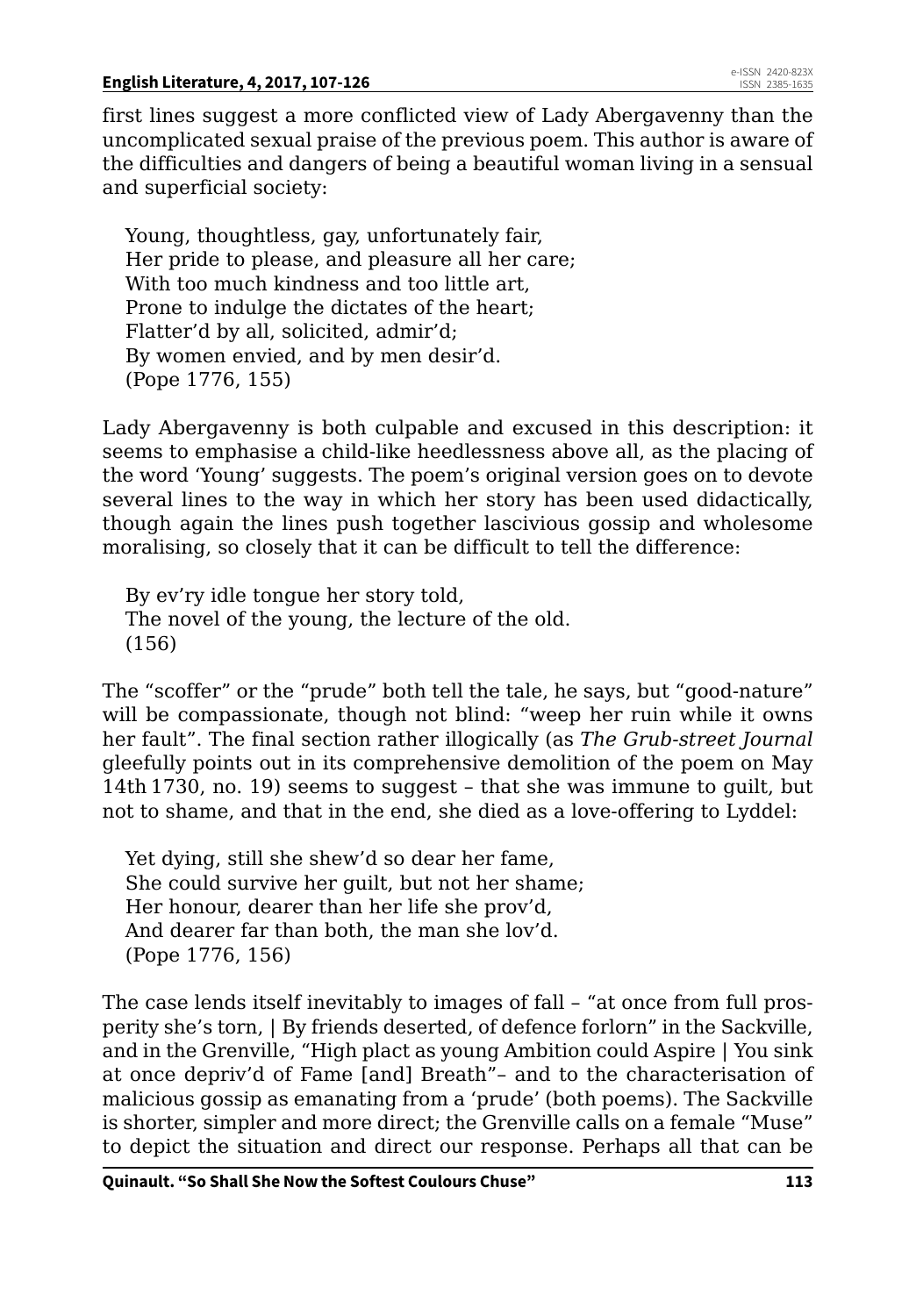securely deduced is that this is a case that made a surprising number of people respond in personal and revealing verse, regardless of whether or not they had any knowledge of the details apart from what was in the public domain.

## **2 Poetic Interactions Between Manuscript and Print**

A version of this poem was first published by *The Grub-street Journal*  on 16th April 1730. They were already interested in the case, and in the dangerously persuasive poetry about it that was circulating, but while they dismissed with heavy irony the importance of a case about a "vulgarly reputed Crime [… is] approved and practised by all who have any taste of politeness", they could not resist returning to the "commission of what all well-bred persons esteem a piece of Gallantry" in their very next issue, publishing a heavily edited version of Sackville's poem, and thus unwittingly illustrating precisely the combination of salaciousness and hypocritical moralising that the poem in its full version describes, keeping the case alive in their readers' minds, while purporting to find in it only an opportunity for mature reflection on the wages of sin, as shown in the amended last lines:

She could not long, depress'd with guilt and shame, Survive the death of virtue and of fame [*sic*]. (*The Grub-street Journal*, no 19, 14th May 1730)

Four editions later, however, they dealt with the Abergavenny scandal again, and this time devoting several closely-written columns to the poetry it had engendered. The climax of their analysis, however, was a corrective poem of their own, which further reinforces my theory that this was perceived as a case to be more properly discussed in verse, and that the editors therefore needed to fight fire with fire, or, as they put it, quoting from Pope's *The Dunciad*:

Maggots half-form'd in rhyme exactly meet, And learn to crawl upon poetic feet. (Rumbold 2007, 24)

The editors seemed appalled at the ways in which poems "divert[ed] the Town", springing up like mushrooms, and being composed by those who were 'needy', 'malicious' or possessed with "an itch of rhyming, or a desire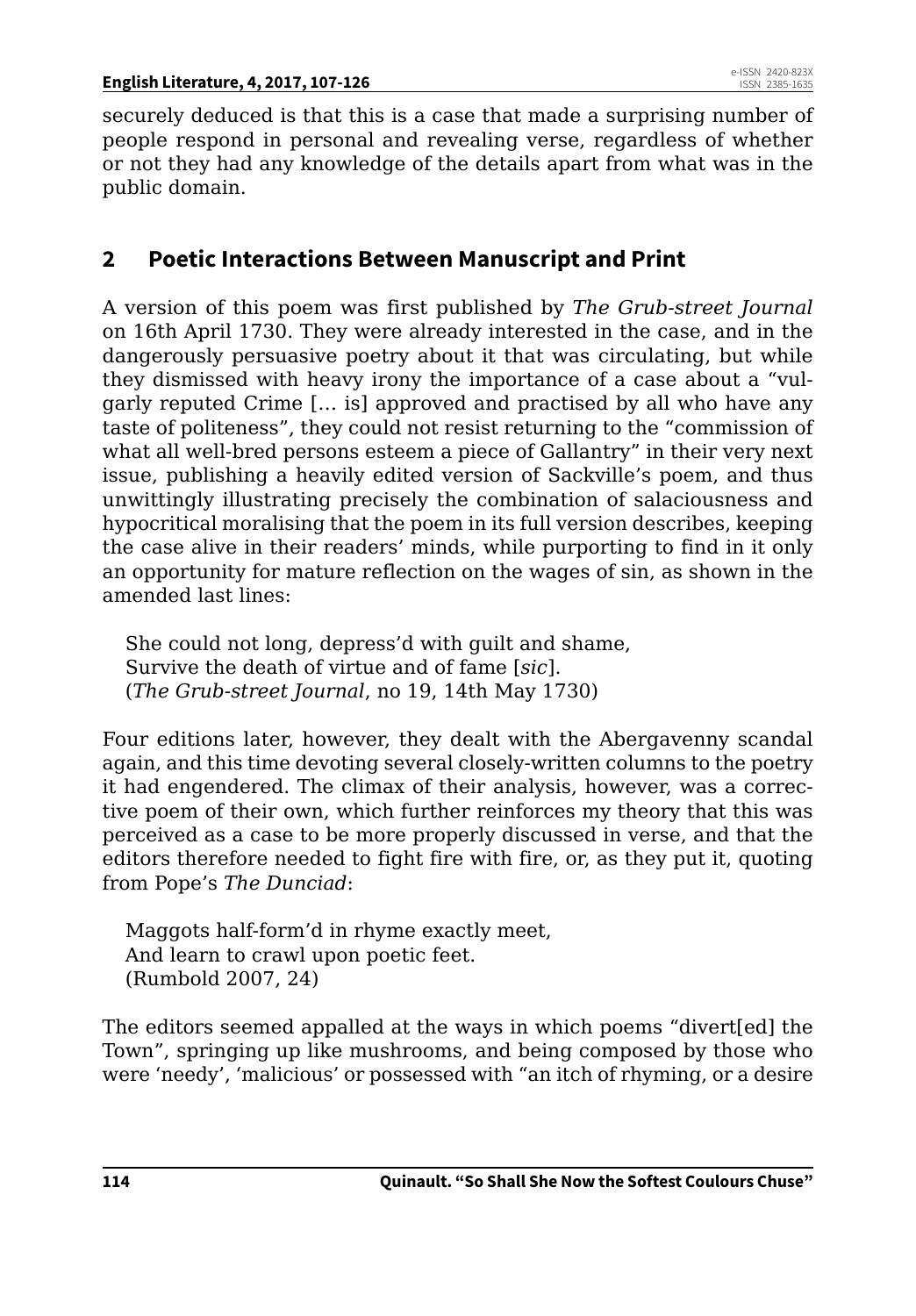to see their works in print". They repudiate the way in which "These verses are generally very low, frequently loose and immoral, and sometimes levelled against persons, who in no wise deserve to be treated in a satirical manner". Nevertheless, when it comes to a corrective, nothing could do but verse, and the editors let their own maggots crawl freely in their rewriting, which was longer than the original by 29 lines.

There are two major changes in the content of the story as presented by this version, written six whole months after the scandal originally broke, and three after Lyddel's trial. They both emphasised the suffering the writer requires from both the wife and her lover. In Maevius' version, Lady Abergavenny suffers anguish for 14 long lines before dying of a broken heart, caused by an excess of silent grief "raging within". The author luxuriates in the detailed portrayal of grief, something conspicuously absent from the other poems discussed thus far, and makes explicit the parallel with sexual excitement:

The grievous pangs of one such dismal day Who'e years of highest, sensual joys outweigh. (*The Grub-street Journal*, no. 19, 14th May 1730)

The second change echoes the legal outcome of the case, making it not a question of a frivolous dead woman "improv'd by art'art", as the very first line is altered to say, but of a terrible betrayal of friendship and hospitality by Lyddel, Lord Abergavenny's friend. "For crimes like these is any mulct too high?" refers the reader specifically to the jaw-dropping sum that Lyddel was fined at his trial (see *The Whole Tryall of Richard Lyddell*, 1730), in spite of his lawyers' pleas of extenuating circumstances: that "this Action was not laid for an Assault in debauching the Plaintiff's Lady, but for destroying the Health, Satisfaction and Comfort of the Plaintiff"; that "the Lady's coming into Mr Lydell's Chamber"made her "a Temptation unto him, and was a Temptation hard to be resisted".

As the report of the trial of Richard Lyddel suggests: the situation "might as well have been prevented as discovered […] but that it seemed as if an Agreement was made to lay a Snare and a Temptation to draw him into a Criminal Action" (Liddel 1730, 8). *The Grub-street Journal* is firmly on the side of the jury, however, who "after a short Stay brought in their Verdict for the Plaintiff, 10,000l. Damages". As the poem puts it to complete the couplet, "For less the Criminal deserves to die", and the final lines condemn him to exile, and to hell:

Think not of pleasure, or of ease below: Thy doom is sorrow here, or future woe. (*The Grub-street Journal*, no. 19, 14th May 1730)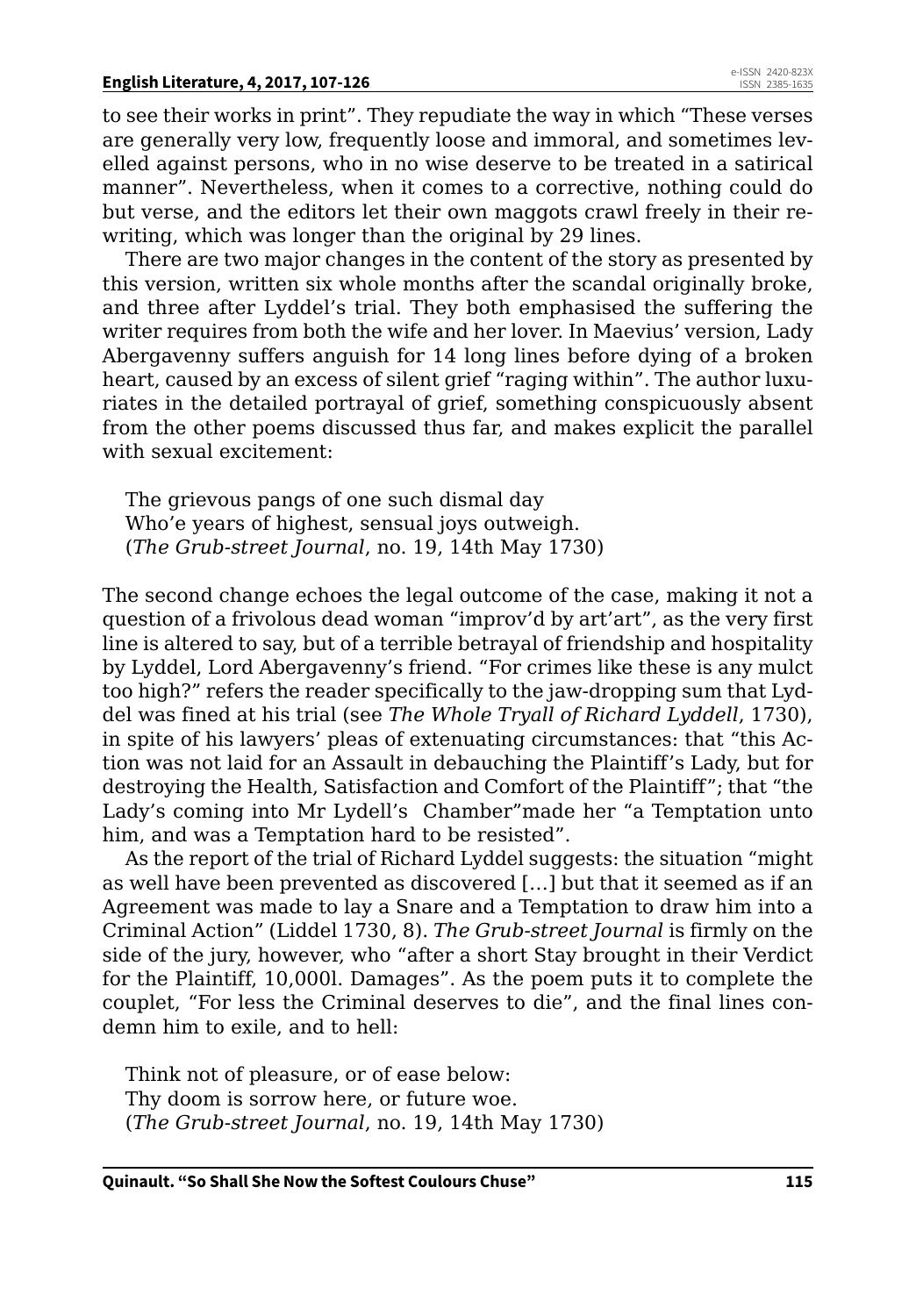The longest and most detailed of the Abergavenny poems, "An Epistle from Calista to Altamont",**<sup>7</sup>** , is in the Badminton bundle written out on a large sheet of paper folded to 8′′ by 12′′, in the Badminton bundle, and then folded again, addressed on the back and sealed with the coat of arms that appears most frequently in the collection. Like f.6, "Ye Muses all & pittying Virgins come", the "Epistle" is in a female voice, though almost certainly written by Charles Beckingham, and published anonymously in 1729.**<sup>8</sup>** The introit is taken from Nicholas Rowe's play *The Tragedy of Jane Shore* (published by Lintot in January 28 1714) and is the final speech in Act One. After this affecting curtain-raiser, however, the '"Epistle' Epistle" takes a different tone, with the thrust of its thesis – that everyone's everyone is doing it – immediately obvious in the defensive word '"detected":':

To jealous Love, and injur'd Honours Ear, What words can a detected Woman clear? (Lyddell 1730, 9)

The poem as a whole in fact reads as a compendium of recent marital scandals, suggesting that *The Grub-street Journal* editors may not have been wrong to suggest that the majority of the poems written on current news are written by those who have "no other view but to divert the Town, and thereby bring a little ready money into their own pockets". Its length and range of reference imply that this particular case of adultery is simply the culminating example, which offers the author a chance to remind an avid public of the frequency with which those whom *The Grub-street Journal* calls "persons of distinction" seem to behave in this 'polite and free' manner. It is therefore particularly interesting to find it carefully copied out for, and preserved by, Lady Anne Coventry, whose pedigree places her socially well above the Abergavenny – and indeed almost any – family. It means that her interest cannot be characterised as a desire to see the high and mighty brought down, though it is also true that Horace Walpole has had no scruples in filling in the gaps in the adultery section of Pope's poem "Sober Advice from Horace, to the Young Gentlemen of the Town":

Oh love! Be deep tranquillity my luck! No mistress H-ysh-m near, no Lady B-ck! For, to be taken, is the dev'l in hell; This truth, let L------l, J-----ys, O------w tell. (Pope 1776, 29)

**7** Muniment Room, Badminton House, Fm 1/4/4 f.8

**8** The Folger First line Index of English Manuscript Poetry also suggests Lady Mary Wortley Montagu as a possible author, though it was certainly printed under Beckingham's name.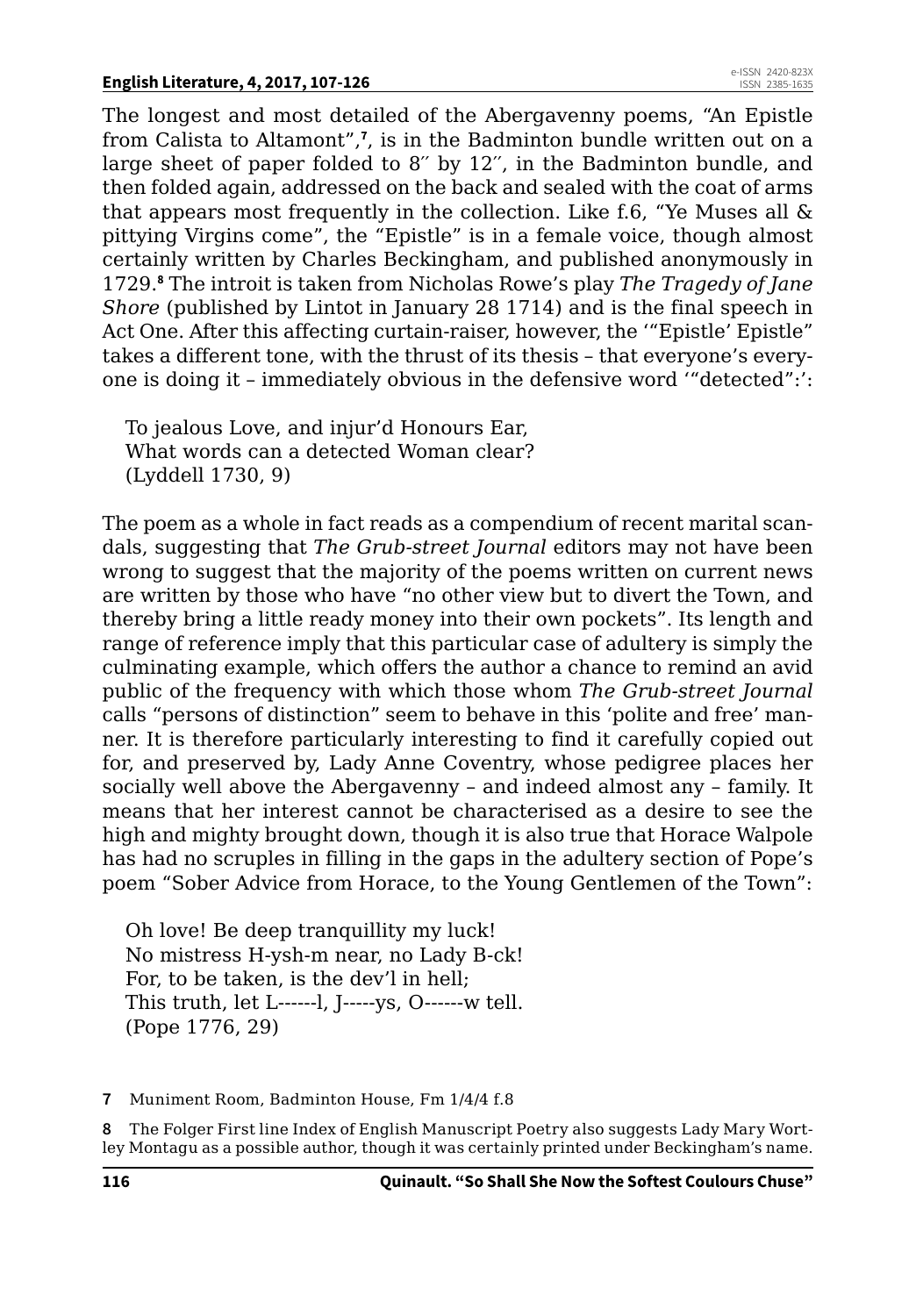#### **English Literature, 4, 2017, 107-126**

Walpole's marginalia annotate this with 'e', 'a' and 'u' written respectively over the dashes, and at the bottom:

Mrs Heysham & Lady Buck were friends of Lady Hilsborough who had long had an Intrigue with Mr Jefferies, & went abroad with him & Ld Hilsborough, as it was supposed in concert with him too, to detect the Intrigue, which my Lord had long known and winked at, but now blew up to extort a sum of money from Jefferies. The two Ladies were deservedly abandoned by all their acquaintance & retired into the Country. Mr Liddel was detected with Lady Abergavenny. (Quoted in Sherburn 1938, 477)

The author's desire to include so very many vindicating examples of adultery tolerated and forgiven blurs the voice of the poem, however; Calista tells these stories with evident relish, then abruptly denies that she herself could ever take this flippant view:

Let the gay Wantons I've been bold to Name Triumph o'er Infamy, and conquer Shame, Not Altamont! is such Calista's Soul, She knows her late offence, and knows it foul. (Lyddell 1730, 10)

Rather than staying around to be a reproach and an embarrassment to her husband, she bids him a "Last Adieu", though also makes a tasteless pun on their only alternative means of separation in her last line:

Deaths the best Law to set the wretched free; Death shall divorce me from My Self and Thee.

Beckingham makes very obvious use of the morally fortunate fact of Lady Abergavenny's death, which is perhaps the feature of the scandal that makes it so particularly conducive to poetic response: the woman cannot speak for herself, and is also conveniently sacrificed to her own unlawful desire, thus making it safe to pity her without upsetting social and religious convention. His use of "wretched", however, to describe Calista's state could imply that in this poem too it is the state of marriage itself that can be 'wretched', and from which only death will provide deliverance.

Confused though the poem's moral message seems, however, there is clear evidence of its power in the British Library copy. Indeed, the annotation below this version of the poem in the British Library suggests that it is the poem itself that demands our grief, in the place of the original events to which it responds: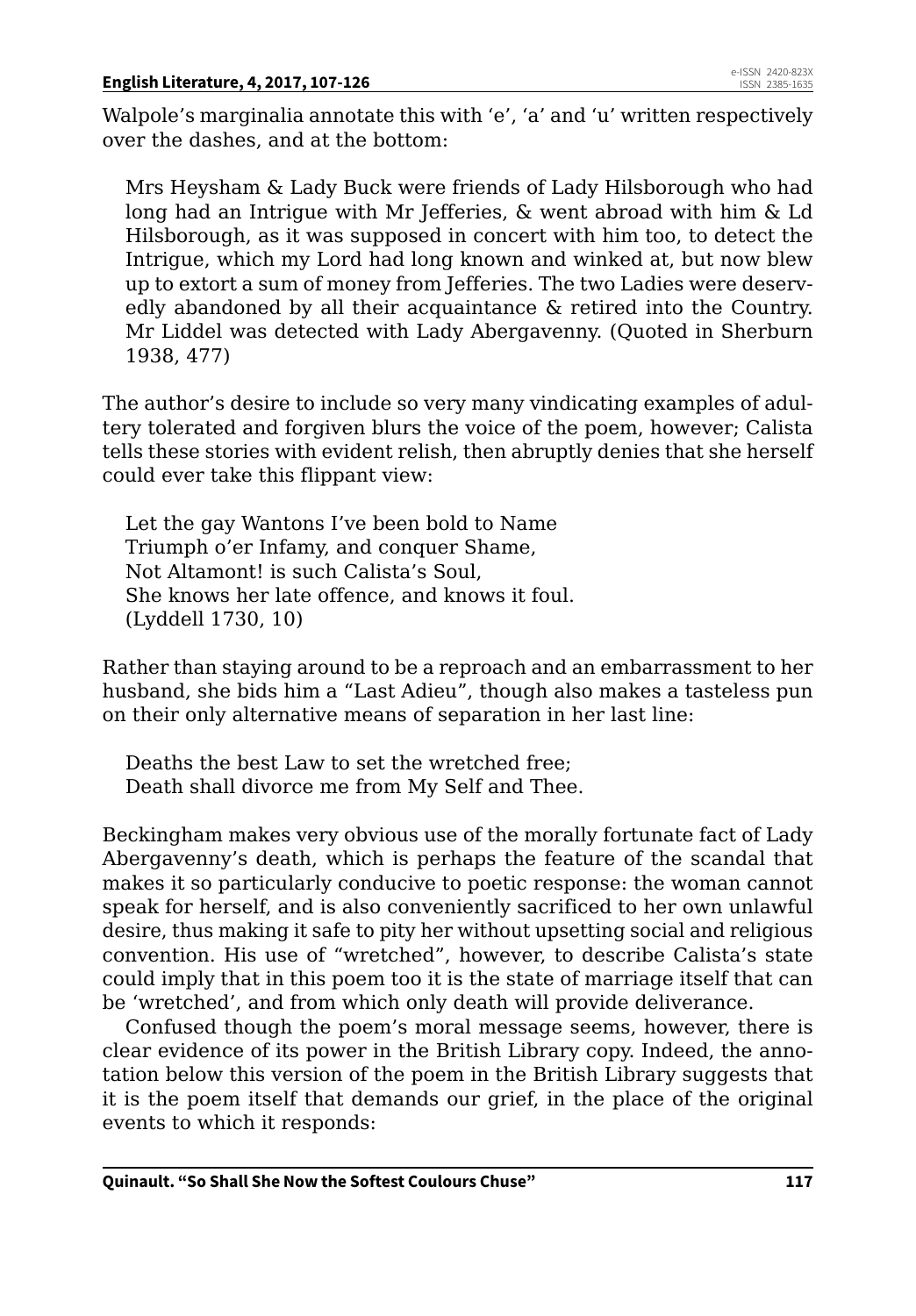Tho my lady Abergavenny was a scandalous loose woman, and lost her life upon the detection of her amour with Mr Lyddall, for which her Lord refusing to see her more, & her Father abandoning her, She died with concern, yet I cannot but be affected with the solemnity and seriousness of ye following verses made on that occasion.**<sup>9</sup>**

# **3 The Case on Stage**

Poetry here is both a private and a public medium for communicating emotion; but plays can more efficiently unite a large number of people in pity or censure with a single performance. Several plays already written were pressed into the service of this case, in particular two by Nicholas Rowe, *The Fair Penitent*, first published in 1703 and rushed back into print by Jacob Tonson in 1730, and *The History of Jane Shore* (1714), which as we have seen, provides both a prologue for "An Epistle from Calista to Altamont", and many of the images re-used and negotiated by the poem:

Such is the fate unhappy women find, And such the curse entail'd upon our kind, That man, the lawless libertine, may rove, Free and unquestion'd through the wilds of love; While woman,—sense and nature's easy fool, If poor, weak, woman swerve from virtue's rule; If, strongly charm'd, she leave the thorny way, And in the softer paths of pleasure stray; Ruin ensues, reproach and endless shame, And one false step entirely damns her fame; In vain, with tears the loss she may deplore, In vain, look back on what she was before; She sets, like stars that fall, to rise no more. (Rowe 1714, 3: 12)

*The Fair Penitent* was performed twice at Drury Lane during the criminal conversation trial of Richard Lyddel, both times "at the particular Desire of several Persons of Quality", and on 21st February, "the Concourse was so great, that several Ladies of the first Rank were excluded for want of room" (*The London Stage* 1960). As its popularity suggests, it does much more than provide the sentimental pseudonyms for Lady Abergavenny and her lover: the play itself defies the conventional narrative that the official (and officially recompensed) story of the affair attempts to regulate. Its resurgent

**<sup>9</sup>** BL Add MS 47128 f.43r.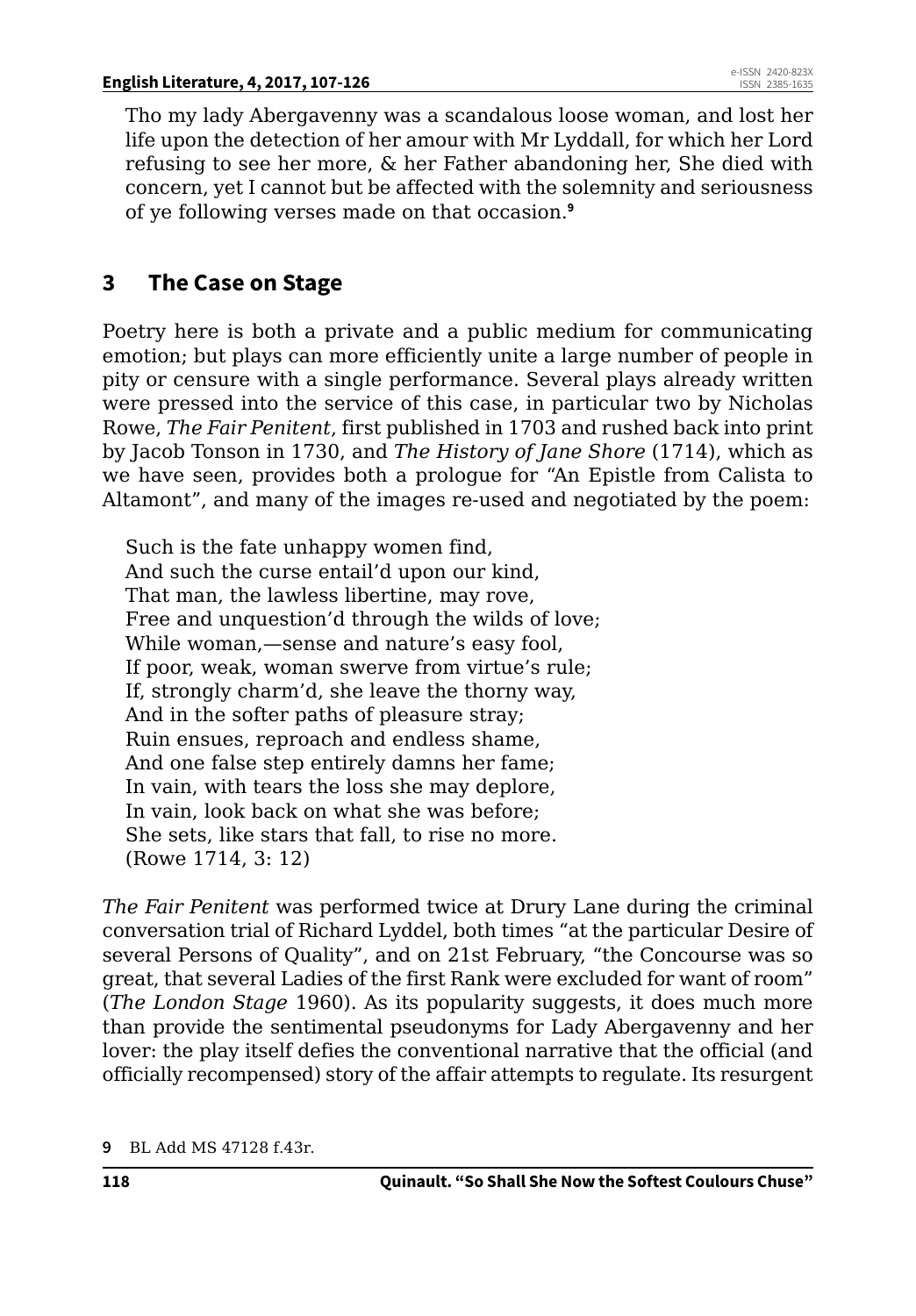#### **English Literature, 4, 2017, 107-126**

popularity at the time of the case reinforces the sense that the affair gives gave voice to a powerful and socially transgressive alternative reading of events. Rowe's Calista is pugnacious and defiant, and yet uses language instantly recognisable in the more tear-stained poems discussed above:

For 'tis the solemn Counsel of my Soul, Never to live with publick Loss of Honour: 'Tis fix'd to die, rather than bear the Insolence Of each affected She that tells my Story, And blesses her good Stars that she is virtuous. To be a Tale for Fools! Scorn'd by the Women, And pity'd by the Men! oh insupportable! (Rowe 1730, 17)

The same concerns are conspicuous: the unendurable "publick Loss of Honour"; the contempt for the hypocritical prudes who condemn behaviour they long to commit; the self-fulfilling prophecy that this is indeed a 'tale for fools', and a very popular one. She is the villainess, of course, and has to die, but Rowe gives her the chance to engage in highly emotive declarations about male tyranny and the prison of incompatible marriage along the way:

Force, and the Wills of our Imperious Rulers, May bind two Bodies in one wretched Chain; But Minds will still look back to their own Choice. So the poor Captive in a Foreign Realm, Stands on the Shoar, and sends his Wishes back To the dear Native Land from whence he came. (31)

Imprisoned by their desirability and forced into bondage, Calista makes an early claim for the equal rights of women and slaves to be recognised as having been, just like free men, "born with high souls", and she takes control of her own "unfortunately fair":

This fatal Form, that drew on my Undoing, Fasting, and Tears, and Hardship shall destroy. (51)

By contrast, the squalid details of Lord Abergavenny's machinations to catch his wife and friend *in flagrante delicto* were the aspect of the case that inspired Henry Fielding in 1729 to write his play *The Modern Husband*, published in 1732, called *The Modern Husband*. Isobel Grundy draws attention to Fielding's preoccupation with the suspicious financial transactions of the case: it dramatises a husband who deliberately uses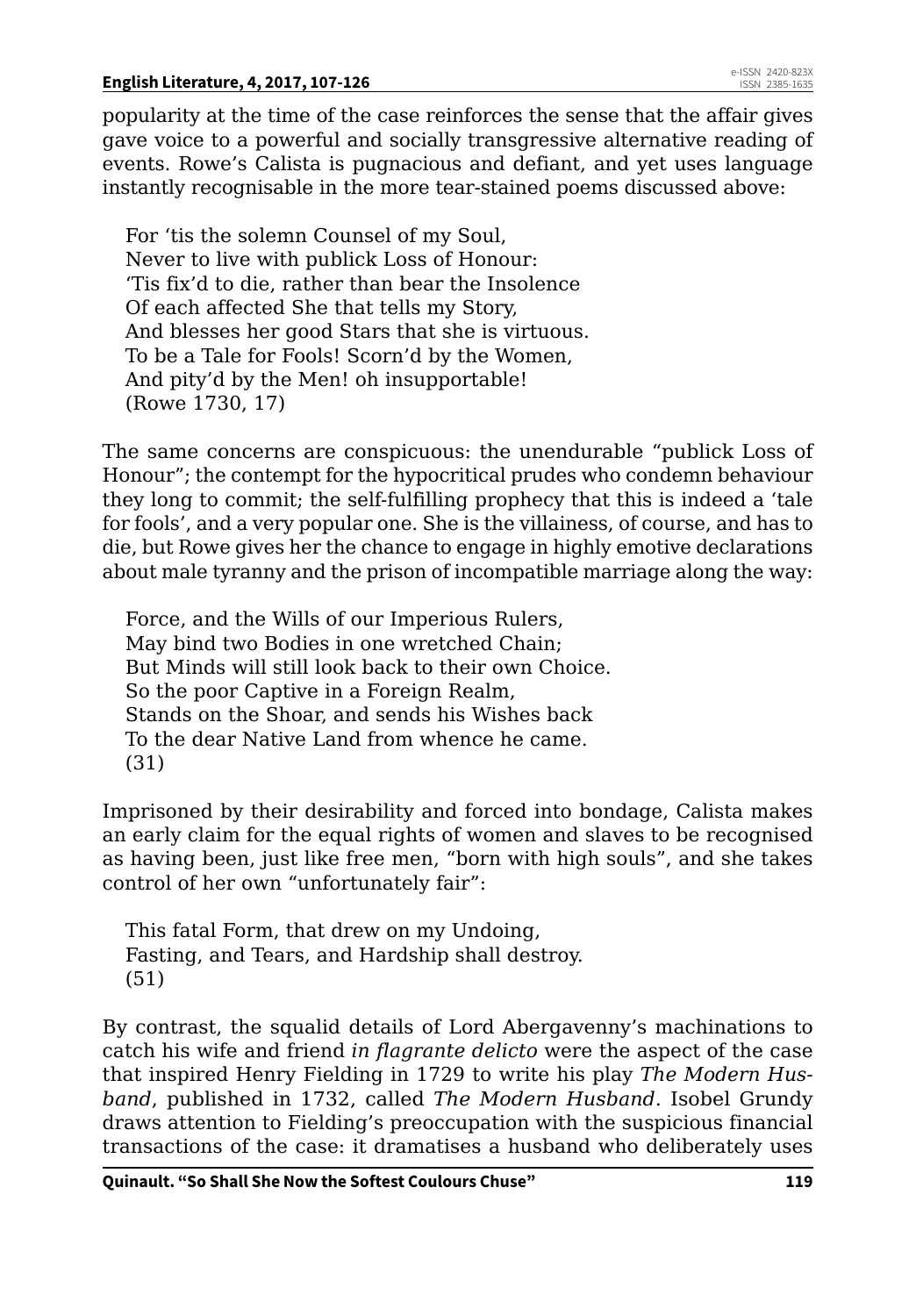his wife's attractiveness and discontent with their marriage to entrap and blackmail her potential lovers – a situation that some contemporary observers opined had been the fate of Richard Lyddel (Grundy, 1999, 296-7).

Fielding's play, contemporary with events rather than used allusively, pays less attention to the all-excusing beauty of Lady Abergavenny than to the poetic responses, but it certainly has a vivid scene of the servants discussing the profitable remuneration of their spying on the illicit couple which owes a great deal to the published account of the criminal conversation trial:

- john Then my master is to give me an hundred Pound to swear that he is a Cuckold.
- LATELY What's this?
- john Why, my Master has offered me a hundred Pound, if I discover my Lady and Mr Bellamant in a proper Manner; and let me but see them together, I'll swear to the Manner, I assure you. (Fielding 1732, 56)

Overall *The Modern Husband* is less concerned with the grief attendant on adultery than the poems are, but it nevertheless shares some of the other emotional concerns. The servants' dialogue here could be dismissed as comic relief, but in John's clinching argument – '"which would you choose, a Husband with a hundred Pound, or a safe Conscience?"' – we can see the shadow of Lord Abergavenny's £10,000 compensationl. for, awarded because he was willing to assert his own cuckolded statecondition. Money also provides the metaphor for the emotion of the exchanges between the middle-class couples in the play:

mr modern In short, Madam, you shall not drive a separate Trade at my Expence. Your Person is mine, I bought it lawfully in the Church, and unless I am to profit by the Disposal, I shall keep it all for my own Use. (45)

The imperatives of this speech show once again that the issue that arouses greatest emotion in the men – both fathers and husbands – is possession; the chief prompt for the women is reputation:

- mr modern You will never persuade me. My Reputation is dearer to me than my Life.
- MR. M. Very strange, that a Woman who makes so little Scruple of sacrificing the Substance of her Vertue, should make so much of parting with the Shadow of it.
- mrs. m. Tis the Shadow only that is valuable Reputation is the Soul of Vertue. (5)

Fielding's ironies interweave with *The Grub-Street Journal*'s commentary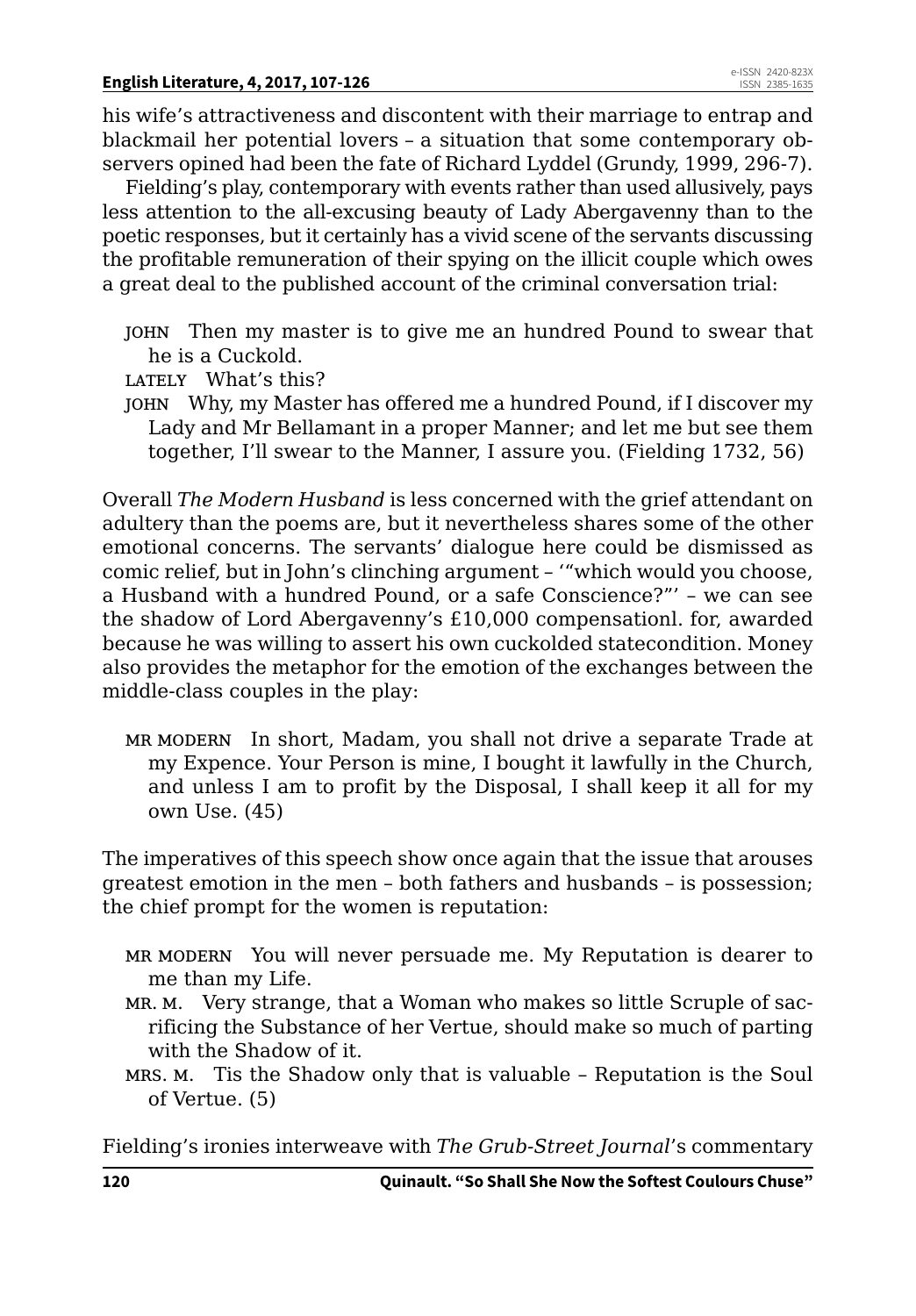on proper and improper emotional attachments: it is conspicuous in many of these literary responses that the appropriate performance of female grief for the loss of reputation is counterbalanced with the suggestion that the only thing really worth of their lamentation is being found out.

## **4 The Uses of Genre in an Operatic Depiction of the Case:**  *Calista*

The drama, however, which best serves as a case study of the uses of genre, however, is another contemporary work: an anonymous opera called *Calista*, which came out in 1730. Its characters speak in prose dialogue, but they sing in poetry,fashionably set to well-known dance tunes and ballads s in Gay's *The Beggar's Opera* (1719). The resulting, combination of forms and the two media expresses very different emotions. The text play begins with yet another type of prose: a discussion between a "Player" and the "Poet" about the truth of what we are about to see and hear:

- player Are we then to look upon this Performance as a true Representation of Things which have really been transacted; or speak justly and deal freely, is it only the Overflowings of your own Invention.
- poet Faith, Sir, I have scarcely taken a Poetical Liberty, Things have been really and bona fide transacted exactly as I represent them.

The Player also makes a metatheatrical point about the interaction between fact and a literary representations of it:

player The Guilty will come to make the rest of the Audience believe they are not the Persons pointed at (which Custom is now become genteel and fashionable) and at the same Time their presence will be a Farce within the Operas. (*Calista* 1731, "Introduction")

Unlike the *The Grub-street Journal*, whose heavily ironised prose assumed a shared moral view, the prose exchange here reflects on the capacity of theatre to show different realities simultaneously, and consciously withholds persuasiveness, urging us only to observe as the audience absorbs the very different emotional messages of prose dialogue and poetic song.

Song is established as having a particular role in the transmission of scandal by a scene in Otway's tragedy *The Orphan* (1680), another play that was pressed into service to contextualise this affair:

page Oh! You never heard the last new Song I learn'd;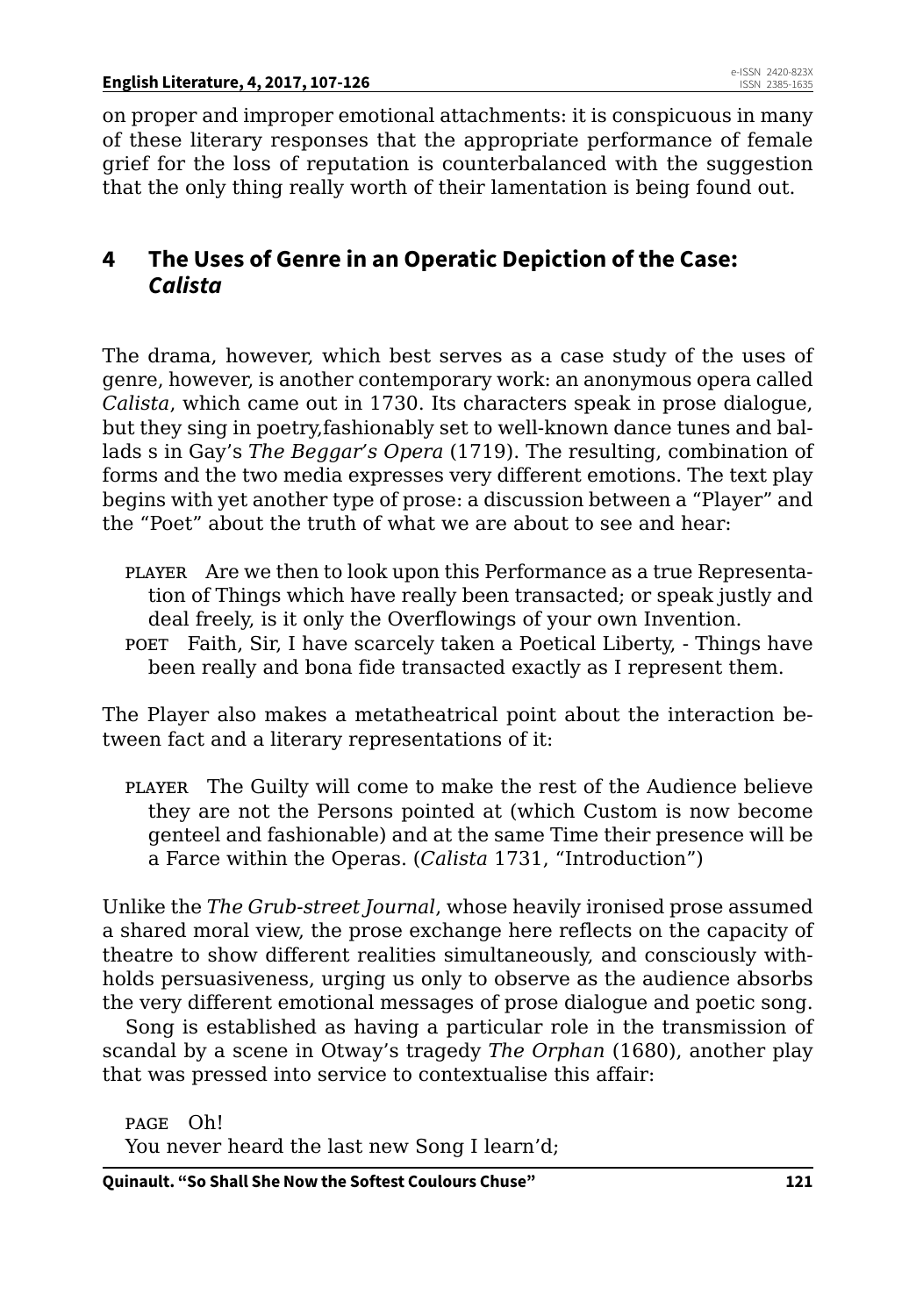It is the finest, prettiest Song indeed, Of my Lord and Lady you know who, that were caught Together, you know where. (Otway 1733, 44)

In Rowe's *The Fair Penitent*, too, Calista claims – in blank verse – her freedom from forms of didactic and prosy instruction, dismissing a book that she has been offered:

He teaches holy Sorrow, and Contrition, And Penitence; – is it become an Art, then? A Trick that lazy, dull, luxurious Gownsmen Can teach us to do over? I'll no more on't; I have more real Anguish in my Heart, Than all their Pedant Discipline e'er knew (Rowe 1730, 61)

In the passage, poetry is therefore implicitly claimed as artless, spontaneous and emotionally powerful – 'anguish' is set against 'contrition' in the extract –, an idea reinforced in the opera, *Calista*, by the demotic associations of the dance tunes to which the songs are set, and by the absence of the heavy classical allusions which give "Gownsman's" weight and artificiality to the prose dialogue, like the following rather overloaded speech:

I am sensible, there are few Families in which there is not a Judas; but I would rather be a Slave with a noble Mind, than creep to an Attendant – Fear not, my Lothario, Love, like ours, must have some superior Protector; and it is time enough to think of Death, and Despair, when we have out-lived our mutual Affection. Let us imitate Paris and Helen, and not dream of a Wooden Horse 'till we see Troy in Flames; and then die Martyrs to Venus in each others Arms. (*Calista* 1731, 46)

Most revealing, though, is the contrast at the start of the opera between the formal expressions of humility and obedience that Calista uses in speaking to her father in prose dialogue about her forthcoming marriage, and the powerfully opposing imagery of her song. Poetry is here being used as an active tool of private transgression, and one that facilitates a more complex and vivid expression of emotion, while theoretically 'hidden' in jaunty, popular music. Thus she speaks:

There's a Reverence due to Age and Understanding, which makes so deep an Impression on my Mind, that I leave all to the Judgment of my Superiors, believing that Discretion may be often wanting in our Sex, who are too frequently blinded by Prejudice, Passion and Chimera. (12)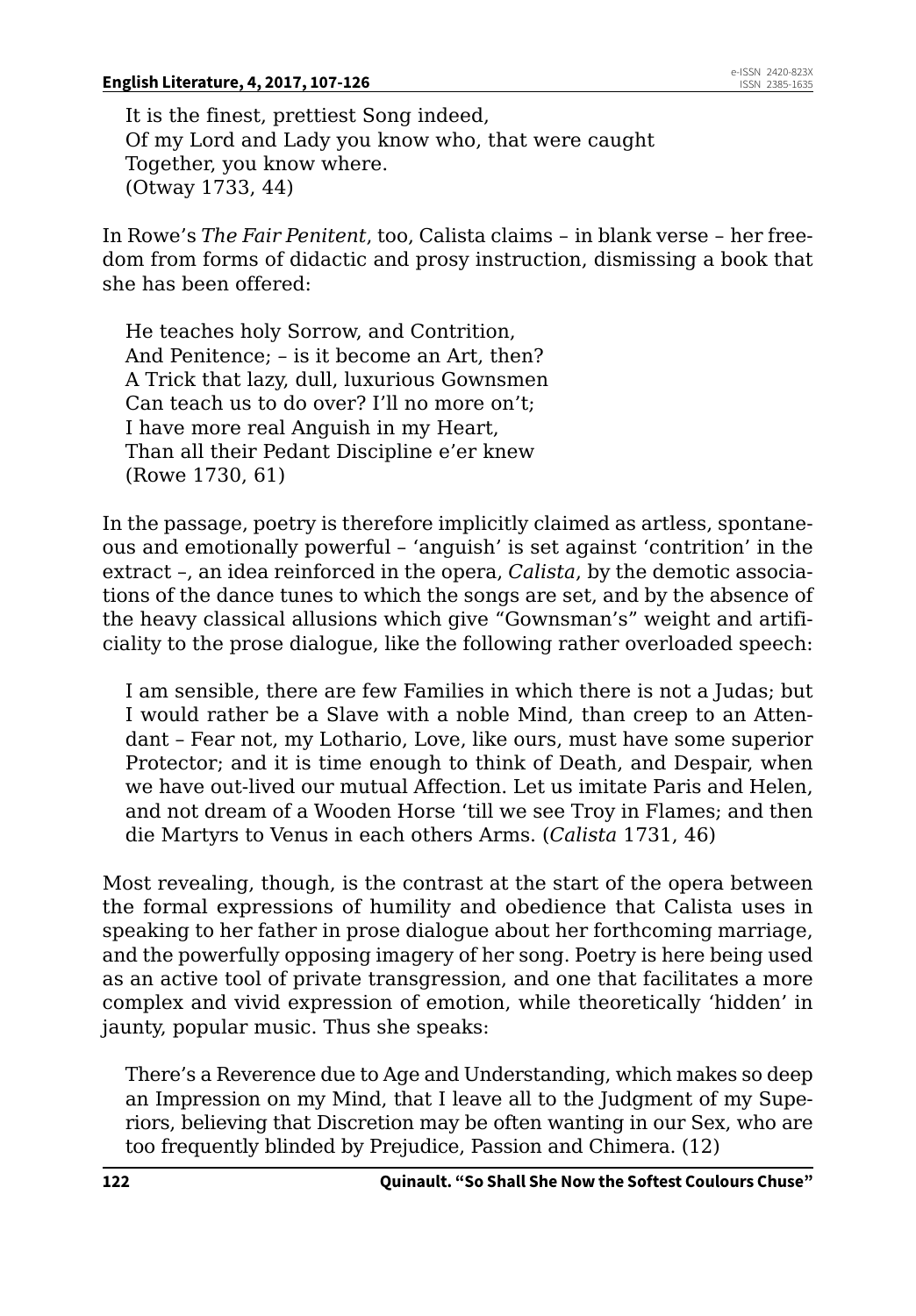But Calista sings:

AIR X Provident Damsel. I'm something, yet nothing, tho' sought and admir'd, A Plaything, a Toy and a Bauble: There's something indeed, for some time I've acquir'd, But fear in deep Waters to dabble; But fear in deep Waters, &c.

I hop'd at the first for myself I should chuse, But Virgins are often mistaken; And what is allotted I will not refuse, Least I should my Character blacken; Least I might, &c.

But if I shou'd miss of the Joys I conceive, The Man I should curse that betray'd me; And be quickly revenged in some way, I believe, However the World might upbraid me. (*Calista* 1731, 13)

Calista's sense of her own worthlessness in this male-dominated world makes her words surprisingly poignant, and her thought process internally mirrors the external acts for which she is condemned: she "hop'd" to be allowed to make a free choice of spouse, feared society's judgment on her stubbornness if she refused what her "Superiors" provided, but cannot in the end lose sight of the power inherent in her own desires, "however the World might upbraid me".

The opera's final conjunction of prose dialogue and song vividly juxtaposes two versions of the world's verdict on the actions of Calista, Lady Abergavenny, and by extension, all unfaithful wives. The prose register is exalted, incorrigibly noble, though to our ears also comic in its dismissive summing up of the melodramatic events:

count hermio No truly; there is a tragical Scene in Altamont's Family. princess del carmel What is it?

- count hermio Calista intrigued with Lothario, and, as it has been revealed; the Thoughts of being reproached by the World, have killed her. Lothario is distracted, Altamont and the Marquis del Fogo rave, and wish the World on fire, that they may perish in the Flames.
- count de ulto Remorse of Conscience, from what Cause soever it arises, does frequently produce such Effects; and an heroick Spirit will Die, rather than live in Disgrace. (*Calista* 1731, 59)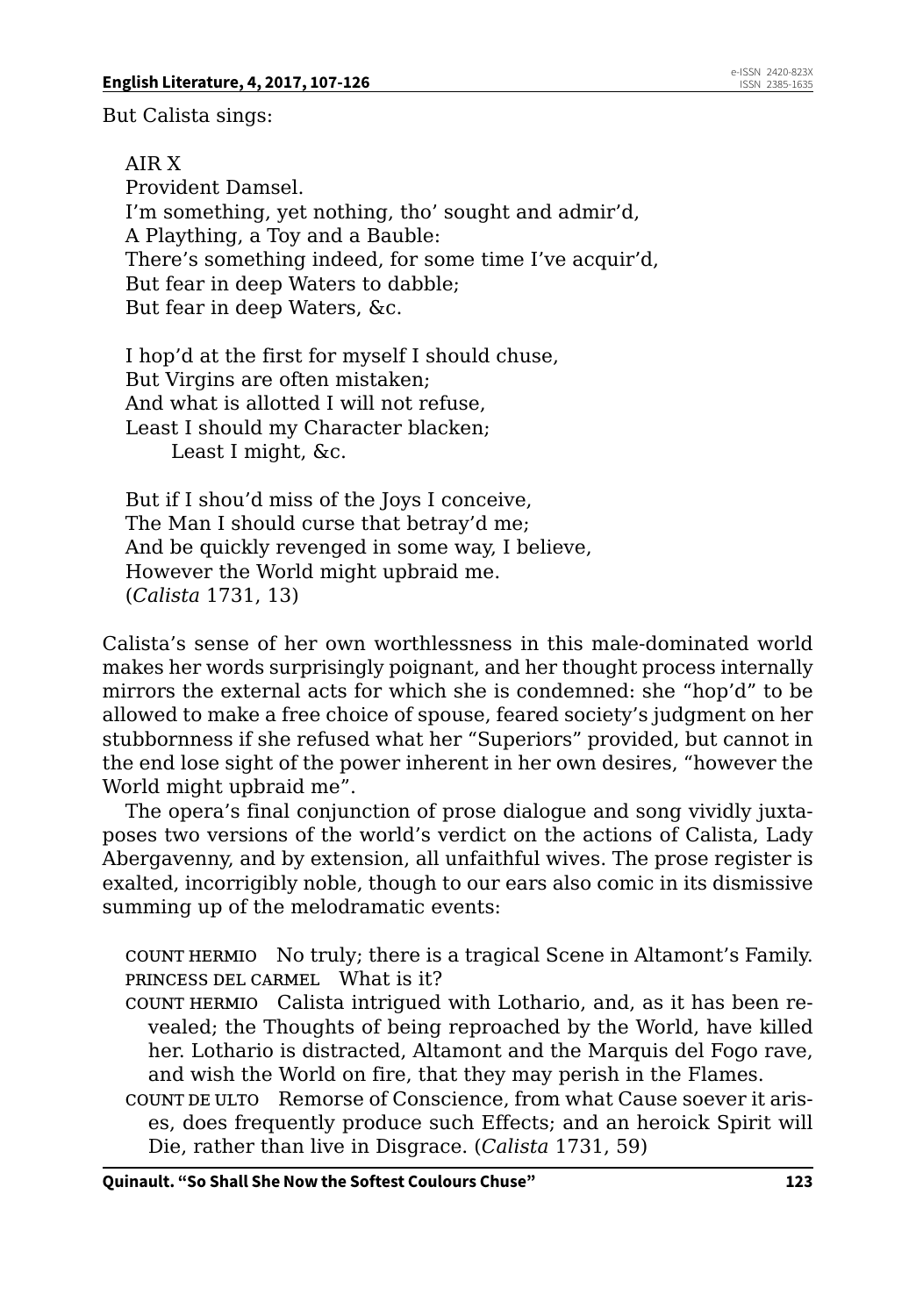Calista's 'heroick Spirit', thus glossed, is then summarily contradicted by the song, to the tune of "Lord Byron's Maggot", which appears to put her back into the everyday pattern of the uncontrollable headstrong woman. The appearance of orderly coupledom is re-established with a closing 'Dance', but this is inevitably undermined by the passionate actions of the verse:

Hot-headed she wedded, her Father to please, But Women are Women, and will have their Ways; She sigh'd before Marriage, But after Miscarriage She griev'd to the Heart and Soul. In Bed she would tumble, At Table would grumble Her Life was a Scene of War. She would tear, And would swear, Then cry, Pish, fie, Your Riches and Toys, Sir, Are none of my Joys, Sirs, My humours you shall not control. [Here a Dance]. FINIS. (*Calista* 1731, 60)

In the poem from which I take the title quotation is taken, "So shall she now the softest Coulours Chuse | To paint thy fate & shadow out thy Woes" the implication is that poetry can make the sordid events of the everyday world 'soft, beautiful, beautiful and sad' – to paraphrase the lines – through its conscious artistic skill. An examination of the literature surrounding the Abergavenny scandal, however, suggests instead that the poetry – both in discrete and embedded forms – could subvert conventional and patriarchal views of female behaviour with striking vivid, complex and, above all, memorable depictions of spontaneous emotion.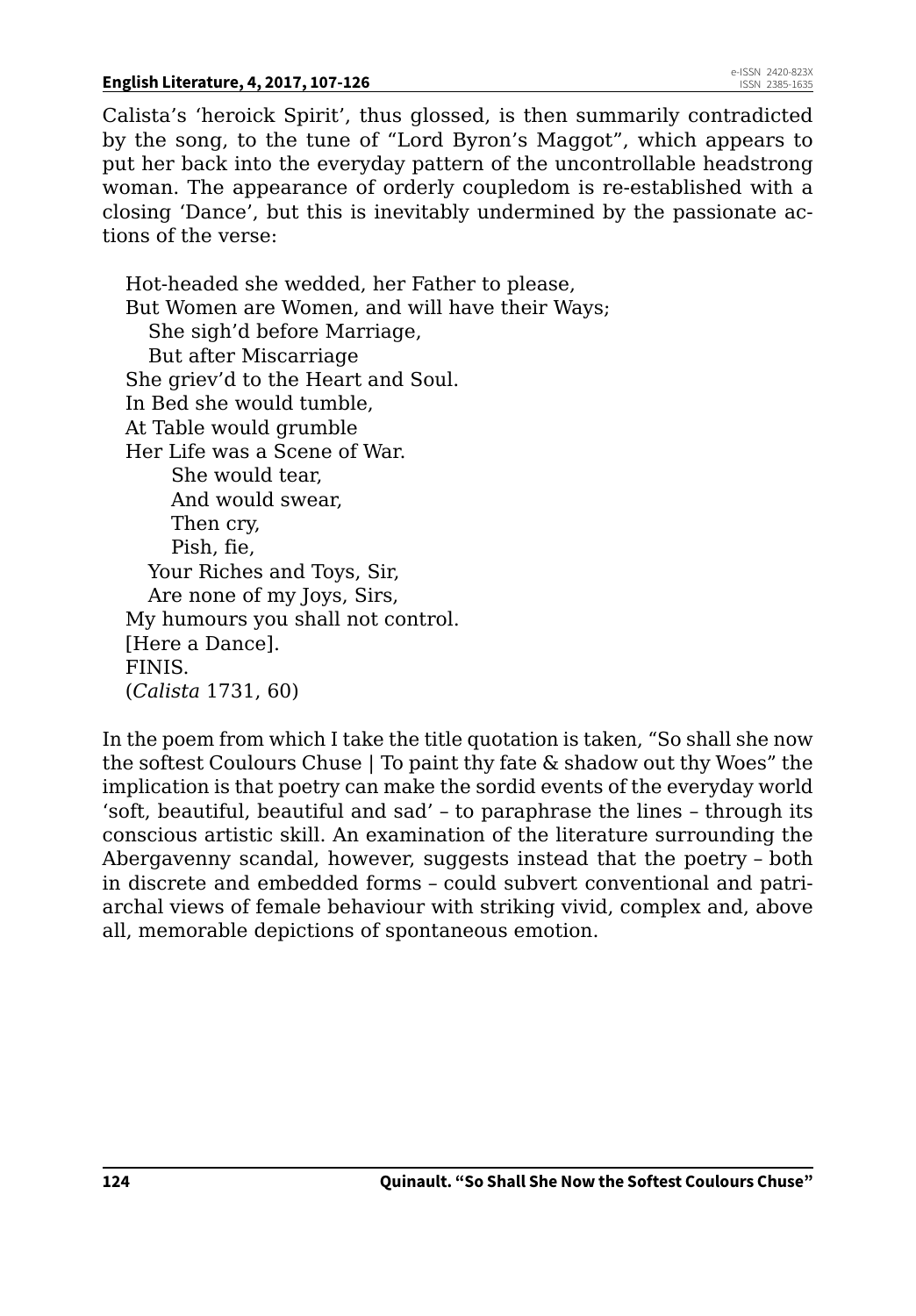## **Bibliography**

- *Calista. An Opera. As It Was Designed to Have Been Performed at One of the Theatres. Dedicated to her Grace The Dutchess of Queensbury and Dover* (1731). London: Printed for C. Davies.
- Daybell, James; Hinds, Peter (eds.) (2010). *Material Readings of Early Modern Culture. Texts and Social Practices 1580-1730*. Basingstoke: Palgrave Macmillan.
- Estill, Laura (2011). "Politics, Poetry and Performance: The Miscellaneous Contents of Arbury Hall MS 414". *Early Theatre*, 14, 2 (Special Issue: Circles and Circuits: Drama and Politics in the Midlands), pp.105-142
- Ezell, Margaret M. (1992). "The 'Gentleman's Journal' and the Commercialization of Restoration Coterie Literary Practices". *Modern Philology*, 89(3), 323-40.
- Fielding, Henry (1732). *The Modern Husband. A Comedy. As it is Acted at the Theatre-Royal in Drury-Lane. By His Majesty's servants.* London: J. Watts.
- Grundy, Isobel (1999). *Lady Mary Wortley Montague. Comet of the Enlightenmen*t. Oxford: Oxford University Press.
- Lyddell, Charles (1730). *An Account of the Tryal of Richard Lyddel, Esq; at His Majesty's Court of Common-Pleas.* London: Printed for A. Moore.
- Marotti, Arthur F.; Bristol, Michael D. (eds.) (2000), *Print, Manuscript and Performance. The Changing Relationship of the Media in Early Modern England*. Columbus: Ohio State University Press.
- Otway, Thomas (1728). *The Works of Mr. Thomas Otway, in Two Volumes. Consisting of His Plays, Poems, and Love-letters.* London: J. Tonson.
- Otway, Thomas (1733). *The Orphan, or The Unhappy Marriage. A Tragedy.* London: Printed for W. Feales; and A. Bettesworth and F. Clay.
- Overton, Bill (ed.) (2016). *The Collected Verse of John, Lord Hervey (1696- 1743)*. Cambridge: Cambridge University Press.
- Parsons, Nicola, (2009) *Reading Gossip in Early Eighteenth-Century England.* Basingstoke: Palgrave Macmillan.
- Perry, Ruth (1986). *The Celebrated Mary Astell. An Early English Feminist*. Chicago: University of Chicago Press.
- Plamper, Jan; Reddy, William; Rosenwein, Barbara; Stearns, Peter (eds.) (2010). "The History of Emotions. An Interview with William Reddy, Barbara Rosenwein and Peter Stearns". *History and Theory,* 49(2), 237-65.
- Pope, Alexander (1714). *The Rape of the Lock. An Heroi-comical Poem. In Five Canto's*. London: B. Lintott.
- Pope, Alexander (1776). *Additions to the Works of Alexander Pope, Esq.: Together with Many Original Poems and Letters, of Cotemporary [sic] Writers, Never Before Published. In Two Volumes.* London: H. Baldwin, T. Longman, R. Baldwin, G. Robinson, T. Caslon et al.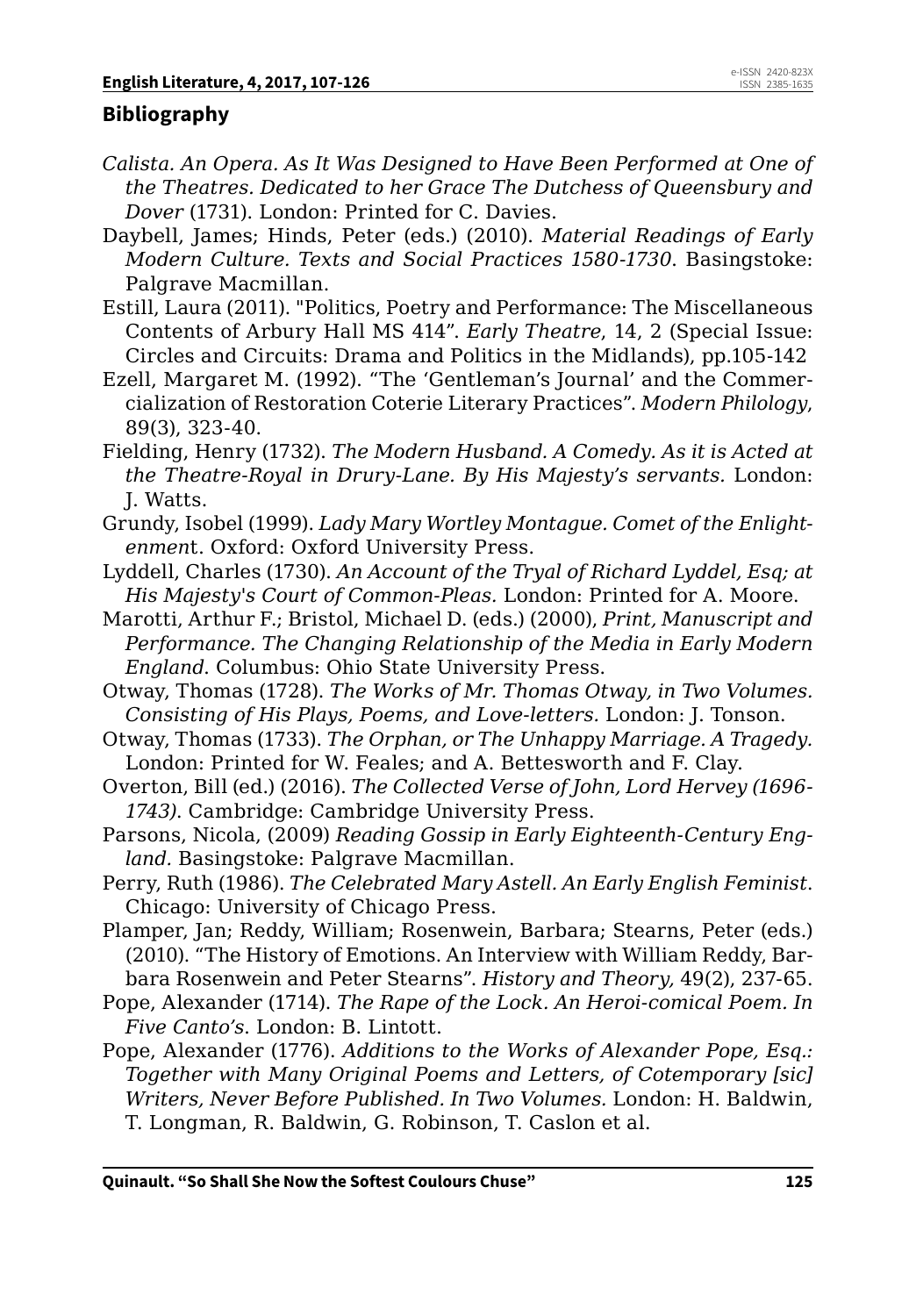- Potter, Tiffany (1999). *Honest Sins: Georgian Libertinism and the Plays and Novels of Henry Fielding.* Montreal; London: McGill-Queen's University Press.
- Quinault, Lucia (2015). "'It's a girl!': A Winchester Manuscript of c.1719". *Times Literary Supplement*, February 15, 2015.
- Rosenwein, Barbara (2002). "Worrying about Emotions in History". *The American Historical Review*, 107(3), 821-45.
- Rowe, Nicholas (1728). *The Dramatick Works of Nicholas Rowe, Esq.* London: J. T. [Jacob Tonson].
- Rowe, Nicholas (1730). *The Fair Penitent. A Tragedy. As It Is Acted at the New Theatre in Little Lincolns-Inn-Fields.* London: Jacob Tonson.
- Rumbold, Valerie (ed.) (2007). *The Poems of Alexander Pope: The Dunciad (1728) and The Dunciad Variorum*. Harlow: Pearson-Longman.
- Sherburn, George (1938). "Walpole's Marginalia in *Additions to Pope*  (1776)". *Huntington Library Quarterly*, 1(4), 473-87.
- Spacks, Patricia Meyer (002). "Scandal and Privacy. Two Eighteenth-Century Women". *Bulletin of the American Academy of Arts and Sciences*. 55(2), 73-86.
- *The London Stage, 1660-1800: A Calendar of Plays, Entertainments & Afterpieces, Together with Casts, Box-Receipts and Contemporary Comment* (1960-1968). Carbondale: Southern Illinois University Press.
- *The New Foundling Hospital for Wit. Being a Collection of Curious Pieces in Verse and Prose. By Several Eminent Persons. Part the second* (1769). London.
- Urstad, Tone Dagny Sund (1987). *The Works of Sir Charles Hanbury Williams* [PhD Dissertation]. Cambridge: Cambridge University.
- Whyman, Susan (2009). *The Pen and the People. English Letter-Writers 1660-1800*. Oxford: Oxford University Press.
- Williams, Sir Charles Hanbury (1768). *The Odes of Sir Charles Hanbury Williams, Knight of the Bath.* London: D. Lynch.